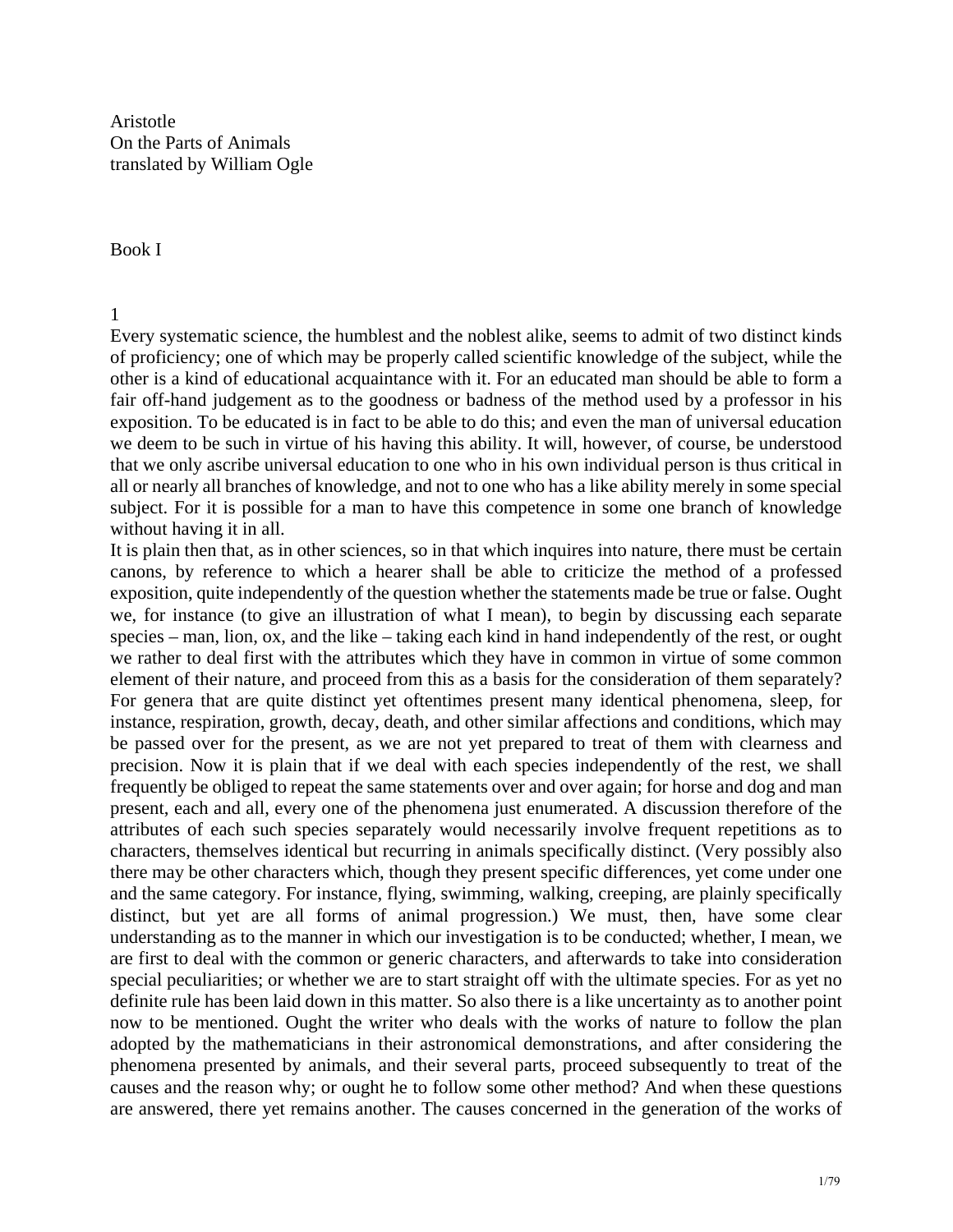nature are, as we see, more than one. There is the final cause and there is the motor cause. Now we must decide which of these two causes comes first, which second. Plainly, however, that cause is the first which we call the final one. For this is the Reason, and the Reason forms the starting-point, alike in the works of art and in works of nature. For consider how the physician or how the builder sets about his work. He starts by forming for himself a definite picture, in the one case perceptible to mind, in the other to sense, of his end – the physician of health, the builder of a house – and this he holds forward as the reason and explanation of each subsequent step that he takes, and of his acting in this or that way as the case may be. Now in the works of nature the good end and the final cause is still more dominant than in works of art such as these, nor is necessity a factor with the same significance in them all; though almost all writers, while they try to refer their origin to this cause, do so without distinguishing the various senses in which the term necessity is used. For there is absolute necessity, manifested in eternal phenomena; and there is hypothetical necessity, manifested in everything that is generated by nature as in everything that is produced by art, be it a house or what it may. For if a house or other such final object is to be realized, it is necessary that such and such material shall exist; and it is necessary that first this then that shall be produced, and first this and then that set in motion, and so on in continuous succession, until the end and final result is reached, for the sake of which each prior thing is produced and exists. As with these productions of art, so also is it with the productions of nature. The mode of necessity, however, and the mode of ratiocination are different in natural science from what they are in the theoretical sciences; of which we have spoken elsewhere. For in the latter the starting-point is that which is; in the former that which is to be. For it is that which is yet to be – health, let us say, or a man – that, owing to its being of such and such characters, necessitates the pre-existence or previous production of this and that antecedent; and not this or that antecedent which, because it exists or has been generated, makes it necessary that health or a man is in, or shall come into, existence. Nor is it possible to track back the series of necessary antecedents to a starting-point, of which you can say that, existing itself from eternity, it has determined their existence as its consequent. These however again, are matters that have been dealt with in another treatise. There too it was stated in what cases absolute and hypothetical necessity exist; in what cases also the proposition expressing hypothetical necessity is simply convertible, and what cause it is that determines this convertibility. Another matter which must not be passed over without consideration is, whether the proper subject of our exposition is that with which the ancient writers concerned themselves, namely, what is the process of formation of each animal; or whether it is not rather, what are the characters of a given creature when formed. For there is no small difference between these two views. The best course appears to be that we should follow the method already mentioned, and begin with the phenomena presented by each group of animals, and, when this is done, proceed afterwards to state the causes of those phenomena, and to deal with their evolution. For elsewhere, as for instance in house building, this is the true sequence. The plan of the house, or the house, has this and that form; and because it has this and that form, therefore is its construction carried out in this or that manner. For the process of evolution is for the sake of the thing Anally evolved, and not this for the sake of the process. Empedocles, then, was in error when he said that many of the characters presented by animals were merely the results of incidental occurrences during their development; for instance, that the backbone was divided as it is into vertebrae, because it happened to be broken owing to the contorted position of the foetus in the womb. In so saying he overlooked the fact that propagation implies a creative seed endowed with certain formative properties. Secondly, he neglected another fact, namely, that the parent animal pre-exists, not only in idea, but actually in time. For man is generated from man; and thus it is the possession of certain characters by the parent that determines the development of like characters in the child. The same statement holds good also for the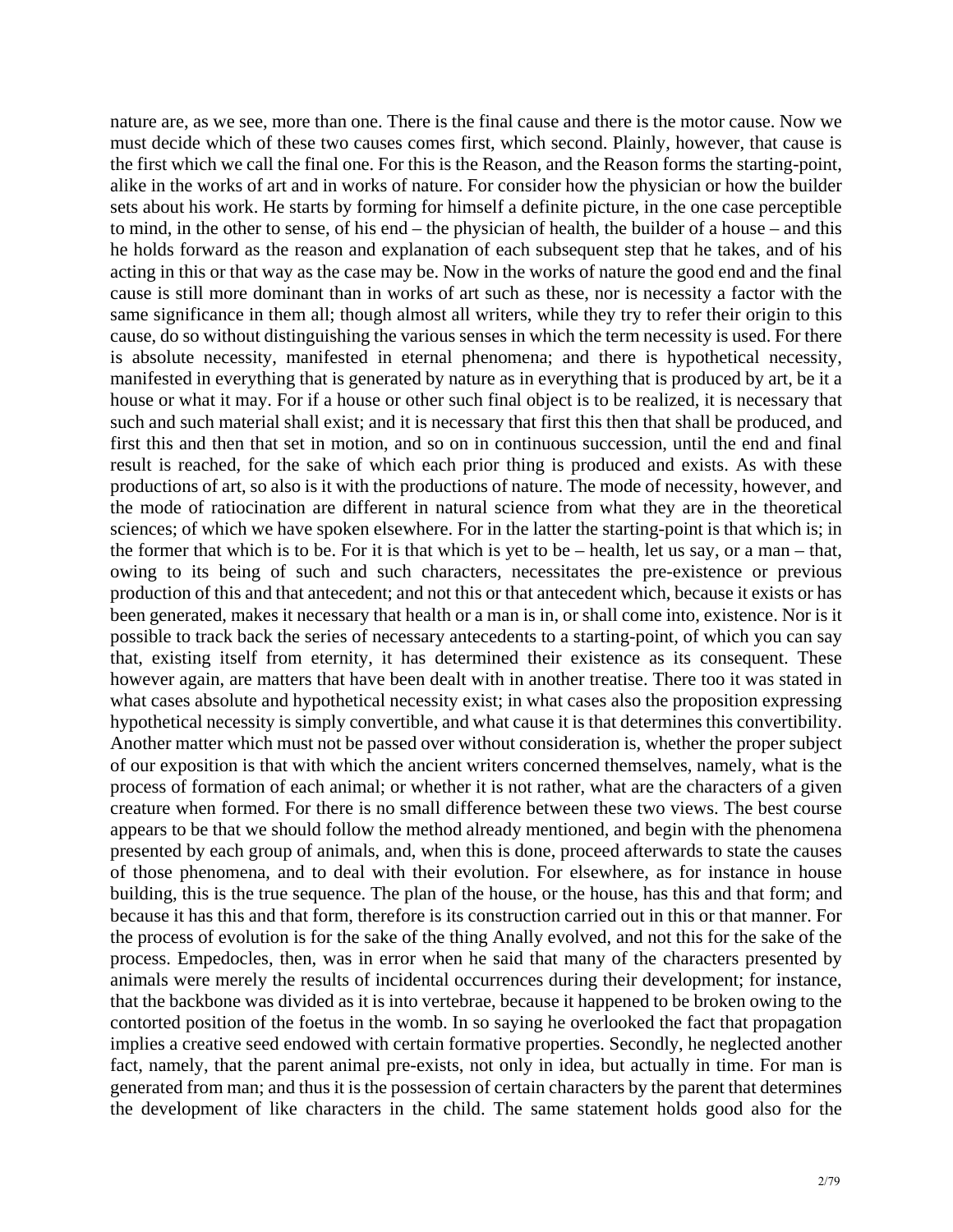operations of art, and even for those which are apparently spontaneous. For the same result as is produced by art may occur spontaneously. Spontaneity, for instance, may bring about the restoration of health. The products of art, however, require the pre-existence of an efficient cause homogeneous with themselves, such as the statuary's art, which must necessarily precede the statue; for this cannot possibly be produced spontaneously. Art indeed consists in the conception of the result to be produced before its realization in the material. As with spontaneity, so with chance; for this also produces the same result as art, and by the same process.

The fittest mode, then, of treatment is to say, a man has such and such parts, because the conception of a man includes their presence, and because they are necessary conditions of his existence, or, if we cannot quite say this, which would be best of all, then the next thing to it, namely, that it is either quite impossible for him to exist without them, or, at any rate, that it is better for him that they should be there; and their existence involves the existence of other antecedents. Thus we should say, because man is an animal with such and such characters, therefore is the process of his development necessarily such as it is; and therefore is it accomplished in such and such an order, this part being formed first, that next, and so on in succession; and after a like fashion should we explain the evolution of all other works of nature.

character; how the universe is generated out of it, and by what motor influence, whether, for Now that with which the ancient writers, who first philosophized about Nature, busied themselves, was the material principle and the material cause. They inquired what this is, and what its instance, by antagonism or friendship, whether by intelligence or spontaneous action, the substratum of matter being assumed to have certain inseparable properties; fire, for instance, to have a hot nature, earth a cold one; the former to be light, the latter heavy. For even the genesis of the universe is thus explained by them. After a like fashion do they deal also with the development of plants and of animals. They say, for instance, that the water contained in the body causes by its currents the formation of the stomach and the other receptacles of food or of excretion; and that the breath by its passage breaks open the outlets of the nostrils; air and water being the materials of which bodies are made; for all represent nature as composed of such or similar substances.

parts, such as face, hand, foot; and must examine how each of these comes to be what it is, and in But if men and animals and their several parts are natural phenomena, then the natural philosopher must take into consideration not merely the ultimate substances of which they are made, but also flesh, bone, blood, and all other homogeneous parts; not only these, but also the heterogeneous virtue of what force. For to say what are the ultimate substances out of which an animal is formed, to state, for instance, that it is made of fire or earth, is no more sufficient than would be a similar account in the case of a couch or the like. For we should not be content with saying that the couch was made of bronze or wood or whatever it might be, but should try to describe its design or mode of composition in preference to the material; or, if we did deal with the material, it would at any rate be with the concretion of material and form. For a couch is such and such a form embodied in this or that matter, or such and such a matter with this or that form; so that its shape and structure must be included in our description. For the formal nature is of greater importance than the material nature.

man, seeing that he is recognizable by his shape and colour. And yet a dead body has exactly the Does, then, configuration and colour constitute the essence of the various animals and of their several parts? For if so, what Democritus says will be strictly correct. For such appears to have been his notion. At any rate he says that it is evident to every one what form it is that makes the same configuration as a living one; but for all that is not a man. So also no hand of bronze or wood or constituted in any but the appropriate way can possibly be a hand in more than name. For like a physician in a painting, or like a flute in a sculpture, in spite of its name it will be unable to do the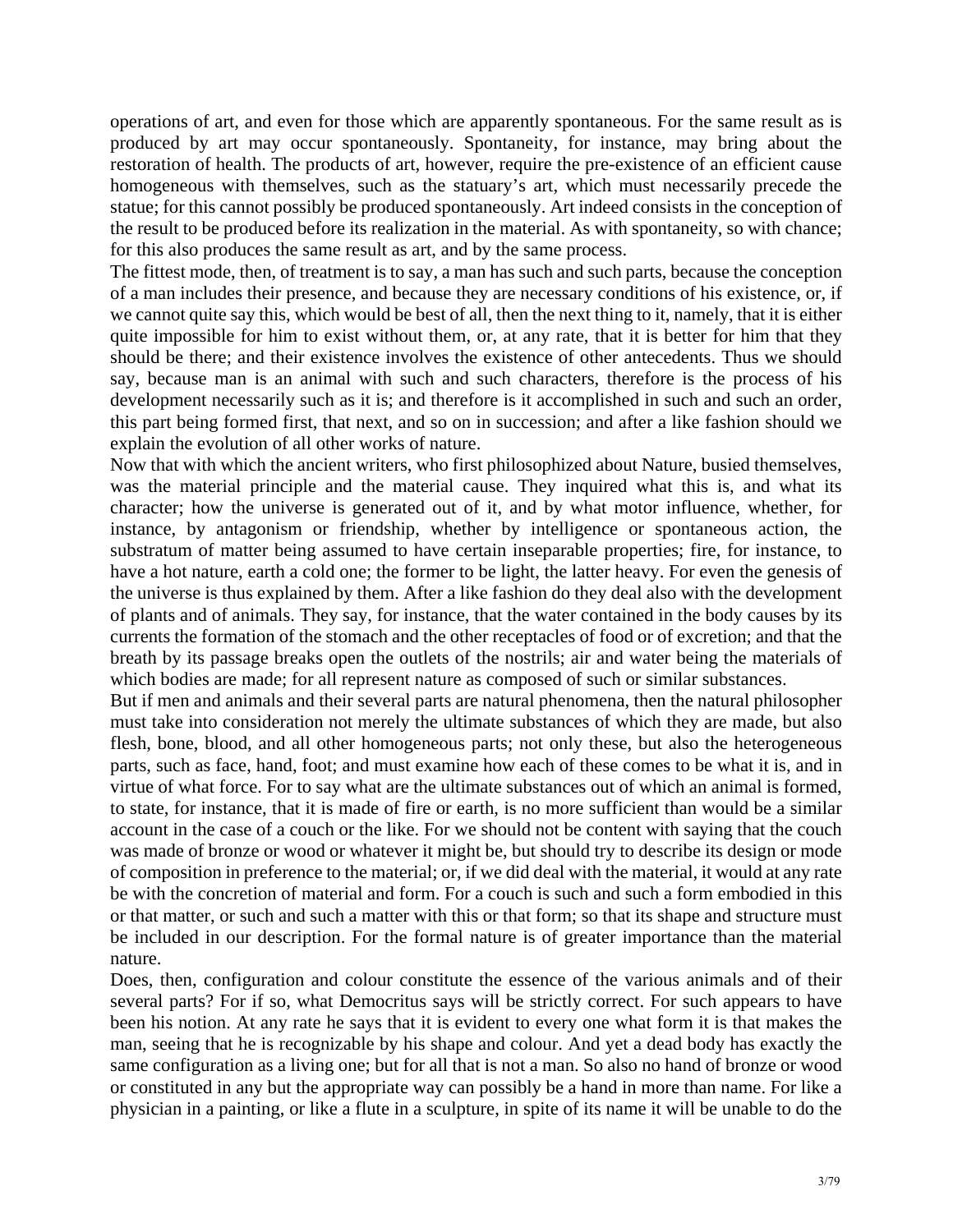office which that name implies. Precisely in the same way no part of a dead body, such I mean as its eye or its hand, is really an eye or a hand. To say, then, that shape and colour constitute the animal is an inadequate statement, and is much the same as if a woodcarver were to insist that the hand he had cut out was really a hand. Yet the physiologists, when they give an account of the development and causes of the animal form, speak very much like such a craftsman. What, however, I would ask, are the forces by which the hand or the body was fashioned into its shape? The woodcarver will perhaps say, by the axe or the auger; the physiologist, by air and by earth. Of these two answers the artificer's is the better, but it is nevertheless insufficient. For it is not enough for him to say that by the stroke of his tool this part was formed into a concavity, that into a flat surface; but he must state the reasons why he struck his blow in such a way as to effect this, and what his final object was; namely, that the piece of wood should develop eventually into this or that shape. It is plain, then, that the teaching of the old physiologists is inadequate, and that the true method is to state what the definitive characters are that distinguish the animal as a whole; to explain what it is both in substance and in form, and to deal after the same fashion with its several organs; in fact, to proceed in exactly the same way as we should do, were we giving a complete description of a couch.

If now this something that constitutes the form of the living being be the soul, or part of the soul, or something that without the soul cannot exist; as would seem to be the case, seeing at any rate that when the soul departs, what is left is no longer a living animal, and that none of the parts remain what they were before, excepting in mere configuration, like the animals that in the fable are turned into stone; if, I say, this be so, then it will come within the province of the natural philosopher to inform himself concerning the soul, and to treat of it, either in its entirety, or, at any rate, of that part of it which constitutes the essential character of an animal; and it will be his duty to say what this soul or this part of a soul is; and to discuss the attributes that attach to this essential character, especially as nature is spoken of in two senses, and the nature of a thing is either its matter or its essence; nature as essence including both the motor cause and the final cause. Now it is in the latter of these two senses that either the whole soul or some part of it constitutes the nature of an animal; and inasmuch as it is the presence of the soul that enables matter to constitute the animal nature, much more than it is the presence of matter which so enables the soul, the inquirer into nature is bound on every ground to treat of the soul rather than of the matter. For though the wood of which they are made constitutes the couch and the tripod, it only does so because it is capable of receiving such and such a form.

for instance, deals with sensation and with the objects of sense – and as therefore the intelligent What has been said suggests the question, whether it is the whole soul or only some part of it, the consideration of which comes within the province of natural science. Now if it be of the whole soul that this should treat, then there is no place for any other philosophy beside it. For as it belongs in all cases to one and the same science to deal with correlated subjects – one and the same science, soul and the objects of intellect, being correlated, must belong to one and the same science, it follows that natural science will have to include the whole universe in its province. But perhaps it is not the whole soul, nor all its parts collectively, that constitutes the source of motion; but there may be one part, identical with that in plants, which is the source of growth, another, namely the sensory part, which is the source of change of quality, while still another, and this not the intellectual part, is the source of locomotion. I say not the intellectual part; for other animals than man have the power of locomotion, but in none but him is there intellect. Thus then it is plain that it is not of the whole soul that we have to treat. For it is not the whole soul that constitutes the animal nature, but only some part or parts of it. Moreover, it is impossible that any abstraction can form a subject of natural science, seeing that everything that Nature makes is means to an end. For just as human creations are the products of art, so living objects are manifest in the products of an analogous cause or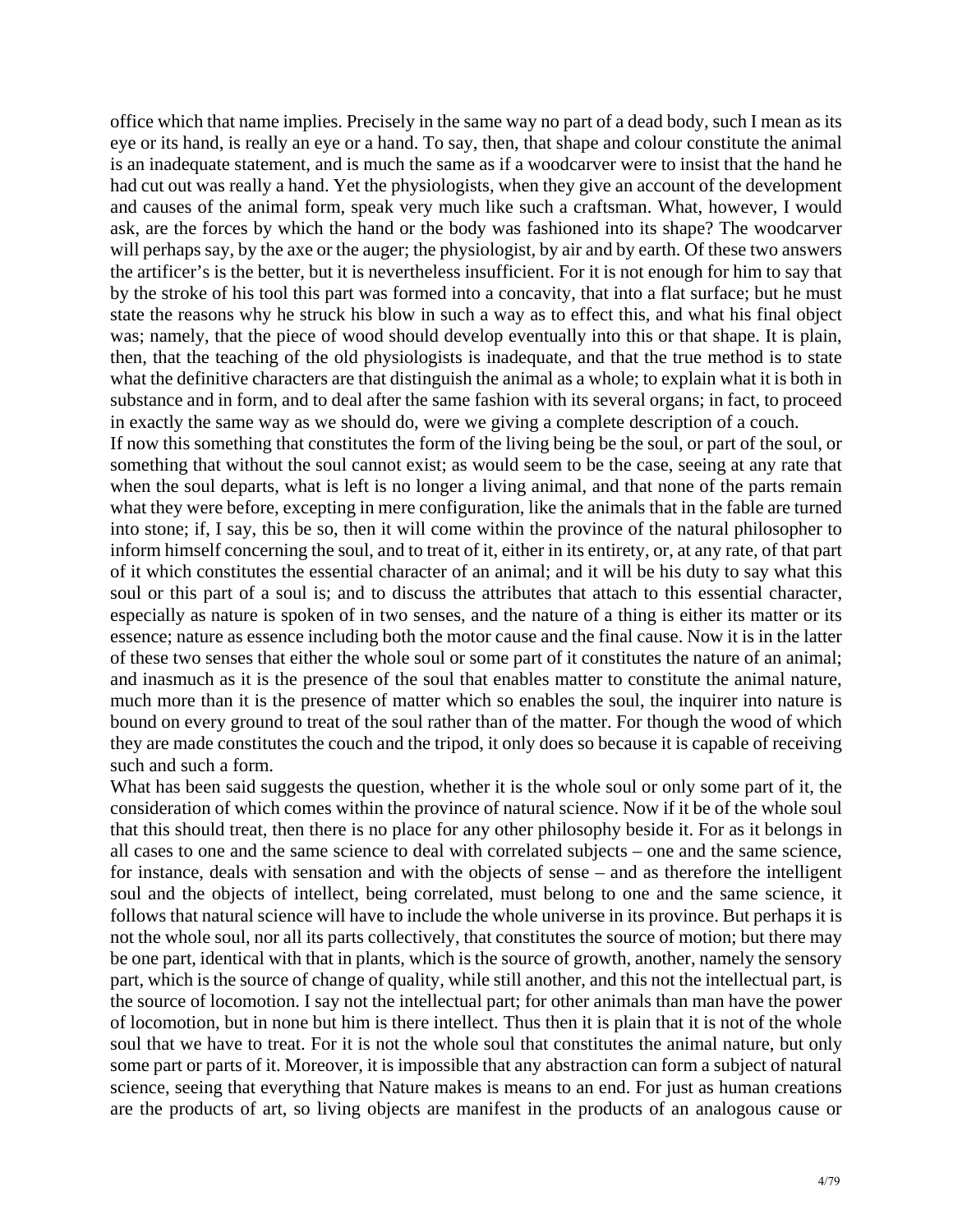principle, not external but internal, derived like the hot and the cold from the environing universe. And that the heaven, if it had an origin, was evolved and is maintained by such a cause, there is therefore even more reason to believe, than that mortal animals so originated. For order and definiteness are much more plainly manifest in the celestial bodies than in our own frame; while change and chance are characteristic of the perishable things of earth. Yet there are some who, while they allow that every animal exists and was generated by nature, nevertheless hold that the heaven was constructed to be what it is by chance and spontaneity; the heaven, in which not the faintest sign of haphazard or of disorder is discernible! Again, whenever there is plainly some final end, to which a motion tends should nothing stand in the way, we always say that such final end is the aim or purpose of the motion; and from this it is evident that there must be a something or other really existing, corresponding to what we call by the name of Nature. For a given germ does not give rise to any chance living being, nor spring from any chance one; but each germ springs from a definite parent and gives rise to a definite progeny. And thus it is the germ that is the ruling influence and fabricator of the offspring. For these it is by nature, the offspring being at any rate that which in nature will spring from it. At the same time the offspring is anterior to the germ; for germ and perfected progeny are related as the developmental process and the result. Anterior, however, to both germ and product is the organism from which the germ was derived. For every germ implies two organisms, the parent and the progeny. For germ or seed is both the seed of the organism from which it came, of the horse, for instance, from which it was derived, and the seed of the organism that will eventually arise from it, of the mule, for example, which is developed from the seed of the horse. The same seed then is the seed both of the horse and of the mule, though in different ways as here set forth. Moreover, the seed is potentially that which will spring from it, and the relation of potentiality to actuality we know.

There are then two causes, namely, necessity and the final end. For many things are produced, simply as the results of necessity. It may, however, be asked, of what mode of necessity are we speaking when we say this. For it can be of neither of those two modes which are set forth in the philosophical treatises. There is, however, the third mode, in such things at any rate as are generated. For instance, we say that food is necessary; because an animal cannot possibly do without it. This third mode is what may be called hypothetical necessity. Here is another example of it. If a piece of wood is to be split with an axe, the axe must of necessity be hard; and, if hard, must of necessity be made of bronze or iron. Now exactly in the same way the body, which like the axe is an instrument – for both the body as a whole and its several parts individually have definite operations for which they are made – just in the same way, I say, the body, if it is to do its work, must of necessity be of such and such a character, and made of such and such materials.

It is plain then that there are two modes of causation, and that both of these must, so far as possible, be taken into account in explaining the works of nature, or that at any rate an attempt must be made to include them both; and that those who fail in this tell us in reality nothing about nature. For primary cause constitutes the nature of an animal much more than does its matter. There are indeed passages in which even Empedocles hits upon this, and following the guidance of fact, finds himself constrained to speak of the ratio (olugos) as constituting the essence and real nature of things. Such, for instance, is the case when he explains what is a bone. For he does not merely describe its material, and say it is this one element, or those two or three elements, or a compound of all the elements, but states the ratio (olugos) of their combination. As with a bone, so manifestly is it with the flesh and all other similar parts.

The reason why our predecessors failed in hitting upon this method of treatment was, that they were not in possession of the notion of essence, nor of any definition of substance. The first who came near it was Democritus, and he was far from adopting it as a necessary method in natural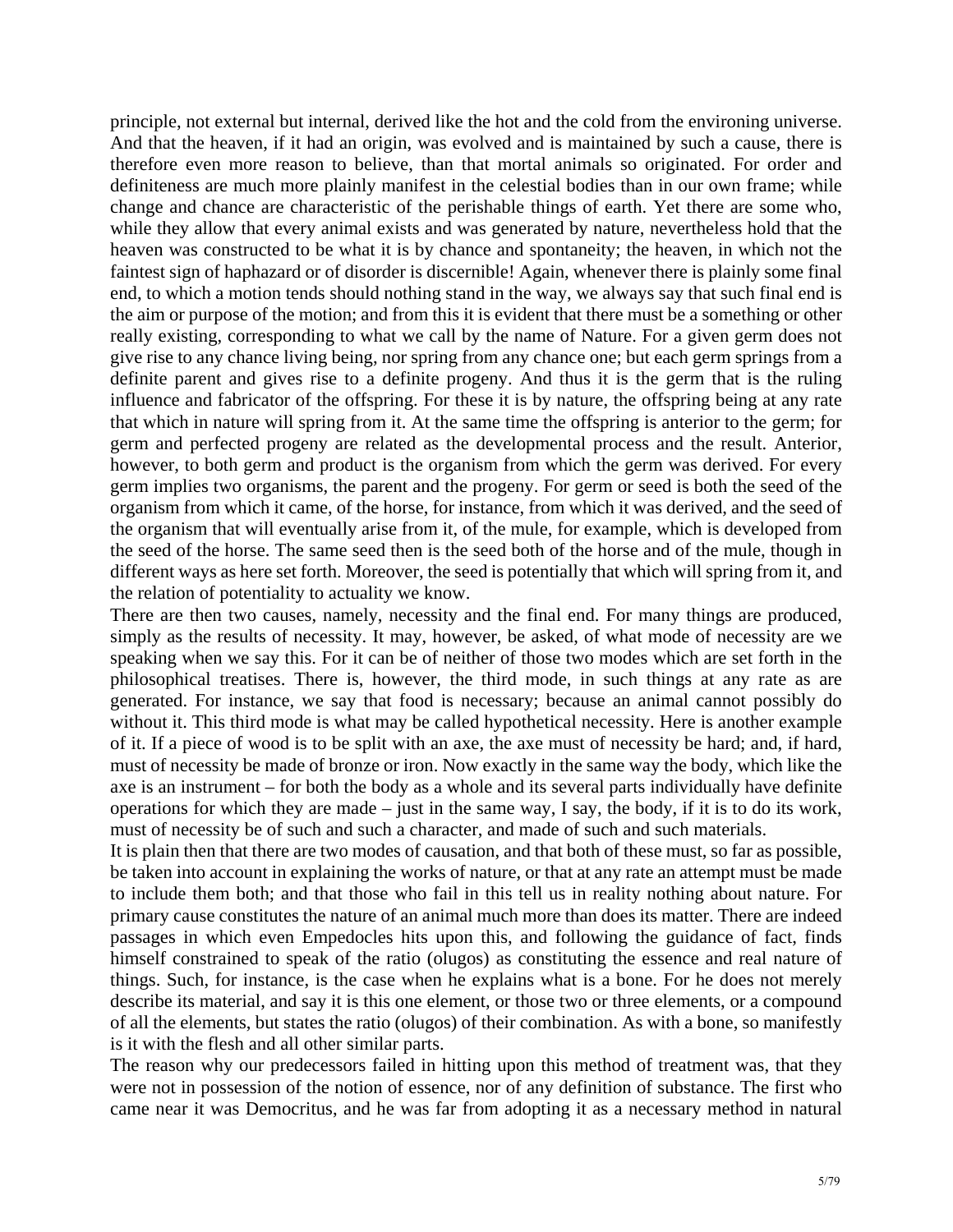science, but was merely brought to it, spite of himself, by constraint of facts. In the time of Socrates a nearer approach was made to the method. But at this period men gave up inquiring into the works of nature, and philosophers diverted their attention to political science and to the virtues which benefit mankind.

substances and their inherent properties and characters. For the alternate discharge and re-entrance Of the method itself the following is an example. In dealing with respiration we must show that it takes place for such or such a final object; and we must also show that this and that part of the process is necessitated by this and that other stage of it. By necessity we shall sometimes mean hypothetical necessity, the necessity, that is, that the requisite antecedants shall be there, if the final end is to be reached; and sometimes absolute necessity, such necessity as that which connects of heat and the inflow of air are necessary if we are to live. Here we have at once a necessity in the former of the two senses. But the alternation of heat and refrigeration produces of necessity an alternate admission and discharge of the outer air, and this is a necessity of the second kind.

In the foregoing we have an example of the method which we must adopt, and also an example of the kind of phenomena, the causes of which we have to investigate.

### 2

division. But this method is often difficult, and often impracticable. Some writers propose to reach the definitions of the ultimate forms of animal life by bipartite

differentiae are mere surplusage. Thus in the series Footed, Two-footed, Cleft-footed, the last term is all-expressive by itself, and to append the higher terms is only an idle iteration. Again it is not permissible to break up a natural group, Birds for instance, by putting its members under different bifurcations, as is done in the published dichotomies, where some birds are ranked with animals of named, while other natural groups have no popular names; for instance, the groups that we may call Sometimes the final differentia of the subdivision is sufficient by itself, and the antecedent the water, and others placed in a different class. The group Birds and the group Fishes happen to be Sanguineous and Bloodless are not known popularly by any designations. If such natural groups are not to be broken up, the method of Dichotomy cannot be employed, for it necessarily involves such breaking up and dislocation. The group of the Many-footed, for instance, would, under this method, have to be dismembered, and some of its kinds distributed among land animals, others among water animals.

#### 3

are of Feathered and of Footed. Yet a generic differentia must be subdivisible; for otherwise what is there that makes it generic rather than specific? There are to be found generic, that is specifically subdivisible, differentiae; Feathered for instance and Footed. For feathers are divisible into Barbed and Unbarbed, and feet into Manycleft, and Twocleft, like those of animals with bifid hoofs, and Again, privative terms inevitably form one branch of dichotomous division, as we see in the proposed dichotomies. But privative terms in their character of privatives admit of no subdivision. For there can be no specific forms of a negation, of Featherless for instance or of Footless, as there Uncleft or Undivided, like those of animals with solid hoofs. Now even with differentiae capable of this specific subdivision it is difficult enough so to make the classification, as that each animal shall be comprehended in some one subdivision and in not more than one; but far more difficult, nay impossible, is it to do this, if we start with a dichotomy into two contradictories. (Suppose for instance we start with the two contradictories, Feathered and Unfeathered; we shall find that the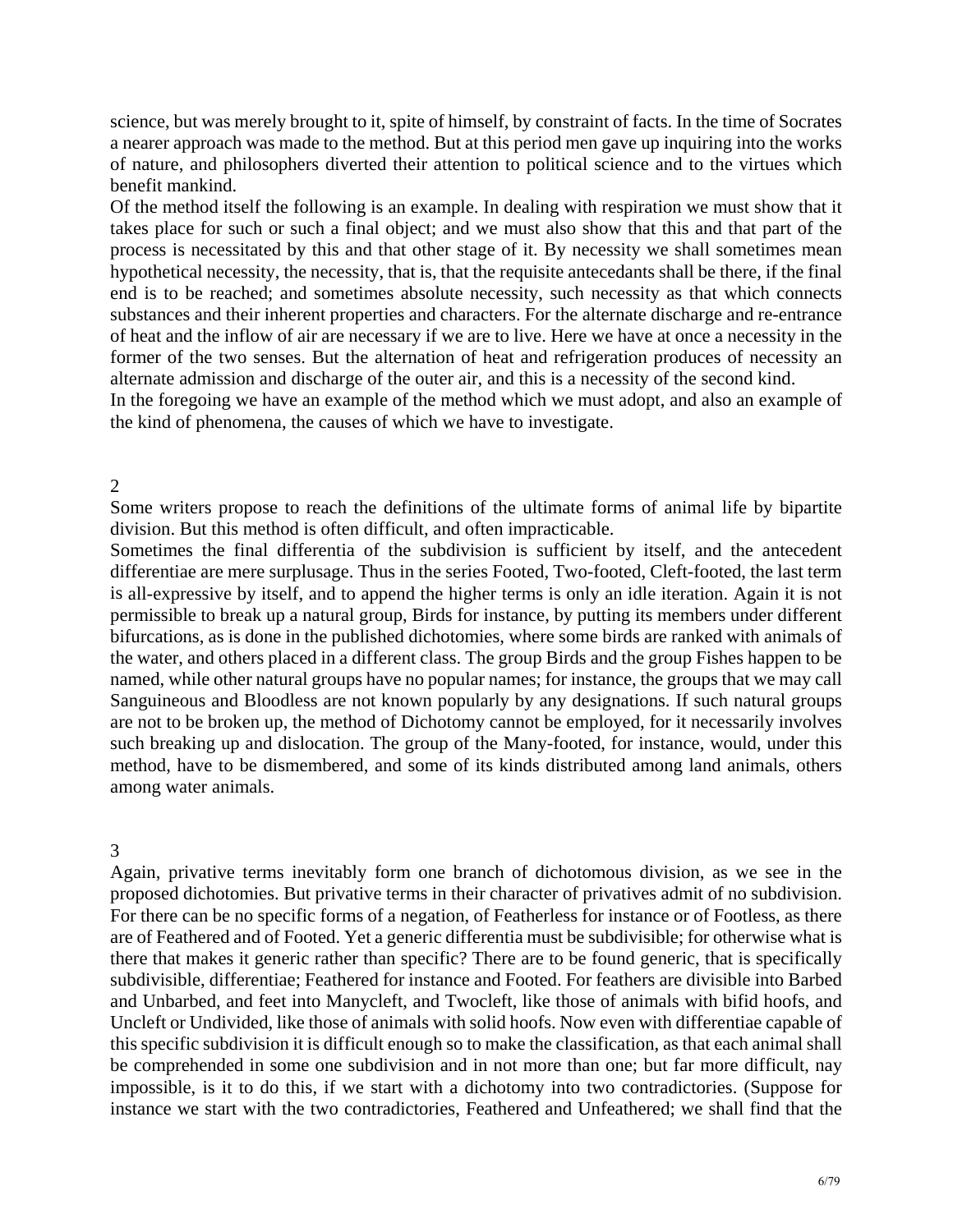ant, the glow-worm, and some other animals fall under both divisions.) For each differentia must be presented by some species. There must be some species, therefore, under the privative heading. Now specifically distinct animals cannot present in their essence a common undifferentiated element, but any apparently common element must really be differentiated. (Bird and Man for instance are both Two-footed, but their two-footedness is diverse and differentiated. So any two sanguineous groups must have some difference in their blood, if their blood is part of their essence.) From this it follows that a privative term, being insusceptible of differentiation, cannot be a generic differentia; for, if it were, there would be a common undifferentiated element in two different groups.

Again, if the species are ultimate indivisible groups, that is, are groups with indivisible differentiae, and if no differentia be common to several groups, the number of differentiae must be equal to the number of species. If a differentia though not divisible could yet be common to several groups, then it is plain that in virtue of that common differentia specifically distinct animals would fall into the same division. It is necessary then, if the differentiae, under which are ranged all the ultimate and indivisible groups, are specific characters, that none of them shall be common; for otherwise, as already said, specifically distinct animals will come into one and the same division. But this would violate one of the requisite conditions, which are as follows. No ultimate group must be included in more than a single division; different groups must not be included in the same division; and every group must be found in some division. It is plain then that we cannot get at the ultimate specific forms of the animal, or any other, kingdom by bifurcate division. If we could, the number of ultimate differentiae would equal the number of ultimate animal forms. For assume an order of beings whose prime differentiae are White and Black. Each of these branches will bifurcate, and their branches again, and so on till we reach the ultimate differentiae, whose number will be four or some other power of two, and will also be the number of the ultimate species comprehended in the order.

(A species is constituted by the combination differentia and matter. For no part of an animal is purely material or purely immaterial; nor can a body, independently of its condition, constitute an animal or any of its parts, as has repeatedly been observed.)

attribute of a triangle and not part of its essence that its angles are equal to two right angles. Further, the differentiae must be elements of the essence, and not merely essential attributes. Thus if Figure is the term to be divided, it must not be divided into figures whose angles are equal to two right angles, and figures whose angles are together greater than two right angles. For it is only an

example, characterize one branch by a colour, the other by a mode of progression, swimming for Again, the bifurcations must be opposites, like White and Black, Straight and Bent; and if we characterize one branch by either term, we must characterize the other by its opposite, and not, for instance.

Similarly as regards the division into Wild and Tame; for it also would involve the disruption of a appellations; and which, if single, prove that Wildness and Tameness do not amount to specific Furthermore, living beings cannot be divided by the functions common to body and soul, by Flying, for instance, and Walking, as we see them divided in the dichotomies already referred to. For some groups, Ants for instance, fall under both divisions, some ants flying while others do not. species into different groups. For in almost all species in which some members are tame, there are other members that are wild. Such, for example, is the case with Men, Horses, Oxen, Dogs in India, Pigs, Goats, Sheep; groups which, if double, ought to have what they have not, namely, different differences. And whatever single element we take as a basis of division the same difficulty will occur.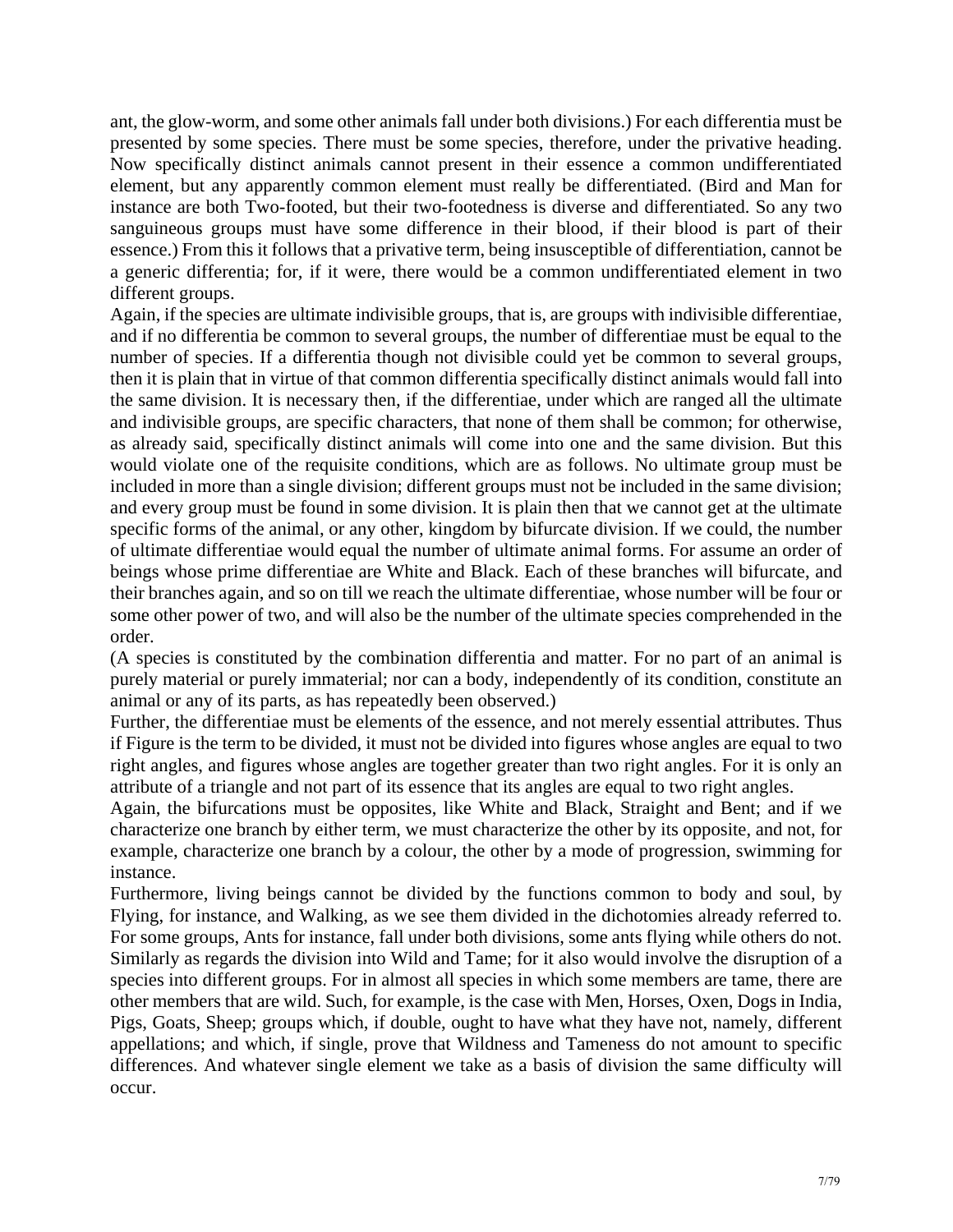The method then that we must adopt is to attempt to recognize the natural groups, following the indications afforded by the instincts of mankind, which led them for instance to form the class of Birds and the class of Fishes, each of which groups combines a multitude of differentiae, and is not defined by a single one as in dichotomy. The method of dichotomy is either impossible (for it would put a single group under different divisions or contrary groups under the same division), or it only furnishes a single ultimate differentia for each species, which either alone or with its series of antecedents has to constitute the ultimate species.

If, again, a new differential character be introduced at any stage into the division, the necessary result is that the continuity of the division becomes merely a unity and continuity of agglomeration, like the unity and continuity of a series of sentences coupled together by conjunctive particles. For instance, suppose we have the bifurcation Feathered and Featherless, and then divide Feathered into Wild and Tame, or into White and Black. Tame and White are not a differentiation of Feathered, but are the commencement of an independent bifurcation, and are foreign to the series at the end of which they are introduced.

As we said then, we must define at the outset by multiplicity of differentiae. If we do so, privative terms will be available, which are unavailable to the dichotomist.

in saying a single differentia with antecedent I mean, to give an instance, Manycleft-footed intended to show that it is their combination that expresses the character of the resulting unit, or The impossibility of reaching the definition of any of the ultimate forms by dichotomy of the larger group, as some propose, is manifest also from the following considerations. It is impossible that a single differentia, either by itself or with its antecedents, shall express the whole essence of a species. (In saying a single differentia by itself I mean such an isolated differentia as Cleft-footed; preceded by Cleft-footed. The very continuity of a series of successive differentiae in a division is ultimate group. But one is misled by the usages of language into imagining that it is merely the final term of the series, Manycleft-footed for instance, that constitutes the whole differentia, and that the antecedent terms, Footed, Cleft-footed, are superfluous. Now it is evident that such a series cannot consist of many terms. For if one divides and subdivides, one soon reaches the final differential term, but for all that will not have got to the ultimate division, that is, to the species.) No single differentia, I repeat, either by itself or with its antecedents, can possibly express the essence of a species. Suppose, for example, Man to be the animal to be defined; the single differentia will be Cleft-footed, either by itself or with its antecedents, Footed and Two-footed. Now if man was nothing more than a Cleft-footed animal, this single differentia would duly represent his essence. But seeing that this is not the case, more differentiae than this one will necessarily be required to define him; and these cannot come under one division; for each single branch of a dichotomy ends in a single differentia, and cannot possibly include several differentiae belonging to one and the same animal.

It is impossible then to reach any of the ultimate animal forms by dichotomous division.

4

have certain attributes in common. However, the present nomenclature is just. Groups that only differ in degree, and in the more or less of an identical element that they possess, are aggregated under a single class; groups whose attributes are not identical but analogous are separated. For instance, bird differs from bird by gradation, or by excess and defect; some birds have long feathers, others short ones, but all are feathered. Bird and Fish are more remote and only agree in It deserves inquiry why a single name denoting a higher group was not invented by mankind, as an appellation to comprehend the two groups of Water animals and Winged animals. For even these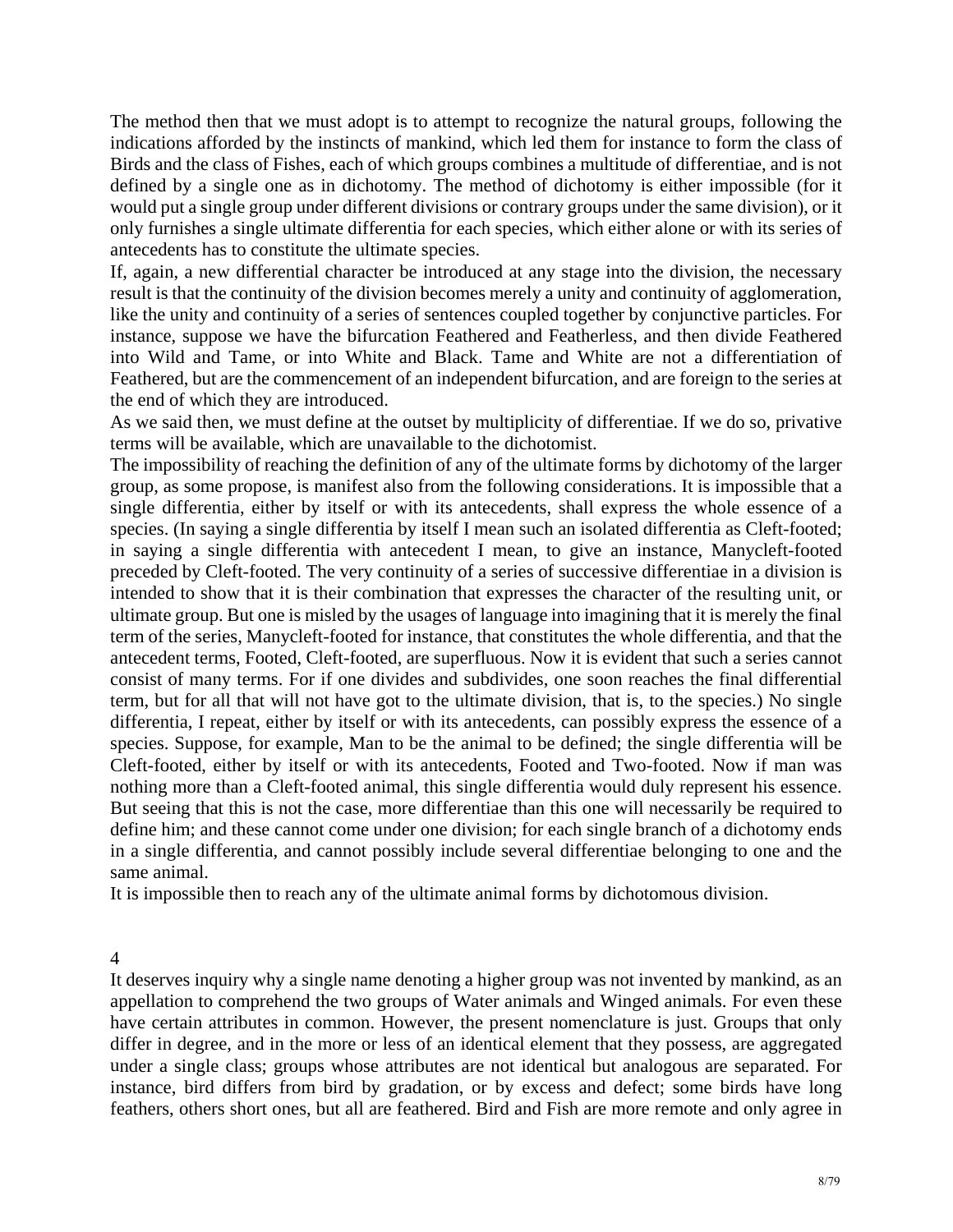having analogous organs; for what in the bird is feather, in the fish is scale. Such analogies can scarcely, however, serve universally as indications for the formation of groups, for almost all animals present analogies in their corresponding parts.

The individuals comprised within a species, such as Socrates and Coriscus, are the real existences; but inasmuch as these individuals possess one common specific form, it will suffice to state the universal attributes of the species, that is, the attributes common to all its individuals, once for all, as otherwise there will be endless reiteration, as has already been pointed out.

examine the species Man separately; to examine, that is, not the whole class Birds collectively, but But as regards the larger groups – such as Birds – which comprehend many species, there may be a question. For on the one hand it may be urged that as the ultimate species represent the real existences, it will be well, if practicable, to examine these ultimate species separately, just as we the Ostrich, the Crane, and the other indivisible groups or species belonging to the class.

tedious. Perhaps, then, it will be best to treat generically the universal attributes of the groups that any other such, if such there be – stands apart from others, and does not constitute with them a On the other hand, however, this course would involve repeated mention of the same attribute, as the same attribute is common to many species, and so far would be somewhat irrational and have a common nature and contain closely allied subordinate forms, whether they are groups recognized by a true instinct of mankind, such as Birds and Fishes, or groups not popularly known by a common appellation, but withal composed of closely allied subordinate groups; and only to deal individually with the attributes of a single species, when such species, man, for instance, and larger natural group.

It is generally similarity in the shape of particular organs, or of the whole body, that has determined the formation of the larger groups. It is in virtue of such a similarity that Birds, Fishes, Cephalopoda, and Testacea have been made to form each a separate class. For within the limits of each such class, the parts do not differ in that they have no nearer resemblance than that of analogy – such as exists between the bone of man and the spine of fish – but differ merely in respect of such corporeal conditions as largeness smallness, softness hardness, smoothness roughness, and other similar oppositions, or, in one word, in respect of degree.

We have now touched upon the canons for criticizing the method of natural science, and have considered what is the most systematic and easy course of investigation; we have also dealt with division, and the mode of conducting it so as best to attain the ends of science, and have shown why dichotomy is either impracticable or inefficacious for its professed purposes.

Having laid this foundation, let us pass on to our next topic.

5

we long to solve respecting them, is furnished but scantily by sensation; whereas respecting perishable plants and animals we have abundant information, living as we do in their midst, and mple data may be collected concerning all their various kinds, if only we are willing to take a sufficient pains. Both departments, however, have their special charm. The scanty conceptions to which we can attain of celestial things give us, from their excellence, more pleasure than all our Of things constituted by nature some are ungenerated, imperishable, and eternal, while others are subject to generation and decay. The former are excellent beyond compare and divine, but less accessible to knowledge. The evidence that might throw light on them, and on the problems which knowledge of the world in which we live; just as a half glimpse of persons that we love is more delightful than a leisurely view of other things, whatever their number and dimensions. On the other hand, in certitude and in completeness our knowledge of terrestrial things has the advantage.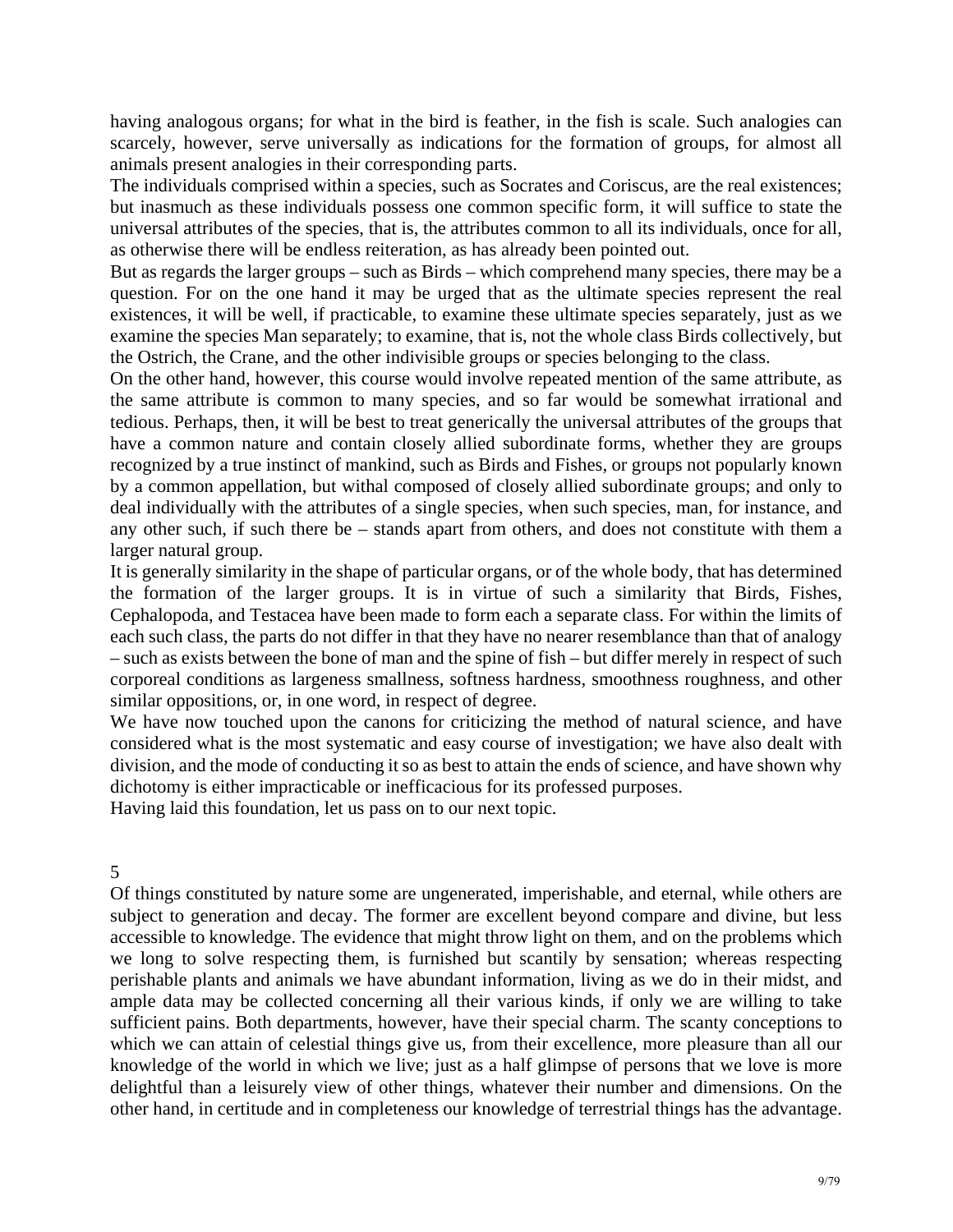Moreover, their greater nearness and affinity to us balances somewhat the loftier interest of the heavenly things that are the objects of the higher philosophy. Having already treated of the celestial world, as far as our conjectures could reach, we proceed to treat of animals, without omitting, to the best of our ability, any member of the kingdom, however ignoble. For if some have no graces to charm the sense, yet even these, by disclosing to intellectual perception the artistic spirit that designed them, give immense pleasure to all who can trace links of causation, and are inclined to philosophy. Indeed, it would be strange if mimic representations of them were attractive, because they disclose the mimetic skill of the painter or sculptor, and the original realities themselves were not more interesting, to all at any rate who have eyes to discern the reasons that determined their formation. We therefore must not recoil with childish aversion from the examination of the humbler animals. Every realm of nature is marvellous: and as Heraclitus, when the strangers who came to visit him found him warming himself at the furnace in the kitchen and hesitated to go in, reported to have bidden them not to be afraid to enter, as even in that kitchen divinities were present, so we should venture on the study of every kind of animal without distaste; for each and all will reveal to us something natural and something beautiful. Absence of haphazard and conduciveness of everything to an end are to be found in Nature's works in the highest degree, and the resultant end of her generations and combinations is a form of the beautiful.

If any person thinks the examination of the rest of the animal kingdom an unworthy task, he must hold in like disesteem the study of man. For no one can look at the primordia of the human frame – blood, flesh, bones, vessels, and the like – without much repugnance. Moreover, when any one of the parts or structures, be it which it may, is under discussion, it must not be supposed that it is its material composition to which attention is being directed or which is the object of the discussion, but the relation of such part to the total form. Similarly, the true object of architecture is not bricks, mortar, or timber, but the house; and so the principal object of natural philosophy is not the material elements, but their composition, and the totality of the form, independently of which they have no existence.

The course of exposition must be first to state the attributes common to whole groups of animals, and then to attempt to give their explanation. Many groups, as already noticed, present common attributes, that is to say, in some cases absolutely identical affections, and absolutely identical organs, – feet, feathers, scales, and the like – while in other groups the affections and organs are only so far identical as that they are analogous. For instance, some groups have lungs, others have no lung, but an organ analogous to a lung in its place; some have blood, others have no blood, but a fluid analogous to blood, and with the same office. To treat of the common attributes in connexion with each individual group would involve, as already suggested, useless iteration. For many groups have common attributes. So much for this topic.

As every instrument and every bodily member subserves some partial end, that is to say, some special action, so the whole body must be destined to minister to some Plenary sphere of action. Thus the saw is made for sawing, for sawing is a function, and not sawing for the saw. Similarly, the body too must somehow or other be made for the soul, and each part of it for some subordinate function, to which it is adapted.

allied groups differentiated by gradation, or to groups like Man not differentiated into subordinate We have, then, first to describe the common functions, common, that is, to the whole animal kingdom, or to certain large groups, or to the members of a species. In other words, we have to describe the attributes common to all animals, or to assemblages, like the class of Birds, of closely groups. In the first case the common attributes may be called analogous, in the second generic, in the third specific.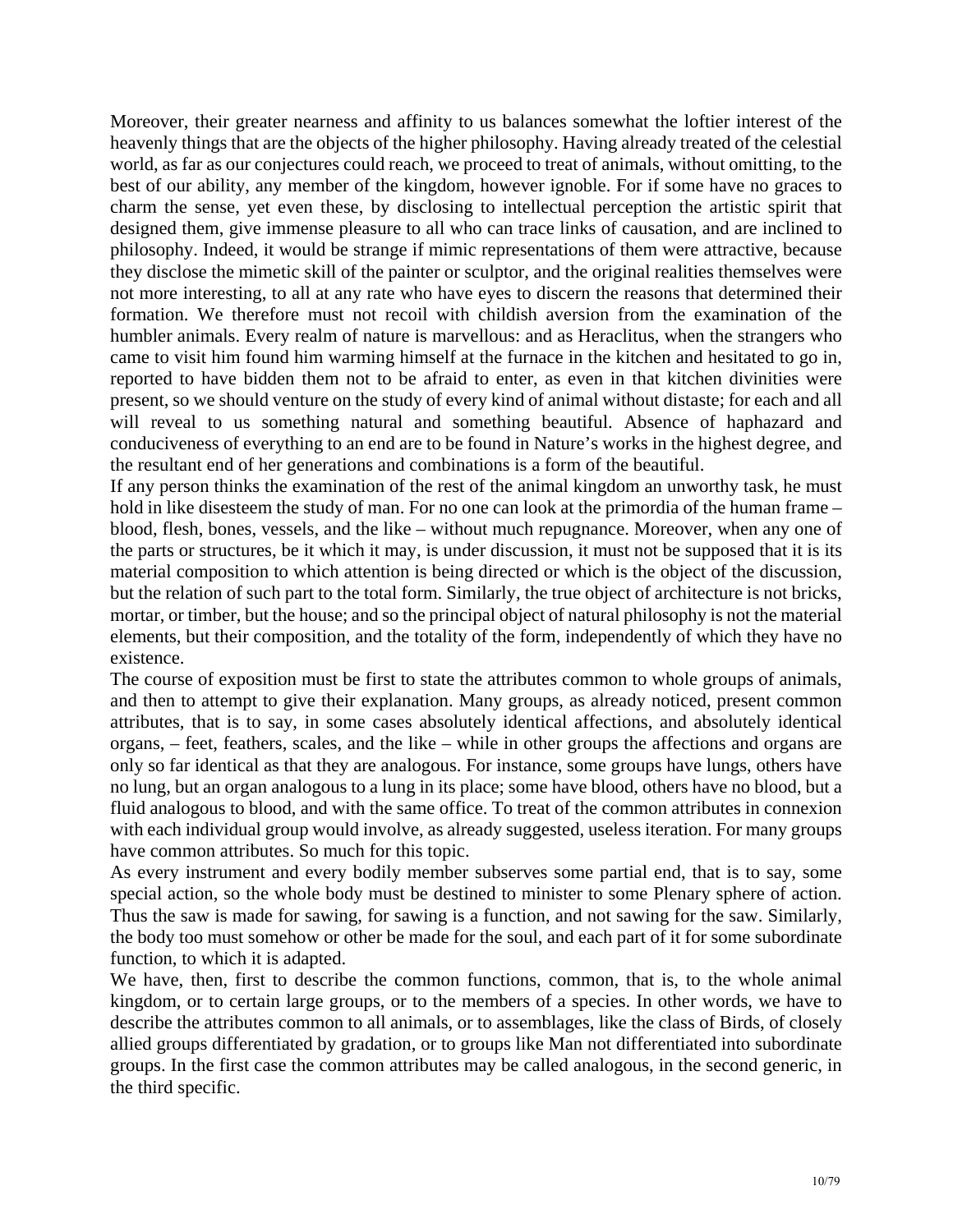When a function is ancillary to another, a like relation manifestly obtains between the organs which discharge these functions; and similarly, if one function is prior to and the end of another, their respective organs will stand to each other in the same relation. Thirdly, the existence of these parts involves that of other things as their necessary consequents.

which these are made. So much for the method to be pursued. Let us now try to set forth the causes Instances of what I mean by functions and affections are Reproduction, Growth, Copulation, Waking, Sleep, Locomotion, and other similar vital actions. Instances of what I mean by parts are Nose, Eye, Face, and other so-called members or limbs, and also the more elementary parts of of all vital phenomena, whether universal or particular, and in so doing let us follow that order of exposition which conforms, as we have indicated, to the order of nature.

### Book II

1

The nature and the number of the parts of which animals are severally composed are matters which have already been set forth in detail in the book of Researches about Animals. We have now to inquire what are the causes that in each case have determined this composition, a subject quite distinct from that dealt with in the Researches.

Now there are three degrees of composition; and of these the first in order, as all will allow, is composition out of what some call the elements, such as earth, air, water, fire. Perhaps, however, it would be more accurate to say composition out of the elementary forces; nor indeed out of all of these, but out of a limited number of them, as defined in previous treatises. For fluid and solid, hot is that by which the homogeneous parts of animals, such as bone, flesh, and the like, are constituted and cold, form the material of all composite bodies; and all other differences are secondary to these, such differences, that is, as heaviness or lightness, density or rarity, roughness or smoothness, and any other such properties of matter as there may be. second degree of composition out of the primary substances. The third and last stage is the composition which forms the heterogeneous parts, such as face, hand, and the rest.

Now the order of actual development and the order of logical existence are always the inverse of each other. For that which is posterior in the order of development is antecedent in the order of nature, and that is genetically last which in nature is first.

which it originates and a cause in which it ends. The originating cause is the primary efficient (That this is so is manifest by induction; for a house does not exist for the sake of bricks and stones, but these materials for the sake of the house; and the same is the case with the materials of other bodies. Nor is induction required to show this. it is included in our conception of generation. For generation is a process from a something to a something; that which is generated having a cause in cause, which is something already endowed with tangible existence, while the final cause is some definite form or similar end; for man generates man, and plant generates plant, in each case out of the underlying material.)

In order of time, then, the material and the generative process must necessarily be anterior to the being that is generated; but in logical order the definitive character and form of each being precedes the material. This is evident if one only tries to define the process of formation. For the definition of house-building includes and presupposes that of the house; but the definition of the house does not include nor presuppose that of house-building; and the same is true of all other productions. So that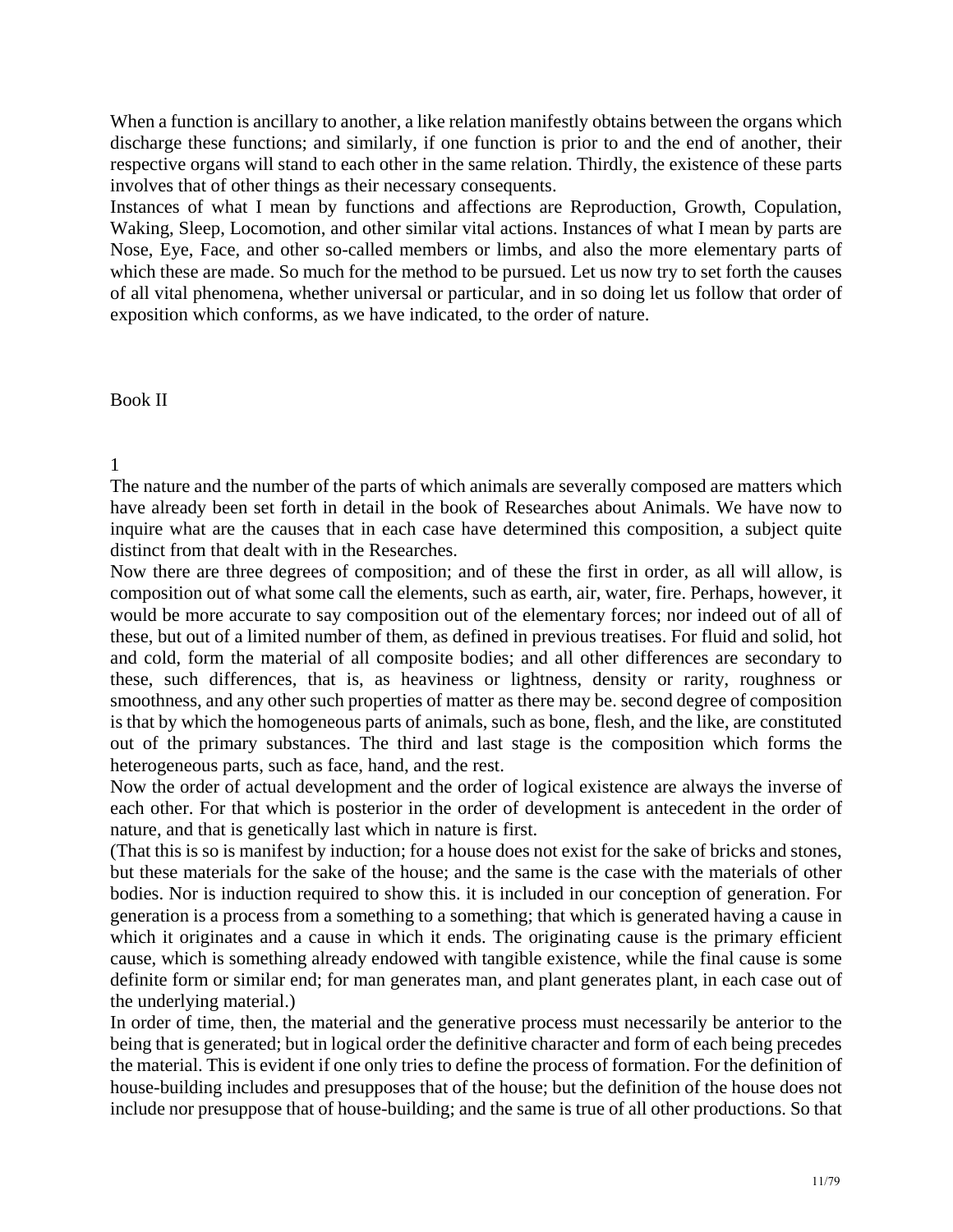it must necessarily be that the elementary material exists for the sake of the homogeneous parts, seeing that these are genetically posterior to it, just as the heterogeneous parts are posterior genetically to them. For these heterogeneous parts have reached the end and goal, having the third degree of composition, in which degree generation or development often attains its final term.

different homogeneous parts, one being soft another hard, one fluid another solid, one viscous Animals, then, are composed of homogeneous parts, and are also composed of heterogeneous parts. The former, however, exist for the sake of the latter. For the active functions and operations of the body are carried on by these; that is, by the heterogeneous parts, such as the eye, the nostril, the whole face, the fingers, the hand, and the whole arm. But inasmuch as there is a great variety in the functions and motions not only of aggregate animals but also of the individual organs, it is necessary that the substances out of which these are composed shall present a diversity of properties. For some purposes softness is advantageous, for others hardness; some parts must be capable of extension, others of flexion. Such properties, then, are distributed separately to the another brittle; whereas each of the heterogeneous parts presents a combination of multifarious properties. For the hand, to take an example, requires one property to enable it to effect pressure, and another and different property for simple prehension. For this reason the active or executive parts of the body are compounded out of bones, sinews, flesh, and the like, but not these latter out of the former.

simple and homogeneous, while others are composite and heterogeneous; and dividing the parts So far, then, as has yet been stated, the relations between these two orders of parts are determined by a final cause. We have, however, to inquire whether necessity may not also have a share in the matter; and it must be admitted that these mutual relations could not from the very beginning have possibly been other than they are. For heterogeneous parts can be made up out of homogeneous parts, either from a plurality of them, or from a single one, as is the case with some of the viscera which, varying in configuration, are yet, to speak broadly, formed from a single homogeneous substance; but that homogeneous substances should be formed out of a combination of heterogeneous parts is clearly an impossibility. For these causes, then, some parts of animals are into the active or executive and the sensitive, each one of the former is, as before said, heterogeneous, and each one of the latter homogeneous. For it is in homogeneous parts alone that sensation can occur, as the following considerations show.

Each sense is confined to a single order of sensibles, and its organ must be such as to admit the action of that kind or order. But it is only that which is endowed with a property in posse that is acted on by that which has the like property in esse, so that the two are the same in kind, and if the latter is single so also is the former. Thus it is that while no physiologists ever dream of saying of the hand or face or other such part that one is earth, another water, another fire, they couple each separate sense-organ with a separate element, asserting this one to be air and that other to be fire.

sense-organs. For touch more than any other sense appears to be correlated to several distinct kinds Sensation, then, is confined to the simple or homogeneous parts. But, as might reasonably be expected, the organ of touch, though still homogeneous, is yet the least simple of all the of objects, and to recognize more than one category of contrasts, heat and cold, for instance, solidity and fluidity, and other similar oppositions. Accordingly, the organ which deals with these varied objects is of all the sense-organs the most corporeal, being either the flesh, or the substance which in some animals takes the place of flesh.

sensation, the heterogeneous parts serving for the active functions. Again, as the sensory faculty, the motor faculty, and the nutritive faculty are all lodged in one and the same part of the body, as Now as there cannot possibly be an animal without sensation, it follows as a necessary consequence that every animal must have some homogeneous parts; for these alone are capable of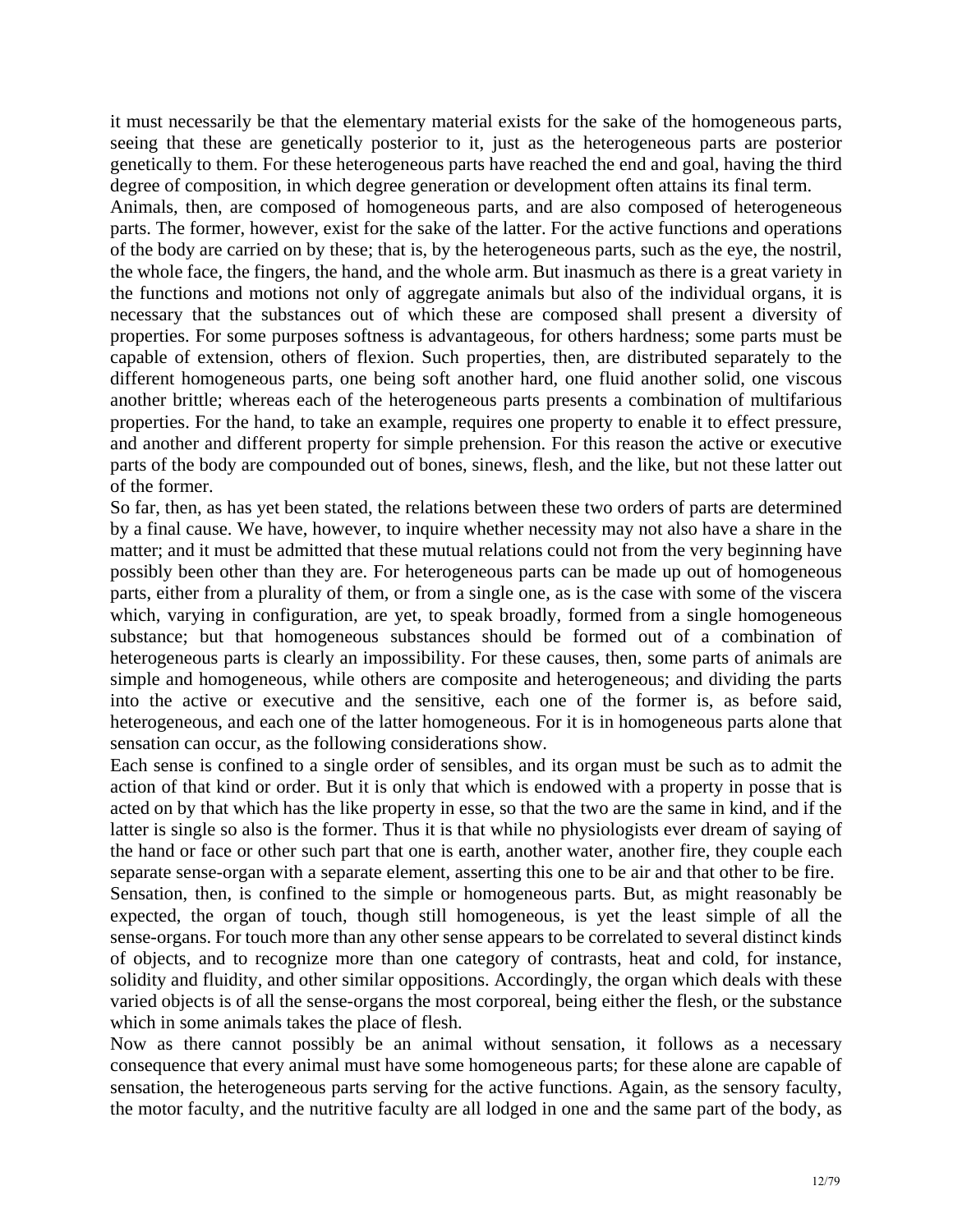was stated in a former treatise, it is necessary that the part which is the primary seat of these principles shall on the one hand, in its character of general sensory recipient, be one of the simple parts; and on the other hand shall, in its motor and active character, be one of the heterogeneous parts. For this reason it is the heart which in sanguineous animals constitutes this central part, and in bloodless animals it is that which takes the place of a heart. For the heart, like the other viscera, is one of the homogeneous parts; for, if cut up, its pieces are homogeneous in substance with each other. But it is at the same time heterogeneous in virtue of its definite configuration. And the same is true of the other so-called viscera, which are indeed formed from the same material as the heart. For all these viscera have a sanguineous character owing to their being situated upon vascular ducts and branches. For just as a stream of water deposits mud, so the various viscera, the heart excepted, are, as it were, deposits from the stream of blood in the vessels. And as to the heart, the very starting-point of the vessels, and the actual seat of the force by which the blood is first fabricated, it is but what one would naturally expect, that out of the selfsame nutriment of which it is the recipient its own proper substance shall be formed. Such, then, are the reasons why the viscera are of sanguineous aspect; and why in one point of view they are homogeneous, in another heterogeneous.

### $\mathcal{L}$

designated by the same term – as, for example, is the case with blood-vessel and bit of blood-vessel while in another sense they are not; but a portion of a heterogeneous part, such as face, in no sense – has the same designation as the whole. Of the homogeneous parts of animals, some are soft and fluid, others hard and solid; and of the former some are fluid permanently, others only so long as they are in the living body. Such are blood, serum, lard, suet, marrow, semen, bile, milk when present, flesh, and their various analogues. For the parts enumerated are not to be found in all animals, some animals only having parts analogous to them. Of the hard and solid homogeneous parts bone, fish-spine, sinew, blood-vessel, are examples. The last of these points to a sub-division that may be made in the class of homogeneous parts. For in some of them the whole and a portion of the whole in one sense are

The first question to be asked is what are the causes to which these homogeneous parts owe their illustrate this. For different bloods differ in their degrees of thinness or thickness, of clearness or existence? The causes are various; and this whether the parts be solid or fluid. Thus one set of homogeneous parts represent the material out of which the heterogeneous parts are formed; for each separate organ is constructed of bones, sinews, flesh, and the like; which are either essential elements in its formation, or contribute to the proper discharge of its function. A second set are the nutriment of the first, and are invariably fluid, for all growth occurs at the expense of fluid matter; while a third set are the residue of the second. Such, for instance, are the faeces and, in animals that have a bladder, the urine; the former being the dregs of the solid nutriment, the latter of the fluid. Even the individual homogeneous parts present variations, which are intended in each case to render them more serviceable for their purpose. The variations of the blood may be selected to turbidity, of coldness or heat; and this whether we compare the bloods from different parts of the same individual or the bloods of different animals. For, in the individual, all the differences just enumerated distinguish the blood of the upper and of the lower halves of the body; and, dealing with classes, one section of animals is sanguineous, while the other has no blood, but only something resembling it in its place. As regards the results of such differences, the thicker and the hotter blood is, the more conducive is it to strength, while in proportion to its thinness and its coldness is its suitability for sensation and intelligence. A like distinction exists also in the fluid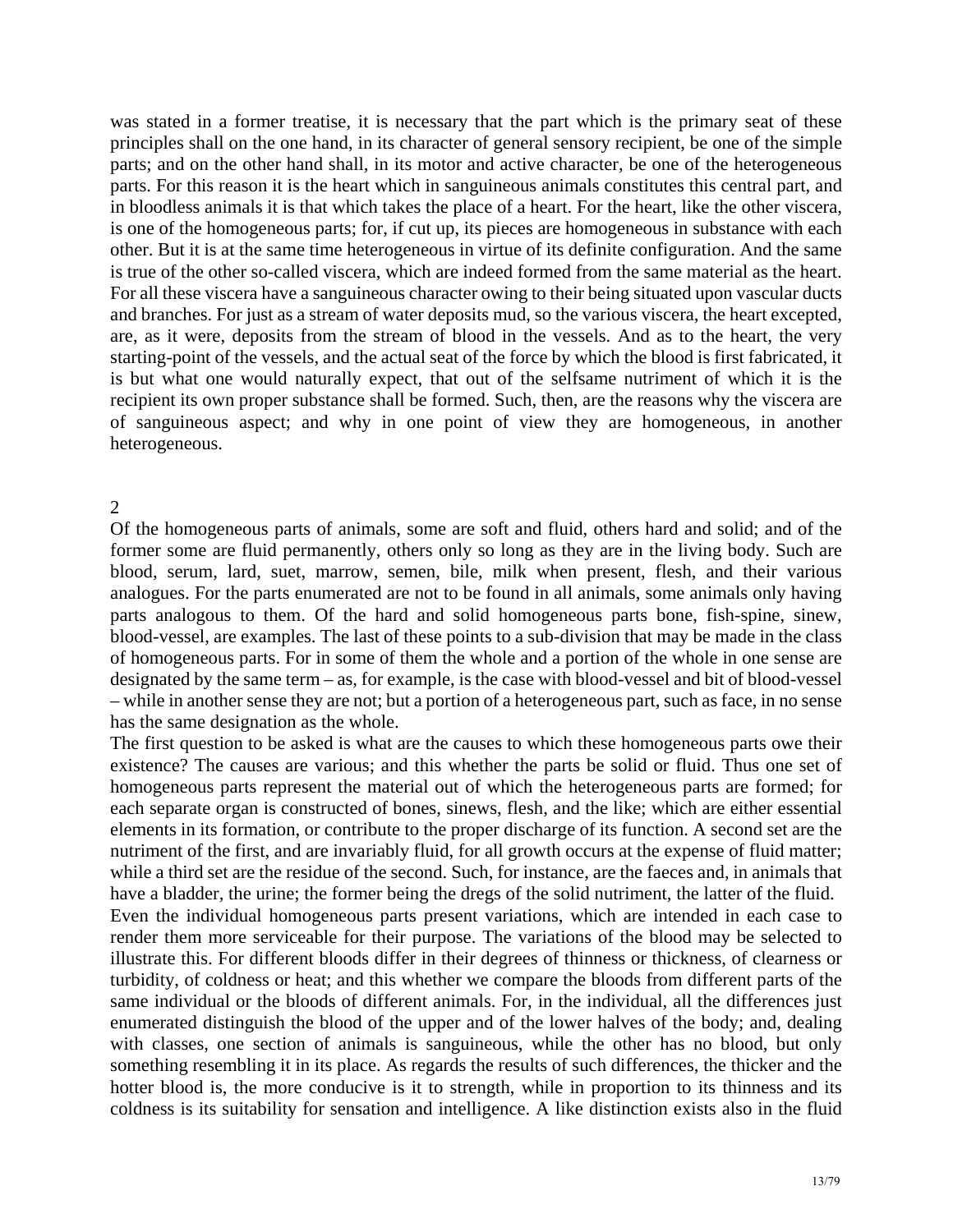which is analogous to blood. This explains how it is that bees and other similar creatures are of a more intelligent nature than many sanguineous animals; and that, of sanguineous animals, those are the most intelligent whose blood is thin and cold. Noblest of all are those whose blood is hot, and at the same time thin and clear. For such are suited alike for the development of courage and of intelligence. Accordingly, the upper parts are superior in these respects to the lower, the male superior to the female, and the right side to the left. As with the blood so also with the other parts, homogeneous and heterogeneous alike. For here also such variations as occur must be held either to be related to the essential constitution and mode of life of the several animals, or, in other cases, to be merely matters of slightly better or slightly worse. Two animals, for instance, may have eyes. But in one these eyes may be of fluid consistency, while in the other they are hard; and in one there may be eyelids, in the other no such appendages. In such a case, the fluid consistency and the presence of eyelids, which are intended to add to the accuracy of vision, are differences of degree. As to why all animals must of necessity have blood or something of a similar character, and what the nature of blood may be, these are matters which can only be considered when we have first discussed hot and cold. For the natural properties of many substances are referable to these two elementary principles; and it is a matter of frequent dispute what animals or what parts of animals are hot and what cold. For some maintain that water animals are hotter than such as live on land, asserting that their natural heat counterbalances the coldness of their medium; and again, that bloodless animals are hotter than those with blood, and females than males. Parmenides, for instance, and some others declare that women are hotter than men, and that it is the warmth and abundance of their blood which causes their menstrual flow, while Empedocles maintains the opposite opinion. Again, comparing the blood and the bile, some speak of the former as hot and of the latter as cold, while others invert the description. If there be this endless disputing about hot and cold, which of all things that affect our senses are the most distinct, what are we to think as to our other sensory impressions?

The explanation of the difficulty appears to be that the term 'hotter' is used in several senses; so that different statements, though in verbal contradiction with each other, may yet all be more or less true. There ought, then, to be some clear understanding as to the sense in which natural substances are to be termed hot or cold, solid or fluid. For it appears manifest that these are properties on which even life and death are largely dependent, and that they are moreover the causes of sleep and waking, of maturity and old age, of health and disease; while no similar influence belongs to roughness and smoothness, to heaviness and lightness, nor, in short, to any other such properties of matter. That this should be so is but in accordance with rational expectation. For hot and cold, solid and fluid, as was stated in a former treatise, are the foundations of the physical elements.

body then is in one sense said to be hotter than another, if it impart a greater amount of heat to an dissimilarity of nature. The term hotter is used then in all the various senses that have been Is then the term hot used in one sense or in many? To answer this we must ascertain what special effect is attributed to a hotter substance, and if there be several such, how many these may be. A object in contact with it. In a second sense, that is said to be hotter which causes the keener sensation when touched, and especially if the sensation be attended with pain. This criterion, however, would seem sometimes to be a false one; for occasionally it is the idiosyncrasy of the individual that causes the sensation to be painful. Again, of two things, that is the hotter which the more readily melts a fusible substance, or sets on fire an inflammable one. Again, of two masses of one and the same substance, the larger is said to have more heat than the smaller. Again, of two bodies, that is said to be the hotter which takes the longer time in cooling, as also we call that which is rapidly heated hotter than that which is long about it; as though the rapidity implied proximity and this again similarity of nature, while the want of rapidity implied distance and this again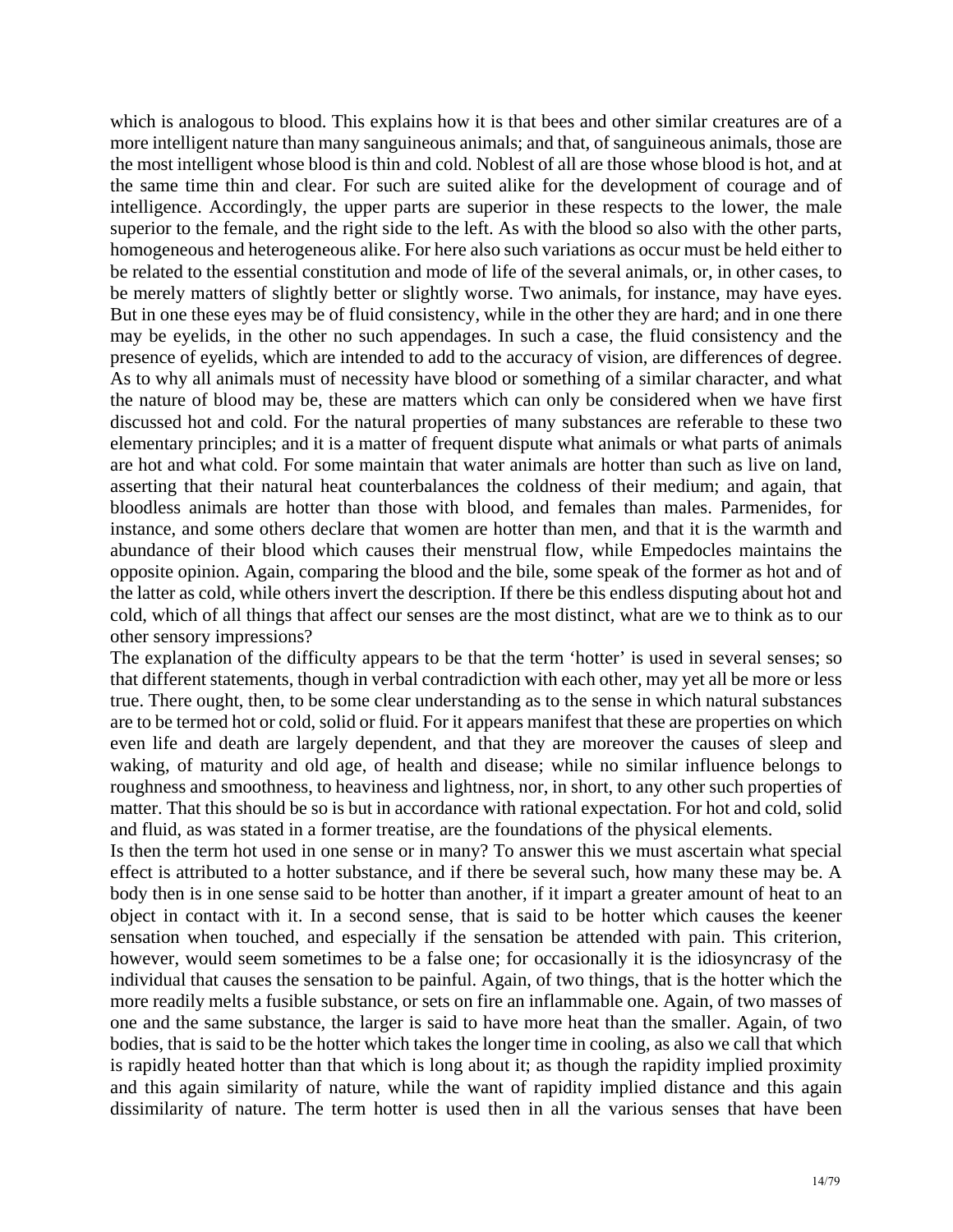mentioned, and perhaps in still more. Now it is impossible for one body to be hotter than another in all these different fashions. Boiling water for instance, though it is more scalding than flame, yet has no power of burning or melting combustible or fusible matter, while flame has. So again this boiling water is hotter than a small fire, and yet gets cold more rapidly and completely. For in fact fire never becomes cold; whereas water invariably does so. Boiling water, again, is hotter to the touch than oil; yet it gets cold and solid more rapidly than this other fluid. Blood, again, is hotter to the touch than either water or oil, and yet coagulates before them. Iron, again, and stones and other similar bodies are longer in getting heated than water, but when once heated burn other substances with a much greater intensity. Another distinction is this. In some of the bodies which are called hot the heat is derived from without, while in others it belongs to the bodies themselves; and it makes a most important difference whether the heat has the former or the latter origin. For to call that one of two bodies the hotter, which is possessed of heat, we may almost say, accidentally and not of its own essence, is very much the same thing as if, finding that some man in a fever was a musician, one were to say that musicians are hotter than healthy men. Of that which is hot per se and that which is hot per accidens, the former is the slower to cool, while not rarely the latter is the hotter to the touch. The former again is the more burning of the two – flame, for instance, as compared with boiling water – while the latter, as the boiling water, which is hot per accidens, is the more heating to the touch. From all this it is clear that it is no simple matter to decide which of two bodies is the hotter. For the first may be the hotter in one sense, the second the hotter in another. Indeed in some of these cases it is impossible to say simply even whether a thing is hot or not. For the actual substratum may not itself be hot, but may be hot when coupled witb heat as an attribute, as would be the case if one attached a single name to hot water or hot iron. It is after this manner that blood is hot. In such cases, in those, that is, in which the substratum owes its heat to an external influence, it is plain that cold is not a mere privation, but an actual existence.

There is no knowing but that even fire may be another of these cases. For the substratum of fire may be smoke or charcoal, and though the former of these is always hot, smoke being an uprising vapour, yet the latter becomes cold when its flame is extinguished, as also would oil and pinewood under similar circumstances. But even substances that have been burnt nearly all possess some heat, cinders, for example, and ashes, the dejections also of animals, and, among the excretions, bile; because some residue of heat has been left in them after their combustion. It is in another sense that pinewood and fat substances are hot; namely, because they rapidly assume the actuality of fire. Heat appears to cause both coagulation and melting. Now such things as are formed merely of water are solidified by cold, while such as are formed of nothing but earth are solidified by fire. Hot substances again are solidified by cold, and, when they consist chiefly of earth, the process of solidification is rapid, and the resulting substance is insoluble; but, when their main constituent is water, the solid matter is again soluble. What kinds of substances, however, admit of being solidified, and what are the causes of solidification, are questions that have already been dealt with more precisely in another treatise.

In conclusion, then, seeing that the terms hot and hotter are used in many different senses, and that no one substance can be hotter than others in all these senses, we must, when we attribute this character to an object, add such further statements as that this substance is hotter per se, though that other is often hotter per accidens; or again, that this substance is potentially hot, that other actually so; or again, that this substance is hotter in the sense of causing a greater feeling of heat when touched, while that other is hotter in the sense of producing flame and burning. The term hot being used in all these various senses, it plainly follows that the term cold will also be used with like ambiguity.

So much then as to the signification of the terms hot and cold, hotter and colder.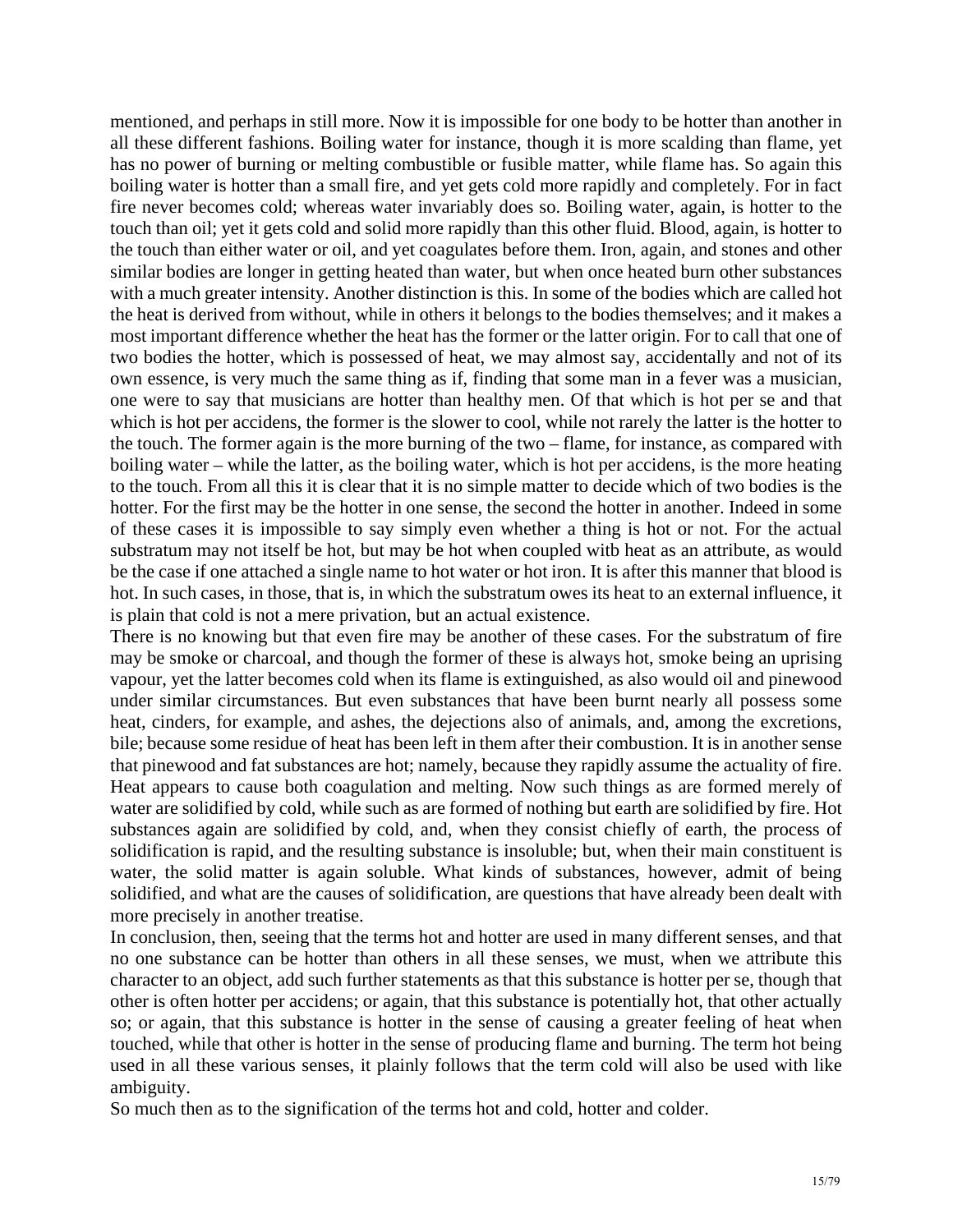#### 3

In natural sequence we have next to treat of solid and fluid. These terms are used in various senses. Sometimes, for instance, they denote things that are potentially, at other times things that are actually, solid or fluid. Ice for example, or any other solidified fluid, is spoken of as being actually and accidentally solid, while potentially and essentially it is fluid. Similarly earth and ashes and the like, when mixed with water, are actually and accidentally fluid, but potentially and essentially are solid. Now separate the constituents in such a mixture and you have on the one hand the watery components to which its fluidity was due, and these are both actually and potentially fluid, and on the other hand the earthy components, and these are in every way solid; and it is to bodies that are solid in this complete manner that the term 'solid' is most properly and absolutely applicable. So also the opposite term 'fluld' is strictly and absolutely applicable to that only which is both potentially and actually fluid. The same remark applies also to hot bodies and to cold.

These distinctions, then, being laid down, it is plain that blood is essentially hot in so far as that heat is connoted in its name; just as if boiling water were denoted by a single term, boiling would be onnoted in that term. But the substratum of blood, that which it is in substance while it is blood in c form, is not hot. Blood then in a certain sense is essentially hot, and in another sense is not so. For heat is included in the definition of blood, just as whiteness is included in the definition of a white man, and so far therefore blood is essentially hot. But so far as blood becomes hot from some external influence, it is not hot essentially.

As with hot and cold, so also is it with solid and fluid. We can therefore understand how some substances are hot and fluid so long as they remain in the living body, but become perceptibly cold and coagulate so soon as they are separated from it; while others are hot and consistent while in the body, but when withdrawn under a change to the opposite condition, and become cold and fluid. Of the former blood is an example, of the latter bile; for while blood solidifies when thus separated, yellow bile under the same circumstances becomes more fluid. We must attribute to such substances the possession of opposite properties in a greater or less degree.

and nutriment in all cases consists of fluid and solid substances, and since it is by the force of heat facilitates concoction; for the subdivision of the food into small bits facilitates the action of heat manger. For plants get their food from the earth by means of their roots; and this food is already In what sense, then, the blood is hot and in what sense fluid, and how far it partakes of the opposite properties, has now been fairly explained. Now since everything that grows must take nourishment, that these are concocted and changed, it follows that all living things, animals and plants alike, must on this account, if on no other, have a natural source of heat. This natural heat, moreover, must belong to many parts, seeing that the organs by which the various elaborations of the food are effected are many in number. For first of all there is the mouth and the parts inside the mouth, on which the first share in the duty clearly devolves, in such animals at least as live on food which requires disintegration. The mouth, however, does not actually concoct the food, but merely upon it. After the mouth come the upper and the lower abdominal cavities, and here it is that concoction is effected by the aid of natural heat. Again, just as there is a channel for the admission of the unconcocted food into the stomach, namely the mouth, and in some animals the so-called oesophagus, which is continuous with the mouth and reaches to the stomach, so must there also be other and more numerous channels by which the concocted food or nutriment shall pass out of the stomach and intestines into the body at large, and to which these cavities shall serve as a kind of elaborated when taken in, which is the reason why plants produce no excrement, the earth and its heat serving them in the stead of a stomach. But animals, with scarcely an exception, and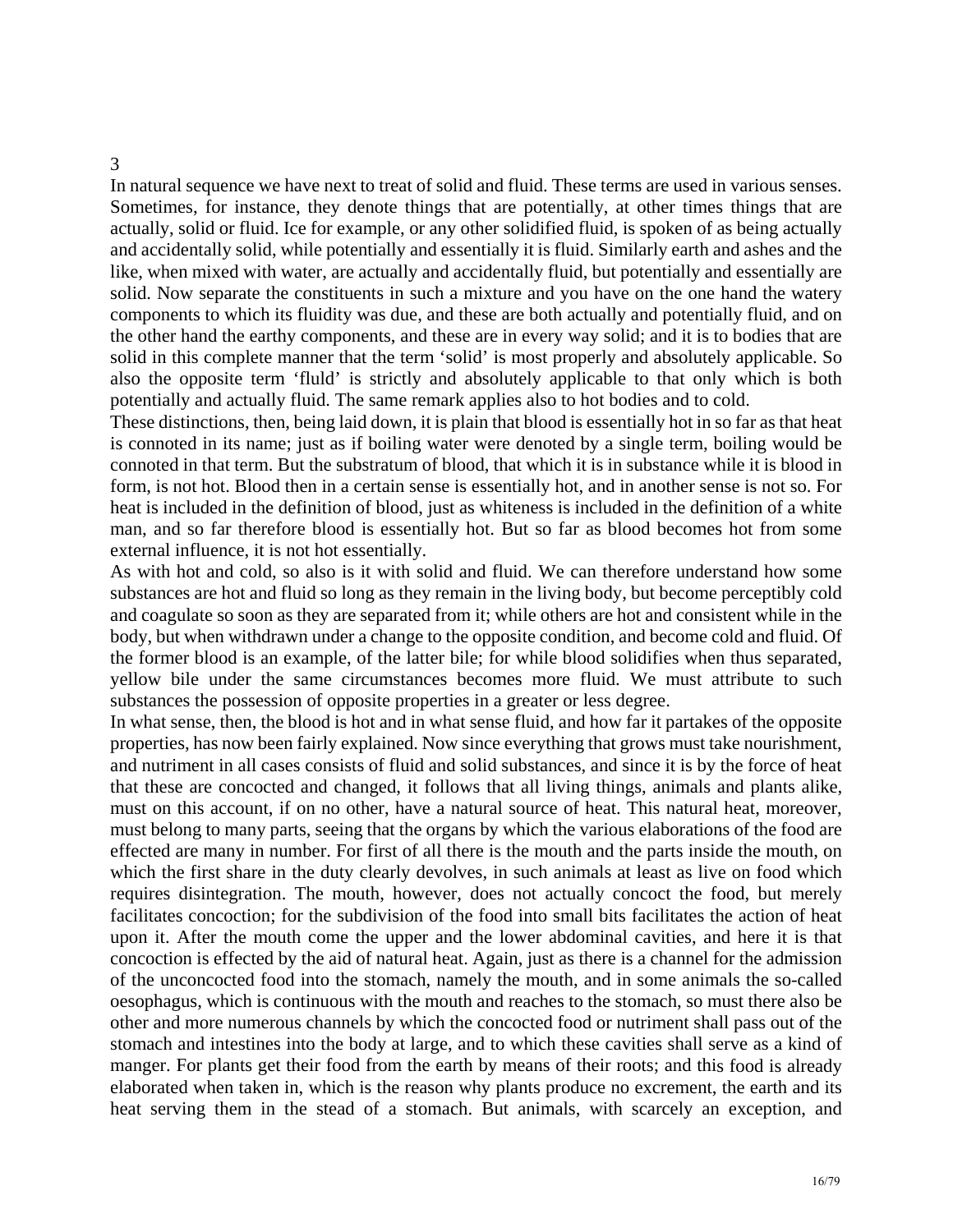conspicuously all such as are capable of locomotion, are provided with a stomachal sac, which is as it were an internal substitute for the earth. They must therefore have some instrument which shall correspond to the roots of plants, with which they may absorb their food from this sac, so that the proper end of the successive stages of concoction may at last be attained. The mouth then, its duty done, passes over the food to the stomach, and there must necessarily be something to receive it in turn from this. This something is furnished by the bloodvessels, which run throughout the whole extent of the mesentery from its lowest part right up to the stomach. A description of these will be found in the treatises on Anatomy and Natural History. Now as there is a receptacle for the entire matter taken as food, and also a receptacle for its excremental residue, and again a third receptacle, namely the vessels, which serve as such for the blood, it is plain that this blood must be the final nutritive material in such animals as have it; while in bloodless animals the same is the case with the fluid which represents the blood. This explains why the blood diminishes in quantity when no food is taken, and increases when much is consumed, and also why it becomes healthy and unhealthy according as the food is of the one or the other character. These facts, then, and others of a like kind, make it plain that the purpose of the blood in sanguineous animals is to subserve the nutrition of the body. They also explain why no more sensation is produced by touching the blood than by touching one of the excretions or the food, whereas when the flesh is touched sensation is produced. For the blood is not continuous nor united by growth with the flesh, but simply lies loose in its receptacle, that is in the heart and vessels. The manner in which the parts grow at the expense of the blood, and indeed the whole question of nutrition, will find a more suitable place for exposition in the treatise on Generation, and in other writings. For our present purpose all that need be said is that the blood exists for the sake of nutrition, that is the nutrition of the parts; and with this much let us therefore content ourselves.

#### 4

What are called fibres are found in the blood of some animals but not of all. There are none, for instance, in the blood of deer and of roes; and for this reason the blood of such animals as these never coagulates. For one part of the blood consists mainly of water and therefore does not coagulate, this process occurring only in the other and earthy constituent, that is to say in the fibres, while the fluid part is evaporating.

Some at any rate of the animals with watery blood have a keener intellect than those whose blood is of an earthier nature. This is due not to the coldness of their blood, but rather to its thinness and purity; neither of which qualities belongs to the earthy matter. For the thinner and purer its fluid is, the more easily affected is an animal's sensibility. Thus it is that some bloodless animals, notwithstanding their want of blood, are yet more intelligent than some among the sanguineous kinds. Such for instance, as already said, is the case with the bee and the tribe of ants, and whatever other animals there may be of a like nature. At the same time too great an excess of water makes animals timorous. For fear chills the body; so that in animals whose heart contains so watery a mixture the way is prepared for the operation of this emotion. For water is congealed by cold. This also explains why bloodless animals are, as a general rule, more timorous than such as have blood, so that they remain motionless, when frightened, and discharge their excretions, and in some instances change colour. Such animals, on the other hand, as have thick and abundant fibres in their blood are of a more earthy nature, and of a choleric temperament, and liable to bursts of passion. For anger is productive of heat; and solids, when they have been made hot, give off more heat than fluids. The fibres therefore, being earthy and solid, are turned into so many hot embers in the blood, like the embers in a vapour-bath, and cause ebullition in the fits of passion.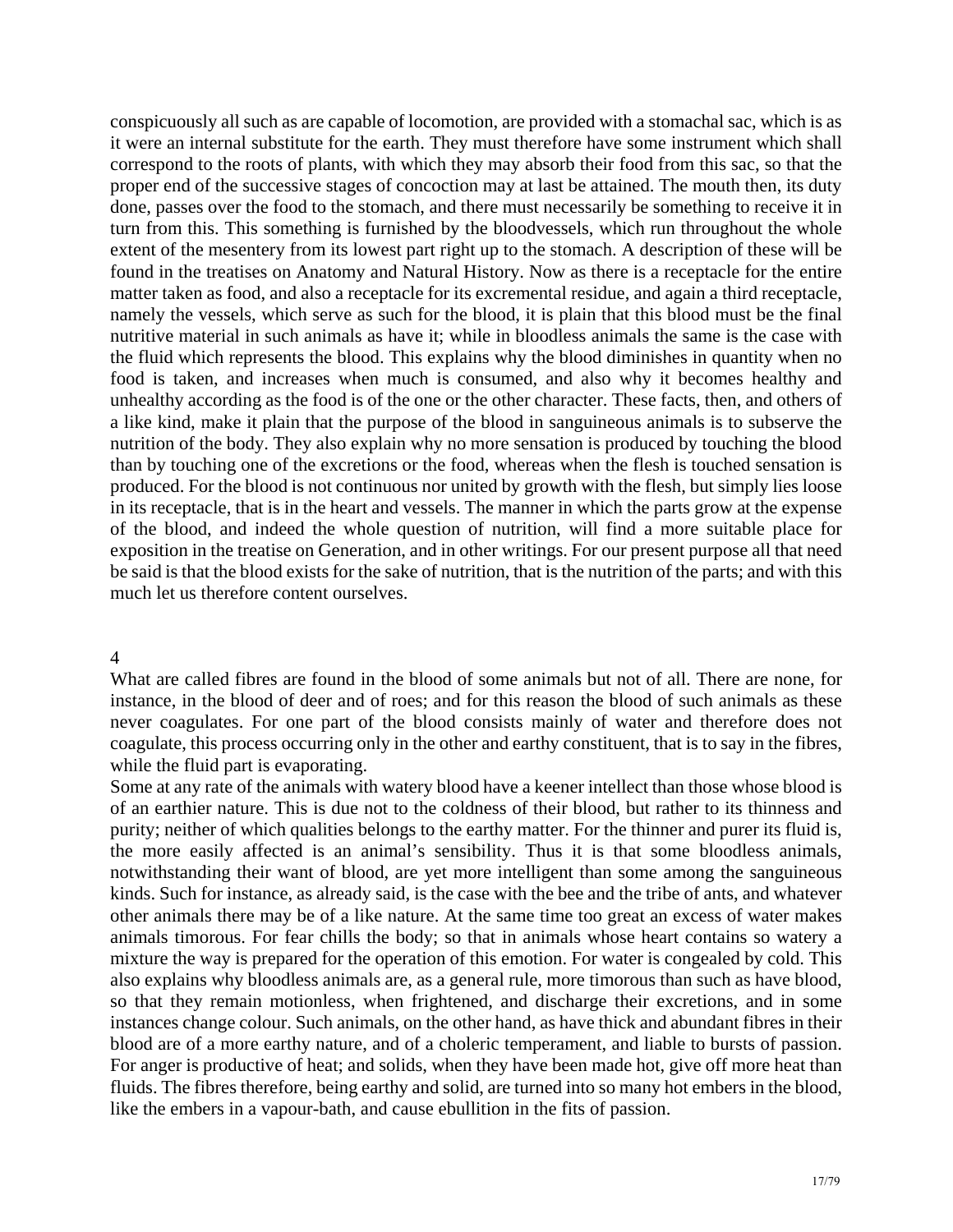This explains why bulls and boars are so choleric and so passionate. For their blood is exceedingly rich in fibres, and the bull's at any rate coagulates more rapidly than that of any other animal. If these fibres, that is to say if the earthy constituents of which we are speaking, are taken out of the blood, the fluid that remains behind will no longer coagulate; just as the watery residue of mud will not coagulate after removal of the earth. But if the fibres are left the fluid coagulates, as also does mud, under the influence of cold. For when the heat is expelled by the cold, the fluid, as has been already stated, passes off with it by evaporation, and the residue is dried up and solidified, not by heat but by cold. So long, however, as the blood is in the body, it is kept fluid by animal heat.

The character of the blood affects both the temperament and the sensory faculties of animals in many ways. This is indeed what might reasonably be expected, seeing that the blood is the material of which the whole body is made. For nutriment supplies the material, and the blood is the ultimate nutriment. It makes then a considerable difference whether the blood be hot or cold, thin or thick, turbid or clear.

The watery part of the blood is serum; and it is watery, either owing to its not being yet concocted, or owing to its having become corrupted; so that one part of the serum is the resultant of a necessary process, while another part is material intended to serve for the formation of the blood.

# 5

the fibrous matter of blood coagulates, or broths which contain such fibrous matter. Thus it is that suet, but in its place lard; and this, not being of an earthy character, neither coagulates nor dries up The differences between lard and suet correspond to differences of blood. For both are blood concocted into these forms as a result of abundant nutrition, being that surplus blood that is not expended on the fleshy part of the body, and is of an easily concocted and fatty character. This is shown by the unctuous aspect of these substances; for such unctuous aspect in fluids is due to a combination of air and fire. It follows from what has been said that no non-sanguineous animals have either lard or suet; for they have no blood. Among sanguineous animals those whose blood is dense have suet rather than lard. For suet is of an earthy nature, that is to say, it contains but a small proportion of water and is chiefly composed of earth; and this it is that makes it coagulate, just as in those horned animals that have no front teeth in the upper jaw the fat consists of suet. For the very fact that they have horns and huckle-bones shows that their composition is rich in this earthy element; for all such appurtenances are solid and earthy in character. On the other hand in those hornless animals that have front teeth in both jaws, and whose feet are divided into toes, there is no into a friable mass.

they are injurious and destructive. For were the whole body formed of them it would perish. For an nimal is an animal in virtue of its sensory part, that is in virtue of its flesh, or of the substance a nalogous to flesh. But the blood, as before stated, is not sensitive; as therefore is neither lard nor a suet, seeing that they are nothing but concocted blood. Were then the whole body composed of Both lard and suet when present in moderate amount are beneficial; for they contribute to health and strength, while they are no hindrance to sensation. But when they are present in great excess, these substances, it would be utterly without sensation. Such animals, again, as are excessively fat age rapidly. For so much of their blood is used in forming fat, that they have but little left; and when there is but little blood the way is already open for decay. For decay may be said to be deficiency of blood, the scantiness of which renders it liable, like all bodies of small bulk, to be injuriously affected by any chance excess of heat or cold. For the same reason fat animals are less prolific than others. For that part of the blood which should go to form semen and seed is used up in the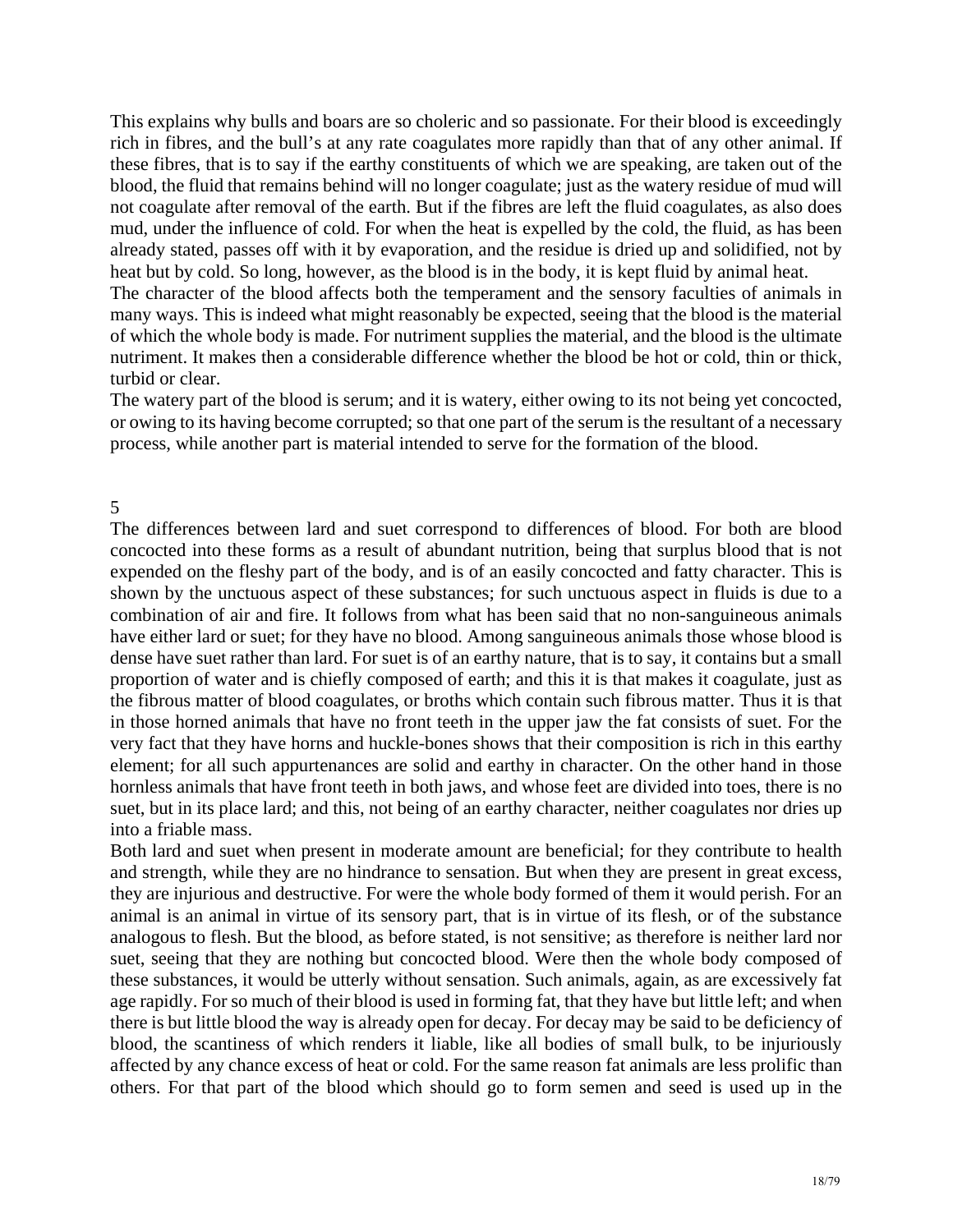production of lard and suet, which are nothing but concocted blood; so that in these animals there is either no reproductive excretion at all, or only a scanty amount.

### 6

So much then of blood and serum, and of lard and suet. Each of these has been described, and the purposes told for which they severally exist. The marrow also is of the nature of blood, and not, as some think, the germinal force of the semen. That this is the case is quite evident in very young animals. For in the embryo the marrow of the bones has a blood-like appearance, which is but natural, seeing that the parts are all constructed out of blood, and that it is on blood that the embryo is nourished. But, as the young animal grows up and ripens into maturity, the marrow changes its colour, just as do the external parts and the viscera. For the viscera also in animals, so long as they are young, have each and all a blood-like look, owing to the large amount of this fluid which they contain.

consists of separate vertebrae. But were the spinal marrow either of unctuous fat or of suet, it could not hold together in such a continuous mass as it does, but would either be too fluid or too frangible. There are some animals that can hardly be said to have any marrow. These are those whose bones are strong and solid, as is the case with the lion. For in this animal the marrow is so utterly and compact bones, some of these should be entirely void of marrow, while the rest contain but The consistency of the marrow agrees with that of the fat. For when the fat consists of lard, then the marrow also is unctuous and lard-like; but when the blood is converted by concoction into suet, and does not assume the form of lard, then the marrow also has a suety character. In those animals, therefore, that have horns and are without upper front teeth, the marrow has the character of suet; while it takes the form of lard in those that have front teeth in both jaws, and that also have the foot divided into toes. What has ben said hardly applies to the spinal marrow. For it is necessary that this shall be continuous and extend without break through the whole backbone, inasmuch as this bone insignificant that the bones look as though they had none at all. However, as it is necessary that animals shall have bones or something analogous to them, such as the fish-spines of water-animals, it is also a matter of necessity that some of these bones shall contain marrow; for the substance contained within the bones is the nutriment out of which these are formed. Now the universal nutriment, as already stated, is blood; and the blood within the bone, owing to the heat which is developed in it from its being thus surrounded, undergoes concoction, and self-concocted blood is suet or lard; so that it is perfectly intelligible how the marrow within the bone comes to have the character of these substances. So also it is easy to understand why, in those animals that have strong little of it; for here the nutriment is spent in forming the bones.

Those animals that have fish-spines in place of bones have no other marrow than that of the chine. For in the first place they have naturally but a small amount of blood; and secondly the only hollow fish-spine is that of the chine. In this then marrow is formed; this being the only spine in which there is space for it, and, moreover, being the only one which owing to its division into parts requires a connecting bond. This too is the reason why the marrow of the chine, as already mentioned, is somewhat different from that of other bones. For, having to act the part of a clasp, it must be of glutinous character, and at the same time sinewy so as to admit of stretching.

nature. It is evidently the surplus of the sanguineous nutriment apportioned to the bones and Such then are the reasons for the existence of marrow, in those animals that have any, and such its fish-spines, which has undergone concoction owing to its being enclosed within them.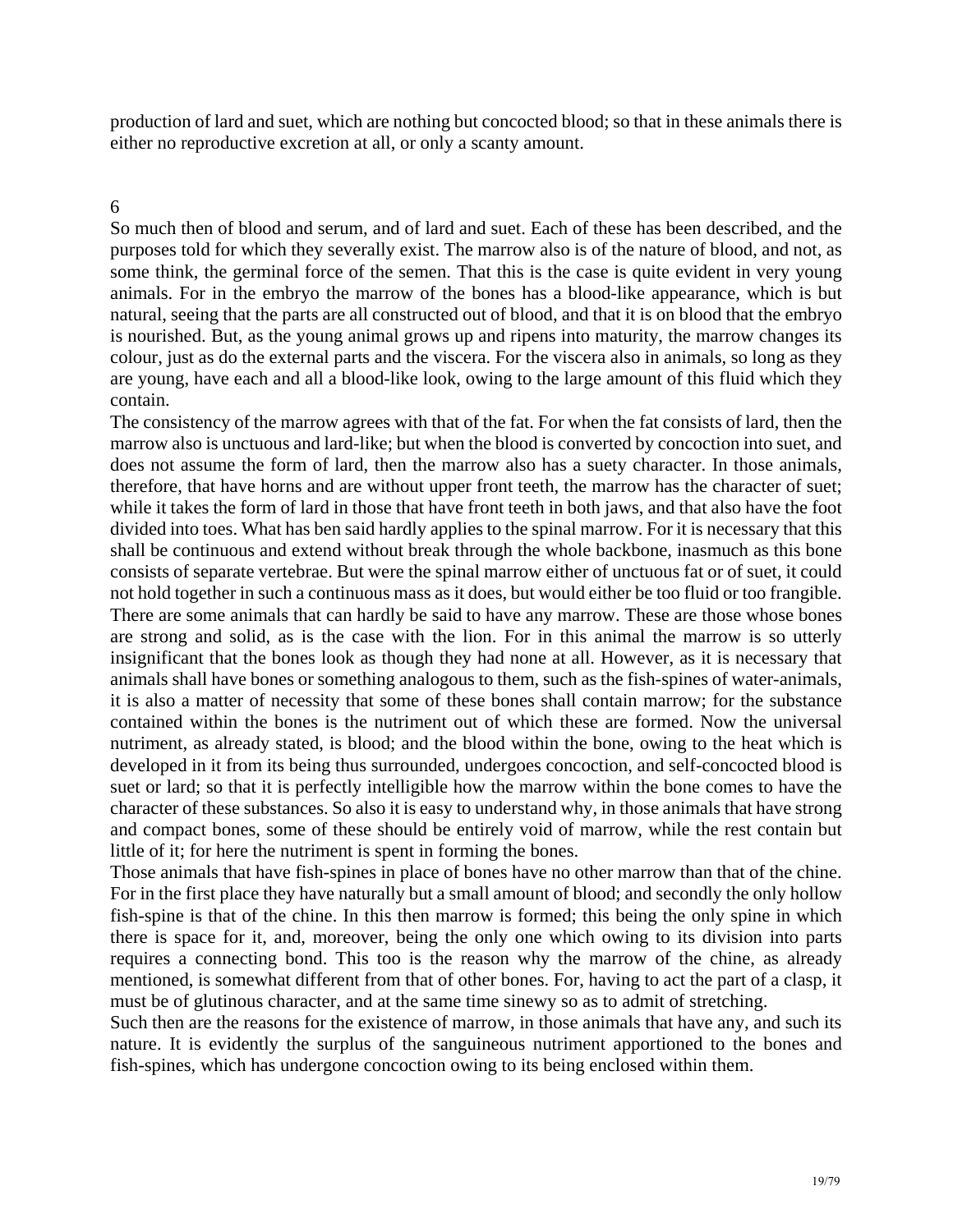#### 7

From the marrow we pass on in natural sequence to the brain. For there are many who think that the brain itself consists of marrow, and that it forms the commencement of that substance, because they see that the spinal marrow is continuous with it. In reality the two may be said to be utterly opposite to each other in character. For of all the parts of the body there is none so cold as the brain; whereas the marrow is of a hot nature, as is plainly shown by its fat and unctuous character. Indeed this is the very reason why the brain and spinal marrow are continuous with each other. For, wherever the action of any part is in excess, nature so contrives as to set by it another part with an excess of contrary action, so that the excesses of the two may counterbalance each other. Now that the such force. This, however, is but a rough and inaccurate assertion; and it would perhaps be better to say that the soul is incorporate in some substance of a fiery character. The reason for this being so is that of all substances there is none so suitable for ministering to the operations of the soul as that which is possessed of heat. For nutrition and the imparting of motion are offices of the soul, and it marrow is hot is clearly shown by many indications. The coldness of the brain is also manifest enough. For in the first place it is cold even to the touch; and, secondly, of all the fluid parts of the body it is the driest and the one that has the least blood; for in fact it has no blood at all in its proper substance. This brain is not residual matter, nor yet is it one of the parts which are anatomically continuous with each other; but it has a character peculiar to itself, as might indeed be expected. That it has no continuity with the organs of sense is plain from simple inspection, and is still more clearly shown by the fact, that, when it is touched, no sensation is produced; in which respect it resembles the blood of animals and their excrement. The purpose of its presence in animals is no less than the preservation of the whole body. For some writers assert that the soul is fire or some is by heat that these are most readily effected. To say then that the soul is fire is much the same thing as to confound the auger or the saw with the carpenter or his craft, simply because the work is wrought by the two in conjunction. So far then this much is plain, that all animals must necessarily have a certain amount of heat. But as all influences require to be counterbalanced, so that they may be reduced to moderation and brought to the mean (for in the mean, and not in either extreme, lies the true and rational position), nature has contrived the brain as a counterpoise to the region of the heart with its contained heat, and has given it to animals to moderate the latter, combining in it the properties of earth and water. For this reason it is, that every sanguineous animal has a brain; whereas no bloodless creature has such an organ, unless indeed it be, as the Poulp, by analogy. For where there is no blood, there in consequence there is but little heat. The brain, then, tempers the heat and seething of the heart. In order, however, that it may not itself be absolutely without heat, but may have a moderate amount, branches run from both blood-vessels, that is to say from the great vessel and from what is called the aorta, and end in the membrane which surrounds the brain; while at the same time, in order to prevent any injury from the heat, these encompassing vessels, instead of being few and large, are numerous and small, and their blood scanty and clear, instead of being abundant and thick. We can now understand why defluxions have their origin in the head, and occur whenever the parts about the brain have more than a due proportion of coldness. For when the nutriment steams upwards through the blood-vessels, its refuse portion is chilled by the influence of this region, and forms defluxions of phlegm and serum. We must suppose, to compare small things with great, that the like happens here as occurs in the production of showers. For when vapour steams up from the earth and is carried by the heat into the upper regions, so soon as it reaches the cold air that is above the earth, it condenses again into water owing to the refrigeration, and falls back to the earth as rain. These, however, are matters which may be suitably considered in the Principles of Diseases, so far as natural philosophy has anything to say to them.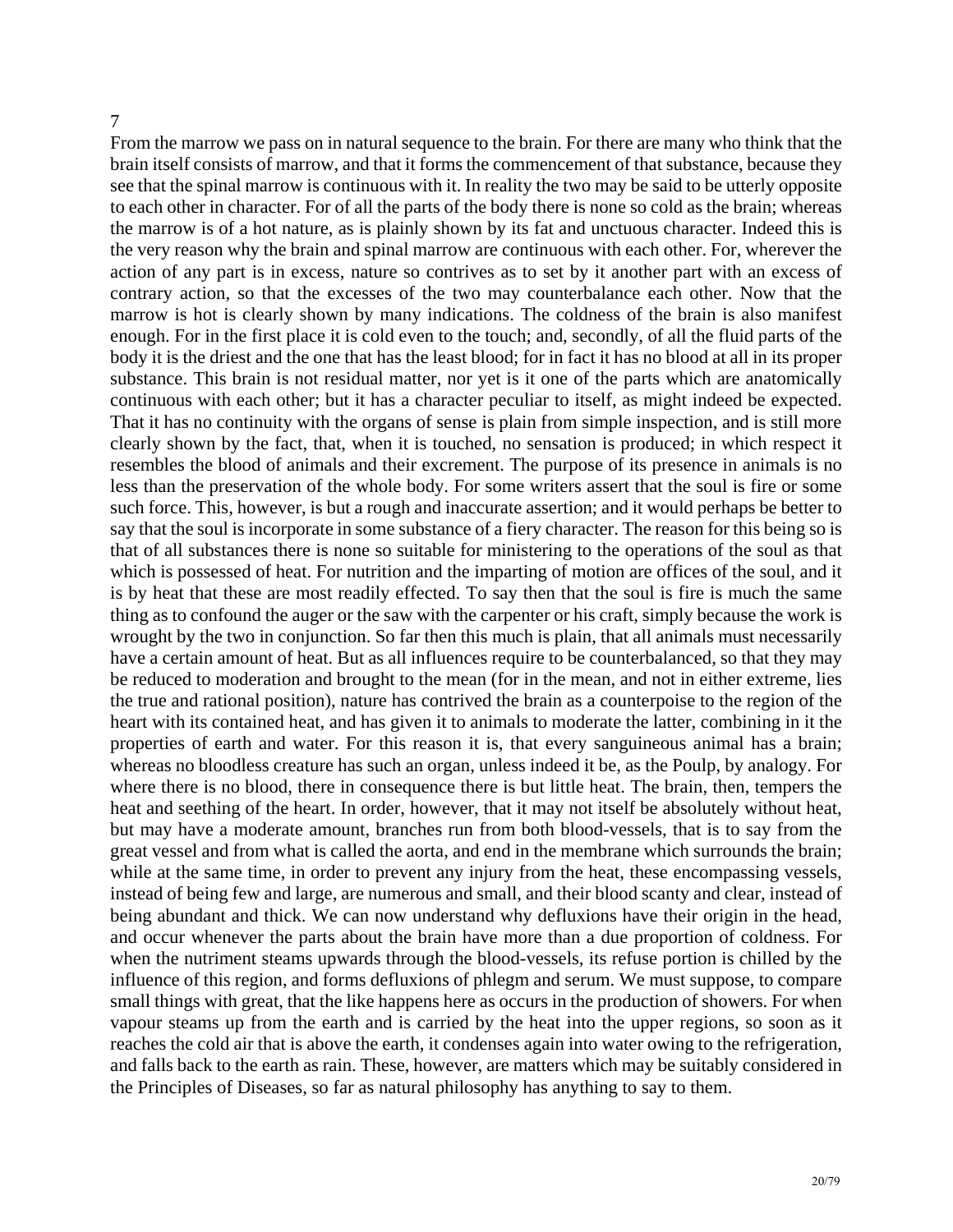It is the brain again – or, in animals that have no brain, the part analogous to  $it$  – which is the cause of sleep. For either by chilling the blood that streams upwards after food, or by some other similar influences, it produces heaviness in the region in which it lies (which is the reason why drowsy persons hang the head), and causes the heat to escape downwards in company with the blood. It is the accumulation of this in excess in the lower region that produces complete sleep, taking away the power of standing upright from those animals to whom that posture is natural, and from the rest the power of holding up the head. These, however, are matters which have been separately considered in the treatises on Sensation and on Sleep.

That the brain is a compound of earth and water is shown by what occurs when it is boiled. For, when so treated, it turns hard and solid, inasmuch as the water is evaporated by the heat, and leaves the earthy part behind. Just the same occurs when pulse and other fruits are boiled. For these also are hardened by the process, because the water which enters into their composition is driven off and leaves the earth, which is their main constituent, behind.

Of all animals, man has the largest brain in proportion to his size; and it is larger in men than in women. This is because the region of the heart and of the lung is hotter and richer in blood in man than in any other animal; and in men than in women. This again explains why man, alone of animals, stands erect. For the heat, overcoming any opposite inclination, makes growth take its own line of direction, which is from the centre of the body upwards. It is then as a counterpoise to his excessive heat that in man's brain there is this superabundant fluidity and coldness; and it is again owing to this superabundance that the cranial bone, which some call the Bregma, is the last to become solidified; so long does evaporation continue to occur through it under the influence of heat. Man is the only sanguineous animal in which this takes place. Man, again, has more sutures in his skull than any other animal, and the male more than the female. The explanation is again to be found in the greater size of the brain, which demands free ventilation, proportionate to its bulk. For if the brain be either too fluid or too solid, it will not perform its office, but in the one case will freeze the blood, and in the other will not cool it at all; and thus will cause disease, madness, and death. For the cardiac heat and the centre of life is most delicate in its sympathies, and is immediately sensitive to the slightest change or affection of the blood on the outer surface of the brain.

The fluids which are present in the animal body at the time of birth have now nearly all been examine and consider the subject of nutrition. Then will be the time to explain in what animals they considered. Amongst those that appear only at a later period are the residua of the food, which include the deposits of the belly and also those of the bladder. Besides these there is the semen and the milk, one or the other of which makes its appearance in appropriate animals. Of these fluids the excremental residua of the food may be suitably discussed by themselves, when we come to are found, and what are the reasons for their presence. Similarly all questions concerning the semen and the milk may be dealt with in the treatise on Generation, for the former of these fluids is the very starting-point of the generative process, and the latter has no other ground of existence than generative purposes.

8

We have now to consider the remaining homogeneous parts, and will begin with flesh, and with the substance that, in animals that have no flesh, takes its place. The reason for so beginning is that flesh forms the very basis of animals, and is the essential constituent of their body. Its right to this precedence can also be demonstrated logically. For an animal is by our definition something that has sensibility and chief of all the primary sensibility, which is that of Touch; and it is the flesh, or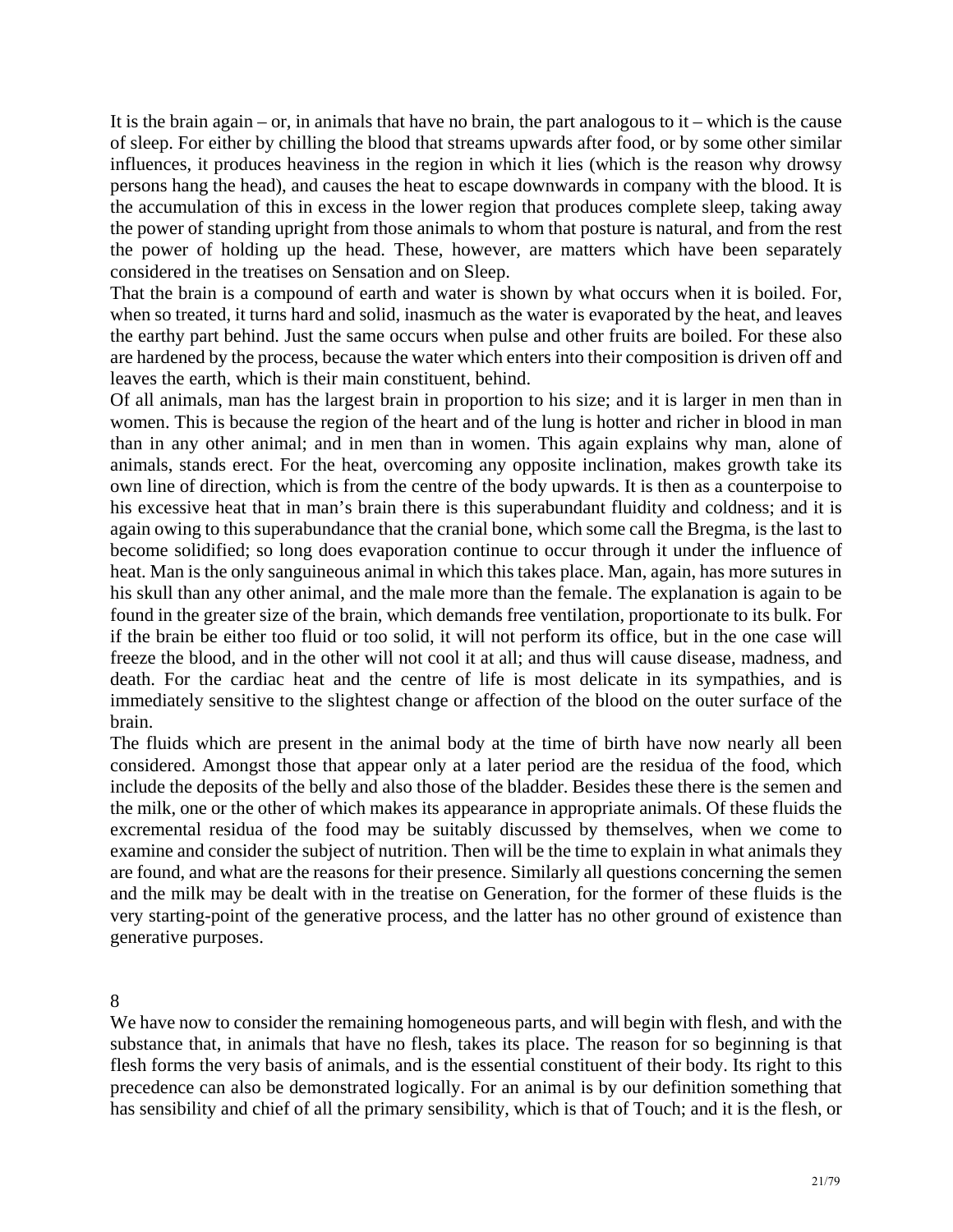analogous substance, which is the organ of this sense. And it is the organ, either in the same way as the pupil is the organ of sight, that is it constitutes the primary organ of the sense; or it is the organ and the medium through which the object acts combined, that is it answers to the pupil with the whole transparent medium attached to it. Now in the case of the other senses it was impossible for nature to unite the medium with the sense-organ, nor would such a junction have served any purpose; but in the case of touch she was compelled by necessity to do so. For of all the sense-organs that of touch is the only one that has corporeal substance, or at any rate it is more corporeal than any other, and its medium must be corporeal like itself.

fishspine in some fishes, and by cartilage in others. It is obvious also to sense that it is for the sake of the flesh that all the other parts exist. By the other parts I mean the bones, the skin, the sinews, and the blood-vessels, and, again, the hair and the various kinds of nails, and anything else there may be of a like character. Thus the bones are a contrivance to give security to the soft parts, to which purpose they are adapted by their hardness; and in animals that have no bones the same office is fulfilled by some analogous substance, as by

Now in some animals this supporting substance is situated within the body, while in some of the bloodless species it is placed on the outside. The latter is the case in all the Crustacea, as the Carcini (Crabs) and the Carabi (Prickly Lobsters); it is the case also in the Testacea, as for instance in the stretching like the latter. Its cleavage, however, is such that it splits not longitudinally, like sinew, considerable length in the other two; and it was this length which led nature to assign to them their several species known by the general name of oysters. For in all these animals the fleshy substance is within, and the earthy matter, which holds the soft parts together and keeps them from injury, is on the outside. For the shell not only enables the soft parts to hold together, but also, as the animal is bloodless and so has but little natural warmth, surrounds it, as a chaufferette does the embers, and keeps in the smouldering heat. Similar to this seems to be the arrangement in another and distinct tribe of animals, namely the Tortoises, including the Chelone and the several kinds of Emys. But in Insects and in Cephalopods the plan is entirely different, there being moreover a contrast between these two themselves. For in neither of these does there appear to be any bony or earthy part, worthy of notice, distinctly separated from the rest of the body. Thus in the Cephalopods the main bulk of the body consists of a soft flesh-like substance, or rather of a substance which is intermediate to flesh and sinew, so as not to be so readily destructible as actual flesh. I call this substance intermediate to flesh and sinew, because it is soft like the former, while it admits of but into circular segments, this being the most advantageous condition, so far as strength is concerned. These animals have also a part inside them corresponding to the spinous bones of fishes. For instance, in the Cuttle-fishes there is what is known as the os sepiae, and in the Calamaries there is the so-called gladius. In the Poulps, on the other hand, there is no such internal part, because the body, or, as it is termed in them, the head, forms but a short sac, whereas it is of hard support, so as to ensure their straightness and inflexibility; just as she has assigned to sanguineous animals their bones or their fish-spines, as the case may be. To come now to Insects. In these the arrangement is quite different from that of the Cephalopods; quite different also from that which obtains in sanguineous animals, as indeed has been already stated. For in an insect there is no distinction into soft and hard parts, but the whole body is hard, the hardness, however, being of such a character as to be more flesh-like than bone, and more earthy and bone-like than flesh. The purpose of this is to make the body of the insect less liable to get broken into pieces.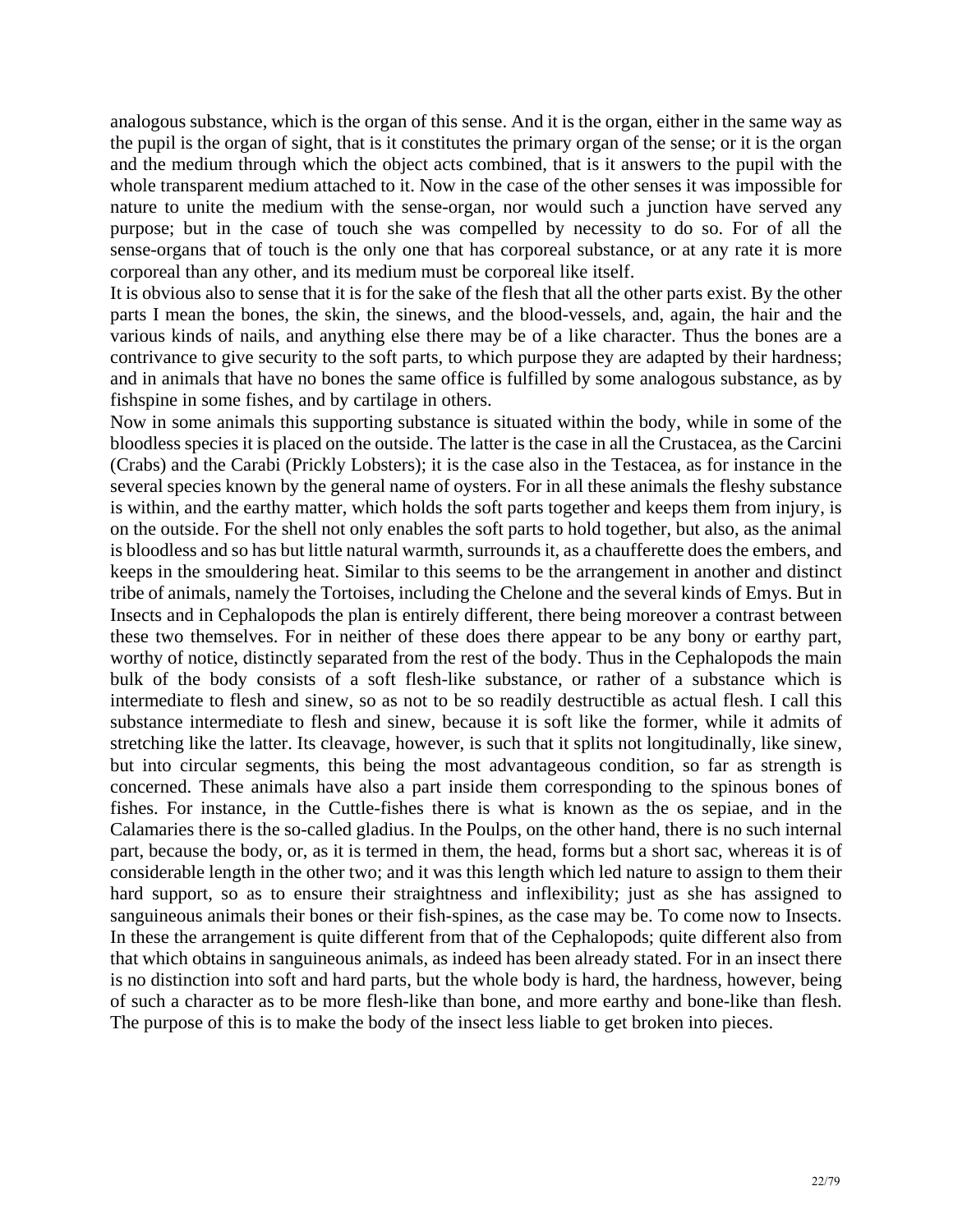#### 9

There is a resemblance between the osseous and the vascular systems; for each has a central part in which it begins, and each forms a continuous whole. For no bone in the body exists as a separate thing in itself, but each is either a portion of what may be considered a continuous whole, or at any rate is linked with the rest by contact and by attachments; so that nature may use adjoining bones either as though they were actually continuous and formed a single bone, or, for purposes of flexure, as though they were two and distinct. And similarly no blood-vessel has in itself a separate individuality; but they all form parts of one whole. For an isolated bone, if such there were, would in the first place be unable to perform the office for the sake of which bones exist; for, were it discontinuous and separated from the rest by a gap, it would be perfectly unable to produce either flexure or extension; nor only so, but it would actually be injurious, acting like a thorn or an arrow lodged in the flesh. Similarly if a vessel were isolated, and not continuous with the vascular centre, it would be unable to retain the blood within it in a proper state. For it is the warmth derived from this centre that hinders the blood from coagulating; indeed the blood, when withdrawn from its influence, becomes manifestly putrid. Now the centre or origin of the blood-vessels is the heart, and the centre or origin of the bones, in all animals that have bones, is what is called the chine. With this all the other bones of the body are in continuity; for it is the chine that holds together the whole length of an animal and preserves its straightness. But since it is necessary that the body of an animal shall bend during locomotion, this chine, while it is one in virtue of the continuity of its parts, yet its division into vertebrae is made to consist of many segments. It is from this chine that the bones of the limbs, in such animals as have these parts, proceed, and with it they are continuous, being fastened together by the sinews where the limbs admit of flexure, and having their extremities adapted to each other, either by the one being hollowed and the other rounded, or by both being hollowed and including between them a hucklebone, as a connecting bolt, so as to allow of flexure and extension. For without some such arrangement these movements would be utterly impossible, or at any rate would be performed with great difficulty. There are some joints, again, in which the lower end of the one bone and the upper end of the other are alike in shape. In these cases the bones are bound together by sinews, and cartilaginous pieces are interposed in the joint, to serve as a kind of padding, and prevent the two extremities from grating against each other.

Round about the bones, and attached to them by thin fibrous bands, grow the fleshy parts, for the sake of which the bones themselves exist. For just as an artist, when he is moulding an animal out of clay or other soft substance, takes first some solid body as a basis, and round this moulds the clay, so also has nature acted in fashioning the animal body out of flesh. Thus we find all the fleshy parts, with one exception, supported by bones, which serve, when the parts are organs of motion, to facilitate flexure, and, when the parts are motionless, act as a protection. The ribs, for example, which enclose the chest are intended to ensure the safety of the heart and neighbouring viscera. The exception of which mention was made is the belly. The walls of this are in all animals devoid of bones; in order that there may be no hindrance to the expansion which necessarily occurs in this part after a meal, nor, in females, any interference with the growth of the foetus, which is lodged here.

Now the bones of viviparous animals, of such, that is, as are not merely externally but also internally viviparous, vary but very little from each other in point of strength, which in all of them is considerable. For the Vivipara in their bodily proportions are far above other animals, and many of them occasionally grow to an enormous size, as is the case in Libya and in hot and dry countries generally. But the greater the bulk of an animal, the stronger, the bigger, and the harder, are the supports which it requires; and comparing the big animals with each other, this requirement will be most marked in those that live a life of rapine. Thus it is that the bones of males are harder than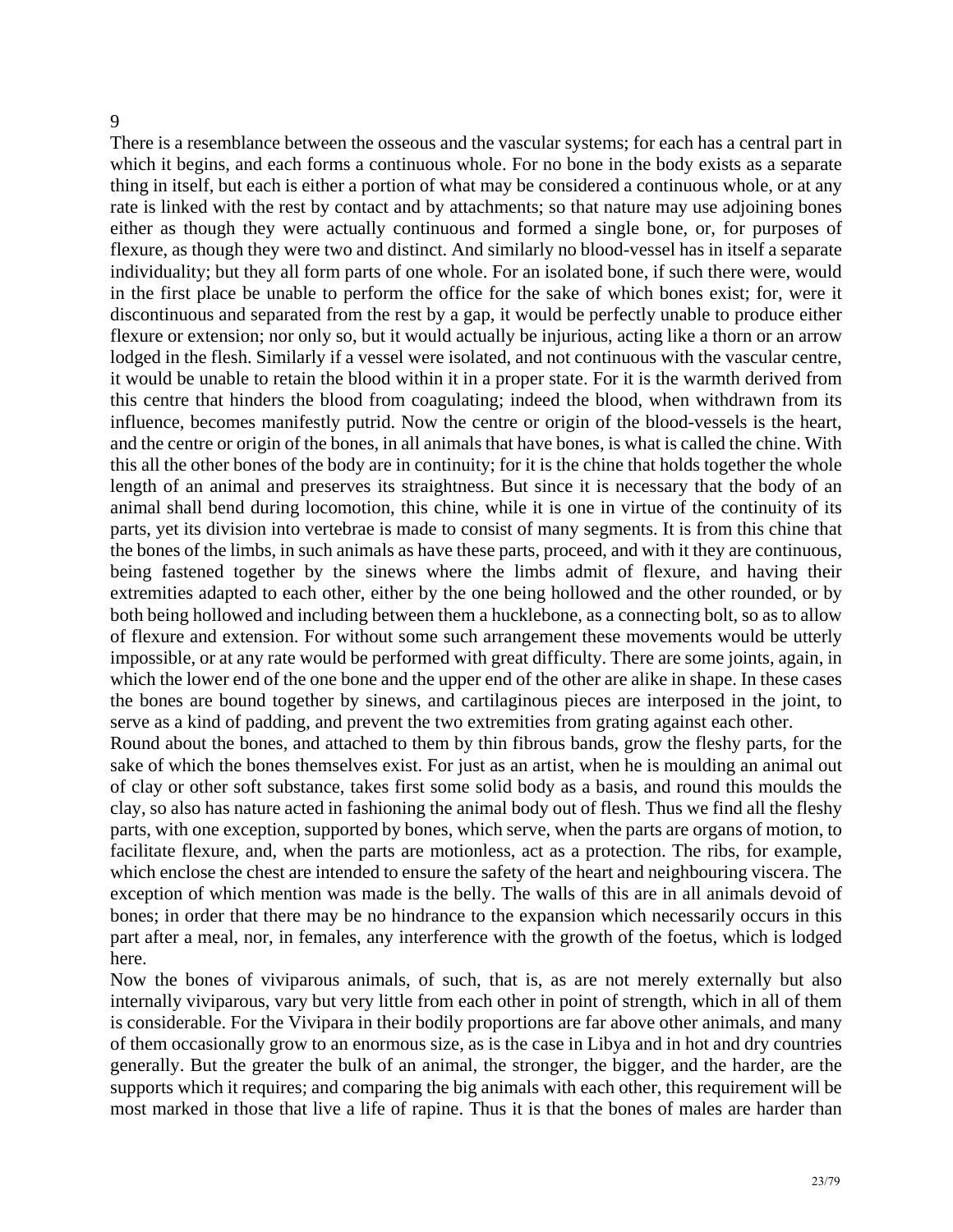those of females; and the bones of flesh-eaters, that get their food by fighting, are harder than those of Herbivora. Of this the Lion is an example; for so hard are its bones, that, when struck, they give off sparks, as though they were stones. It may be mentioned also that the Dolphin, in as much as it is viviparous, is provided with bones and not with fish-spines.

same superfluity of material. Even in viviparous animals many of the bones are cartilaginous. This In those sanguineous animals, on the other hand, that are oviparous, the bones present successive slight variations of character. Thus in Birds there are bones, but these are not so strong as the bones of the Vivipara. Then come the Oviparous fishes, where there is no bone, but merely fish-spine. In the Serpents too the bones have the character of fish-spine, excepting in the very large species, where the solid foundation of the body requires to be stronger, in order that the animal itself may be strong, the same reason prevailing as in the case of the Vivipara. Lastly, in the Selachia, as they are called, the fish-spines are replaced by cartilage. For it is necessary that the movements of these animals shall be of an undulating character; and this again requires the framework that supports the body to be made of a pliable and not of a brittle substance. Moreover, in these Selachia nature has used all the earthy matter on the skin; and she is unable to allot to many different parts one and the happens in those parts where it is to the advantage of the surrounding flesh that its solid base shall be soft and mucilaginous. Such, for instance, is the case with the ears and nostrils; for in projecting parts, such as these, brittle substances would soon get broken. Cartilage and bone are indeed fundamentally the same thing, the differences between them being merely matters of degree. Thus neither cartilage nor bone, when once cut off, grows again. Now the cartilages of these land animals are without marrow, that is without any distinctly separate marrow. For the marrow, which in bones is distinctly separate, is here mixed up with the whole mass, and gives a soft and mucilaginous consistence to the cartilage. But in the Selachia the chine, though it is cartilaginous, yet contains marrow; for here it stands in the stead of a bone.

the organs which are made out of these substances, and which are called by the same names as the of the thing generated, while the latter is its nourishment. Very nearly resembling the bones to the touch are such parts as nails, hoofs, whether solid or cloven, horns, and the beaks of birds, all of which are intended to serve as means of defence. For substances themselves, the organ hoof, for instance, and the organ horn, are contrivances to ensure the preservation of the animals to which they severally belong. In this class too must be reckoned the teeth, which in some animals have but a single function, namely the mastication of the food, while in others they have an additional office, namely to serve as weapons; as is the case with all animals that have sharp interfitting teeth or that have tusks. All these parts are necessarily of solid and earthy character; for the value of a weapon depends on such properties. Their earthy character explains how it is that all such parts are more developed in four-footed vivipara than in man. For there is always more earth in the composition of these animals than in that of the human body. However, not only all these parts but such others as are nearly connected with them, skin for instance, bladder, membrane, hairs, feathers, and their analogues, and any other similar parts that there may be, will be considered farther on with the heterogeneous parts. There we shall inquire into the causes which produce them, and into the objects of their presence severally in the bodies of animals. For, as with the heterogeneous parts, so with these, it is from a consideration of their functions that alone we can derive any knowledge of them. The reason for dealing with them at all in this part of the treatise, and classifying them with the homogeneous parts, is that under one and the same name are confounded the entire organs and the substances of which they are composed. But of all these substances flesh and bone form the basis. Semen and milk were also passed over when we were considering the homogeneous fluids. For the treatise on Generation will afford a more suitable place for their examination, seeing that the former of the two is the very foundation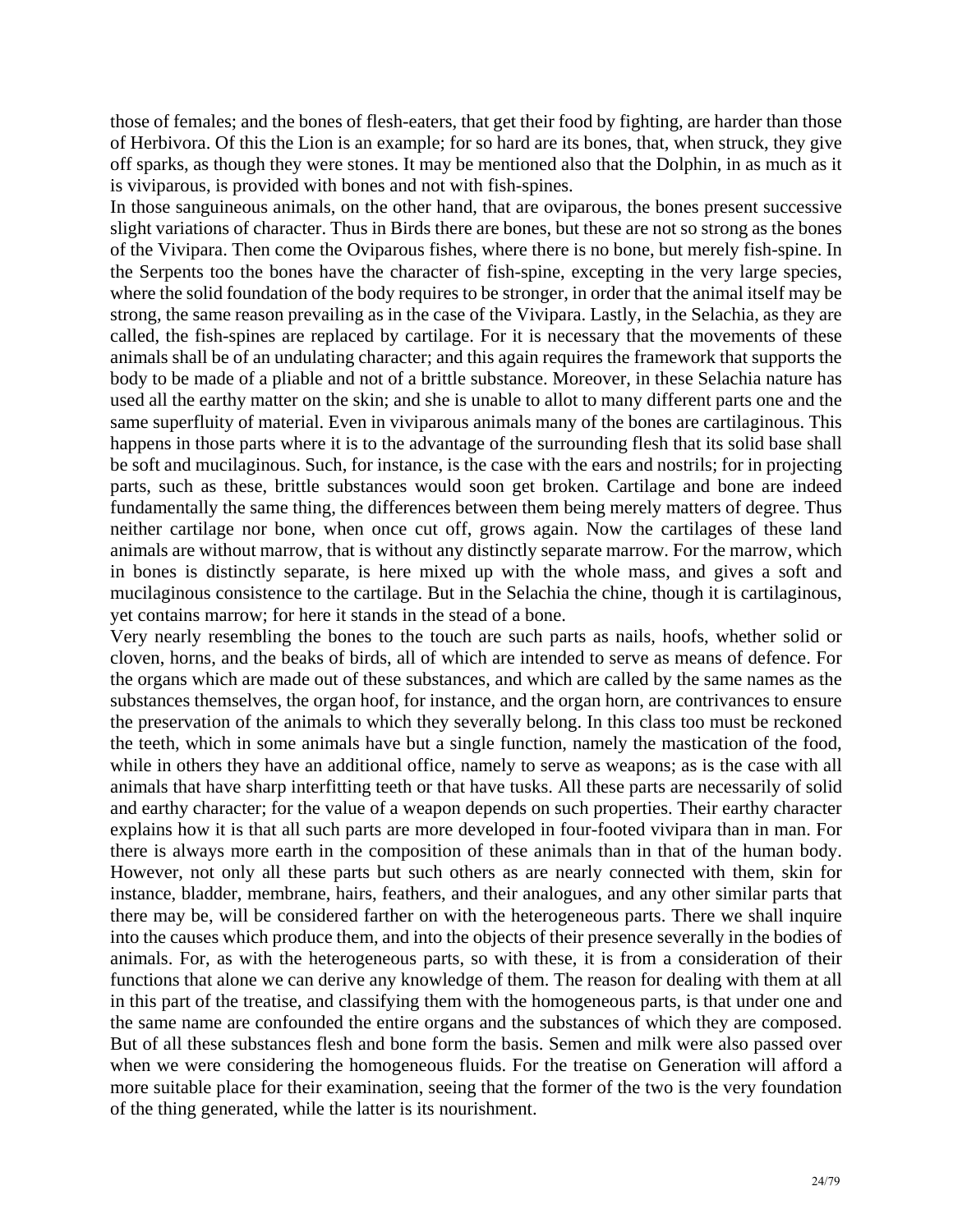#### 10

Let us now make, as it were, a fresh beginning, and consider the heterogeneous parts, taking those first which are the first in importance. For in all animals, at least in all the perfect kinds, there are two parts more essential than the rest, namely the part which serves for the ingestion of food, and the part which serves for the discharge of its residue. For without food growth and even existence is impossible. Intervening again between these two parts there is invariably a third, in which is lodged the vital principle. As for plants, though they also are included by us among things that have life, yet are they without any part for the discharge of waste residue. For the food which they absorb from the ground is already concocted, and they give off as its equivalent their seeds and fruits. Plants, again, inasmuch as they are without locomotion, present no great variety in their heterogeneous parts. For, where the functions are but few, few also are the organs required to effect them. The configuration of plants is a matter then for separate consideration. Animals, however, that not only live but feel, present a greater multiformity of parts, and this diversity is greater in some animals than in others, being most varied in those to whose share has fallen not mere life but life of high degree. Now such an animal is man. For of all living beings with which we are acquainted man alone partakes of the divine, or at any rate partakes of it in a fuller measure than the rest. For this reason, then, and also because his external parts and their forms are more familiar to us than those of other animals, we must speak of man first; and this the more fitly, because in him alone do the natural parts hold the natural position; his upper part being turned towards that which is upper in the universe. For, of all animals, man alone stands erect.

In man, then, the head is destitute of flesh; this being the necessary consequence of what has already been stated concerning the brain. There are, indeed, some who hold that the life of man would be longer than it is, were his head more abundantly furnished with flesh; and they account for the absence of this substance by saying that it is intended to add to the perfection of sensation. For the brain they assert to be the organ of sensation; and sensation, they say, cannot penetrate to parts that are too thickly covered with flesh. But neither part of this statement is true. On the have their precision rendered still greater if ministered to by parts that have the purest blood. For contrary, were the region of the brain thickly covered with flesh, the very purpose for which animals are provided with a brain would be directly contravened. For the brain would itself be heated to excess and so unable to cool any other part; and, as to the other half of their statement, the brain cannot be the cause of any of the sensations, seeing that it is itself as utterly without feeling as any one of the excretions. These writers see that certain of the senses are located in the head, and are unable to discern the reason for this; they see also that the brain is the most peculiar of all the animal organs; and out of these facts they form an argument, by which they link sensation and brain together. It has, however, already been clearly set forth in the treatise on Sensation, that it is the region of the heart that constitutes the sensory centre. There also it was stated that two of the senses, namely touch and taste, are manifestly in immediate connexion with the heart; and that as regards the other three, namely hearing, sight, and the centrally placed sense of smell, it is the character of their sense-organs which causes them to be lodged as a rule in the head. Vision is so placed in all animals. But such is not invariably the case with hearing or with smell. For fishes and the like hear and smell, and yet have no visible organs for these senses in the head; a fact which demonstrates the accuracy of the opinion here maintained. Now that vision, whenever it exists, should be in the neighbourhood of the brain is but what one would rationally expect. For the brain is fluid and cold, and vision is of the nature of water, water being of all transparent substances the one most easily confined. Moreover it cannot but necessarily be that the more precise senses will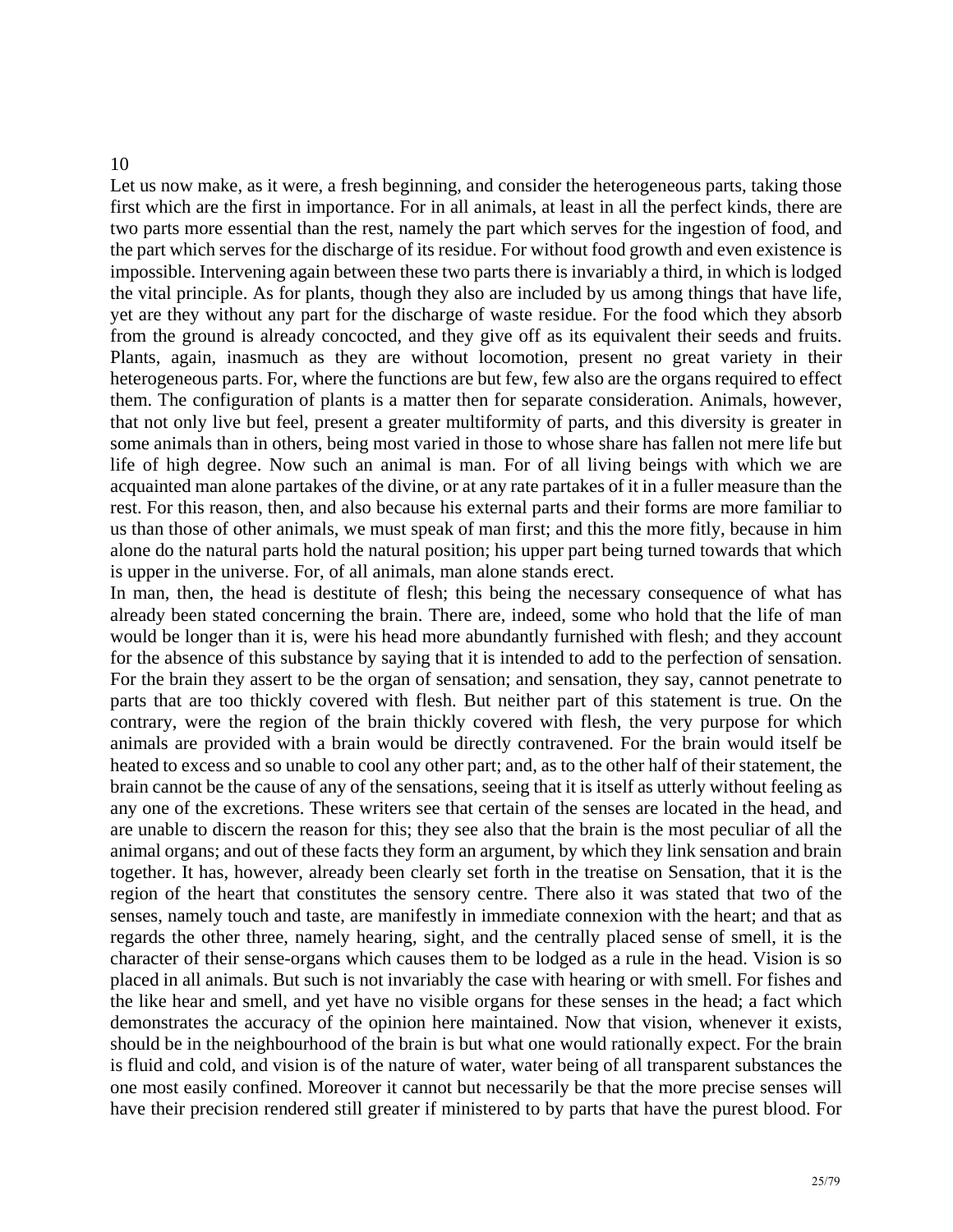the motion of the heat of blood destroys sensory activity. For these reasons the organs of the precise senses are lodged in the head.

It is not only the fore part of the head that is destitute of flesh, but the hind part also. For, in all animals that have a head, it is this head which more than any other part requires to be held up. But, were the head heavily laden with flesh, this would be impossible; for nothing so burdened can be held upright. This is an additional proof that the absence of flesh from the head has no reference to brain sensation. For there is no brain in the hinder part of the head, and yet this is as much without flesh as is the front.

In some animals hearing as well as vision is lodged in the region of the head. Nor is this without a rational explanation. For what is called the empty space is full of air, and the organ of hearing is, as we say, of the nature of air. Now there are channels which lead from the eyes to the blood-vessels that surround the brain; and similarly there is a channel which leads back again from each ear and connects it with the hinder part of the head. But no part that is without blood is endowed with sensation, as neither is the blood itself, but only some one of the parts that are formed of blood.

The brain in all animals that have one is placed in the front part of the head; because the direction in which sensation acts is in front; and because the heart, from which sensation proceeds, is in the front part of the body; and lastly because the instruments of sensation are the blood-containing parts, and the cavity in the posterior part of the skull is destitute of blood-vessels.

than in the case of touch, but still not so manifest as in the case of the other senses. However, even effected by means of inspiration, and the organ of inspiration is placed in front and in the middle As to the position of the sense-organs, they have been arranged by nature in the following well-ordered manner. The organs of hearing are so placed as to divide the circumference of the head into two equal halves; for they have to hear not only sounds which are directly in line with themselves, but sounds from all quarters. The organs of vision are placed in front, because sight is exercised only in a straight line, and moving as we do in a forward direction it is necessary that we should see before us, in the direction of our motion. Lastly, the organs of smell are placed with good reason between the eyes. For as the body consists of two parts, a right half and a left, so also each organ of sense is double. In the case of touch this is not apparent, the reason being that the primary organ of this sense is not the flesh or analogous part, but lies internally. In the case of taste, which is merely a modification of touch and which is placed in the tongue, the fact is more apparent in taste it is evident enough; for in some animals the tongue is plainly forked. The double character of the sensations is, however, more conspicuous in the other organs of sense. For there are two ears and two eyes, and the nostrils, though joined together, are also two. Were these latter otherwise disposed, and separated from each other as are the ears, neither they nor the nose in which they are placed would be able to perform their office. For in such animals as have nostrils olfaction is line. This is the reason why nature has brought the two nostrils together and placed them as the central of the three sense-organs, setting them side by side on a level with each other, to avail themselves of the inspiratory motion. In other animals than man the arrangement of these sense-organs is also such as is adapted in each case to the special requirements.

11

animal when in motion, it is of advantage that its ears shall be high up and movable; for by turning themselves about they can the better take in sounds from every quarter. For instance, in quadrupeds the ears stand out freely from the head and are set to all appearance above the eyes. Not that they are in reality above the eyes; but they seem to be so, because the animal does not stand erect, but has its head hung downwards. This being the usual attitude of the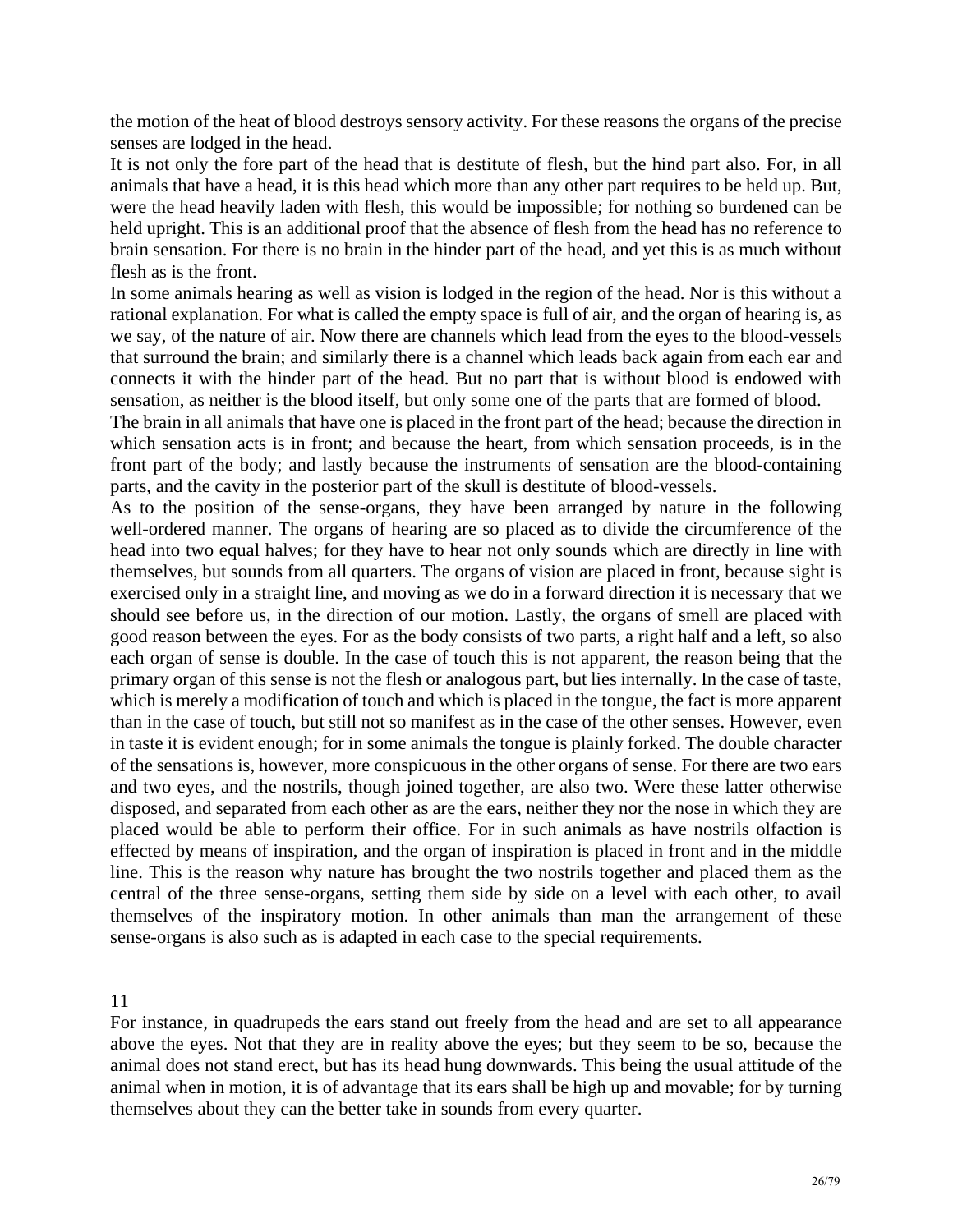### 12

In birds, on the other hand, there are no ears, but only the auditory passages. This is because their skin is hard and because they have feathers instead of hairs, so that they have not got the proper material for the formation of ears. Exactly the same is the case with such oviparous quadrupeds as are clad with scaly plates, and the same explanation applies to them. There is also one of the viviparous quadrupeds, namely the seal, that has no ears but only the auditory passages. The explanation of this is that the seal, though a quadruped, is a quadruped of stunted formation.

# 13

Men, and Birds, and Quadrupeds, viviparous and oviparous alike, have their eyes protected by lids. In the Vivipara there are two of these; and both are used by these animals not only in closing the eyes, but also in the act of blinking; whereas the oviparous quadrupeds, and the heavy-bodied birds as well as some others, use only the lower lid to close the eye; while birds blink by means of a membrane that issues from the canthus. The reason for the eyes being thus protected is that nature has made them of fluid consistency, in order to ensure keenness of vision. For had they been covered with hard skin, they would, it is true, have been less liable to get injured by anything falling into them from without, but they would not have been sharp-sighted. It is then to ensure keenness of vision that the skin over the pupil is fine and delicate; while the lids are superadded as a protection from injury. It is as a still further safeguard that all these animals blink, and man most of all; this action (which is not performed from deliberate intention but from a natural instinct) serving to keep objects from falling into the eyes; and being more frequent in man than in the rest of these animals, because of the greater delicacy of his skin. These lids are made of a roll of skin; and it is because they are made of skin and contain no flesh that neither they, nor the similarly constructed prepuce, unite again when once cut.

heavy bodies are not made for flight; and so the materials which would otherwise have gone to increase the growth of the feathers are diverted thence, and used to augment the thickness of the skin. Birds therefore of this kind close the eye with the lower lid; whereas pigeons and the like use both upper and lower lids for the purpose. As birds are covered with feathers, so oviparous As to the oviparous quadrupeds, and such birds as resemble them in closing the eye with the lower lid, it is the hardness of the skin of their heads which makes them do so. For such birds as have quadrupeds are covered with scaly plates; and these in all their forms are harder than hairs, so that the skin also to which they belong is harder than the skin of hairy animals. In these animals, then, the skin on the head is hard, and so does not allow of the formation of an upper eyelid, whereas lower down the integument is of a flesh-like character, so that the lower lid can be thin and extensible.

The act of blinking is performed by the heavy-bodied birds by means of the membrane already mentioned, and not by this lower lid. For in blinking rapid motion is required, and such is the motion of this membrane, whereas that of the lower lid is slow. It is from the canthus that is nearest to the nostrils that the membrane comes. For it is better to have one starting-point for nictitation than two; and in these birds this starting-point is the junction of eye and nostrils, an anterior starting-point being preferable to a lateral one. Oviparous quadrupeds do not blink in like manner as the birds; for, living as they do on the ground, they are free from the necessity of having eyes of fluid consistency and of keen sight, whereas these are essential requisites for birds, inasmuch as they have to use their eyes at long distances. This too explains why birds with talons, that have to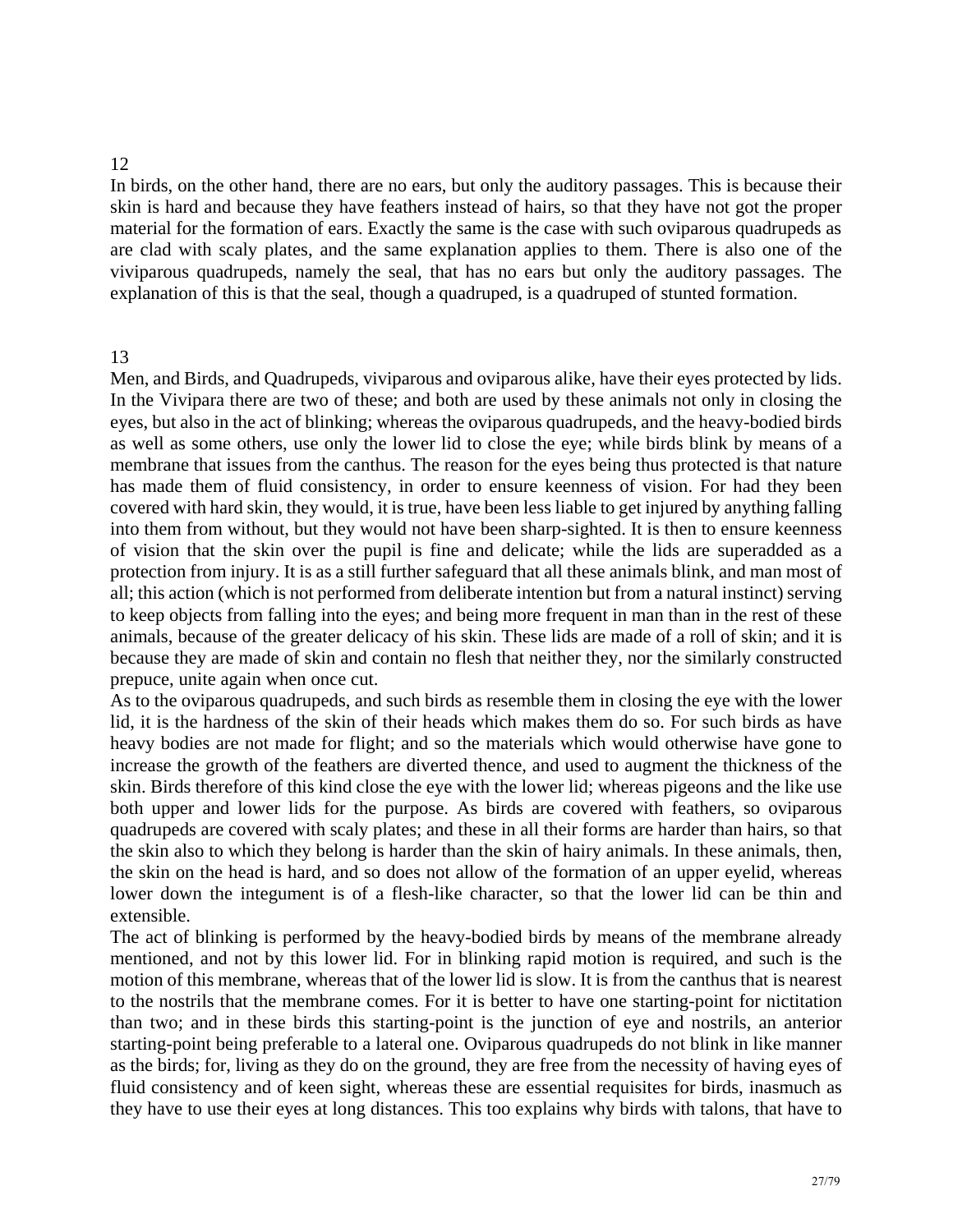search for prey by eye from aloft, and therefore soar to greater heights than other birds, are sharpsighted; while common fowls and the like, that live on the ground and are not made for flight, have no such keenness of vision. For there is nothing in their mode of life which imperatively requires it.

Fishes and Insects and the hard-skinned Crustacea present certain differences in their eyes, but so far resemble each other as that none of them have eyelids. As for the hard-skinned Crustacea it is utterly out of the question that they should have any; for an eyelid, to be of use, requires the action of the skin to be rapid. These animals then have no eyelids and, in default of this protection, their eyes are hard, just as though the lid were attached to the surface of the eye, and the animal saw through it. Inasmuch, however, as such hardness must necessarily blunt the sharpness of vision, nature has endowed the eyes of Insects, and still more those of Crustacea, with mobility (just as she has given some quadrupeds movable ears), in order that they may be able to turn to the light and catch its rays, and so see more plainly. Fishes, however, have eyes of a fluid consistency. For animals that move much about have to use their vision at considerable distances. If now they live on land, the air in which they move is transparent enough. But the water in which fishes live is a hindrance to sharp sight, though it has this advantage over the air, that it does not contain so many objects to knock against the eyes. The risk of collision being thus small, nature, who makes nothing in vain, has given no eyelids to fishes, while to counterbalance the opacity of the water she has made their eyes of fluid consistency.

### 14

surfaces; for invariably she brings about the best arrangement of such as are possible. This then is All animals that have hairs on the body have lashes on the eyelids; but birds and animals with scale-like plates, being hairless, have none. The Libyan ostrich, indeed, forms an exception; for, though a bird, it is furnished with eyelashes. This exception, however, will be explained hereafter. Of hairy animals, man alone has lashes on both lids. For in quadrupeds there is a greater abundance of hair on the back than on the under side of the body; whereas in man the contrary is the case, and the hair is more abundant on the front surface than on the back. The reason for this is that hair is intended to serve as a protection to its possessor. Now, in quadrupeds, owing to their inclined attitude, the under or anterior surface does not require so much protection as the back, and is therefore left comparatively bald, in spite of its being the nobler of the two sides. But in man, owing to his upright attitude, the anterior and posterior surfaces of the body are on an equality as regards need of protection. Nature therefore has assigned the protective covering to the nobler of the two the reason that there is no lower eyelash in any quadruped; though in some a few scattered hairs sprout out under the lower lid. This also is the reason that they never have hair in the axillae, nor on the pubes, as man has. Their hair, then, instead of being collected in these parts, is either thickly set over the whole dorsal surface, as is the case for instance in dogs, or, sometimes, forms a mane, as in horses and the like, or as in the male lion where the mane is still more flowing and ample. So, again, whenever there is a tail of any length, nature decks it with hair, with long hair if the stem of the tail be short, as in horses, with short hair if the stem be long, regard also being had to the condition of the rest of the body. For nature invariably gives to one part what she subtracts from another. Thus when she has covered the general surface of an animal's body with an excess of hair, she leaves a deficiency in the region of the tail. This, for instance, in the case with bears.

No animal has so much hair on the head as man. This, in the first place, is the necessary result of the fluid character of his brain, and of the presence of so many sutures in his skull. For wherever there is the most fluid and the most heat, there also must necessarily occur the greatest outgrowth. But,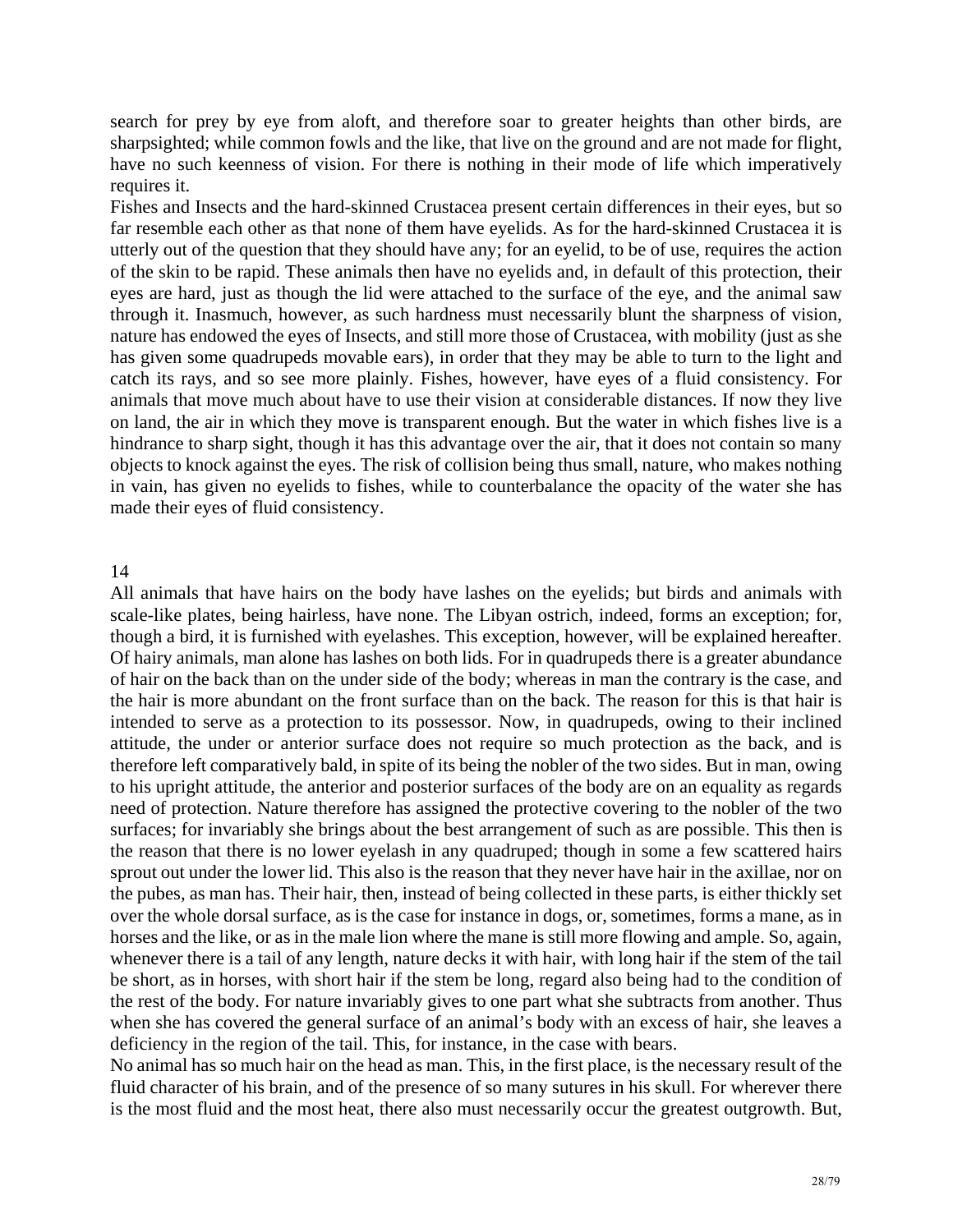secondly, the thickness of the hair in this part has a final cause, being intended to protect the head, by preserving it from excess of either heat or cold. And as the brain of man is larger and more fluid than that of any other animal, it requires a proportionately greater amount of protection. For the more fluid a substance is, the more readily does it get excessively heated or excessively chilled, while substances of an opposite character are less liable to such injurious affections.

These, however, are matters which by their close connexion with eyelashes have led us to digress from our real topic, namely the cause to which these lashes owe their existence. We must therefore defer any further remarks we may have to make on these matters till the proper occasion arises and then return to their consideration.

### 15

Both eyebrows and eyelashes exist for the protection of the eyes; the former that they may shelter them, like the eaves of a house, from any fluids that trickle down from the head; the latter to act like the palisades which are sometimes placed in front of enclosures, and keep out any objects which might otherwise get in. The brows are placed over the junction of two bones, which is the reason that in old age they often become so bushy as to require cutting. The lashes are set at the terminations of small blood-vessels. For the vessels come to an end where the skin itself terminates; and, in all places where these endings occur, the exudation of moisture of a corporeal character necessitates the growth of hairs, unless there be some operation of nature which interferes, by diverting the moisture to another purpose.

# 16

rest, there is a more definite demarcation between nostrils and jaws. But in no animal is this part so as divers are sometimes provided with instruments for respiration, through which they can draw air already said, is a nostril. Now it would have been impossible for this nostril to have the form of a proboscis, had it been hard and incapable of bending. For its very length would then have prevented the animal from supplying itself with food, being as great an impediment as the of certain oxen, that are said to be obliged to walk backwards while they are grazing. It is therefore Viviparous quadrupeds, as a rule, present no great variety of form in the organ of smell. In those of them, however, whose jaws project forwards and taper to a narrow end, so as to form what is called a snout, the nostrils are placed in this projection, there being no other available plan; while, in the peculiar as in the elephant, where it attains an extraordinary and strength. For the elephant uses its nostril as a hand; this being the instrument with which it conveys food, fluid and solid alike, to its mouth. With it, too, it tears up trees, coiling it round their stems. In fact it applies it generally to the purposes of a hand. For the elephant has the double character of a land animal, and of one that lives in swamps. Seeing then that it has to get its food from the water, and yet must necessarily breathe, inasmuch as it is a land animal and has blood; seeing, also, that its excessive weight prevents it from passing rapidly from water to land, as some other sanguineous vivipara that breathe can do, it becomes necessary that it shall be suited alike for life in the water and for life on dry land. just then from above the water, and thus may remain for a long time under the sea, so also have elephants been furnished by nature with their lengthened nostril; and, whenever they have to traverse the water, they lift this up above the surface and breathe through it. For the elephant's proboscis, as soft and flexible, and, being such, is made, in addition to its own proper functions, to serve the office of the fore-feet; nature in this following her wonted plan of using one and the same part for several purposes. For in polydactylous quadrupeds the fore-feet are intended not merely to support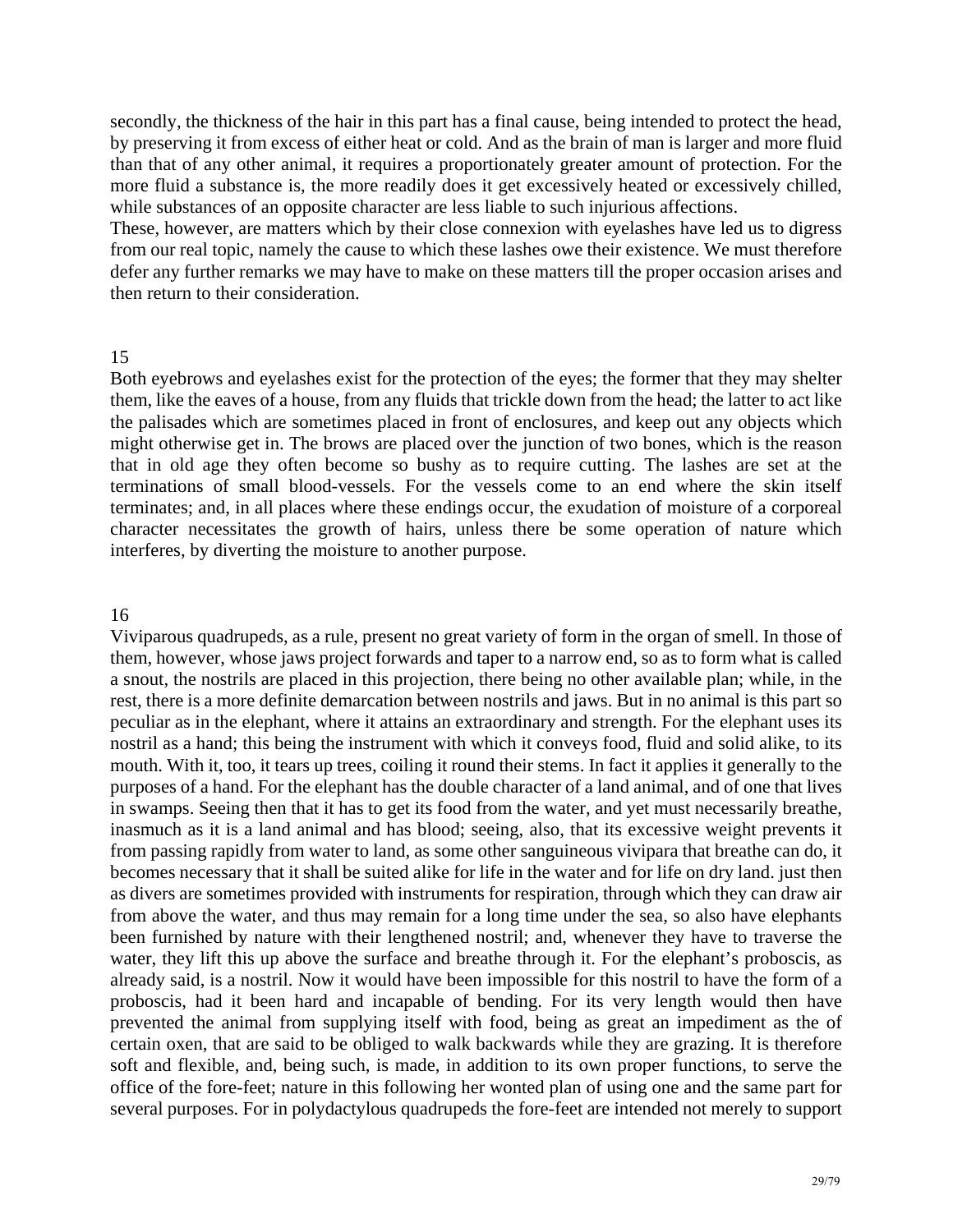the weight of the body, but to serve as hands. But in elephants, though they must be reckoned polydactylous, as their foot has neither cloven nor solid hoof, the fore-feet, owing to the great size and weight of the body, are reduced to the condition of mere supports; and indeed their slow motion and unfitness for bending make them useless for any other purpose. A nostril, then, is given to the elephant for respiration, as to every other animal that has a lung, and is lengthened out and endowed with its power of coiling because the animal has to remain for considerable periods of time in the water, and is unable to pass thence to dry ground with any rapidity. But as the feet are shorn of their full office, this same part is also, as already said, made by nature to supply their place, and give such help as otherwise would be rendered by them.

As to other sanguineous animals, the Birds, the Serpents, and the Oviparous quadrupeds, in all of them there are the nostril-holes, placed in front of the mouth; but in none are there any distinctly formed nostrils, nothing in fact which can be called nostrils except from a functional point of view. A bird at any rate has nothing which can properly be called a nose. For its so-called beak is a substitute for jaws. The reason for this is to be found in the natural conformation of birds. For they are winged bipeds; and this makes it necessary that their heads and neck shall be of light weight; just as it makes it necessary that their breast shall be narrow. The beak therefore with which they are provided is formed of a bone-like substance, in order that it may serve as a weapon as well as for nutritive purposes, but is made of narrow dimensions to suit the small size of the head. In this beak are placed the olfactory passages. But there are no nostrils; for such could not possibly be placed there.

As for those animals that have no respiration, it has already been explained why it is that they are without nostrils, and perceive odours either through gills, or through a blowhole, or, if they are insects, by the hypozoma; and how the power of smelling depends, like their motion, upon the innate spirit of their bodies, which in all of them is implanted by nature and not introduced from without.

Under the nostrils are the lips, in such sanguineous animals, that is, as have teeth. For in birds, as already has been said, the purposes of nutrition and defence are fulfilled by a bonelike beak, which forms a compound substitute for teeth and lips. For supposing that one were to cut off a man's lips, unite his upper teeth together, and similarly his under ones, and then were to lengthen out the two separate pieces thus formed, narrowing them on either side and making them project forwards, supposing, I say, this to be done, we should at once have a bird-like beak.

were the lips not moist, nor the tongue such as it is. For some letters are formed by closures of the The use of the lips in all animals except man is to preserve and guard the teeth; and thus it is that the distinctness with which the lips are formed is in direct proportion to the degree of nicety and perfection with which the teeth are fashioned. In man the lips are soft and flesh-like and capable of separating from each other. Their purpose, as in other animals, is to guard the teeth, but they are more especially intended to serve a higher office, contributing in common with other parts to man's faculty of speech. For just as nature has made man's tongue unlike that of other animals, and, in accordance with what I have said is her not uncommon practice, has used it for two distinct operations, namely for the perception of savours and for speech, so also has she acted with regard to the lips, and made them serve both for speech and for the protection of the teeth. For vocal speech consists of combinations of the letters, and most of these would be impossible to pronounce, lips and others by applications of the tongue. But what are the differences presented by these and what the nature and extent of such differences, are questions to which answers must be sought from those who are versed in metrical science. It was necessary that the two parts which we are discussing should, in conformity with the requirements, be severally adapted to fulfil the office mentioned above, and be of appropriate character. Therefore are they made of flesh, and flesh is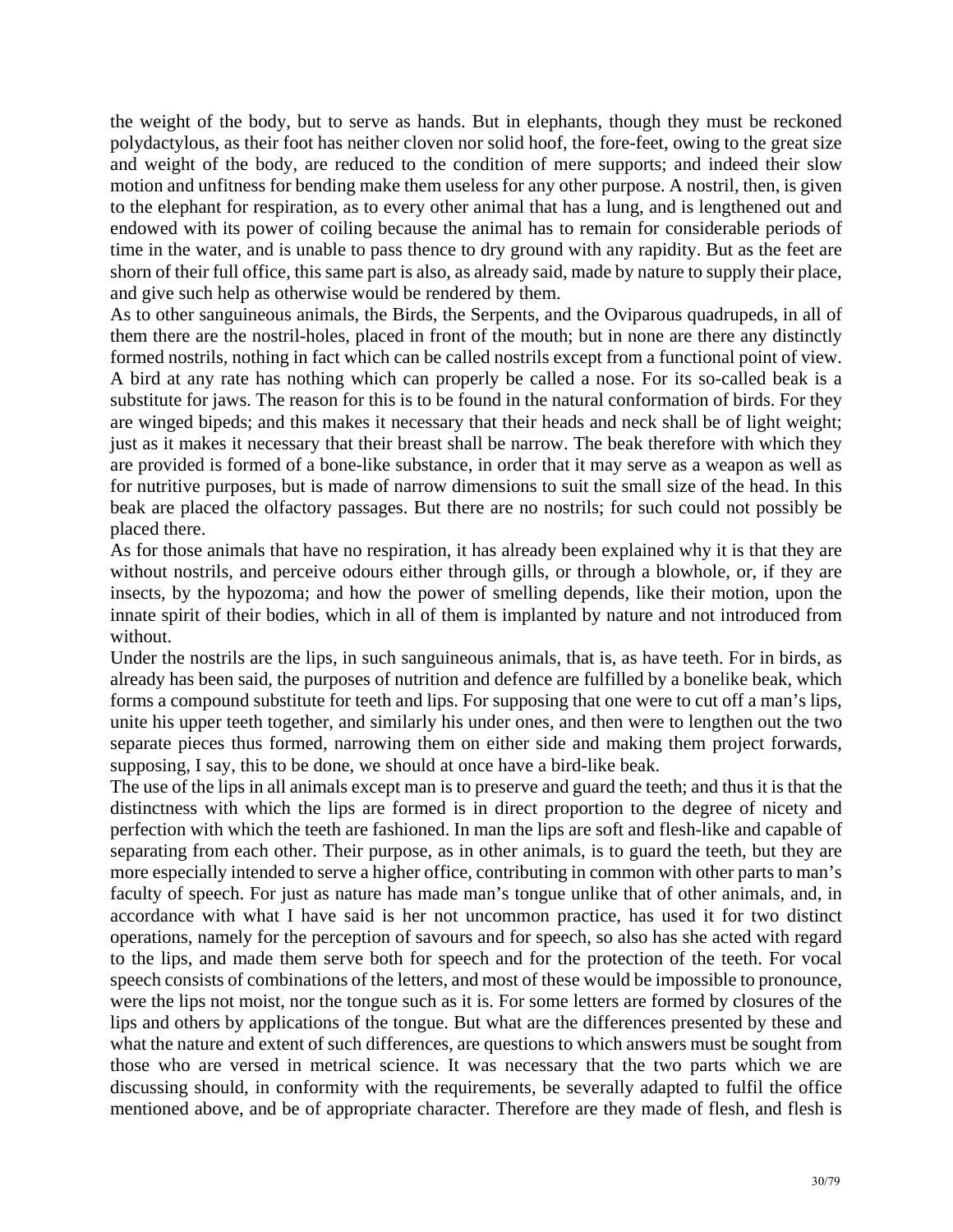softer in man than in any other animal, the reason for this being that of all animals man has the most delicate sense of touch.

# 17

The tongue is placed under the vaulted roof of the mouth. In land animals it presents but little is more delicate in man than in any other animal, softness being most impressionable by touch, of In being broad is comprised the possibility of becoming narrow; for in the great the small is diversity. But in other animals it is variable, and this whethe+r we compare them as a class with such as live on land, or compare their several species with each other. It is in man that the tongue attains its greatest degree of freedom, of softness, and of breadth; the object of this being to render it suitable for its double function. For its softness fits it for the perception of savours, a sense which which sense taste is but a variety. This same softness again, together with its breadth, adapts it for the articulation of letters and for speech. For these qualities, combined with its freedom from attachment, are those which suit it best for advancing and retiring in every direction. That this is so is plain, if we consider the case of those who are tongue-tied in however slight a degree. For their speech is indistinct and lisping; that is to say there are certain letters which they cannot pronounce. included, but not the great in the small.

What has been said explains why, among birds, those that are most capable of pronouncing letters are such as have the broadest tongues; and why the viviparous and sanguineous quadrupeds, where the tongue is hard and thick and not free in its motions, have a very limited vocal articulation. Some birds have a considerable variety of notes. These are the smaller kinds. But it is the birds with talons that have the broader tongues. All birds use their tongues to communicate with each other. But some do this in a greater degree than the rest; so that in some cases it even seems as though actual instruction were imparted from one to another by its agency. These, however, are matters which have already been discussed in the Researches concerning Animals.

As to those oviparous and sanguineous animals that live not in the air but on the earth, their tongue in most cases is tied down and hard, and is therefore useless for vocal purposes; in the serpents, however, and in the lizards it is long and forked, so as to be suited for the perception of savours. So long indeed is this part in serpents, that though small while in the mouth it can be protruded to a great distance. In these animals it is forked and has a fine and hair-like extremity, because of their great liking for dainty food. For by this arrangement they derive a twofold pleasure from savours, their gustatory sensation being as it were doubled.

sanguineous animals such an organ is invariably variably For even in such of these as would seem to an ordinary observer to have nothing of the kind, some of the fishes for example, there is a kind of shabby representative of a tongue, much like what exists in river crocodiles. In most of these cases the apparent absence of the part can be rationally explained on some ground or other. For in Even some bloodless animals have an organ that serves for the perception of savours; and in the first place the interior of the mouth in animals of this character is invariably spinous. Secondly, in water animals there is but short space of time for the perception of savours, and as the use of this sense is thus of short duration, shortened also is the separate part which subserves it. The reason for their food being so rapidly transmitted to the stomach is that they cannot possibly spend any time in sucking out the juices; for were they to attempt to do so, the water would make its way in during the process. Unless therefore one pulls their mouth very widely open, the projection of this part is quite invisible. The region exposed by thus opening the mouth is spinous; for it is formed by the close apposition of the gills, which are of a spinous character.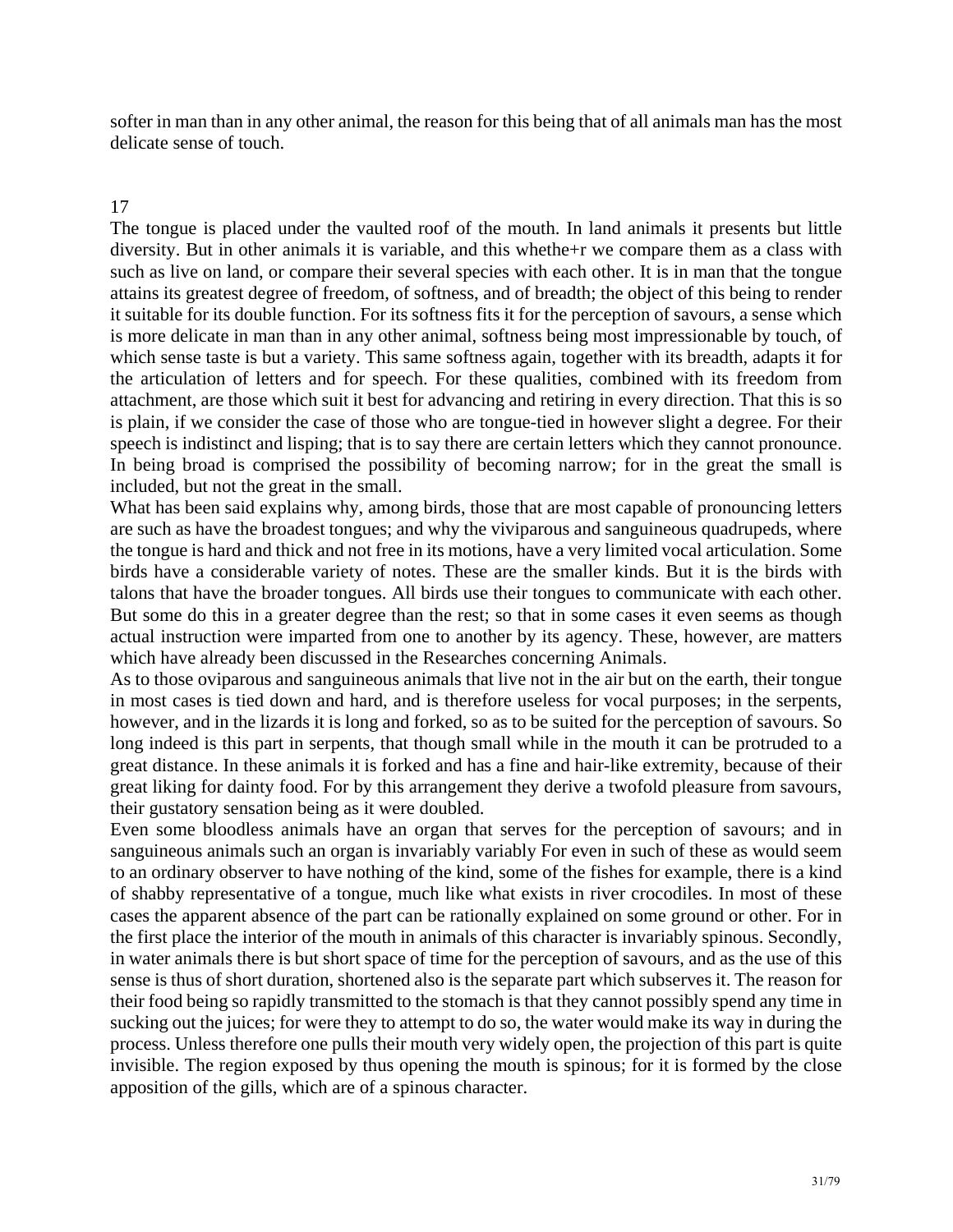In crocodiles the immobility of the lower jaw also contributes in some measure to stunt the development of the tongue. For the crocodile's tongue is adherent to the lower jaw. For its upper and lower jaws are, as it were, inverted, it being the upper jaw which in other animals is the immovable one. The tongue, however, on this animal is not attached to the upper jaw, because that would interfere with the ingestion of food, but adheres to the lower jaw, because this is, as it were, the upper one which has changed its place. Moreover, it is the crocodile's lot, though a land animal, to live the life of a fish, and this again necessarily involves an indistinct formation of the part in question.

pur, poses, it is adherent. In some again it is hard, in others soft or flesh-like. Thus even the The roof of the mouth resembles flesh, even in many of the fishes; and in some of the river species, as for instance in the fishes known as Cyprini, is so very flesh-like and soft as to be taken by careless observers for a tongue. The tongue of fishes, however, though it exists as a separate part, is never formed with such distinctness as this, as has been already explained. Again, as the gustatory sensibility is intended to serve animals in the selection of food, it is not diffused equally over the whole surface of the tongue-like organ, but is placed chiefly in the tip; and for this reason it is the tip which is the only part of the tongue separated in fishes from the rest of the mouth. As all animals are sensible to the pleasure derivable from food, they all feel a desire for it. For the object of desire is the pleasant. The part, however, by which food produces the sensation is not precisely alike in all of them, but while in some it is free from attachments, in others, where it is not required for vocal Crustacea, the Carabi for instance and the like, and the Cephalopods, such as the Sepias and the Poulps, have some such part inside the mouth. As for the Insects, some of them have the part which serves as tongue inside the mouth, as is the case with ants, and as is also the case with many Testacea, while in others it is placed externally. In this latter case it resembles a sting, and is hollow and spongy, so as to serve at one and the same time for the tasting and for the sucking up of nutriment. This is plainly to be seen in flies and bees and all such animals, and likewise in some of the Testacea. In the Purpurae, for instance, so strong is this part that it enables them to bore holes through the hard covering of shell-fish, of the spiral snails, for example, that are used as bait to catch them. So also the gad-flies and cattle-flies can pierce through the skin of man, and some of them even through the skins of other animals. Such, then, in these animals is the nature of the tongue, which is thus as it were the counterpart of the elephant's nostril. For as in the elephant the nostril is used as a weapon, so in these animals the tongue serves as a sting. In all other animals the tongue agrees with description already given.

Book III

1

We have next to consider the teeth, and with these the mouth, that is the cavity which they enclose and form. The teeth have one invariable office, namely the reduction of food; but besides this general function they have other special ones, and these differ in different groups. Thus in some animals the teeth serve as weapons; but this with a distinction. For there are offensive weapons and there are defensive weapons; and while in some animals, as the wild Carnivora, the teeth answer both purposes, in many others, both wild and domesticated, they serve only for defence. In man the teeth are admirably constructed for their general office, the front ones being sharp, so as to cut the food into bits, and the hinder ones broad and flat, so as to grind it to a pulp; while between these and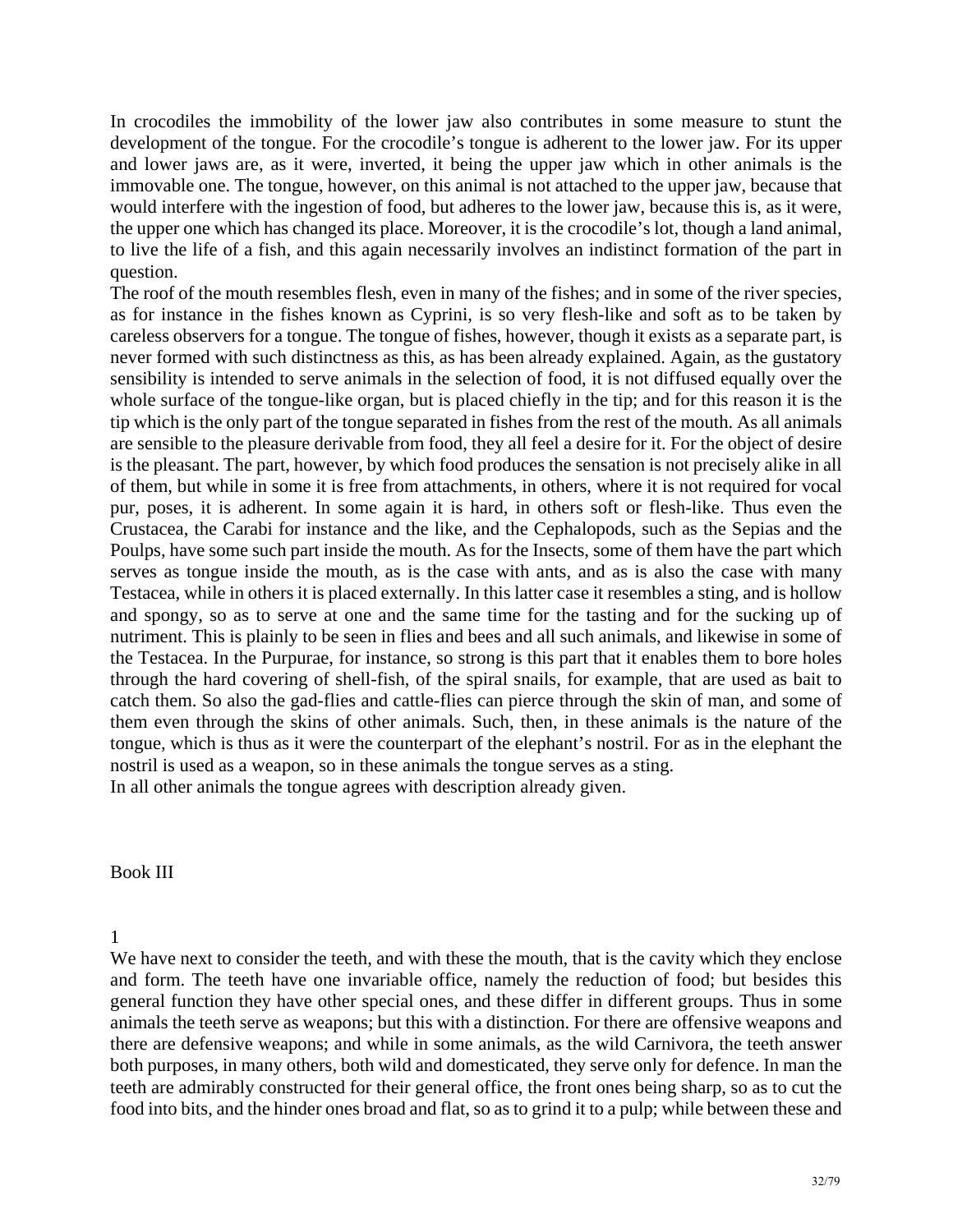separating them are the dog-teeth, which, in accordance with the rule that the mean partakes of both extremes, share in the characters of those on either side, being broad in one part but sharp in another. Similar distinctions of shape are presented by the teeth of other animals, with the exception of those whose teeth are one and all of the sharp kind. In man, however, the number and the character even of these sharp teeth have been mainly determined by the requirements of speech. For the front teeth of man contribute in many ways to the formation of letter-sounds.

In some animals, however, the teeth, as already said, serve merely for the reduction of food. When, besides this, they serve as offensive and defensive weapons, they may either be formed into tusks, as for instance is the case in swine, or may be sharp-pointed and interlock with those of the opposite jaw, in which case the animal is said to be saw-toothed. The explanation of this latter arrangement is as follows. The strength of such an animal is in its teeth, and these depend for their efficiency on their sharpness. In order, then, to prevent their getting blunted by mutual friction, such of them as serve for weapons fit into each other's interspaces, and are so kept in proper condition. No animal that has sharp interfitting teeth is at the same time furnished with tusks. For nature never makes anything superfluous or in vain. She gives, therefore, tusks to such animals as strike in fighting, and serrated teeth to such as bite. Sows, for instance, have no tusks, and accordingly sows bite instead of striking.

A general principle must here be noted, which will be found applicable not only in this instance but many others that will occur later on. Nature allots each weapon, offensive and defensive alike, to in those animals alone that can use it; or, if not to them alone, to them in a more marked degree; and she allots it in its most perfect state to those that can use it best; and this whether it be a sting, or a spur, or horns, or tusks, or what it may of a like kind.

Thus as males are stronger and more choleric than females, it is in males that such parts as those just mentioned are found, either exclusively, as in some species, or more fully developed, as in others. For though females are of course provided with such parts as are no less necessary to them than to males, the parts, for instance, which subserve nutrition, they have even these in an inferior degree, and the parts which answer no such necessary purpose they do not possess at all. This explains why stags have horns, while does have none; why the horns of cows are different from those of bulls, and, similarly, the horns of ewes from those of rams. It explains also why the females are often without spurs in species where the males are provided with them, and accounts for similar facts relating to all other such parts.

which fishes possess. All fishes have teeth of the serrated form, with the single exception of the fish known as the Scarus. In many of them there are teeth even on the tongue and on the roof of the mouth. The reason for this is that, living as they do in the water, they cannot but allow this fluid to pass into the mouth with the food. The fluid thus admitted they must necessarily discharge again without delay. For were they not to do so, but to retain it for a time while triturating the food, the water would run into their digestive cavities. Their teeth therefore are all sharp, being adapted only for cutting, and are numerous and set in many parts, that their abundance may serve in lieu of any grinding faculty, to mince the food into small bits. They are also curved, because these are almost the only weapons

In all these offices of the teeth the mouth also takes its part; but besides these functions it is subservient to respiration, in all such animals as breathe and are cooled by external agency. For nature, as already said, uses the parts which are common to all animals for many special purposes, and this of her own accord. Thus the mouth has one universal function in all animals alike, namely its alimentary office; but in some, besides this, the special duty of serving as a weapon is attached to it; in others that of ministering to speech; and again in many, though not in all, the office of respiration. All these functions are thrown by nature upon one single organ, the construction of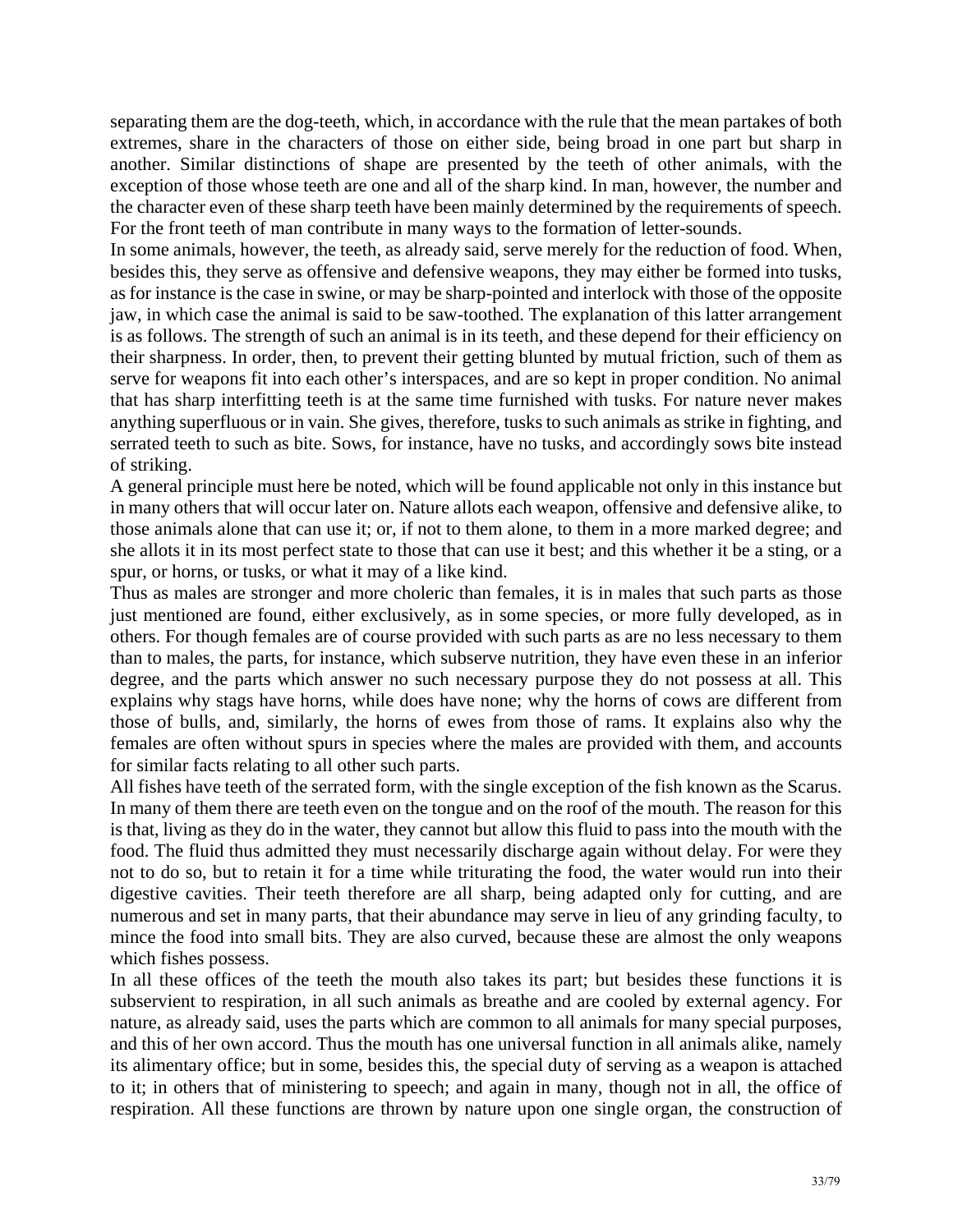which she varies so as to suit the variations of office. Therefore it is that in some animals the mouth is contracted, while in others it is of wide dimensions. The contracted form belongs to such animals as use the mouth merely for nutritive, respiratory, and vocal purposes; whereas in such as use it as a means of defence it has a wide gape. This is its invariable form in such animals as are saw-toothed. For seeing that their mode of warfare consists in biting, it is advantageous to them that their mouth shall have a wide opening; for the wider it opens, the greater will be the extent of the bite, and the more numerous will be the teeth called into play.

carnivorous, and made for biting, the mouth has a wide gape; whereas in the rest it is small, being What has just been said applies to fishes as well as to other animals; and thus in such of them as are placed at the extremity of a tapering snout. For this form is suited for their purposes, while the other would be useless.

claws, these latter also are more crooked in them than in the generality of birds. Similarly in each In birds the mouth consists of what is called the beak, which in them is a substitute for lips and teeth. This beak presents variations in harmony with the functions and protective purposes which it serves. Thus in those birds that are called Crooked-clawed it is invariably hooked, inasmuch as these birds are carnivorous, and eat no kind of vegetable food whatsoever. For this form renders it serviceable to them in obtaining the mastery over their prey, and is better suited for deeds of violence than any other. Moreover, as their weapons of offence consist of this beak and of their other kind of bird the beak is suited to the mode of life. Thus, in woodpeckers it is hard and strong, as also in crows and birds of crowlike habit, while in the smaller birds it is delicate, so as to be of use in collecting seeds and picking up minute animals. In such birds, again, as eat herbage, and such as live about marshes – those, for example, that swim and have webbed feet – the bill is broad, or adapted in some other way to the mode of life. For a broad bill enables a bird to dig into the ground with ease, just as, among quadrupeds, does the broad snout of the pig, an animal which, like the birds in question, lives on roots. Moreover, in these root-eating birds and in some others of like habits of life, the tips of the bill end in hard points, which gives them additional facility in dealing with herbaceous food.

The several parts which are set on the head have now, pretty nearly all, been considered. In man, however, the part which lies between the head and the neck is called the face, this name, (prosopon) being, it would seem, derived from the function of the part. For as man is the only animal that stands erect, he is also the only one that looks directly in front (proso) and the only one whose voice is emitted in that direction.

# 2

furnished with horns. For horns are defensive weapons, and these polydactylous animals possess offensive weapon, and in some cases also as a defensive one. There are horns also in all animals We have now to treat of horns; for these also, when present, are appendages of the head. They exist in none but viviparous animals; though in some ovipara certain parts are metaphorically spoken of as horns, in virtue of a certain resemblance. To none of such parts, however, does the proper office of a horn belong; for they are never used, as are the horns of vivipara, for purposes which require strength, whether it be in self-protection or in offensive strife. So also no polydactylous animal is other means of security. For to some of them nature has given claws, to others teeth suited for combat, and to the rest some other adequate defensive appliance. There are horns, however, in most of the cloven-hoofed animals, and in some of those that have a solid hoof, serving them as an that have not been provided by nature with some other means of security; such means, for instance, as speed, which has been given to horses; or great size, as in camels; for excessive bulk, such as has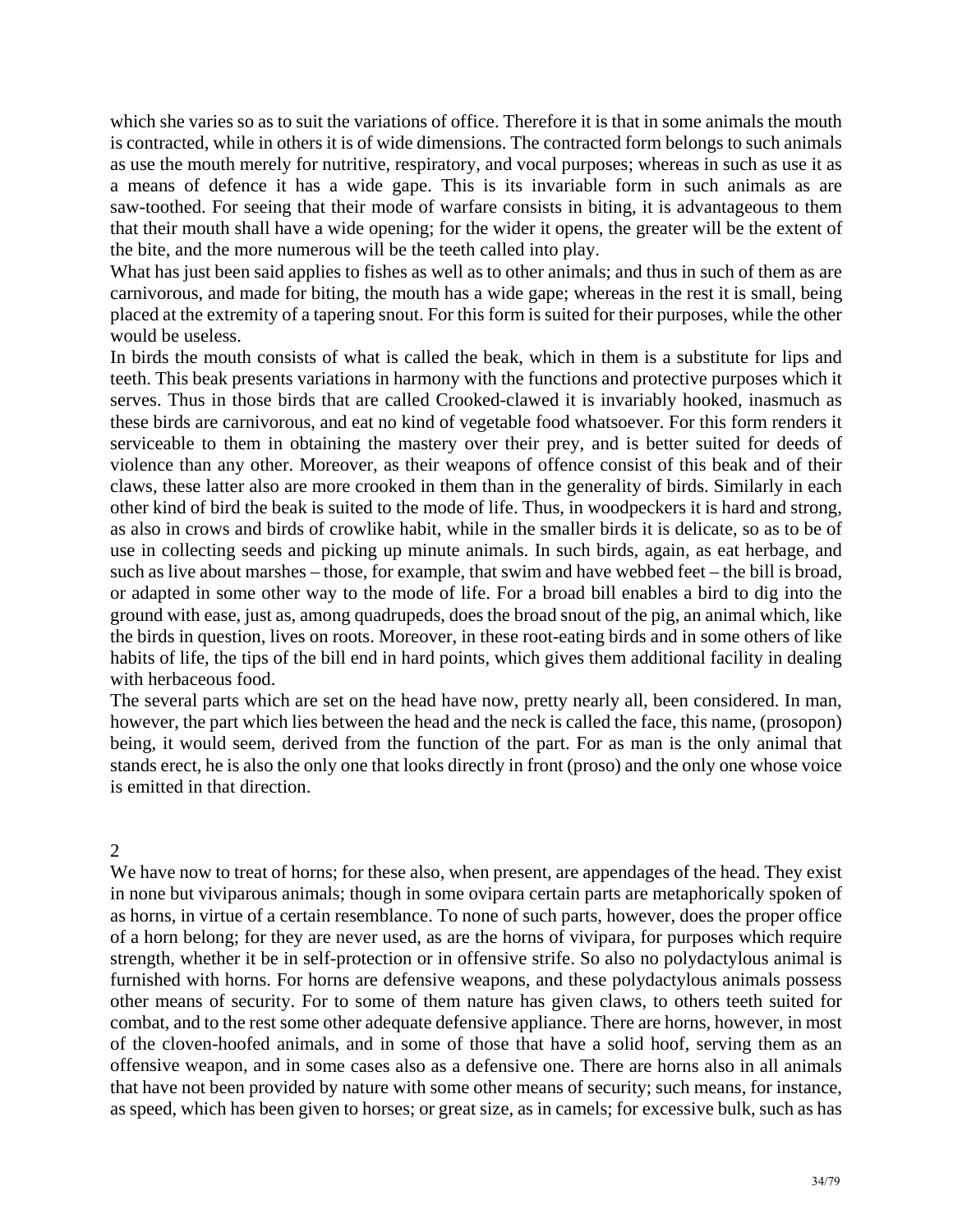been given to these animals, and in a still greater measure to elephants, is sufficient in itself to protect an animal from being destroyed by others. Other animals again are protected by the possession of tusks; and among these are the swine, though they have a cloven hoof.

All animals again, whose horns are but useless appendages, have been provided by nature with some additional means of security. Thus deer are endowed with speed; for the large size and great branching of their horns makes these a source of detriment rather than of profit to their possessors. Similarly endowed are the Bubalus and gazelle; for though these animals will stand up against some enemies and defend themselves with their horns, yet they run away from such as are fierce and pugnacious. The Bonasus again, whoe horns curve inwards towards each other, is provided with a means of protection in the discharge of its excrement; and of this it avails itself when frightened. There are some other animals besides the Bonasus that have a similar mode of defence. In no case, however, does nature ever give more than one adequate means of protection to one and the same animal.

Most of the animals that have horns are cloven-hoofed; but the Indian ass, as they call it, is also reported to be horned, though its hoof is solid.

Indian ass; in the former of which the hoof is cloven, while in the latter it is solid. In such animals the horn is set in the centre of the head; for as the middle belongs equally to both extremes, this arrangement is the one that comes nearest to each side having its own horn. Again as the body, so far as regards its organs of motion, consists of two distinct parts, the right and the left, so also and for like reasons the horns of animals are, in the great majority of cases, two in number. Still there are some that have but a single horn; the Oryx, for instance, and the so-called

Again, it would appear consistent with reason that the single horn should go with the solid rather its feet or on its knees, where they would prevent flexion, there remains no other site for them but than with the cloven hoof. For hoof, whether solid or cloven, is of the same nature as horn; so that the two naturally undergo division simultaneously and in the same animals. Again, since the division of the cloven hoof depends on deficiency of material, it is but rationally consistent, that nature, when she gave an animal an excess of material for the hoofs, which thus became solid, should have taken away something from the upper parts and so made the animal to have but one horn. Rightly too did she act when she chose the head whereon to set the horns; and AEsop's Momus is beside the mark, when he finds fault with the bull for not having its horns upon its shoulders. For from this position, says he, they would have delivered their blow with the greatest force, whereas on the head they occupy the weakest part of the whole body. Momus was but dull-sighted in making this hostile criticism. For had the horns been set on the shoulders, or had they been set on any other part than they are, the encumbrance of their weight would have been increased, not only without any compensating gain whatso::ver, but with the disadvantage of impeding many bodily operations. For the point whence the blows could be delivered with the greatest force was not the only matter to be considered, but the point also whence they could be delivered with the widest range. But as the bull has no hands and cannot possibly have its horns on the head; and this therefore they necessarily occupy. In this position, moreover, they are much less in the way of the movements of the body than they would be elsewhere.

Deer are the only animals in which the horns are solid throughout, and are also the only animals that cast them. This casting is not simply advantageous to the deer from the increased lightness which it produces, but, seeing how heavy the horns are, is a matter of actual necessity.

In all other animals the horns are hollow for a certain distance, and the end alone is solid, this being the part of use in a blow. At the same time, to prevent even the hollow part from being weak, the horn, though it grows out of the skin, has a solid piece from the bones fitted into its cavity. For this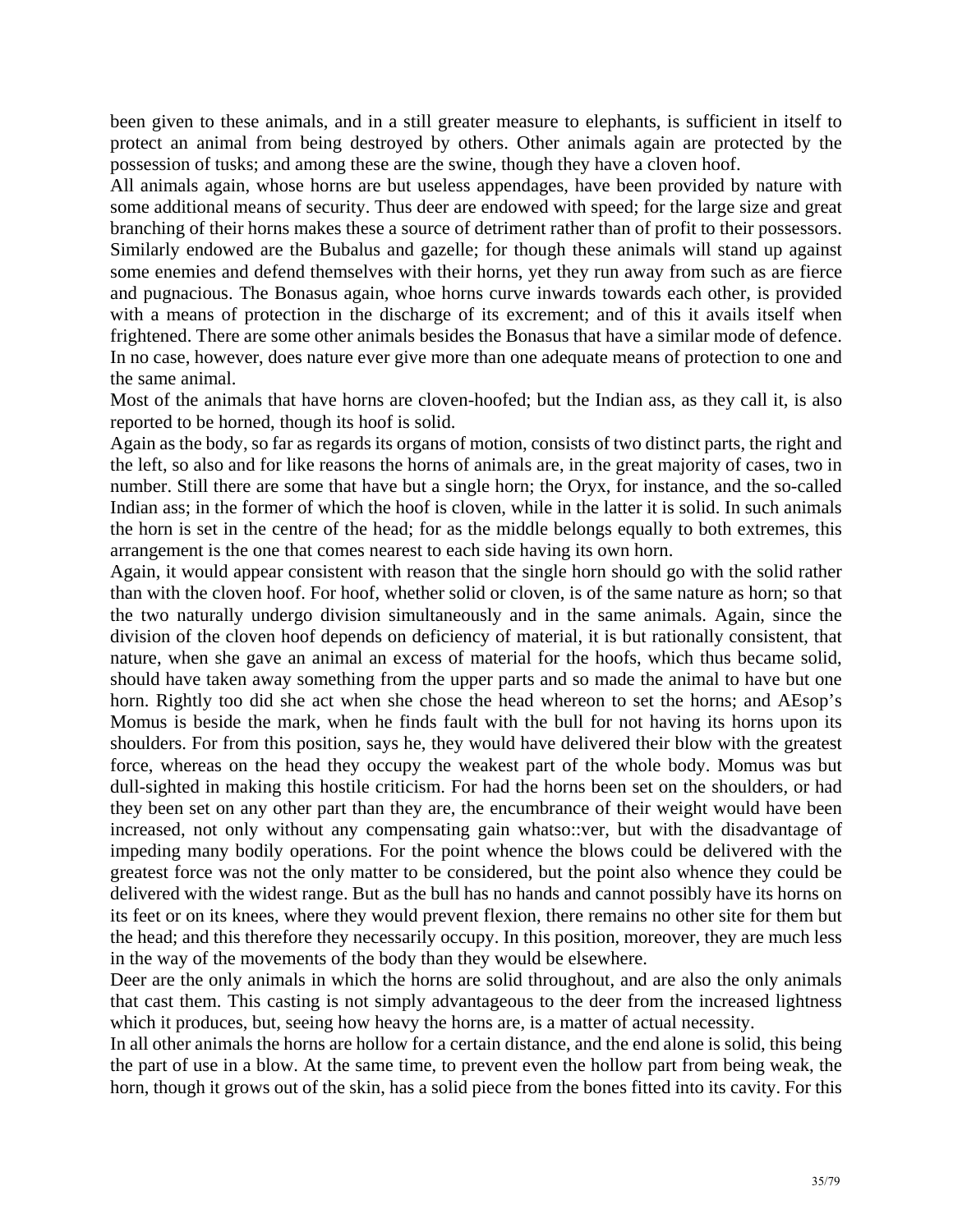arrangement is not only that which makes the horns of the greatest service in fighting, but that which causes them to be as little of an impediment as possible in the other actions of life.

Such then are the reasons for which horns exist; and such the reasons why they are present in some animals, absent from others.

Let us now consider the character of the material nature whose necessary results have been made available by rational nature for a final cause.

nature, what we have to consider is the general rule; for that is natural which applies either In the first place, then, the larger the bulk of animals, the greater is the proportion of corporeal and earthy matter which they contain. Thus no very small animal is known to have horns, the smallest horned animal that we are acquainted with being the gazelle. But in all our speculations concerning universally or generally. And thus when we say that the largest animals have most earthy matter, we say so because such is the general rule. Now this earthy matter is used in the animal body to form bone. But in the larger animals there is an excess of it, and this excess is turned by nature to useful account, being converted into weapons of defence. Part of it necessarily flows to the upper portion of the body, and this is allotted by her in some cases to the formation of tusks and teeth, in others to the formation of horns. Thus it is that no animal that has horns has also front teeth in both jaws, those in the upper jaw being deficient. For nature by subtracting from the teeth adds to the horns; the nutriment which in most animals goes to the former being here spent on the augmentation of the latter. Does, it is true, have no horns and yet are equally deficient with the males as regards the teeth. The reason, however, for this is that they, as much as the males, are naturally horn-bearing animals; but they have been stripped of their horns, because these would not only be useless to them but actually baneful; whereas the greater strength of the males causes these organs, though equally useless, to be less of an impediment. In other animals, where this material is not secreted from the body in the shape of horns, it is used to increase the size of the teeth; in some cases of all the teeth, in others merely of the tusks, which thus become so long as to resemble horns projecting from the jaws.

So much, then, of the parts which appertain to the head.

3

the parts to which a neck is subservient. These parts are the larynx and what is called the necessity for nutritive purposes; for it has no action whatsoever on the food. Indeed there is nothing impossible in the case of the lung. For there must be some sort of tube common to the two divisions bronchi, and thence pass into the air-pipes; and such an arrangement will be the best for giving Below the head lies the neck, in such animals as have one. This is the case with those only that have oesophagus. Of these the former, or larynx, exists for the sake of respiration, being the instrument by which such animals as breathe inhale and discharge the air. Therefore it is that, when there is no lung, there is also no neck. Of this condition the Fishes are an example. The other part, or oesophagus, is the channel through which food is conveyed to the stomach; so that all animals that are without a neck are also without a distinct oesophagus; Such a part is in fact not required of to prevent the stomach from being placed directly after the mouth. This, however, is quite of the lung, by which – it being bipartite – the breath may be apportioned to their respective perfection to inspiration and expiration. The organ then concerned in respiration must of necessity be of some length; and this, again, necessitates there being an oesophagus to unite mouth and stomach. This oesophagus is of a flesh-like character, and yet admits of extension like a sinew. This latter property is given to it, that it may stretch when food is introduced; while the flesh-like character is intended to make it soft and yielding, and to prevent it from being rasped by particles as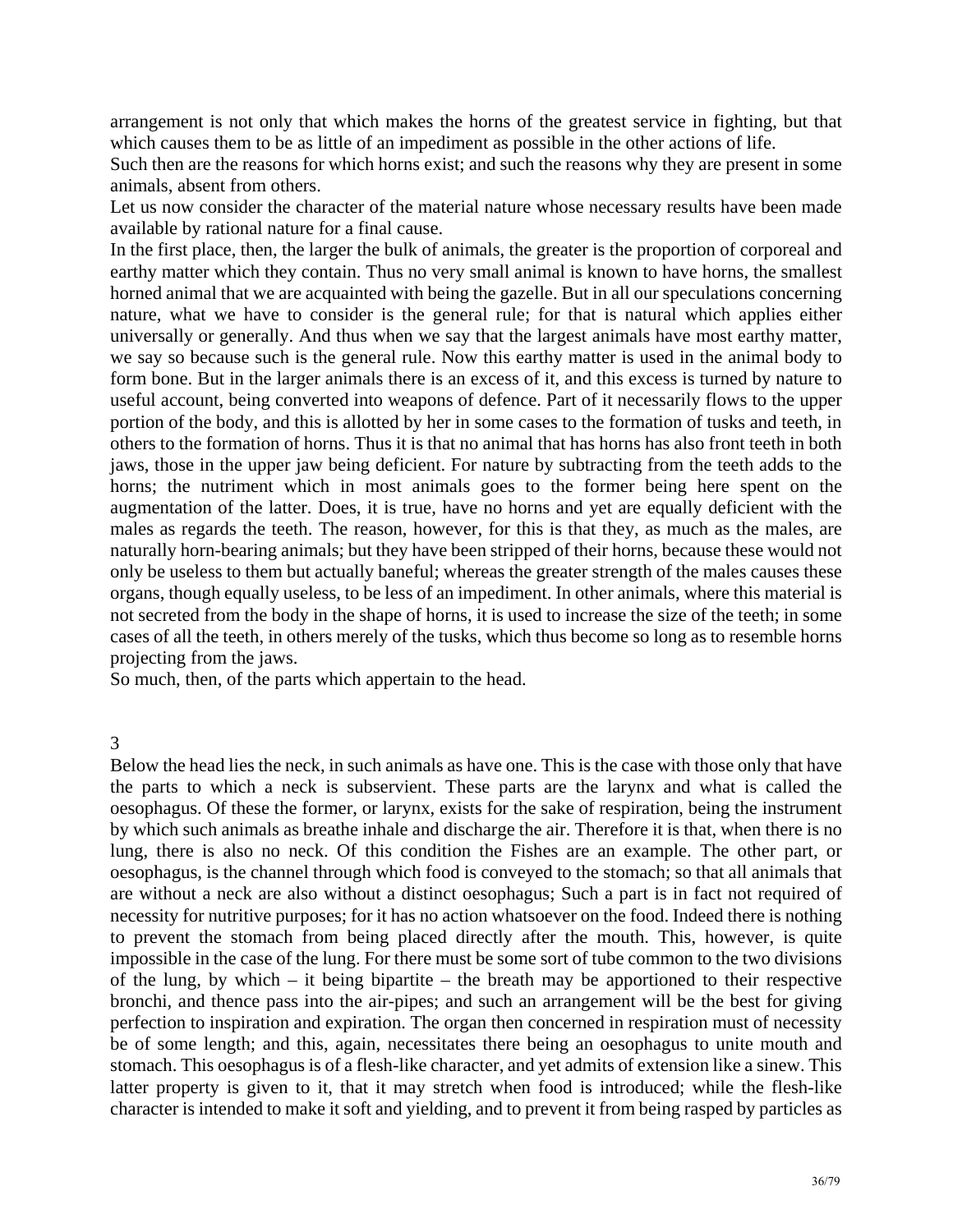they pass downwards, and so suffering damage. On the other hand, the windpipe and the so-called larynx are constructed out of a cartilaginous substance. For they have to serve not only for respiration, but also for vocal purposes; and an instrument that is to produce sounds must necessarily be not only smooth but firm. The windpipe lies in front of the oesophagus, although this position causes it to be some hindrance to the latter in the act of deglutition. For if a morsel of food, fluid or solid, slips into it by accident, choking and much distress and violent fits of coughing ensue. This must be a matter of astonishment to any of those who assert that it is by the windpipe that an animal imbibes fluid. For the consequences just mentioned occur invariably, whenever a particle of food slips in, and are quite obvious. Indeed on many grounds it is ridiculous to say that this is the channel through which animals imbibe fluid. For there is no passage leading from the lung to the stomach, such as the oesophagus which we see leading thither from the mouth. Moreover, when any cause produces sickness and vomiting, it is plain enough when the fluid is discharged. It is manifest also that fluid, when swallowed, does not pass directly into the bladder and collect there, but goes first into the stomach. For, when red wine is taken, the dejections of the stomach are seen to be coloured by its dregs; and such discoloration has been even seen on many occasions inside the stomach itself, in cases where there have been wounds opening into that organ. However, it is perhaps silly to be minutely particular in dealing with silly statements such as this. The windpipe then, owing to its position in front of the oesophagus, is exposed, as we have said, to annoyance from the food. To obviate this, however, nature has contrived the epiglottis. This part is not found in all sanguineous animals, but only in such of them as have a lung; nor in all of these, but only in such as at the same time have their skin covered with hairs, and not either with scaly plates or with feathers. In such scaly and feathered animals there is no epiglottis, but its office is supplied by the larynx, which closes and opens, just as in the other case the epiglottis falls down and rises up; rising up during the ingress or egress of breath, and falling down during the ingestion of food, so as to prevent any particle from slipping into the windpipe. Should there be the slightest want of accuracy in this movement, or should an inspiration be made during the ingestion of food, choking and coughing ensue, as already has been noticed. So admirably contrived, however, is the movement both of the epiglottis and of the tongue, that, while the food is being ground to a pulp in the mouth, the tongue very rarely gets caught between the teeth; and, while the food is passing over the epiglottis seldom does a particle of it slip into the windpipe.

The animals which have been mentioned as having no epiglottis owe this deficiency to the dryness of their flesh and to the hardness of their skin. For an epiglottis made of such materials would not admit of easy motion. It would, indeed, take a longer time to shut down an epiglottis made of the peculiar flesh of these animals, and shaped like that of those with hairy skins, than to bring the edges of the windpipe itself into contact with each other.

Thus much then as to the reason why some animals have an epiglottis while others have none, and thus much also as to its use. It is a contrivance of nature to remedy the vicious position of the windpipe in front of the oesophagus. That position is the result of necessity. For it is in the front and centre of the body that the heart is situated, in which we say is the principle of life and the source of all motion and sensation. (For sensation and motion are exercised in the direction which we term forwards, and it is on this very relation that the distinction of before and behind is founded.) But where the heart is, there and surrounding it is the lung. Now inspiration, which occurs for the sake of the lung and for the sake of the principle which has its seat in the heart, is effected through the windpipe. Since then the heart must of necessity lie in the very front place of all, it follows that the larynx also and the windpipe must of necessity lie in front of the oesophagus. For they lead to the lung and heart, whereas the oesophagus leads to the stomach. And it is a universal law that, as regards above and below, front and back, right and left, the nobler and more honourable part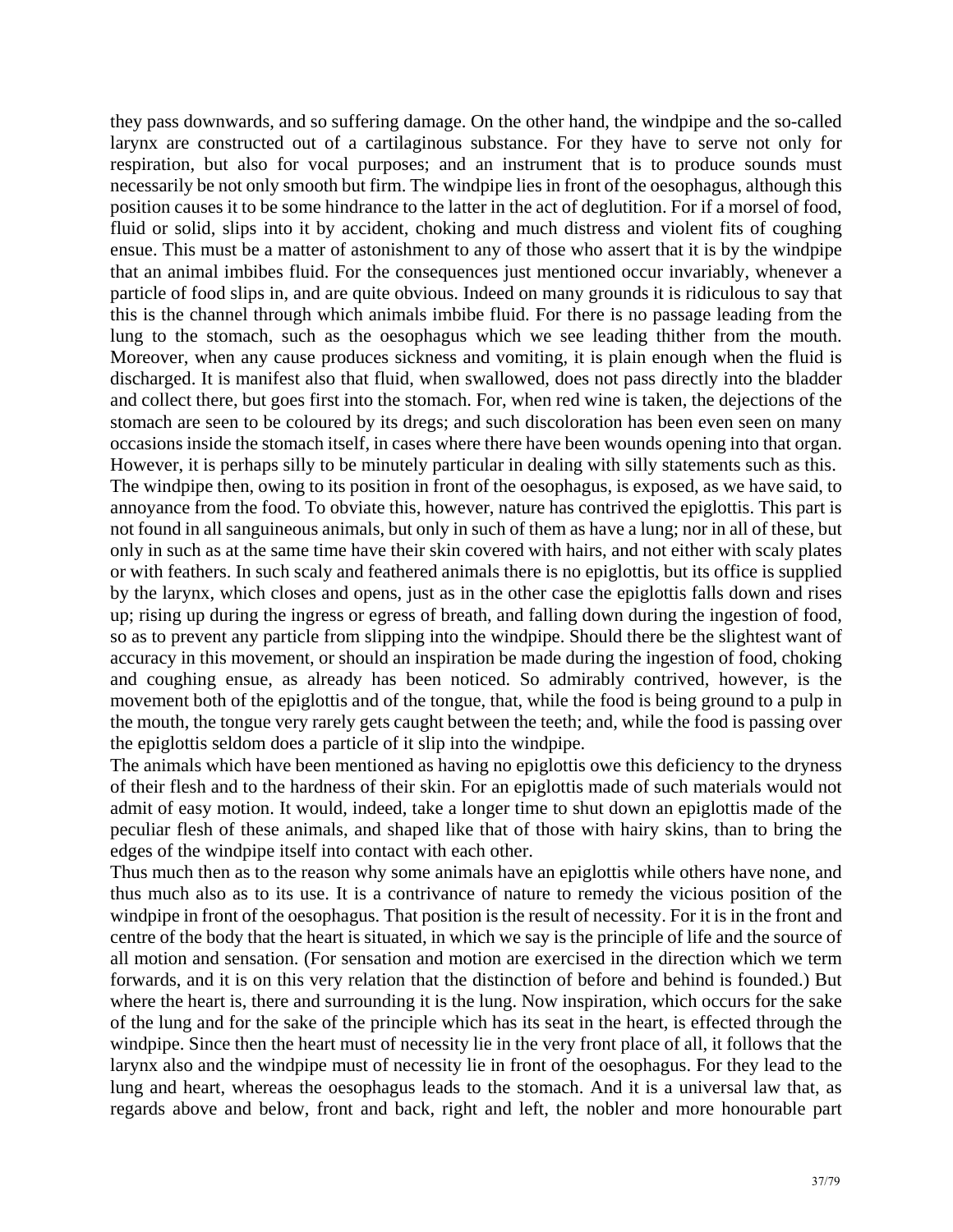invariably is placed uppermost, in front, and on the right, rather than in the opposite positions, unless some more important object stands in the way.

#### 4

We have now dealt with the neck, the oesophagus, and the windpipe, and have next to treat of the viscera. These are peculiar to sanguineous animals, some of which have all of them, others only a in the earliest stage of formation that the nature of the material and its abundance are most necessarily have one primary source. For it is preferable that there shall be one such, when part, while no bloodless animals have any at all. Democritus then seems to have been mistaken in the notion he formed of the viscera, if, that is to say, he fancied that the reason why none were discoverable in bloodless animals was that these animals were too small to allow them to be seen. For, in sanguineous animals, both heart and liver are visible enough when the body is only just formed, and while it is still extremely small. For these parts are to be seen in the egg sometimes as early as the third day, being then no bigger than a point; and are visible also in aborted embryos, while still excessively minute. Moreover, as the external organs are not precisely alike in all animals, but each creature is provided with such as are suited to its special mode of life and motion, so is it with the internal parts, these also differing in different animals. Viscera, then, are peculiar to sanguineous animals; and therefore are each and all formed from sanguineous material, as is plainly to be seen in the new-born young of these animals. For in such the viscera are more sanguineous, and of greater bulk in proportion to the body, than at any later period of life, it being conspicuous. There is a heart, then, in all sanguineous animals, and the reason for this has already been given. For that sanguineous animals must necessarily have blood is self-evident. And, as the blood is fluid, it is also a matter of necessity that there shall be a receptacle for it; and it is apparently to meet this requirement that nature has devised the blood-vessels. These, again, must possible, rather than several. This primary source of the vessels is the heart. For the vessels manifestly issue from it and do not go through it. Moreover, being as it is homogeneous, it has the character of a blood-vessel. Again its position is that of a primary or dominating part. For nature, when no other more important purpose stands in her way, places the more honourable part in the more honourable position; and the heart lies about the centre of the body, but rather in its upper than its lower half, and also more in front than behind. This is most evident in the case of man, but even in other animals there is a tendency in the heart to assume a similar position, in the centre of the necessary part of the body, that is to say of the part which terminates in the vent for excrement. For the limbs vary in position in different animals, and are not to be counted with the parts which are necessary for life. For life can be maintained even when they are removed; while it is self-evident that the addition of them to an animal is not destructive of it.

and these scattered; and secondly, these sources would be in a region that is manifestly cold, as is shown by its intolerance of chill, whereas the region of the heart is as manifestly hot. Again, as already said, the vessels continue their course through the other viscera, but no vessel spreads through the heart. From this it is quite evident that the heart is a part of the vessels and their origin; There are some who say that the vessels commence in the head. In this they are clearly mistaken. For in the first place, according to their representation, there would be many sources for the vessels, and for this it is well suited by its structure. For its central part consists of a dense and hollow substance, and is moreover full of blood, as though the vessels took thence their origin. It is hollow to serve for the reception of the blood, while its wall is dense, that it may serve to protect the source of heat. For here, and here alone in all the viscera and indeed in all the body, there is blood without blood-vessels, the blood elsewhere being always contained within vessels. Nor is this but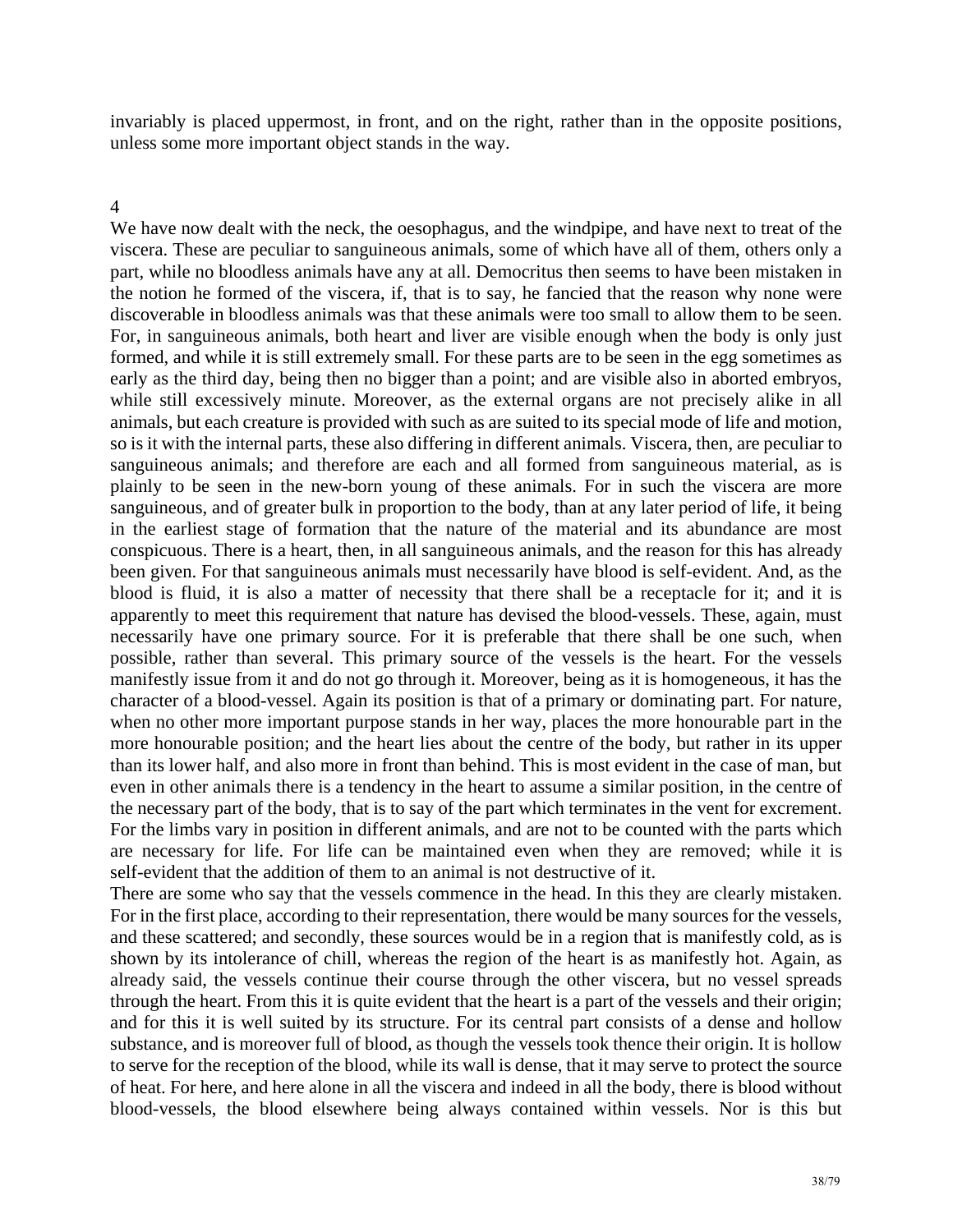consistent with reason. For the blood is conveyed into the vessels from the heart, but none passes into the heart from without. For in itself it constitutes the origin and fountain, or primary receptacle, of the blood. It is however, from dissections and from observations on the process of development that the truth of these statements receives its clearest demonstration. For the heart is the first of all the parts to be formed; and no sooner is it formed than it contains blood. Moreover, the motions of pain and pleasure, and generally of all sensation, plainly have their source in the heart, and find in it their ultimate termination. This, indeed, reason would lead us to expect. For the source must, when. ever possible, be one; and, of all places, the best suited for a source is the centre. For the centre is one, and is equally or almost equally within reach of every part. Again, as neither the blood itself, nor yet any part which is bloodless, is endowed with sensation, it is plain that that part which first has blood, and which holds it as it were in a receptacle, must be the primary source of sensation. And that this part is the heart is not only a rational inference, but also evident to the senses. For no sooner is the embryo formed, than its heart is seen in motion as though it were a living creature, and this before any of the other parts, it being, as thus shown, the starting-point of their nature in all animals that have blood. A further evidence of the truth of what has been stated is the fact that no sanguineous animal is without a heart. For the primary source of blood must of necessity be present in them all. It is true that sanguineous animals not only have a heart but also invariably have a liver. But no one could ever deem the liver to be the primary organ either of the whole body or of the blood. For the position in which it is placed is far from being that of a primary or dominating part; and, moreover, in the most perfectly finished animals there is another part, the spleen, which as it were counterbalances it. Still further, the liver contains no spacious receptacle in its substance, as does the heart; but its blood is in a vessel as in all the other viscera. The vessel, moreover, extends through it, and no vessel whatsoever originates in it; for it is from the heart that all the vessels take their rise. Since then one or other of these two parts must be the central source, and since it is not the liver which is such, it follows of necessity that it is the heart which is the source of the blood, as also the primary organ in other respects. For the definitive characteristic of an animal is the possession of sensation; and the first sensory part is that which first has blood; that is to say is the heart, which is the source of blood and the first of the parts to contain it.

The apex of the heart is pointed and more solid than the rest of the organ. It lies against the breast, and entirely in the anterior part of the body, in order to prevent that region from getting chilled. For in all animals there is comparatively little flesh over the breast, whereas there is a more abundant covering of that substance on the posterior surface, so that the heat has in the back a sufficient amount of protection. In all animals but man the heart is placed in the centre of the pectoral region; but in man it inclines a little towards the left, so that it may counterbalance the chilliness of that side. For the left side is colder in man, as compared with the right, than in any other animal. It has been stated in an earlier treatise that even in fishes the heart holds the same position as in other animals; and the reason has been given why it appears not to do so. The apex of the heart, it is true, is in them turned towards the head, but this in fishes is the front aspect, for it is the direction in which their motion occurs.

The heart again is abundantly supplied with sinews, as might reasonably be expected. For the motions of the body commence from the heart, and are brought about by traction and relaxation. The heart therefore, which, as already said,' as it were a living creature inside its possessor, requires some such subservient and strengthening parts.

In no animals does the heart contain a bone, certainly in none of those that we have ourselves inspected, with the exception of the horse and a certain kind of ox. In these exceptional cases the heart, owing to its large bulk, is provided with a bone as a support; just as the bones serve as supports for the body generally.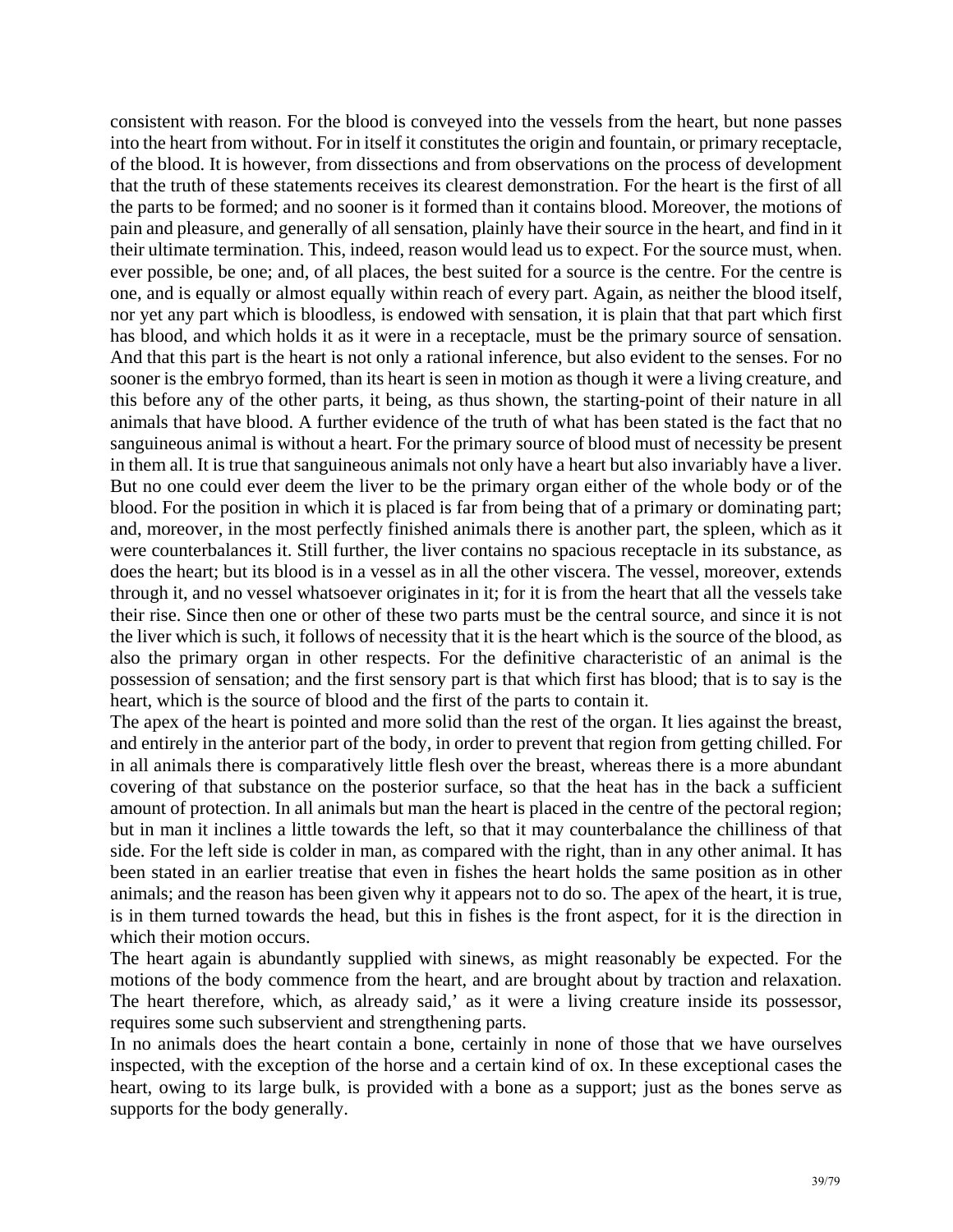In animals of great size the heart has three cavities; in smaller animals it has two; and in all has at least one, for, as already stated, there must be some place in the heart to serve as a receptacle for the first blood; which, as has been mentioned more than once, is formed in this organ. But inasmuch as the main blood-vessels are two in number, namely the so-called great vessel and the aorta, each of which is the origin of other vessels; inasmuch, moreover, as these two vessels present differences, hereafter to be discussed, when compared with each other, it is of advantage that they also shall themselves have distinct origins. This advantage will be obtained if each side have its own blood, and the blood of one side be kept separate from that of the other. For this reason the heart, whenever it is possible, has two receptacles. And this possibility exists in the case of large animals, for in them the heart, as the body generally, is of large size. Again it is still better that there shall be three cavities, so that the middle and odd one may serve as a centre common to both sides. But this requires the heart to be of greater magnitude, so that it is only in the largest hearts that there are three cavities.

Of these three cavities it is the right that has the most abundant and the hottest blood, and this explains why the limbs also on the right side of the body are warmer than those on the left. The left cavity has the least blood of all, and the coldest; while in the middle cavity the blood, as regards quantity and heat, is intermediate to the other two, being however of purer quality than either. For it behoves the supreme part to be as tranquil as possible, and this tranquillity can be ensured by the blood being pure, and of moderate amount and warmth.

In the heart of animals there is also a kind of joint-like division, something like the sutures of the space, and thus the blood is made colder than it would otherwise be. skull. This is not, however, attributable to the heart being formed by the union of several parts into a compound whole, but is rather, as already said, the result of a joint-like division. These jointings are most distinct in animals of keen sensibility, and less so in those that are of duller feeling, in swine for instance. Different hearts differ also from each other in their sizes, and in their degrees of firmness; and these differences somehow extend their influence to the temperaments of the animals. For in animals of low sensibility the heart is hard and dense in texture, while it is softer in such as are endowed with keener feeling. So also when the heart is of large size the animal is timorous, while it is more courageous if the organ be smaller and of moderate bulk. For in the former the bodily affection which results from terror already pre-exists; for the bulk of the heart is out of all proportion to the animal's heat, which being small is reduced to insignificance in the large

The heart is of large size in the hare, the deer, the mouse, the hyena, the ass, the leopard, the marten, and in pretty nearly all other animals that either are manifestly timorous, or betray their cowardice by their spitefulness.

What has been said of the heart as a whole is no less true of its cavities and of the blood-vessels; external to themselves, and the more spacious the cavities and vessels are, the greater the amount of these also if of large size being cold. For just as a fire of equal size gives less heat in a large room than in a small one, so also does the heat in a large cavity or a large blood-vessel, that is in a large receptacle, have less effect than in a small one. Moreover, all hot bodies are cooled by motions spirit they contain, and the more potent its action. Thus it is that no animal that has large cavities in its heart, or large blood-vessels, is ever fat, the vessels being indistinct and the cavities small in all or most fat animals.

The heart again is the only one of the viscera, and indeed the only part of the body, that is unable to tolerate any serious affection. This is but what might reasonably be expected. For, if the primary or dominant part be diseased, there is nothing from which the other parts which depend upon it can derive succour. A proof that the heart is thus unable to tolerate any morbid affection is furnished by the fact that in no sacrificial victim has it ever been seen to be affected with those diseases that are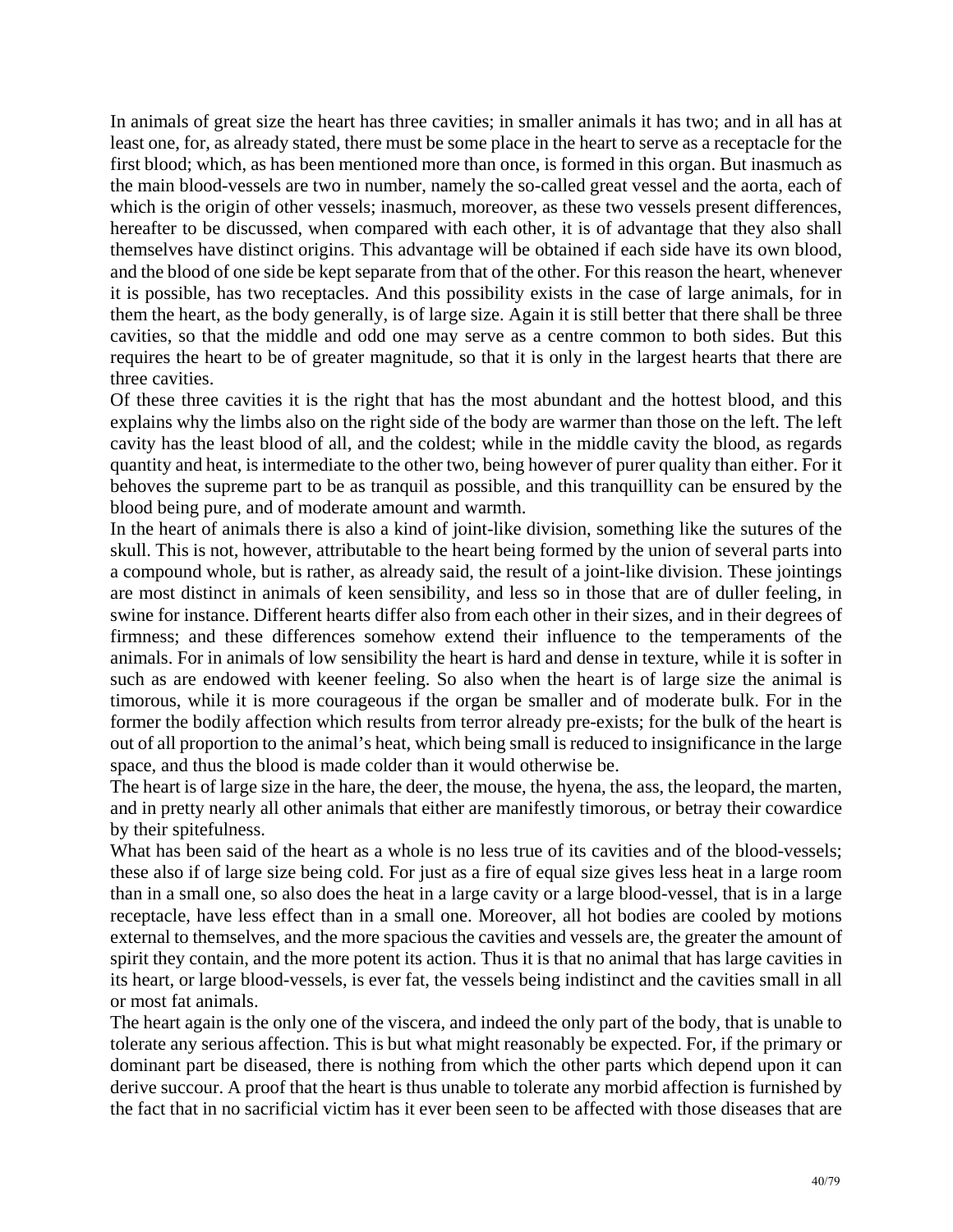observable in the other viscera. For the kidneys are frequently found to be full of stones, and growths, and small abscesses, as also are the liver, the lung, and more than all the spleen. There are also many other morbid conditions which are seen to occur in these parts, those which are least liable to such being the portion of the lung which is close to the windpipe, and the portion of the liver which lies about the junction with the great blood-vessel. This again admits of a rational explanation. For it is in these parts that the lung and liver are most closely in communion with the heart. On the other hand, when animals die not by sacrifice but from disease, and from affections such as are mentioned above, they are found on dissection to have morbid affections of the heart. Thus much of the heart, its nature, and the end and cause of its existence in such animals as have it.

#### 5

In due sequence we have next to discuss the blood-vessels, that is to say the great vessel and the aorta. For it is into these two that the blood first passes when it quits the heart; and all the other vessels are but offshoots from them. Now that these vessels exist on account of the blood has already been stated. For every fluid requires a receptacle, and in the case of the blood the vessels are that receptacle. Let us now explain why these vessels are two, and why they spring from one single source, and extend throughout the whole body.

the prime source of sensation and of heat is involved the one-ness of the source in which the blood The reason, then, why these two vessels coalesce into one centre, and spring from one source, is that the sensory soul is in all animals actually one; and this one-ness of the sensory soul determines a corresponding one-ness of the part in which it primarily abides. In sanguineous animals this one-ness is not only actual but potential, whereas in some bloodless animals it is only actual. Where, however, the sensory soul is lodged, there also and in the selfsame place must necessarily be the source of heat; and, again, where this is there also must be the source of the blood, seeing that it thence derives its warmth and fluidity. Thus, then, in the oneness of the part in which is lodged originates; and this, again, explains why the blood-vessels have one common starting-point.

The vessels, again, are two, because the body of every sanguineous animal that is capable of locomotion is bilateral; for in all such animals there is a distinguishable before and behind, a right and left, an above and below. Now as the front is more honourable and of higher supremacy than the hinder aspect, so also and in like degree is the great vessel superior to the aorta. For the great vessel is placed in front, while the aorta is behind; the former again is plainly visible in all sanguineous animals, while the latter is in some indistinct and in some not discernible at all.

Lastly, the reason for the vessels being distributed throughout the entire body is that in them, or in parts analogous to them, is contained the blood, or the fluid which in bloodless animals takes the place of blood, and that the blood or analogous fluid is the material from which the whole body is made. Now as to the manner in which animals are nourished, and as to the source from which they obtain nutriment and as to the way in which they absorb this from the stomach, these are matters which may be more suitably considered and explained in the treatise on Generation. But inasmuch as the parts are, as already said, formed out of the blood, it is but rational that the flow of the blood should extend, as it does, throughout the whole of the body. For since each part is formed of blood, each must have blood about and in its substance.

of the water, and the foundation walls in the other are built out of the stones. Now just after the To give an illustration of this. The water-courses in gardens are so constructed as to distribute water from one single source or fount into numerous channels, which divide and subdivide so as to convey it to all parts; and, again, in house-building stones are thrown down along the whole ground-plan of the foundation walls; because the garden-plants in the one case grow at the expense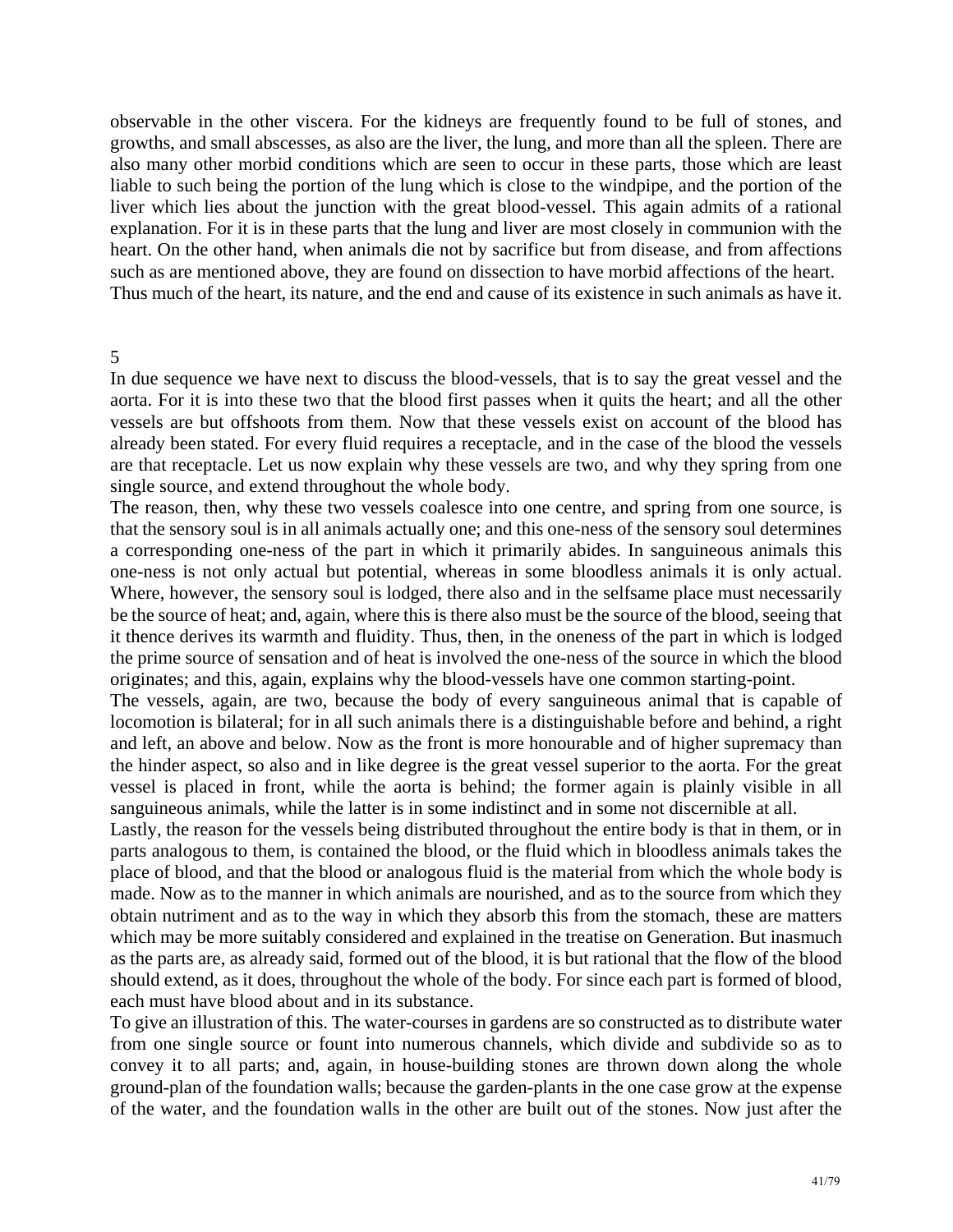same fashion has nature laid down channels for the conveyance of the blood throughout the whole body, because this blood is the material out of which the whole fabric is made. This becomes very the blood-vessels; just as when fig-leaves or vine-leaves or the like have dried up, there is nothing left of them but their vessels. The explanation of this is that the blood, or fluid which takes its place, is potentially body and flesh, or substance analogous to flesh. Now just as in irrigation the largest dykes are permanent, while the smallest are soon filled up with mud and disappear, again to are there, but are invisible owing to their being clogged up, just as the dykes for irrigation are evident in bodies that have undergone great emaciation. For in such there is nothing to be seen but become visible when the deposit of mud ceases; so also do the largest blood-vessels remain permanently open, while the smallest are converted actually into flesh, though potentially they are no whit less vessels than before. This too explains why, so long as the flesh of an animal is in its integrity, blood will flow from any part of it whatsoever that is cut, though no vessel, however small, be visible in it. Yet there can be no blood, unless there be a blood-vessel. The vessels then invisible until they have been cleared of mud.

inability of the heat to effect concoction may be due either to its being absolutely small in amount, As the blood-vessels advance, they become gradually smaller and smaller, until at last their tubes are too fine to admit the blood. This fluid can therefore no longer find its way through them, though they still give passage to the humour which we call sweat; and especially so when the body is heated, and the mouths of the small vessels are dilated. Instances, indeed, are not unknown of persons who in consequence of a cachectic state have secreted sweat that resembled blood, their body having become loose and flabby, and their blood watery, owing to the heat in the small vessels having been too scanty for its concoction. For, as was before said, every compound of earth and water – and both nutriment and blood are such – becomes thicker from concoction. The or to its being small in proportion to the quantity of food, when this has been taken excess. This excess again may be of two kinds, either quantitative or qualitative; for all substances are not equally amenable to concoction.

mouth. Such haemorrhages are of a passive kind, and not violent as are those from the windpipe. The widest passages in the body are of all parts the most liable to haemorrhage; so that bleeding occurs not infrequently from the nostrils, the gums, and the fundament, occasionally also from the The great vessel and the aorta, which above lie somewhat apart, lower down exchange positions, and by so doing give compactness to the body. For when they reach the point where the legs diverge, they each split into two, and the great vessel passes from the front to the rear, and the aorta from the rear to the front. By this they contribute to the unity of the whole fabric. For as in plaited

vessels must be looked for in the treatises on Anatomy and the Researches concerning Animals. work the parts hold more firmly together because of the interweaving, so also by the interchange of position between the blood-vessels are the anterior and posterior parts of the body more closely knit together. A similar exchange of position occurs also in the upper part of the body, between the vessels that have issued from the heart. The details however of the mutual relations of the different So much, then, as concerns the heart and the blood-vessels. We must now pass on to the other viscera and apply the same method of inquiry to them.

6

The lung, then, is an organ found in all the animals of a certain class, because they live on land. For there must of necessity be some means or other of tempering the heat of the body; and in sanguineous animals, as they are of an especially hot nature, the cooling agency must be external, whereas in the bloodless kinds the innate spirit is sufficient of itself for the purpose. The external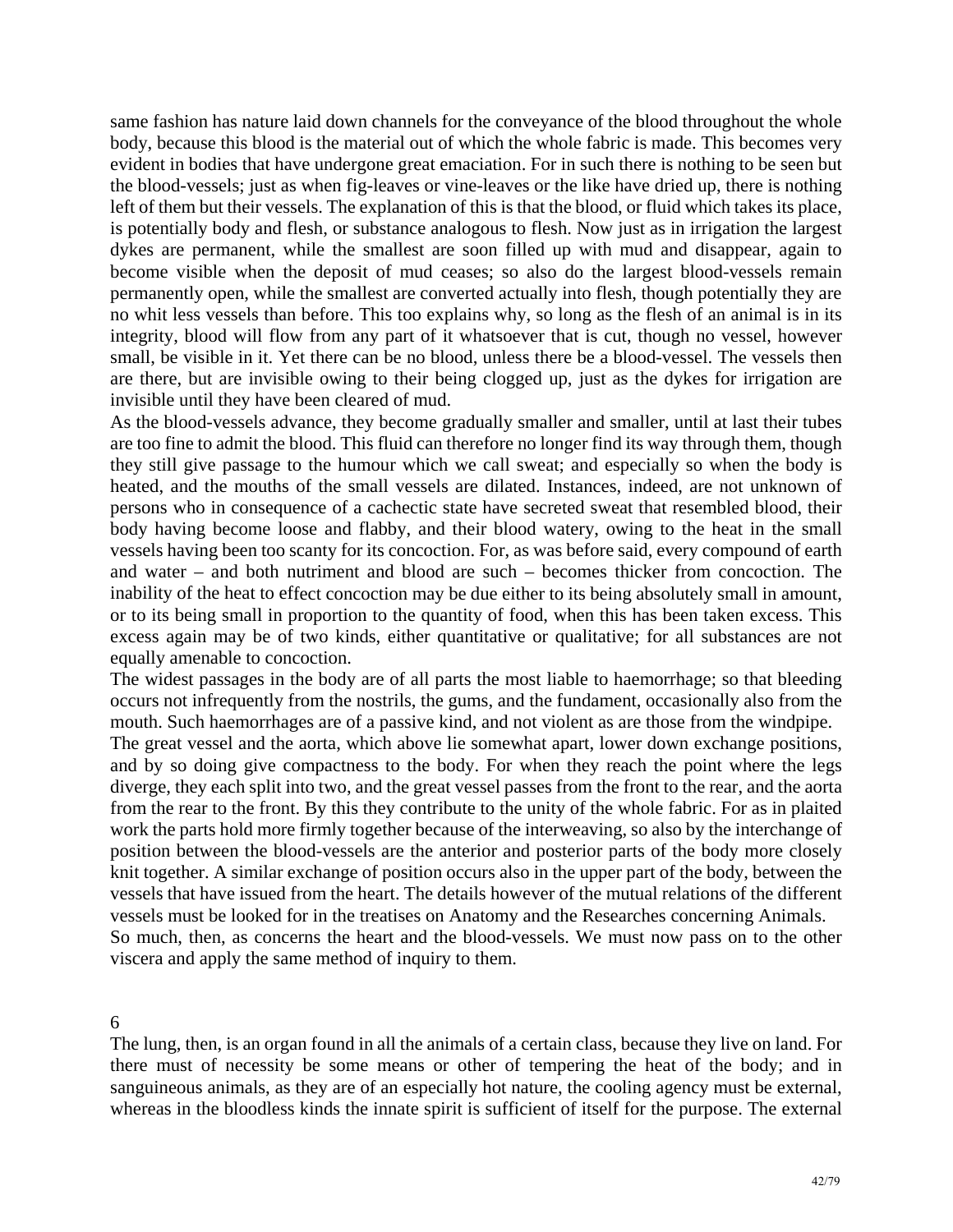cooling agent must be either air or water. In fishes the agent is water. Fishes therefore never have a lung, but have gills in its place, as was stated in the treatise on Respiration. But animals that breathe are cooled by air. These therefore are all provided with a lung.

All land animals breathe, and even some water animals, such as the whale, the dolphin, and all the spouting Cetacea. For many animals lie half-way between terrestrial and aquatic; some that are terrestrial and that inspire air being nevertheless of such a bodily constitution that they abide for the most time in the water; and some that are aquatic partaking so largely of the land character, that respiration constitutes for them the man condition of life.

The organ of respiration is the lung. This derives its motion from the heart; but it is its own large size and spongy texture that affords amplitude of space for entrance of the breath. For when the lung rises up the breath streams in, and is again expelled when the lung collapses. It has been said that the lung exists as a provision to meet the jumping of the heart. But this is out of the question. For man is practically the only animal whose heart presents this phenomenon of jumping, inasmuch as he alone is influenced by hope and anticipation of the future. Moreover, in most animals the lung is separated from the heart by a considerable interval and lies above it, so that it can contribute nothing to mitigate any jumping.

in all these the lung is spongy, and like foam. For it is membranous and collapses from a large bulk lung, airlike and void, suffices by itself to cool them for a considerable period. The lung differs much in different animals. For in some it is of large size and contains blood; while in others it is smaller and of spongy texture. In the vivipara it is large and rich in blood, because of their natural heat; while in the ovipara it is small and dry but capable of expanding to a vast extent when inflated. Among terrestrial animals, the oviparous quadrupeds, such as lizards, tortoises, and the like, have this kind of lung; and, among inhabitants of the air, the animals known as birds. For to a small one, as does foam when it runs together. In this too lies the explanation of the fact that these animals are little liable to thirst and drink but sparingly, and that they are able to remain for a considerable time under water. For, inasmuch as they have but little heat, the very motion of the

These animals, speaking generally, are also distinguished from others by their smaller bulk. For heat promotes growth, and abundance of blood is a sure indication of heat. Heat, again, tends to make the body erect; and thus it is that man is the most erect of animals, and the vivipara more erect than other quadrupeds. For no viviparous animal, be it apodous or be it possessed of feet, is so given to creep into holes as are the ovipara.

as much as the presence of certain characters constitutes the essence of a bird. The lung, then, exists for respiration; and this is its universal office; but in one order of animals it is bloodless and has the structure described above, to suit the special requirements There is, however, no one term to denote all animals that have a lung; no designation, that is, like the term Bird, applicable to the whole of a certain class. Yet the possession of a lung is a part of their essence, just

## 7

Of the viscera some appear to be single, as the heart and lung; others to be double, as the kidneys; while of a third kind it is doubtful in which class they should be reckoned. For the liver and the spleen would seem to lie half-way between the single and the double organs. For they may be regarded either as constituting each a single organ, or as a pair of organs resembling each other in character.

there is an upper and a lower half, a front and a rear, a right side and a left. In reality, however, all the organs are double. The reason for this is that the body itself is double, consisting of two halves, which are however combined together under one supreme centre. For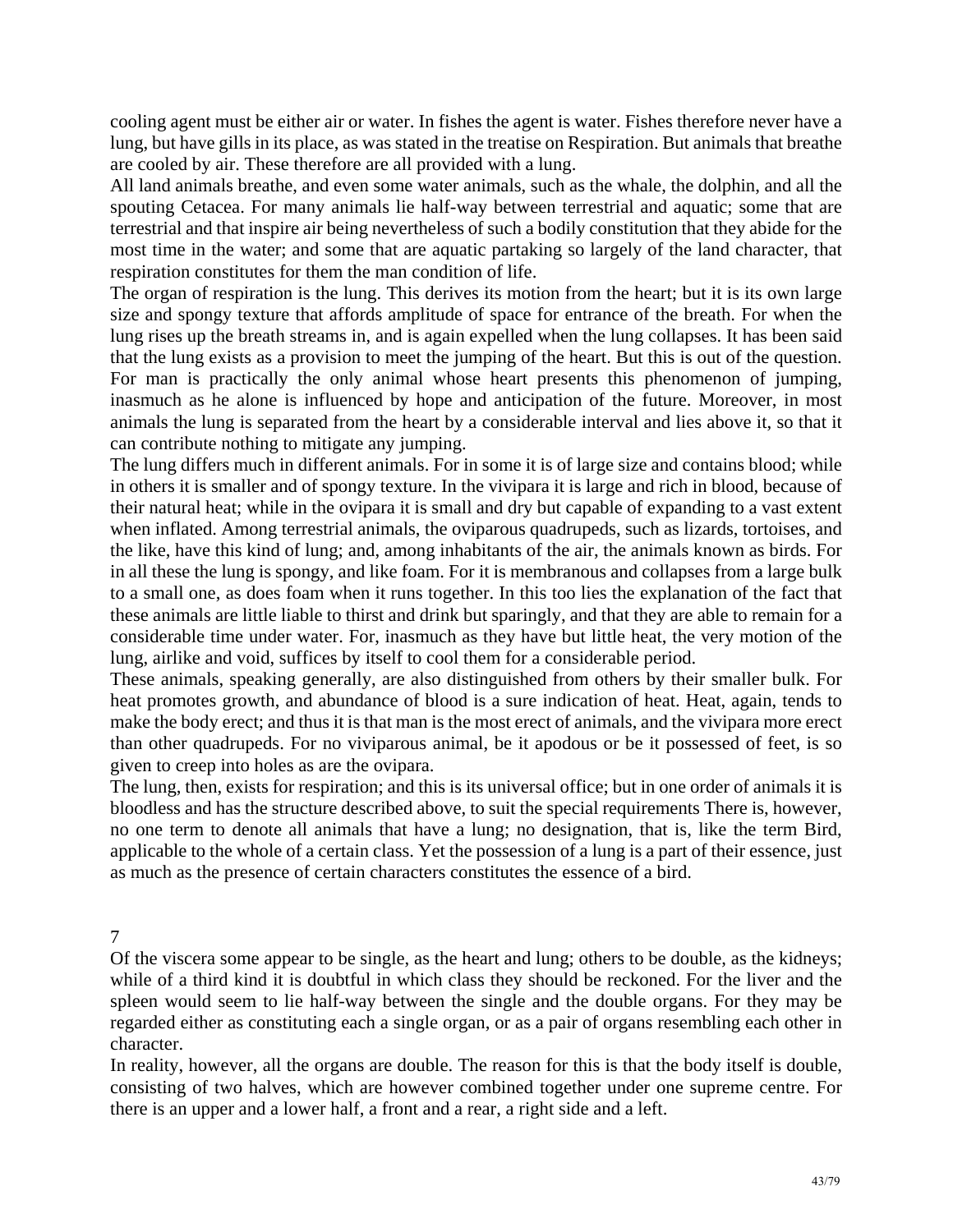This explains why it is that even the brain and the several organs of sense tend in all animals to consist of two parts; and the same explanation applies to the heart with its cavities. The lung again in those in which a spleen is not an actual necessity but is merely present, as it were, by way of in Ovipara is divided to such an extent that these animals look as though they had actually two lungs. As to the kidneys, no one can overlook their double character. But when we come to the liver and the spleen, any one might fairly be in doubt. The reason of this is, that, in animals that necessarily have a spleen, this organ is such that it might be taken for a kind of bastard liver; while token, in an extremely minute form, the liver plainly consists of two parts; of which the larger tends to lie on the right side and the smaller on the left. Not but what there are some even of the Ovipara in which this condition is comparatively indistinctly marked; while, on the other hand, there are some Vivipara in which the liver is manifestly divided into two parts. Examples of such division are furnished by the hares of certain regions, which have the appearance of having two livers, and by the cartilaginous and some other fishes.

the spleen; the existence of which thus becomes to a certain extent a matter of necessity in all It is the position of the liver on the right side of the body that is the main cause for the formation of animals, though not of very stringent necessity.

The reason, then, why the viscera are bilateral is, as we have said, that there are two sides to the body, a right and a left. For each of these sides aims at similarity with the other, and so likewise do their several viscera; and as the sides, though dual, are knit together into unity, so also do the viscera tend to be bilateral and yet one by unity of constitution.

attach the great vessel to the body with the firmness of nails. The aorta sends similar branches to Those viscera which lie below the diaphragm exist one and all on account of the blood-vessels; serving as a bond, by which these vessels, while floating freely, are yet held in connexion with the body. For the vessels give off branches which run to the body through the outstretched structures, like so many anchorlines thrown out from a ship. The great vessel sends such branches to the liver and the spleen; and these viscera – the liver and spleen on either side with the kidneys behind – each kidney, but none to the liver or spleen.

These viscera, then, contribute in this manner to the compactness of the animal body. The liver and spleen assist, moreover, in the concoction of the food; for both are of a hot character, owing to the blood which they contain. The kidneys, on the other hand, take part in the separation of the excretion which flows into the bladder.

The heart then and the liver are essential constituents of every animal; the liver that it may effect concoction, the heart that it may lodge the central source of heat. For some part or other there must be which, like a hearth, shall hold the kindling fire; and this part must be well protected, seeing that it is, as it were, the citadel of the body.

All sanguineous animals, then, need these two parts; and this explains why these two viscera, and these two alone, are invariably found in them all. In such of them, however, as breathe, there is also as invariably a third, namely the lung. The spleen, on the other hand, is not invariably present; and, in those animals that have it, is only present of necessity in the same sense as the excretions of the minute, and in many of the scaly fishes. These same animals are also without a bladder, because the owing to its bloodlike character is enabled to assist in their concoction. Should, however, this belly and of the bladder are necessary, in the sense, that is, of being an inevitable concomitant. Therefore it is that in some animals the spleen is but scantily developed as regards size. This, for instance, is the case in such feathered animals as have a hot stomach. Such are the pigeon, the hawk, and the kite. It is the case also in oviparous quadrupeds, where the spleen is excessively loose texture of their flesh allows the residual fluid to pass through and to be applied to the formation of feathers and scales. For the spleen attracts the residual humours from the stomach, and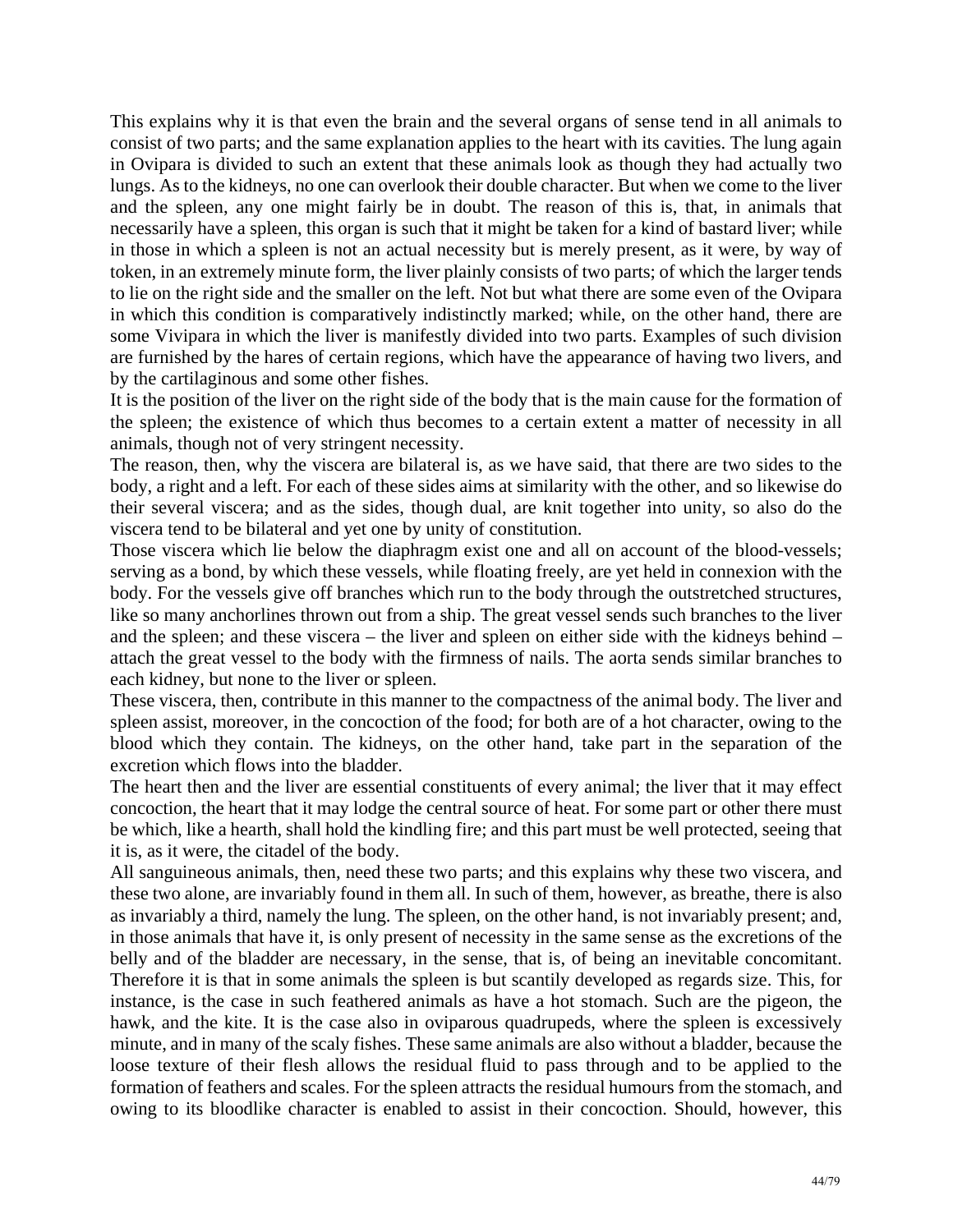residual fluid be too abundant, or the heat of the spleen be too scanty, the body becomes sickly from over-repletion with nutriment. Often, too, when the spleen is affected by disease, the belly becomes hard owing to the reflux into it of the fluid; just as happens to those who form too much urine, for they also are liable to a similar diversion of the fluids into the belly. But in those animals that have but little superfluous fluid to excrete, such as birds and fishes, the spleen is never large, and in some exists no more than by way of token. So also in the oviparous quadrupeds it is small, compact, and like a kidney. For their lung is spongy, and they drink but little, and such superfluous fluid as they have is applied to the growth of the body and the formation of scaly plates, just as in birds it is applied to the formation of feathers.

On the other hand, in such animals as have a bladder, and whose lung contains blood, the spleen is watery, both for the reason already mentioned, and also because the left side of the body is more watery and colder than the right. For each of two contraries has been so placed as to go together with that which is akin to it in another pair of contraries. Thus right and left, hot and cold, are pairs of contraries; and right is conjoined with hot, after the manner described, and left with cold.

perfection. For by their special character they are suited to serve in the excretion of the fluid which The kidneys when they are present exist not of actual necessity, but as matters of greater finish and collects in the bladder. In animals therefore where this fluid is very abundantly formed, their presence enables the bladder to perform its proper office with greater perfection.

treat of the bladder, though in so doing we disregard the due order of succession in which the parts Since then both kidneys and bladder exist in animals for one and the same function, we must next should be enumerated. For not a word has yet been said of the midriff, which is one of the parts that environ the viscera and therefore has to be considered with them.

## 8

one, whose lung contains blood. To such it was but reasonable that she should give this part. For the of residue; which thus becomes too abundant to be concocted by the stomach and excreted with its sparingly owing to their lung being of a spongy texture, or never imbibe fluid at all for drinking's It is not every animal that has a bladder; those only being apparently intended by nature to have superabundance in their lung of its natural constituents causes them to be the thirstiest of animals, and makes them require a more than ordinary quantity not merely of solid but also of liquid nutriment. This increased consumption necessarily entails the production of an increased amount own residual matter. The residual fluid must therefore of necessity have a receptacle of its own; and thus it comes to pass that all animals whose lung contains blood are provided with a bladder. Those animals, on the other hand, that are without a lung of this character, and that either drink but sake but only as nutriment, insects for instance and fishes, and that are moreover clad with feathers or scales or scaly plates – all these animals, owing to the small amount of fluid which they imbibe, and owing also to such residue as there may be being converted into feathers and the like, are invariably without a bladder. The Tortoises, which are comprised among animals with scaly plates, form the only exception; and this is merely due to the imperfect development of their natural conformation; the explanation of the matter being that in the sea-tortoises the lung is flesh-like and contains blood, resembling the lung of the ox, and that in the land-tortoises it is of disproportionately large size. Moreover, inasmuch as the covering which invests them is dense and shell-like, so that the moisture cannot exhale through the porous flesh, as it does in birds and in snakes and other animals with scaly plates, such an amount of secretion is formed that some special part is required to receive and hold it. This then is the reason why these animals, alone of their kind, have a bladder, the sea-tortoise a large one, the land-tortoises an extremely small one.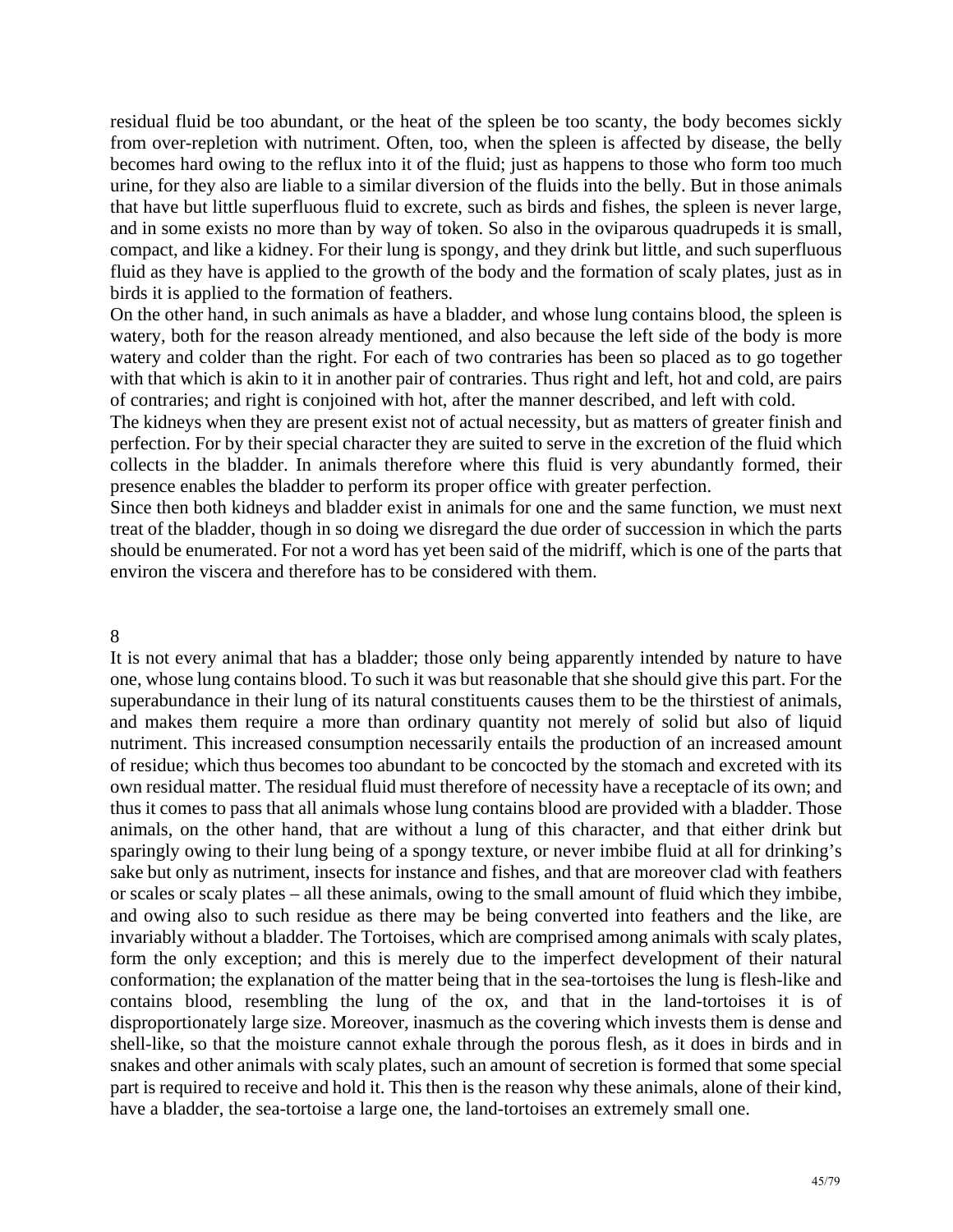#### 9

What has been said of the bladder is equally true of the kidneys. For these also are wanting in all animals that are clad with feathers or with scales or with scale-like plates; the sea and land tortoises forming the only exception. In some of the birds, however, there are flattened kidney like bodies, as though the flesh allotted to the formation of the kidneys, unable to find one single place of sufficient size, had been scattered over several.

The Emys has neither bladder nor kidneys. For the softness of its shell allows of the ready transpiration of fluid; and for this reason neither of the organs mentioned exists in this animal. All other animals, however, whose lung contains blood are, as before said, provided with kidneys. For nature uses these organs for two separate purposes, namely for the excretion of the residual fluid, and to subserve the blood-vessels, a channel leading to them from the great vessel.

seal. The kidneys of this animal are more solid than those of any other, and in form resemble the not easily expelled. For it is as though many kidneys were diseased and not merely one; which In the centre of the kidney is a cavity of variable size. This is the case in all animals, excepting the kidneys of the ox. The human kidneys are of similar shape; being as it were made up of numerous small kidneys, and not presenting one unbroken surface like the kidneys of sheep and other quadrupeds. For this reason, should the kidneys of a man be once attacked by disease, the malady is naturally enhances the difficulties of a cure.

coagulum found there after death. A pair of stout ducts, void of blood, run, one from the cavity of each kidney, to the bladder; and other ducts, strong and continuous, lead into the kidneys from the aorta. The purpose of this arrangement is to allow the superfluous fluid to pass from the blood-vessel into the kidney, and the resulting renal excretion to collect by the percolation of the The duct which runs to the kidney from the great vessel does not terminate in the central cavity, but is expended on the substance of the organ, so that there is no blood in the cavity, nor is any fluid through the solid substance of the organ, in its centre, where as a general rule there is a cavity. (This by the way explains why the kidney is the most ill-savoured of all the viscera.) From the central cavity the fluid is discharged into the bladder by the ducts that have been mentioned, having already assumed in great degree the character of excremental residue. The bladder is as it were moored to the kidneys; for, as already has been stated, it is attached to them by strong ducts. These then are the purposes for which the kidneys exist, and such the functions of these organs.

In all animals that have kidneys, that on the right is placed higher than that on the left. For inasmuch as motion commences from the right, and the organs on this side are in consequence stronger than those on the left, they must all push upwards in advance of their opposite fellows; as may be seen in the fact that men even raise the right eyebrow more than the left, and that the former is more arched than the latter. The right kidney being thus drawn upwards is in all animals brought into contact with the liver; for the liver lies on the right side.

Of all the viscera the kidneys are those that have the most fat. This is in the first place the result of necessity, because the kidneys are the parts through which the residual matters percolate. For the blood which is left behind after this excretion, being of pure quality, is of easy concoction, and the final result of thorough blood-concoction is lard and suet. For just as a certain amount of fire is left in the ashes of solid substances after combustion, so also does a remnant of the heat that has been developed remain in fluids after concoction; and this is the reason why oily matter is light, and floats on the surface of other fluids. The fat is not formed in the kidneys themselves, the density of their substance forbidding this, but is deposited about their external surface. It consists of lard or of suet, according as the animal's fat is of the former or latter character. The difference between these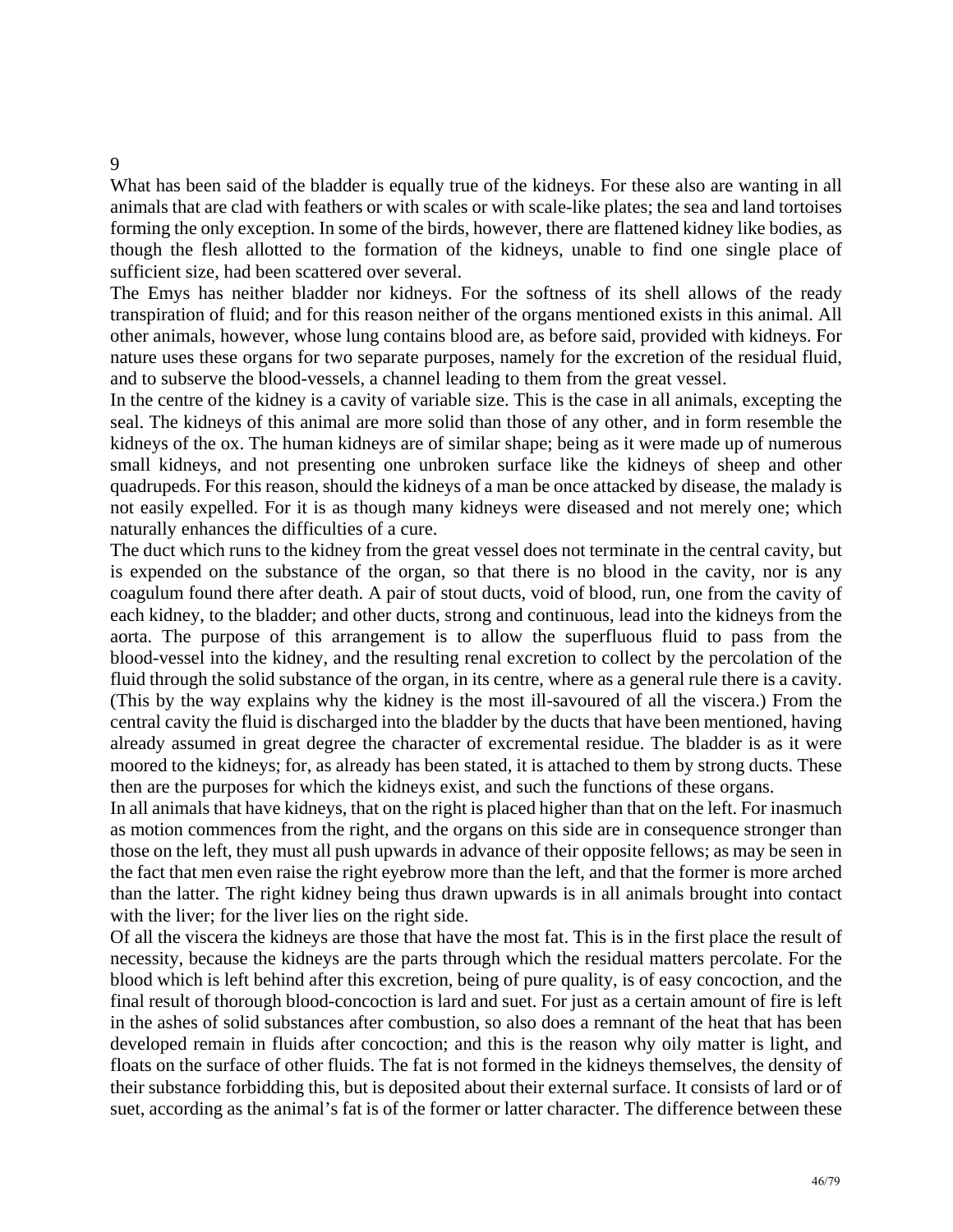two kinds of fat has already been set forth in other passages. The formation, then, of fat in the kidneys is the result of necessity; being, as explained, a consequence of the necessary conditions which accompany the possession of such organs. But at the same time the fat has a final cause, namely to ensure the safety of the kidneys, and to maintain their natural heat. For placed, as these organs are, close to the surface, they require a greater supply of heat than other parts. For while the back is thickly covered with flesh, so as to form a shield for the heart and neighbouring viscera, the loins, in accordance with a rule that applies to all bendings, are destitute of flesh; and fat is therefore formed as a substitute for it, so that the kidneys may not be without protection. The kidneys, moreover, by being fat are the better enabled to secrete and concoct their fluid; for fat is hot, and it is heat that effects concoction.

very abundant and extends over the whole of these organs. But, should the like occur in the sheep, diseased, deadly pains ensue. As to those animals whose fat consists of suet, in none is the suet so Such, then, are the reasons why the kidneys are fat. But in all animals the right kidney is less fat than its fellow. The reason for this is, that the parts on the right side are naturally more solid and more suited for motion than those on the left. But motion is antagonistic to fat, for it tends to melt it. Animals then, as a general rule, derive advantage from their kidneys being fat; and the fat is often death ensues. Be its kidneys, however, as fat as they may, they are never so fat but that some part, if not in both at any rate in the right one, is left free. The reason why sheep are the only animals that suffer in this manner, or suffer more than others, is that in animals whose fat is composed of lard this is of fluid consistency, so that there is not the same chance in their case of wind getting shut in and causing mischief. But it is to such an enclosure of wind that rot is due. And thus even in men, though it is beneficial to them to have fat kidneys, yet should these organs become over-fat and dense as in the sheep, neither is it nearly so abundant; for of all animals there is none in which the kidneys become so soon gorged with fat as in the sheep. Rot, then, is produced by the moisture and the wind getting shut up in the kidneys, and is a malady that carries off sheep with great rapidity. For the disease forthwith reaches the heart, passing thither by the aorta and the great vessel, the ducts which connect these with the kidneys being of unbroken continuity.

## 10

midriff, just as they all have a heart and a liver. For they require a midriff to divide the region of the is the more honourable, and is that for the sake of which the rest exists; while the lower part exists We have now dealt with the heart and the lung, as also with the liver, spleen, and kidneys. The latter are separated from the former by the midriff or, as some call it, the Phrenes. This divides off the heart and lung, and, as already said, is called Phrenes in sanguineous animals, all of which have a heart from the region of the stomach, so that the centre wherein abides the sensory soul may be undisturbed, and not be overwhelmed, directly food is taken, by its up-steaming vapour and by the abundance of heat then superinduced. For it was to guard against this that nature made a division, constructing the midriff as a kind of partition-wall and fence, and so separated the nobler from the less noble parts, in all cases where a separation of upper from lower is possible. For the upper part for the sake of the upper and constitutes the necessary element in the body, inasmuch as it is the recipient of the food.

That portion of the midriff which is near the ribs is fleshier and stronger than the rest, but the central part has more of a membranous character; for this structure conduces best to its strength and its extensibility. Now that the midriff, which is a kind of outgrowth from the sides of the thorax, acts as a screen to prevent heat mounting up from below, is shown by what happens, should it, owing to its proximity to the stomach, attract thence the hot and residual fluid. For when this occurs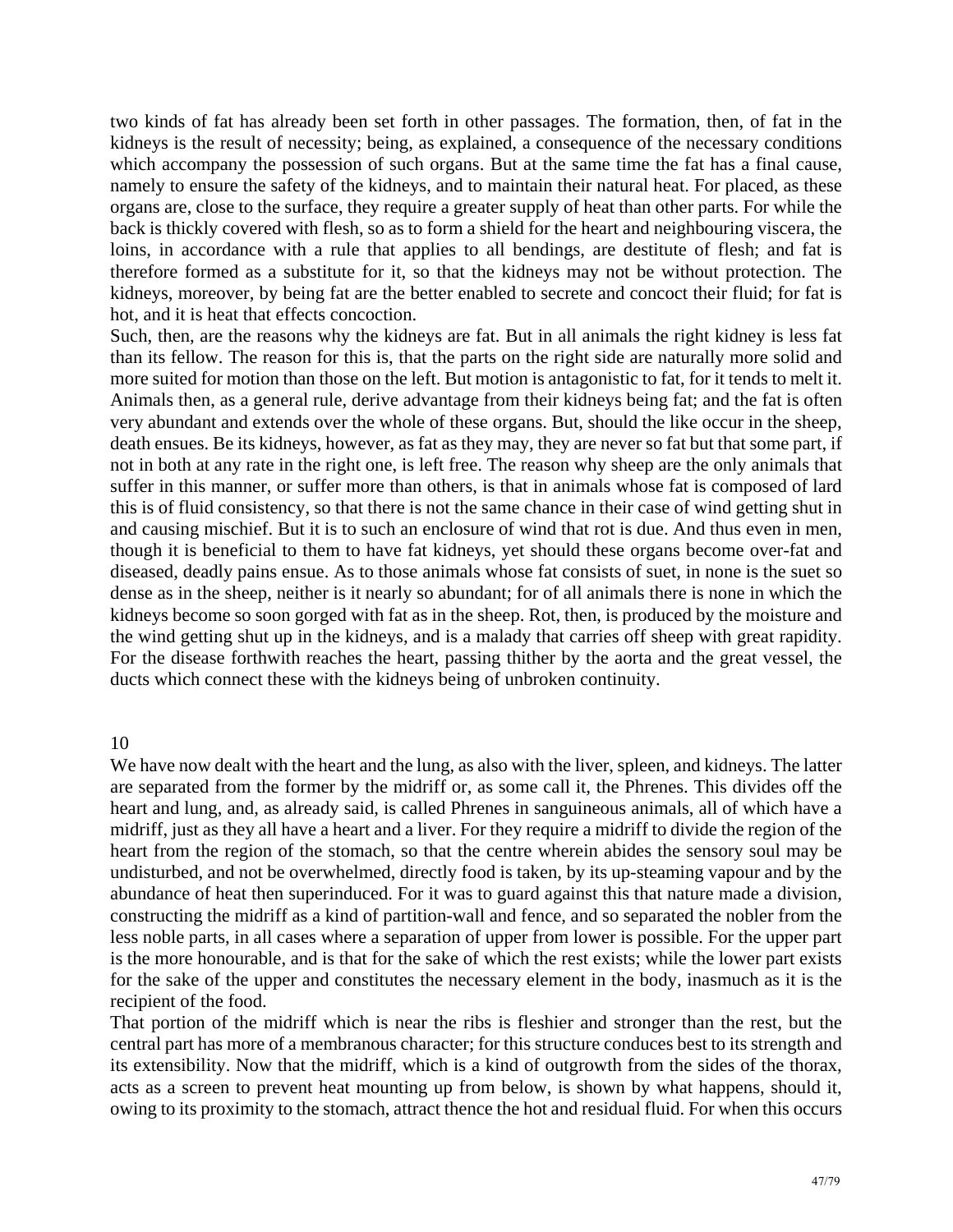there ensues forthwith a marked disturbance of intellect and of sensation. It is indeed because of this that the midriff is called Phrenes, as though it had some share in the process of thinking (Phronein). in reality, however, it has no part whatsoever itself in the matter, but, lying in close proximity to organs that have, it brings about the manifest changes of intelligence in question by acting upon them. This too explains why its central part is thin. For though this is in some measure the result of necessity, inasmuch as those portions of the fleshy whole which lie nearest to the ribs must necessarily be fleshier than the rest, yet besides this there is a final cause, namely to give it as small a proportion of humour as possible; for, had it been made of flesh throughout, it would have been more likely to attract and hold a large amount of this. That heating of it affects sensation rapidly and in a notable manner is shown by the phenomena of laughing. For when men are tickled they are quickly set a-laughing, because the motion quickly reaches this part, and heating it though but slightly nevertheless manifestly so disturbs the mental action as to occasion movements that are independent of the will. That man alone is affected by tickling is due firstly to the delicacy of his skin, and secondly to his being the only animal that laughs. For to be tickled is to be set in laughter, the laughter being produced such a motion as mentioned of the region of the armpit.

It is said also that when men in battle are wounded anywhere near the midriff, they are seen to midriff is wounded, is but what one would expect; for no animal but man ever laughs. So, too, there is nothing irrational in supposing that the trunk may run forwards to a certain distance after the head has been cut seeing that bloodless animals at any rate can live, and that for a considerable time, after decapitation, as has been set forth and explained in other passages. laugh, owing to the heat produced by the wound. This may possibly be the case. At any rate it is a statement made by much more credible persons than those who tell the story of the human head, how it speaks after it is cut off. For so some assert, and even call in Homer to support them, representing him as alluding to this when he wrote, 'His head still speaking rolled into the dust,' instead of 'The head of the speaker'. So fully was the possibility of such an occurrence accepted in Caria, that one of that country was actually brought to trial under the following circumstances. The priest of Zeus Hoplosmios had been murdered; but as yet it had not been ascertained who was the assassin; when certain persons asserted that they had heard the murdered man's head, which had been severed from the body, repeat several times the words, 'Cercidas slew man on mam.' Search was thereupon made and a man of those parts who bore the name of Cercidas hunted out and put upon his trial. But it is impossible that any one should utter a word when the windpipe is severed and no motion any longer derived from the lung. Moreover, among the Barbarians, where heads are chopped off with great rapidity, nothing of the kind has ever yet occurred. Why, again, does not the like occur in the case of other animals than man? For that none of them should laugh, when their

The purposes, then, for which the viscera severally exist have now been stated. It is of necessity upon the inner terminations of the vessels that they are developed; for humour, and that of a bloody character, cannot but exude at these points, and it is of this, solidified and coagulated, that the substance of the viscera is formed. Thus they are of a bloody character, and in substance resemble each other while they differ from other parts.

11

to attract humour nor retain it, and thin so as to be light and not add to the weight of the body. Of the membranes those are the stoutest and strongest which invest the heart and the brain; as is but The viscera are enclosed each in a membrane. For they require some covering to protect them from injury, and require, moreover, that this covering shall be light. To such requirements membrane is well adapted; for it is close in texture so as to form a good protection, destitute of flesh so as neither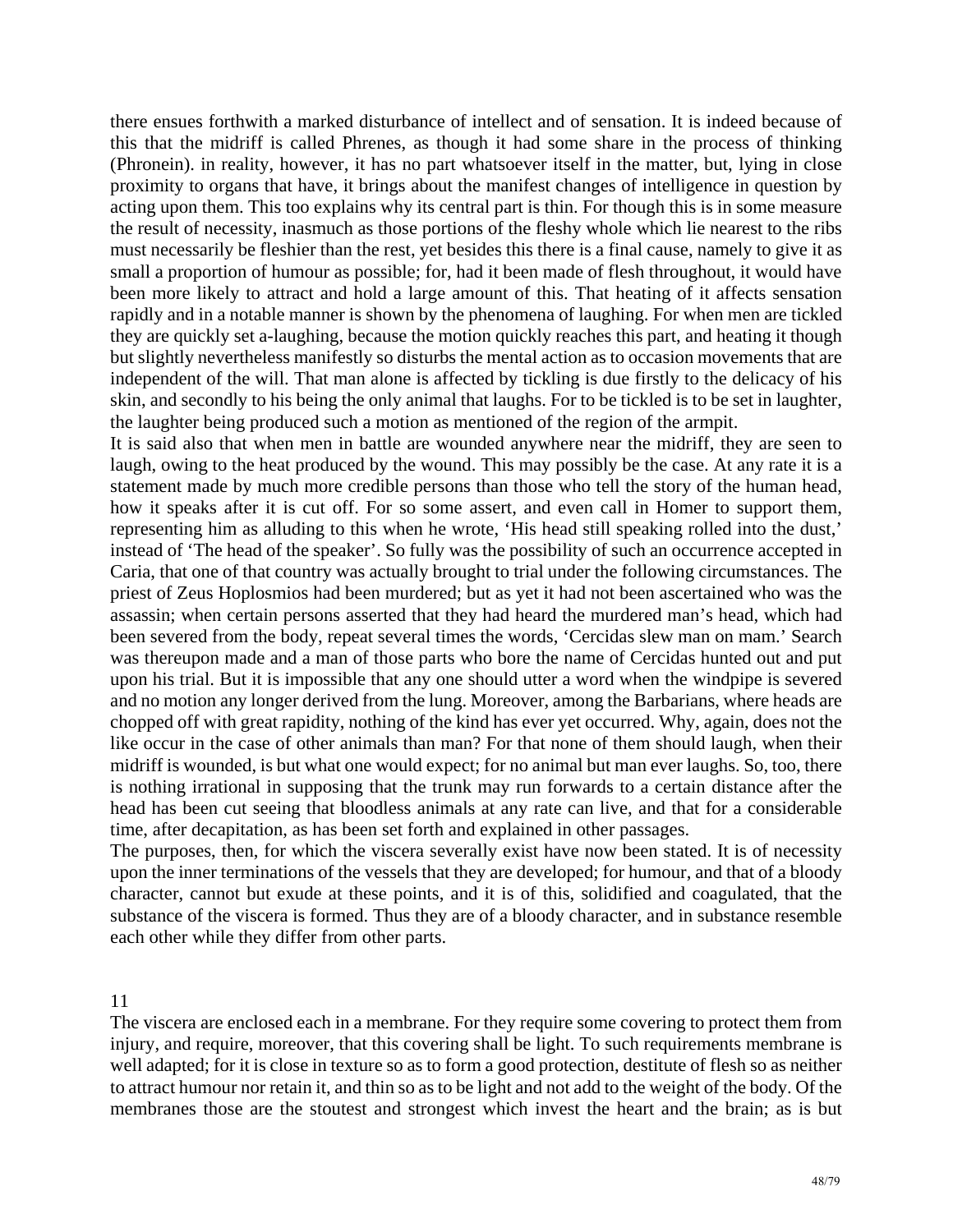consistent with reason. For these are the parts which require most protection, seeing that they are the main governing powers of life, and that it is to governing powers that guard is due.

## 12

Some animals have all the viscera that have been enumerated; others have only some of them. In what kind of animals this latter is the case, and what is the explanation, has already been stated. Moreover, the self-same viscera present differences in different possessors. For the heart is not precisely alike in all animals that have one; nor, in fact, is any viscus whatsoever. Thus the liver is in some animals split into several parts, while in others it is comparatively undivided. Such differences in its form present themselves even among those sanguineous animals that are viviparous, but are more marked in fishes and in the oviparous quadrupeds, and this whether we compare them with each other or with the Vivipara. As for birds, their liver very nearly resembles that of the Vivipara; for in them, as in these, it is of a pure and blood-like colour. The reason of this is that the body in both these classes of animals admits of the freest exhalation, so that the amount of foul residual matter within is but small. Hence it is that some of the Vivipara are without any gall-bladder at all. For the liver takes a large share in maintaining the purity of composition and the healthiness of the body. For these are conditions that depend finally and in the main upon the blood, and there is more blood in the liver than in any of the other viscera, the heart only excepted. On the other hand, the liver of oviparous quadrupeds and fishes inclines, as a rule, to a yellow hue, and there are even some of them in which it is entirely of this bad colour, in accordance with the bad composition of their bodies generally. Such, for instance, is the case in the toad, the tortoise, and other similar animals.

The spleen, again, varies in different animals. For in those that have horns and cloven hoofs, such as the goat, the sheep, and the like, it is of a rounded form; excepting when increased size has caused some part of it to extend its growth longitudinally, as has happened in the case of the ox. On the other hand, it is elongated in all polydactylous animals. Such, for instance, is the case in the pig, in man, and in the dog. While in animals with solid hoofs it is of a form intermediate to these two, being broad in one part, narrow in another. Such, for example, is its shape in the horse, the mule, and the ass.

# 13

The viscera differ from the flesh not only in the turgid aspect of their substance, but also in position; for they lie within the body, whereas the flesh is placed on the outside. The explanation of this is that these parts partake of the character of blood-vessels, and that while the former exist for the sake of the vessels, the latter cannot exist without them.

## 14

Below the midriff lies the stomach, placed at the end of the oesophagus when there is one, and in again, must not occupy the same place as the yet unconcocted nutriment. For as the ingress of food and the discharge of the residue occur at distinct periods, so also must they necessarily occur in immediate contiguity with the mouth when the oesophagus is wanting. Continuous with this stomach is what is called the gut. These parts are present in all animals, for reasons that are self-evident. For it is a matter of necessity that an animal shall receive the incoming food; and necessary also that it shall discharge the same when its goodness is exhausted. This residual matter,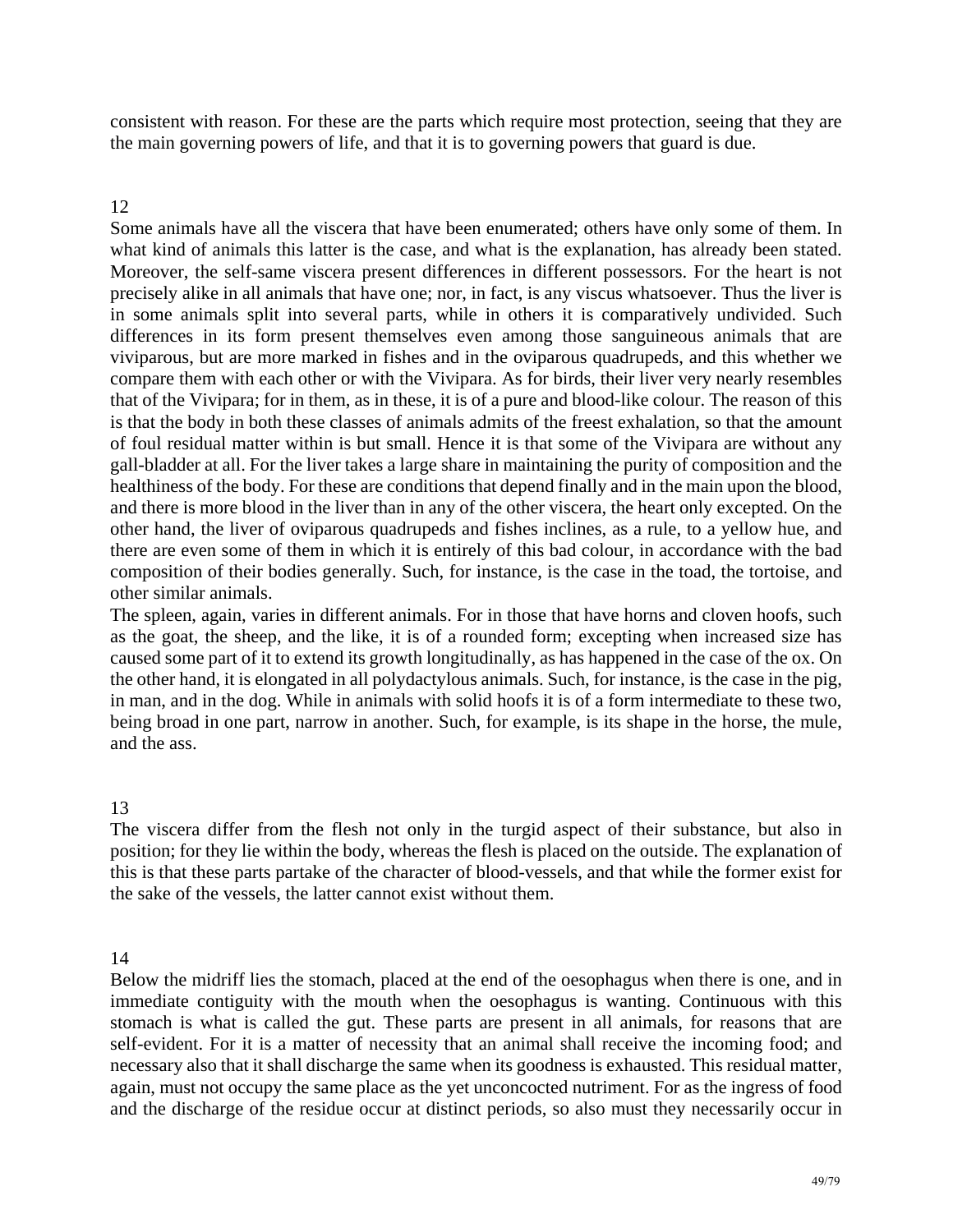distinct places. Thus there must be one receptacle for the ingoing food and another for the useless residue, and between these, therefore, a part in which the change from one condition to the other however, an animal is of large size, and feeds on substances of so thorny and ligneous a character as to be difficult of concoction, it may in consequence have several stomachs, as for instance is the case with the camel. A similar multiplicity of stomachs exists also in the horned animals; the reason being that horn-bearing animals have no front teeth in the upper jaw. The camel also, though it has may be effected. These, however, are matters which will be more suitably set forth when we come to deal with Generation and Nutrition. What we have at present to consider are the variations presented by the stomach and its subsidiary parts. For neither in size nor in shape are these parts uniformly alike in all animals. Thus the stomach is single in all such sanguineous and viviparous animals as have teeth in front of both jaws. It is single therefore in all the polydactylous kinds, such as man, dog, lion, and the rest; in all the solid-hoofed animals also, such as horse, mule, ass; and in all those which, like the pig, though their hoof is cloven, yet have front teeth in both jaws. When, no horns, is yet without upper front teeth. The explanation of this is that it is more essential for the camel to have a multiple stomach than to have these teeth. Its stomach, then, is constructed like that of animals without upper front teeth, and, its dental arrangements being such as to match its stomach, the teeth in question are wanting. They would indeed be of no service. Its food, moreover, being of a thorny character, and its tongue necessarily made of a fleshy substance, nature uses the earthy matter which is saved from the teeth to give hardness to the palate. The camel ruminates like the horned animals, because its multiple stomach resembles theirs. For all animals that have horns, the sheep for instance, the ox, the goat, the deer, and the like, have several stomachs. For since the mouth, owing to its lack of teeth, only imperfectly performs its office as regards the food, this multiplicity of stomachs is intended to make up for its shortcomings; the several cavities receiving the food one from the other in succession; the first taking the unreduced substances, the second the same when somewhat reduced, the third when reduction is complete, and the fourth when the whole has become a smooth pulp. Such is the reason why there is this multiplicity of parts and cavities in animals with such dentition. The names given to the several cavities are the paunch, the honeycomb bag, the manyplies, and the reed. How these parts are related to each other, in position and in shape, must be looked for in the treatises on Anatomy and the Researches concerning Animals.

Birds also present variations in the part which acts as a recipient of the food; and the reason for itself has a protuberance in some part, or is strong and fleshy, so as to be able to store up the food for a considerable period and to concoct it, in spite of its not having been ground into a pulp. For ature retrieves the inefficiency of the mouth by increasing the efficiency and heat of the stomach. n Other birds there are, such, namely, as have long legs and live in marshes, that have none of these these variations is the same as in the animals just mentioned. For here again it is because the mouth fails to perform its office and fails even more completely – for birds have no teeth at all, nor any instrument whatsoever with which to comminute or grind down their food – it is, I say, because of this, that in some of them what is called the crop precedes the stomach and does the work of the mouth; while in others the oesophagus is either wide throughout or a part of it bulges just before it enters the stomach, so as to form a preparatory store-house for the unreduced food; or the stomach provisions, but merely an elongated oesophagus. The explanation of this is to be found in the moist character of their food. For all these birds feed on substances easy of reduction, and their food being moist and not requiring much concoction, their digestive cavities are of a corresponding character.

Fishes are provided with teeth, which in almost all of them are of the sharp interfitting kind. For there is but one small section in which it is otherwise. Of these the fish called Scarus (Parrot-fish) is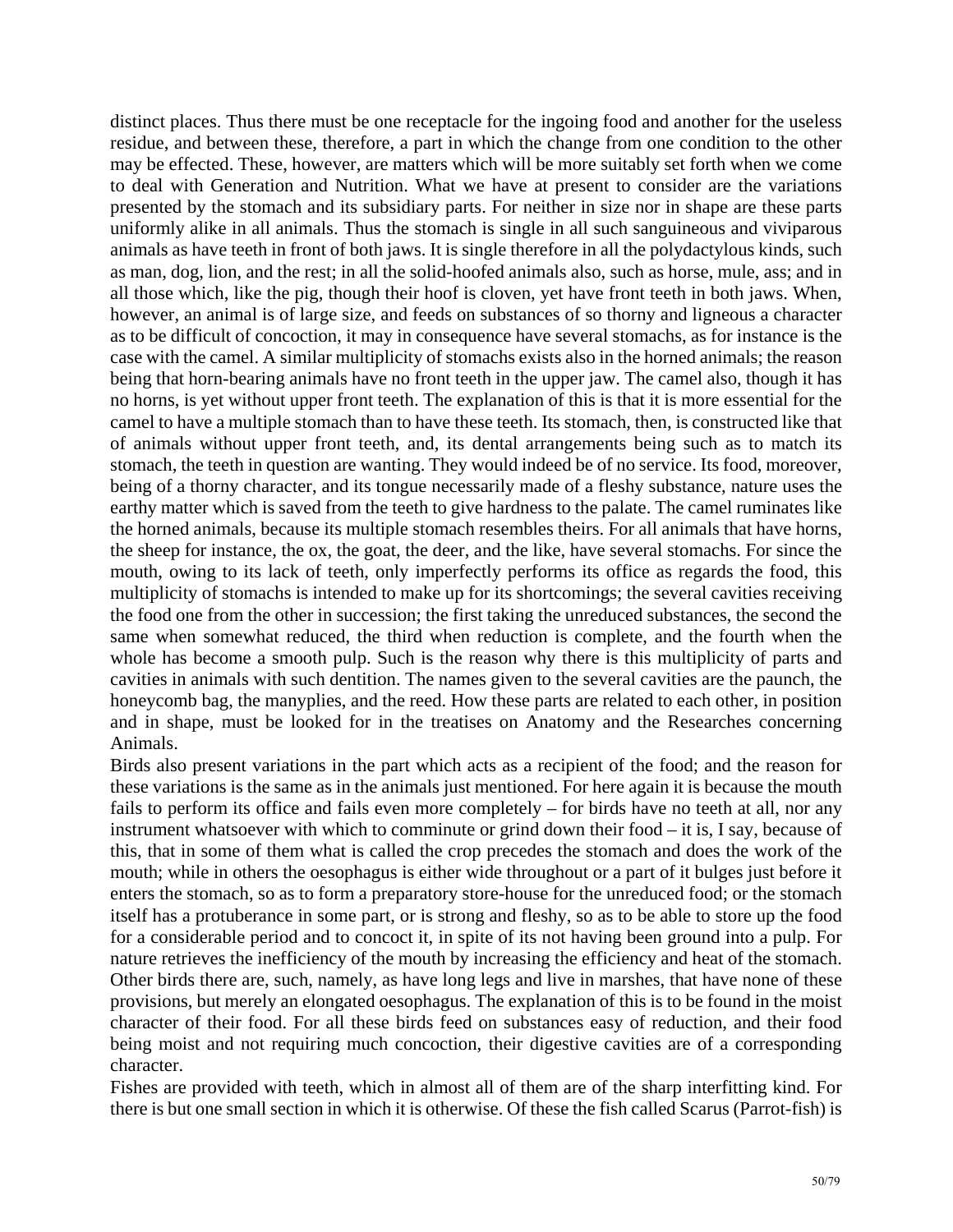an example. And this is probably the reason why this fish apparently ruminates, though no other fishes do so. For those horned animals that have no front teeth in the upper jaw also ruminate.

In fishes the teeth are all sharp; so that these animals can divide their food, though imperfectly. For it is impossible for a fish to linger or spend time in the act of mastication, and therefore they have no teeth that are flat or suitable for grinding; for such teeth would be to no purpose. The oesophagus again in some fishes is entirely wanting, and in the rest is but short. In order, however, to facilitate the concoction of the food, some of them, as the Cestreus (mullet), have a fleshy stomach resembling that of a bird; while most of them have numerous processes close against the stomach, to serve as a sort of antechamber in which the food may be stored up and undergo putrefaction and concoction. There is contrast between fishes and birds in the position of these processes. For in fishes they are placed close to the stomach; while in birds, if present at all, they are lower down, near the end of the gut. Some of the Vivipara also have processes connected with the lower part of the gut which serve the same purpose as that stated above.

The whole tribe of fishes is of gluttonous appetite, owing to the arrangements for the reduction of their food being very imperfect, and much of it consequently passing through them without undergoing concoction; and, of all, those are the most gluttonous that have a straight intestine. For as the passage of food in such cases is rapid, and the enjoyment derived from it in consequence but brief, it follows of necessity that the return of appetite is also speedy.

It has already been mentioned that in animals with front teeth in both jaws the stomach is of small size. It may be classed pretty nearly always under one or other of two headings, namely as resembling the stomach of the dog, or as resembling the stomach of the pig. In the pig the stomach is larger than in the dog, and presents certain folds of moderate size, the purpose of which is to lengthen out the period of concoction; while the stomach of the dog is of small size, not much larger in calibre than the gut, and smooth on the internal surface.

Not much larger, I say, than the gut; for in all animals after the stomach comes the gut. This, like the stomach, presents numerous modifications. For in some animals it is uniform, when uncoiled, and alike throughout, while in others it differs in different portions. Thus in some cases it is wider in the neighbourhood of the stomach, and narrower towards the other end; and this explains by the way why dogs have to strain so much in discharging their excrement. But in most animals it is the upper portion that is the narrower and the lower that is of greater width.

as to harmonize with the various operations that relate to the food and its residue. For, as the Of greater length than in other animals, and much convoluted, are the intestines of those that have horns. These intestines, moreover, as also the stomach, are of ampler volume, in accordance with the larger size of the body. For animals with horns are, as a rule, animals of no small bulk, because of the thorough elaboration which their food undergoes. The gut, except in those animals where it is straight, invariably widens out as we get farther from the stomach and come to what is called the colon, and to a kind of caecal dilatation. After this it again becomes narrower and convoluted. Then succeeds a straight portion which runs right on to the vent. This vent is known as the anus, and is in some animals surrounded by fat, in others not so. All these parts have been so contrived by nature residual food gets farther on and lower down, the space to contain it enlarges, allowing it to remain stationary and undergo conversion. Thus is it in those animals which, owing either to their large size, or to the heat of the parts concerned, require more nutriment, and consume more fodder than the rest.

Neither is it without a purpose, that, just as a narrower gut succeeds to the upper stomach, so also does the residual food, when its goodness is thoroughly exhausted, pass from the colon and the ample space of the lower stomach into a narrower channel and into the spiral coil. For so nature can regulate her expenditure and prevent the excremental residue from being discharged all at once.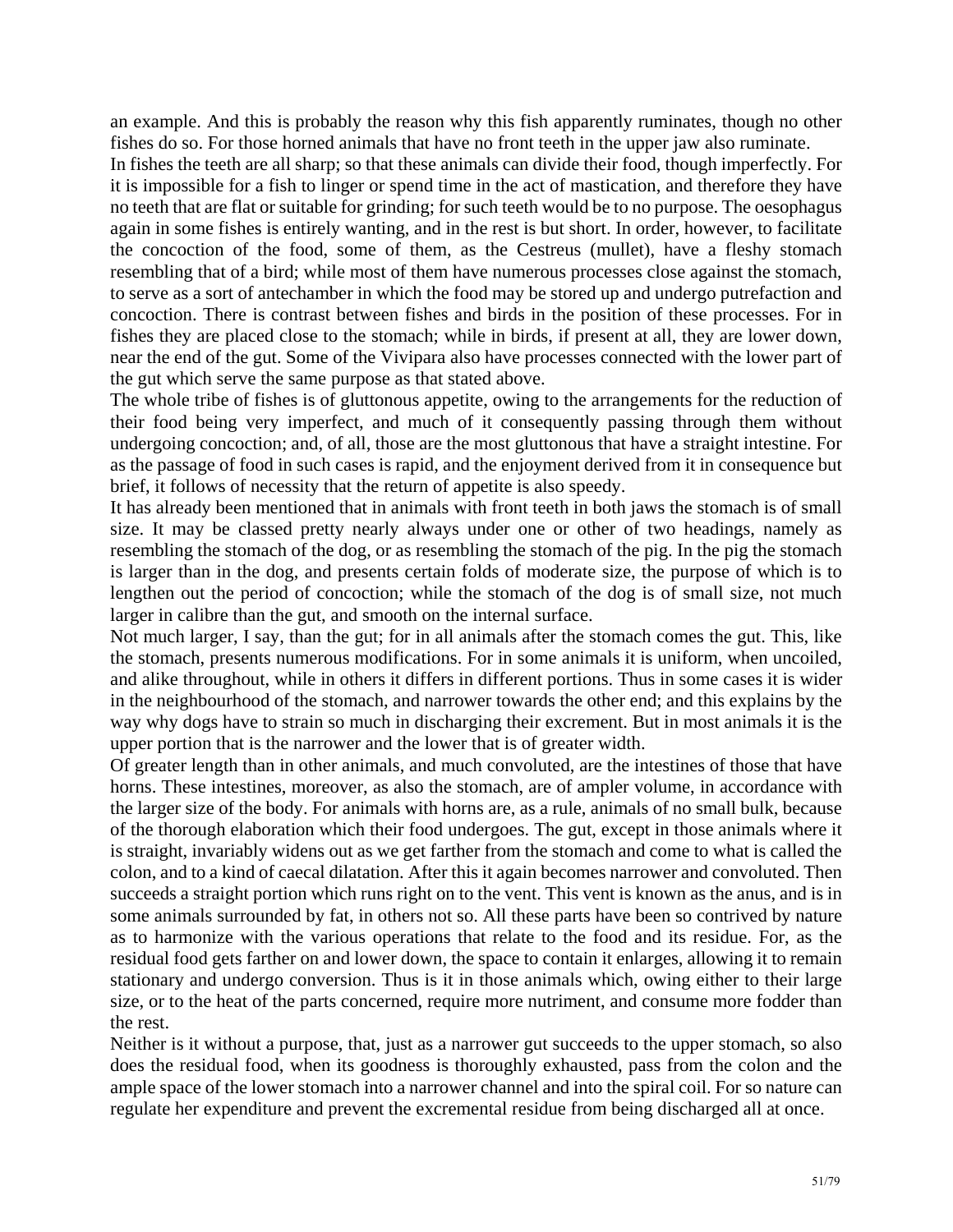In all such animals, however, as have to be comparatively moderate in their alimentation, the lower stomach presents no wide and roomy spaces, though their gut is not straight, but has a number of convolutions. For amplitude of space causes desire for ample food, and straightness of the intestine causes quick return of appetite. And thus it is that all animals whose food receptacles are either simple or spacious are of gluttonous habits, the latter eating enormously at a meal, the former making meals at short intervals.

Again, since the food in the upper stomach, having just been swallowed, must of necessity be quite which is a part of the small gut, of the gut, that is, which comes next to the stomach. For this fresh, while that which has reached the lower stomach must have had its juices exhausted and resemble dung, it follows of necessity that there must also be some intermediate part, in which the change may be effected, and where the food will be neither perfectly fresh nor yet dung. And thus it is that, in all such animals as we are now considering, there is found what is called the jejunum; jejunum lies between the upper cavity which contains the yet unconcocted food and the lower cavity which holds the residual matter, which by the time it has got here has become worthless. There is a jejunum in all these animals, but it is only plainly discernible in those of large size, and this only when they have abstained from food for a certain time. For then alone can one hit on the exact period when the food lies half-way between the upper and lower cavities; a period which is very short, for the time occupied in the transition of food is but brief. In females this jejunum may occupy any part whatsoever of the upper intestine, but in males it comes just before the caecum and the lower stomach.

## 15

milk which causes all these animals to have rennet; whereas in animals with a single stomach the What is known as rennet is found in all animals that have a multiple stomach, and in the hare among animals whose stomach is single. In the former the rennet neither occupies the large paunch, nor the honeycomb bag, nor the terminal reed, but is found in the cavity which separates this terminal one from the two first, namely in the so-called manyplies. It is the thick character of their milk is thin, and consequently no rennet is formed. It is this difference in thickness which makes the milk of horned animals coagulate, while that of animals without horns does not. Rennet forms in the hare because it feeds on herbage that has juice like that of the fig; for juice of this kind coagulates the milk in the stomach of the sucklings. Why it is in the manyplies that rennet is formed in animals with multiple stomachs has been stated in the Problems.

Book IV

## 1

The account which has now been given of the viscera, the stomach, and the other several parts holds equally good not only for the oviparous quadrupeds, but also for such apodous animals as the Serpents. These two classes of animals are indeed nearly akin, a serpent resembling a lizard which has been lengthened out and deprived of its feet. Fishes, again, resemble these two groups in all their parts, excepting that, while these, being land animals, have a lung, fishes have no lung, but gills in its place. None of these animals, excepting the tortoise, as also no fish, has a urinary bladder. For owing to the bloodlessness of their lung, they drink but sparingly; and such fluid as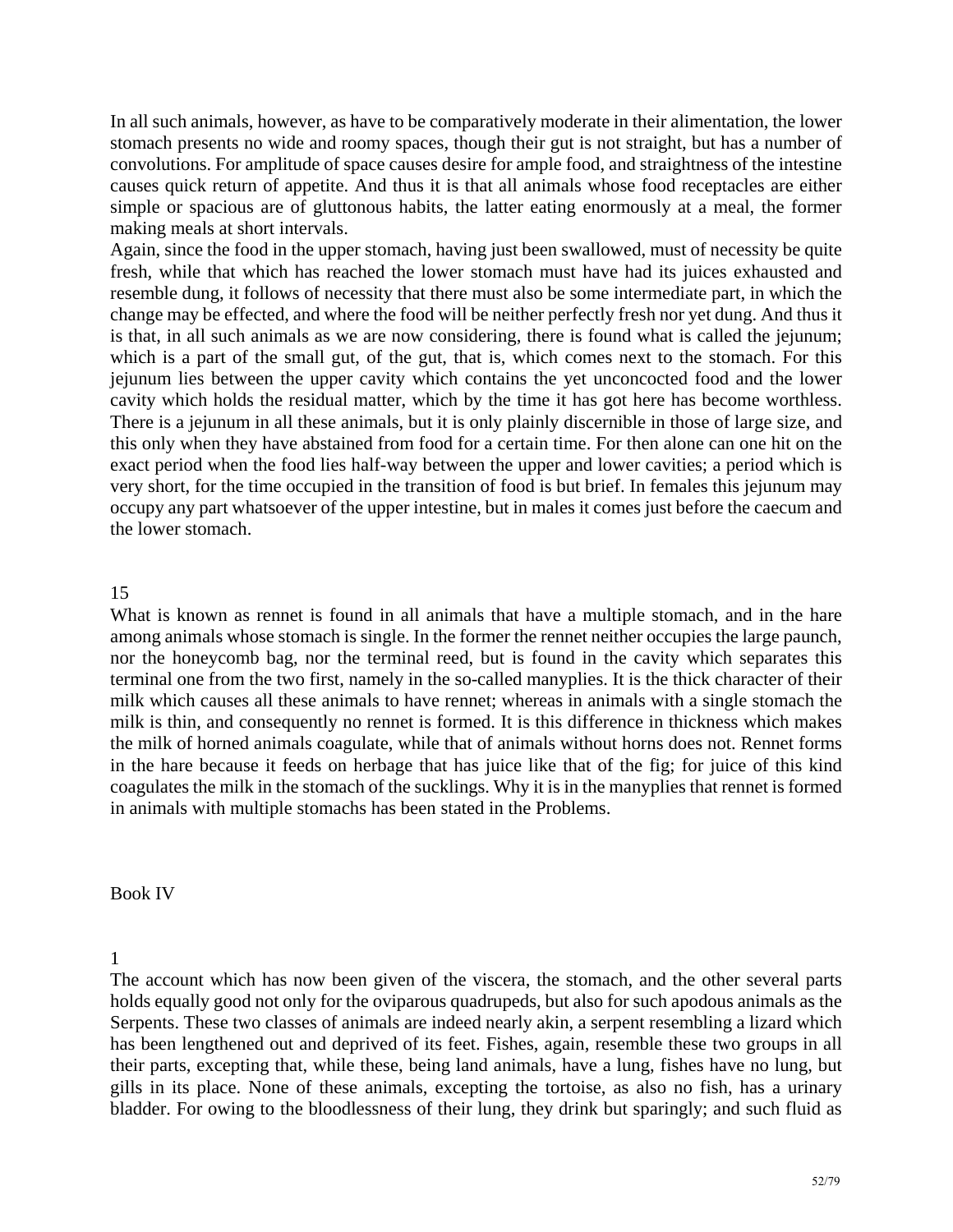they have is diverted to the scaly plates, as in birds it is diverted to the feathers, and thus they come to have the same white matter on the surface of their excrement as we see on that of birds. For in animals that have a bladder, its excretion when voided throws down a deposit of earthy brine in the containing vessel. For the sweet and fresh elements, being light, are expended on the flesh.

Among the Serpents, the same peculiarity attaches to vipers, as among fishes attaches to Selachia. For both these and vipers are externally viviparous, but previously produce ova internally.

and thus come to be themselves elongated. The stomach in all these animals is single, just as it is single in all other animals that have teeth in front of both jaws; and their viscera are excessively small, as always happens when there is no bladder. In serpents these viscera are, moreover, differently shaped from those of other animals. For, a serpent's body being long and narrow, its contents are as it were moulded into a similar form,

All animals that have blood possess an omentum, a mesentery, intestines with their appendages, and, moreover, a diaphragm and a heart; and all, excepting fishes, a lung and a windpipe. The relative positions, moreover, of the windpipe and the oesophagus are precisely similar in them all; and the reason is the same as has already been given.

#### 2

within the limits of the same genus, some animals appear to have and others to be without it. Such, for instance, is the case with mice; such also with man. For in some individuals there is a distinct gall-bladder attached to the liver, while in others there is no gall-bladder at all. This explains how the existence of this part in the whole genus has been a matter of dispute. For each observer, these forms of disease are persons who have no gall-bladder at all, as would be quite evident were they to be dissected. Moreover, there is no kind of correspondence between the amount of bile which is present in these diseases and the amount which is exuded. The most probable opinion is that, as the bile when it is present in any other part of the body is a mere residuum or a product of Almost all sanguineous animals have a gall-bladder. In some this is attached to the liver, in others separated from that organ and attached to the intestines, being apparently in the latter case no less than in the former an appendage of the lower stomach. It is in fishes that this is most clearly seen. For all fishes have a gall-bladder; and in most of them it is attached to the intestine, being in some, as in the Amia, united with this, like a border, along its whole length. It is similarly placed in most serpents There are therefore no good grounds for the view entertained by some writers, that the gall exists for the sake of some sensory action. For they say that its use is to affect that part of the soul which is lodged in the neighbourhood of the liver, vexing this part when it is congealed, and restoring it to cheerfulness when it again flows free. But this cannot be. For in some animals there is absolutely no gall-bladder at all – in the horse, for instance, the mule, the ass, the deer, and the roe; and in others, as the camel, there is no distinct bladder, but merely small vessels of a biliary character. Again, there is no such organ in the seal, nor, of purely sea-animals, in the dolphin. Even according as he has found it present or absent in the individual cases he has examined, has supposed it to be present or absent in the whole genus. The same has occurred in the case of sheep and of goats. For these animals usually have a gall-bladder; but, while in some localities it is so enormously big as to appear a monstrosity, as is the case in Naxos, in others it is altogether wanting, as is the case in a certain district belonging to the inhabitants of Chalcis in Euboea. Moreover, the gall-bladder in fishes is separated, as already mentioned, by a considerable interval from the liver. No less mistaken seems to be the opinion of Anaxagoras and his followers, that the gall-bladder is the cause of acute diseases, inasmuch as it becomes over-full, and spirts out its excess on to the lung, the blood-vessels, and the ribs. For, almost invariably, those who suffer from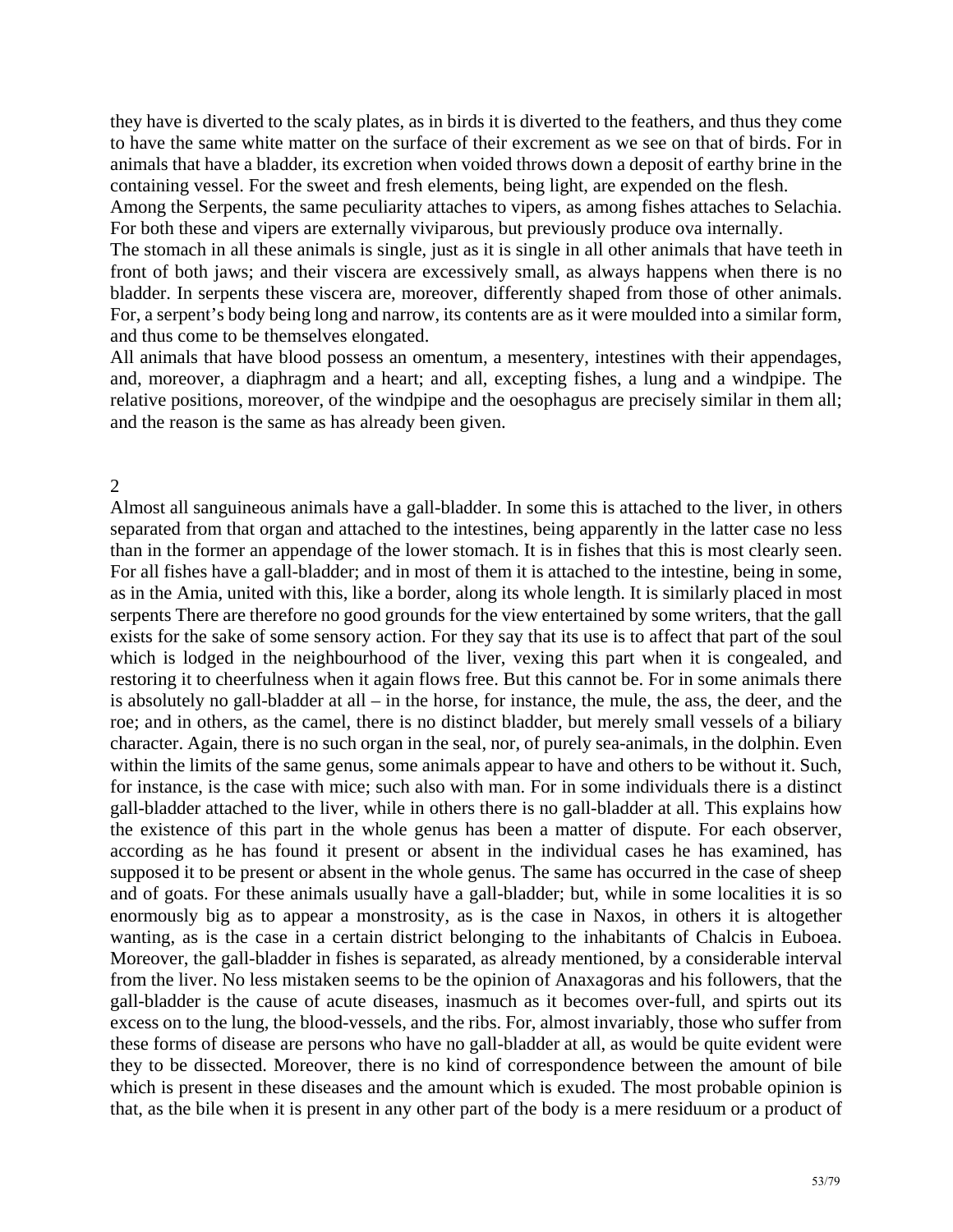decay, so also when it is present in the region of the liver it is equally excremental and has no further use; just as is the case with the dejections of the stomach and intestines. For though even the residua are occasionally used by nature for some useful purpose, yet we must not in all cases expect to find such a final cause; for granted the existence in the body of this or that constituent, with such hoofs. For such have no gall-bladder and live long. But besides these there are other animals that dolphin; and these also are, as it happens, long-lived. Seeing, indeed, that the liver is not only the viscera, none excepting the liver are necessary parts of an animal. It is the liver therefore that and such properties, many results must ensue merely as necessary consequences of these properties. All animals, then, whose is healthy in composition and supplied with none but sweet blood, are either entirely without a gall-bladder on this organ, or have merely small bile-containing vessels; or are some with and some without such parts. Thus it is that the liver in animals that have no gall-bladder is, as a rule, of good colour and sweet; and that, when there is a gall-bladder, that part of the liver is sweetest which lies immediately underneath it. But, when animals are formed of blood less pure in composition, the bile serves for the excretion of its impure residue. For the very meaning of excrement is that it is the opposite of nutriment, and of bitter that it is the opposite of sweet; and healthy blood is sweet. So that it is evident that the bile, which is bitter, cannot have any use, but must simply be a purifying excretion. It was therefore no bad saying of old writers that the absence of a gall-bladder gave long life. In so saying they had in mind deer and animals with solid have no gall-bladder, though those old writers had not noticed the fact, such as the camel and the useful, but a necessary and vital part in all animals that have blood, it is but reasonable that on its character should depend the length or the shortness of life. Nor less reasonable is it that this organ and none other should have such an excretion as the bile. For the heart, unable as it is to stand any violent affection, would be utterly intolerant of the proximity of such a fluid; and, as to the rest of alone has this provision. In conclusion, wherever we see bile we must take it to be excremental. For to suppose that it has one character in this part, another in that, would be as great an absurdity as to suppose mucus or the dejections of the stomach to vary in character according to locality and not to be excremental wherever found.

3

So much then of the gall-bladder, and of the reasons why some animals have one, while others have not. We have still to speak of the mesentery and the omentum; for these are associated with the parts already described and contained in the same cavity. The omentum, then, is a membrane containing fat; the fat being suet or lard, according as the fat of the animal generally is of the former or latter description. What kinds of animals are so distinguished has been already set forth in an earlier part of this treatise. This membrane, alike in animals that have a single and in those that have a multiple stomach, grows from the middle of that organ, along a line which is marked on it like a seam. Thus attached, it covers the rest of the stomach and the greater part of the bowels, and this alike in all sanguineous animals, whether they live on land or in water. Now the development of this part into such a form as has been described is the result of necessity. For, whenever solid and fluid are mixed together and heated, the surface invariably becomes membranous and skin-like. But the region in which the omentum lies is full of nutriment of such a mixed character. Moreover, in consequence of the close texture of the membrane, that portion of the sanguineous nutriment will alone filter into it which is of a greasy character; for this portion is composed of the finest particles; and when it has so filtered in, it will be concocted by the heat of the part, and will be converted into suet or lard, and will not acquire a flesh-like or sanguineous constitution. The development, then, of the omentum is simply the result of necessity. But when once formed, it is used by nature for an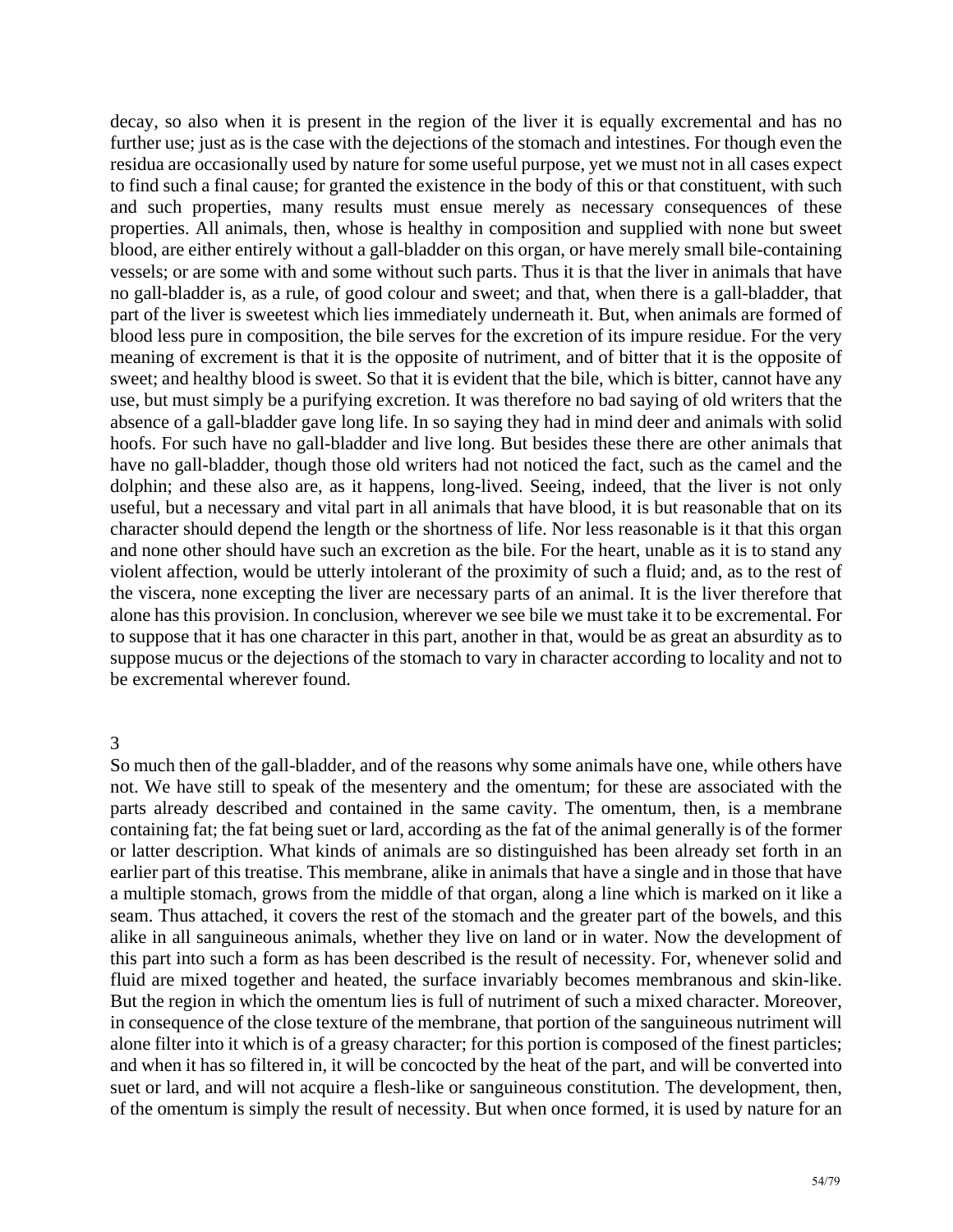end, namely, to facilitate and to hasten the concoction of food. For all that is hot aids concoction; and fat is hot, and the omentum is fat. This too explains why it hangs from the middle of the stomach; for the upper part of the stomach has no need of it, being assisted in concoction by the adjacent liver. Thus much as concerns the omentum.

#### 4

The so-called mesentery is also a membrane; and extends continuously from the long stretch of intestine to the great vessel and the aorta. In it are numerous and close-packed vessels, which run from the intestines to the great vessel and to the aorta. The formation of this membrane we shall find to be the result of necessity, as is that of the other [similar] parts. What, however, is the final cause of its existence in sanguineous animals is manifest on reflection. For it is necessary that animals shall get nutriment from without; and, again, that this shall be converted into the ultimate nutriment, which is then distributed as sustenance to the various parts; this ultimate nutriment being, in sanguineous animals, what we call blood, and having, in bloodless animals, no definite name. This being so, there must be channels through which the nutriment shall pass, as it were through roots, from the stomach into the blood-vessels. Now the roots of plants are in the ground; for thence their nutriment is derived. But in animals the stomach and intestines represent the ground from which the nutriment is to be taken. The mesentery, then, is an organ to contain the roots; and these roots are the vessels that traverse it. This then is the final cause of its existence. But how it absorbs nutriment, and how that portion of the food which enters into the vessels is distributed by them to the various parts of the body, are questions which will be considered when we come to deal with the generation and nutrition of animals.

The constitution of sanguineous animals, so far as the parts as yet mentioned are concerned, and the reasons for such constitution, have now been set forth. In natural sequence we should next go on to the organs of generation, as yet undescribed, on which depend the distinctions of male and female. But, inasmuch as we shall have to deal specially with generation hereafter, it will be more convenient to defer the consideration of these parts to that occasion.

#### 5

Very different from the animals we have as yet considered are the Cephalopoda and the Crustacea. For these have absolutely no viscera whatsoever; as is indeed the case with all bloodless animals, in which are included two other genera, namely the Testacea and the Insects. For in none of them does the material out of which viscera are formed exist. None of them, that is, have blood. The cause of this lies in their essential constitution. For the presence of blood in some animals, its absence from others, must be included in the conception which determines their respective essences. Moreover, in the animals we are now considering, none of those final causes will be found to exist which in sanguineous animals determine the presence of viscera. For they have no blood vessels nor urinary bladder, nor do they breathe; the only part that it is necessary for them to have being that which is nalogous to a heart. For in all animals there must be some central and commanding part of the a body, to lodge the sensory portion of the soul and the source of life. The organs of nutrition are also of necessity present in them all. They differ, however, in character because of differences of the habitats in which they get their subsistence.

In the Cephalopoda there are two teeth, enclosing what is called the mouth; and inside this mouth is a flesh-like substance which represents a tongue and serves for the discrimination of pleasant and unpleasant food. The Crustacea have teeth corresponding to those of the Cephalopoda, namely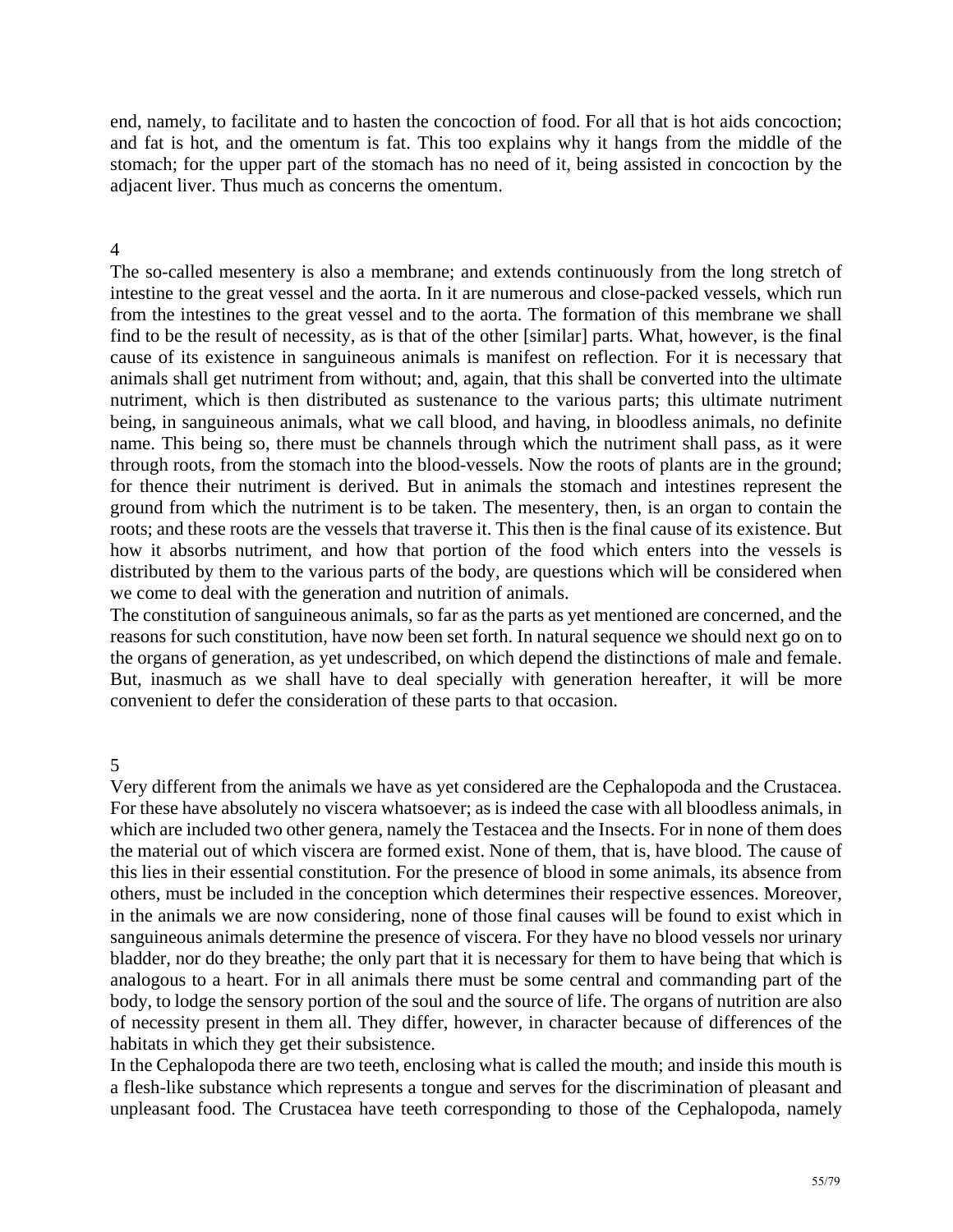their anterior teeth, and also have the fleshy representative of a tongue. This latter part is found, moreover, in all Testacea, and serves, as in sanguineous animals, for gustatory sensations. Similarly provided also are the Insects. For some of these, such as the Bees and the Flies, have, as already described, their proboscis protruding from the mouth; while those others that have no such instrument in front have a part which acts as a tongue inside the mouth. Such, for instance, is the case in the Ants and the like. As for teeth, some insects have them, the Bees and the Ants for instance, though in a somewhat modified form, while others that live on fluid nutriment are without them. For in many insects the teeth are not meant to deal with the food, but to serve as weapons.

In some Testacea, as was said in the first treatise, the organ which is called the tongue is of considerable strength; and in the Cochli (Sea-snails) there are also two teeth, just as in the Crustacea. The mouth in the Cephalopoda is succeeded by a long gullet. This leads to a crop, like that of a bird, and directly continuous with this is the stomach, from which a gut runs without windings to the vent. The Sepias and the Poulps resemble each other completely, so far as regards the shape and consistency of these parts. But not so the Teuthides (Calamaries). Here, as in the other groups there are the two stomach-like receptacles; but the first of these cavities has less resemblance to a crop, and in neither is the form [or the consistency] the same as in the other kinds, the whole body indeed being made of a softer kind of flesh.

The object of this arrangement of the parts in question is the same in the Cephalopoda as in Birds; for these also are all unable to masticate their food; and therefore it is that a crop precedes their stomach.

For purposes of defence, and to enable them to escape from their foes, the Cephalopoda have what is called their ink. This is contained in a membranous pouch, which is attached to the body and provided with a terminal outlet just at the point where what is termed the funnel gives issue to the residua of the stomach. This funnel is placed on the ventral surface of the animal. All Cephalopoda alike have this characteristic ink, but chief of all the Sepia, where it is more abundant than in the rest. When the animal is disturbed and frightened it uses this ink to make the surrounding water black and turbid, and so, as it were, puts a shield in front of its body.

the ink to be ejected with ease even from a distance. The ink itself is of an earthy character, in this earthy character of its bone is a clear indication of this. For in the Poulp there is no bone at all, and in the Calamary it is thin and cartilaginous. Why this bone should be present in some Cephalopoda, and wanting in others, and how its character varies in those that have it, has now been set forth. In the Calamaries and the Poulps the ink-bag is placed in the upper part of the body, in close proximity to the mytis, whereas in the Sepia it is lower down, against the stomach. For the Sepia has a more plentiful supply of ink than the rest, inasmuch as it makes more use of it. The reasons for this are, firstly, that it lives near the shore, and, secondly, that it has no other means of protection; whereas the Poulp has its long twining feet to use in its defence, and is, moreover, endowed with the power of changing colour. This changing of colour, like the discharge of ink, occurs as the result of fright. As to the Calamary, it lives far out at sea, being the only one of the Cephalopoda that does so; and this gives it protection. These then are the reasons why the ink is more abundant in the Sepia than in the Calamary, and this greater abundance explains the lower position; for it allows resembling the white deposit on the surface of a bird's excrement and the explanation in both cases is the same, namely, the absence of a urinary bladder. For, in default of this, it is the ink that serves for the excretion of the earthiest matter. And this is more especially the case in the Sepia, because there is a greater proportion of earth in its composition than in that of the other Cephalopoda. The

These animals, having no blood, are in consequence cold and of a timid character. Now, in some animals, fear causes a disturbance of the bowels, and, in others, a flow of urine from the bladder. Similarly in these it produces a discharge of ink, and, though the ejection of this ink in fright, like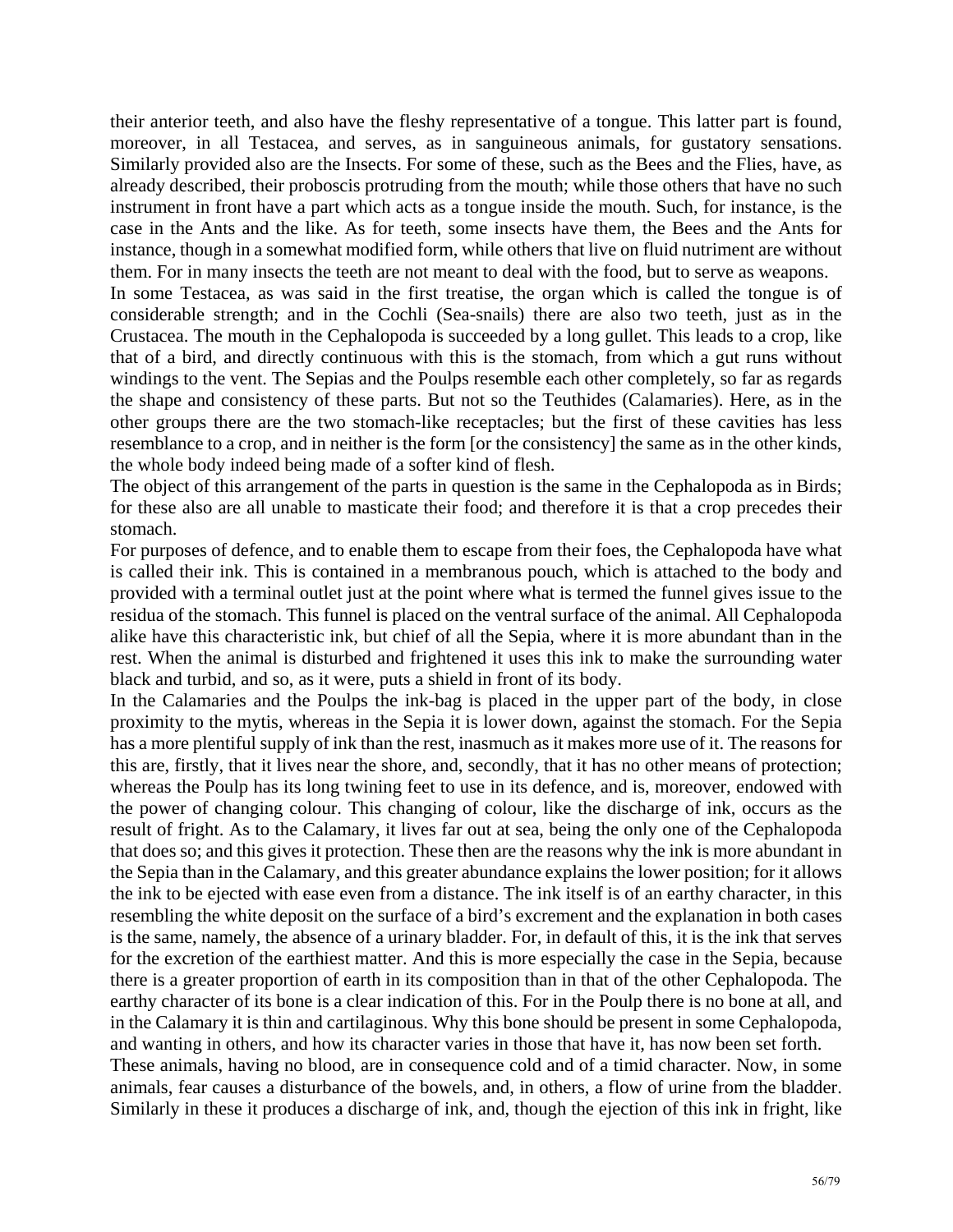that of the urine, is the result of necessity, and, though it is of excremental character, yet it is used by nature for a purpose, namely, the protection and safety of the animal that excretes it.

The Crustacea also, both the Caraboid forms and the Crabs, are provided with teeth, namely their two anterior teeth; and between these they also present the tongue-like piece of flesh, as has indeed been already mentioned. Directly after their mouth comes a gullet, which, if we compare relative sizes, is but small in proportion to the body: and then a stomach, which in the Carabi and some of the Crabs is furnished with a second set of teeth, the anterior teeth being insufficient for adequate mastication. From the stomach a uniform gut runs in a direct line to the excremental vent.

The parts described are to be found also in all the various Testacea. The degree of distinctness, however, with which they are formed varies in the different kinds, and the larger the size of the animal the more easily distinguishable are all these parts severally. In the Sea-snails, for example, Whelks, with the Nerites, and the like. Were it not for this, the part which is undefended by the shell distinguishes the sea-urchin from all other Testacea, as has already been mentioned. we find teeth, hard and sharp, as before mentioned, and between them the flesh-like substance, just as in the Crustacea and Cephalopoda, and again the proboscis, which, as has been stated, is something between a sting and a tongue. Directly after the mouth comes a kind of bird-like crop, then a gullet, succeeded by a stomach, in which is the mecon, as it is styled; and continuous with this mecon is an intestine, starting directly from it. It is this residual substance which appears in all the Testacea to form the most palatable morsel. Purpuras and Whelks, and all other Testacea that have turbinate shells, in structure resemble the Sea-snail. The genera and species of Testacea are very numerous. For there are those with turbinate shells, of which some have just been mentioned; and, besides these, there are bivalves and univalves. Those with turbinate shells may, indeed, after a certain fashion be said to resemble bivalves. For they all from their very birth have an operculum to protect that part of their body which is exposed to view. This is the case with the Purpuras, with would be very liable to injury by collision with external objects. The univalves also are not without protection. For on their dorsal surface they have a shell, and by the under surface they attach themselves to the rocks, and so after a manner become bivalved, the rock representing the second valve. Of these the animals known as Limpets are an example. The bivalves, scallops and mussels, for instance, are protected by the power they have of closing their valves; and the Turbinata by the operculum just mentioned, which transforms them, as it were, crom univalves into bivalves. But of all there is none so perfectly protected as the sea-urchin. For here there is a globular shell which encloses the body completely, and which is, moreover, set with sharp spines. This peculiarity

the former the soft parts are inside and the hard part without. In the sea-urchin, however, there is no The structure of the Testacea and of the Crustacea is exactly the reverse of that of the Cephalopoda. For in the latter the fleshy substance is on the outside and the earthy substance within, whereas in fleshy part whatsoever.

All the Testacea then, those that have not been mentioned as well as those that have, agree as stated in possessing a mouth with the tongue-like body, a stomach, and a vent for excrement, but they differ from each other in the positions and proportions of these parts. The details, however, of these differences must be looked for in the Researches concerning Animals and the treatises on Anatomy. For while there are some points which can be made clear by verbal description, there are others which are more suited for ocular demonstration.

Peculiar among the Testacea are the sea-urchins and the animals known as Tethya (Ascidians). The sea-urchins have five teeth, and in the centre of these the fleshy body which is common to all the animals we have been discussing. Immediately after this comes a gullet, and then the stomach, divided into a number of separate compartments, which look like so many distinct stomachs; for the cavities are separate and all contain abundant residual matter. They are all, however, connected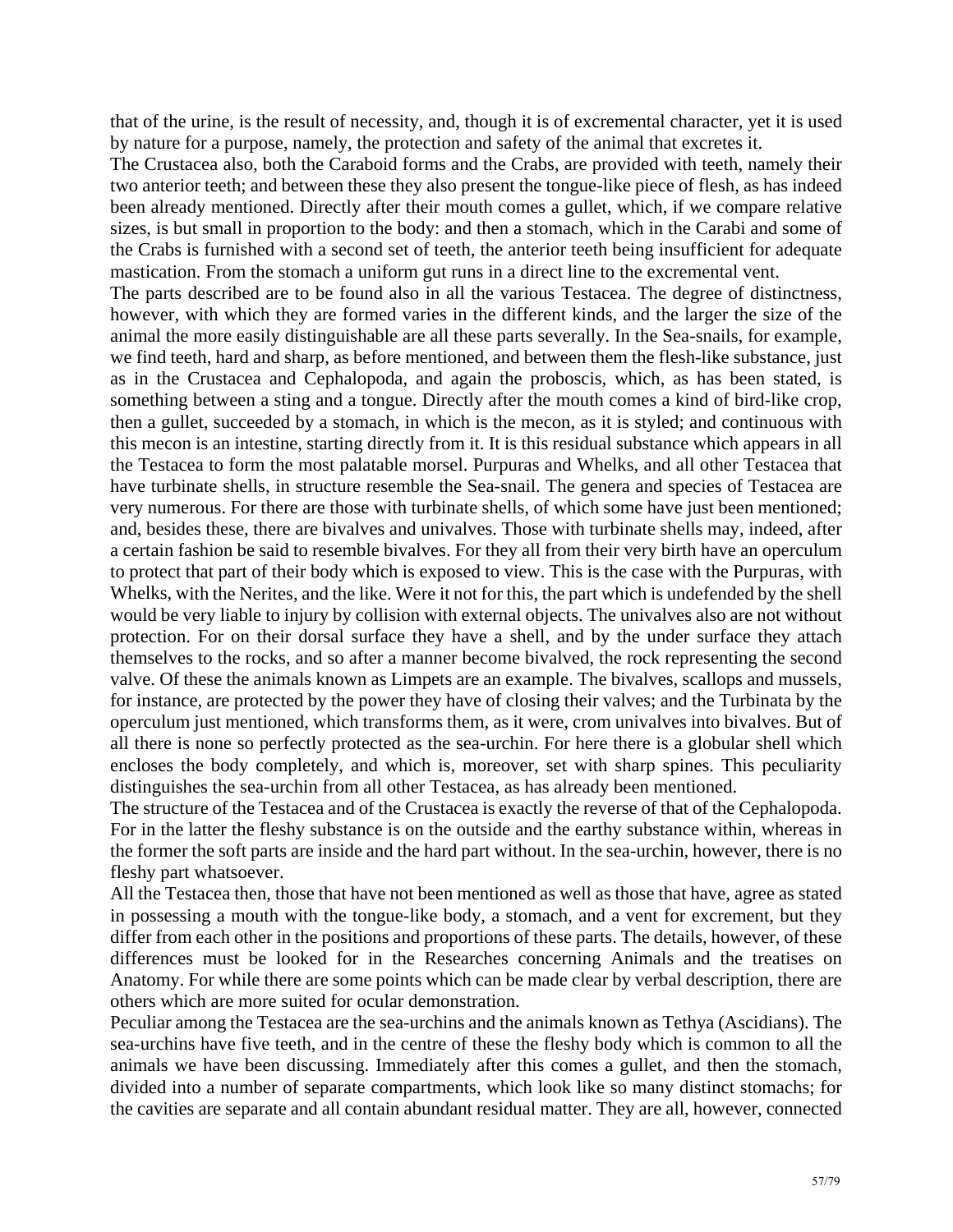with one and the same oesophagus, and they all end in one and the same excremental vent. There is nothing besides the stomach of a fleshy character, as has already been stated. All that can be seen are the so-called ova, of which there are several, contained each in a separate membrane, and certain black bodies which have no name, and which, beginning at the animal's mouth, are scattered round its body here and there promiscuously. These sea-urchins are not all of one species, but there are several different kinds, and in all of them the parts mentioned are to be found. It is not, however, in every kind that the so-called ova are edible. Neither do these attain to any size in any other species than that with which we are all familiar. A similar distinction may be made generally in the case of all Testacea. For there is a great difference in the edible qualities of the flesh of different kinds; and in some, moreover, the residual substance known as the mecon is good for food, while in others it is uneatable. This mecon in the turbinated genera is lodged in the spiral part of the shell, while in univalves, such as limpets, it occupies the fundus, and in bivalves is placed near the hinge, the so-called ovum lying on the right; while on the opposite side is the vent. The shown by what occurs in the case of the sea-urchins. For though the ova are to be found in these greater abundance of food in the winter, because the fish desert the strait at that season. former is incorrectly termed ovum, for it merely corresponds to what in well-fed sanguineous animals is fat; and thus it is that it makes its appearance in Testacea at those seasons of the year when they are in good condition, namely, spring and autumn. For no Testacea can abide extremes of temperature, and they are therefore in evil plight in seasons of great cold or heat. This is clearly animals even directly they are born, yet they acquire a greater size than usual at the time of full moon; not, as some think, because sea-urchins eat more at that season, but because the nights are then warmer, owing to the moonlight. For these creatures are bloodless, and so are unable to stand cold and require warmth. Therefore it is that they are found in better condition in summer than at any other season; and this all over the world excepting in the Pyrrhean tidal strait. There the sea-urchins flourish as well in winter as in summer. But the reason for this is that they have a

The number of the ova is the same in all sea-urchins, and is an odd one. For there are five ova, just as there are also five teeth and five stomachs; and the explanation of this is to be found in the fact that the so-called ova are not really ova, but merely, as was said before, the result of the animal's well-fed condition. Oysters also have a so-called ovum, corresponding in character to that of the sea-urchins, but existing only on one side of their body. Now inasmuch as the sea-urchin is of a spherical form, and not merely a single disk like the oyster, and in virtue of its spherical shape is the same from whatever side it be examined, its ovum must necessarily be of a corresponding symmetry. For the spherical shape has not the asymmetry of the disk-shaped body of the oysters. For in all these animals the head is central, but in the sea-urchin the so-called ovum is above [and symmetrical, while in the oyster it is only one side]. Now the necessary symmetry would be observed were the ovum to form a continuous ring. But this may not be. For it would be in opposition to what prevails in the whole tribe of Testacea; for in all the ovum is discontinuous, and in all excepting the sea-urchins asymmetrical, being placed only on one side of the body. Owing then to this necessary discontinuity of the ovum, which belongs to the sea-urchin as a member of the class, and owing to the spherical shape of its body, which is its individual peculiarity, this animal cannot possibly have an even number of ova. For were they an even number, they would have to be arranged exactly opposite to each other, in pairs, so as to keep the necessary symmetry; one ovum of each pair being placed at one end, the other ovum at the other end of a transverse diameter. This again would violate the universal provision in Testacea. For both in the oysters and in the scallops we find the ovum only on one side of the circumference. The number then of the ova must be uneven, three for instance, or five. But if there were only three they would be much too far apart; while, if there were more than five, they would come to form a continuous mass. The former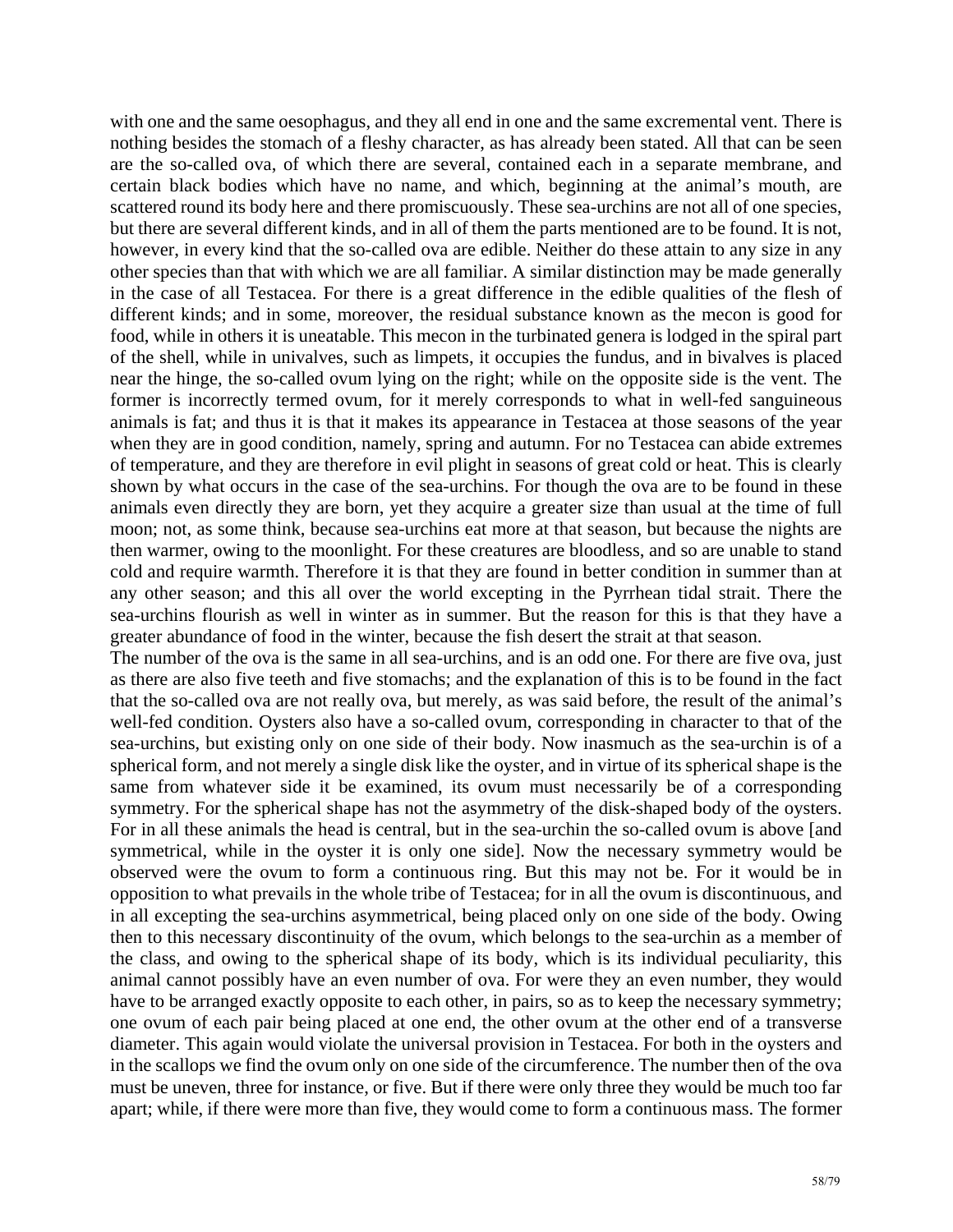arrangement would be disadvantageous to the animal, the latter an impossibility. There can therefore be neither more nor less than five. For the same reason the stomach is divided into five parts, and there is a corresponding number of teeth. For seeing that the ova represent each of them sea-urchin would have great difficulty in moving about and finding due nourishment for its considerable size, the explanation being that the latter are of a warmer constitution, and so are able a kind of body for the animal, their disposition must conform to that of the stomach, seeing that it is from this that they derive the material for their growth. Now if there were only one stomach, either the ova would be too far off from it, or it would be so big as to fill up the whole cavity, and the repletion. As then there are five intervals between the five ova, so are there of necessity five divisions of the stomach, one for each interval. So also, and on like grounds, there are five teeth. For nature is thus enabled to allot to each stomachal compartment and ovum its separate and similar tooth. These, then, are the reasons why the number of ova in the sea-urchin is an odd one, and why that odd number is five. In some sea-urchins the ova are excessively small, in others of to concoct their food more thoroughly; while in the former concoction is less perfect, so that the stomach is found full of residual matter, while the ova are small and uneatable. Those of a warmer constitution are, moreover, in virtue of their warmth more given to motion, so that they make expeditions in search of food, instead of remaining stationary like the rest. As evidence of this, it will be found that they always have something or other sticking to their spines, as though they moved much about; for they use their spines as feet.

The Ascidians differ but slightly from plants, and yet have more of an animal nature than the sponges, which are virtually plants and nothing more. For nature passes from lifeless objects to animals in such unbroken sequence, interposing between them beings which live and yet are not animals, that scarcely any difference seems to exist between two neighbouring groups owing to their close proximity.

A sponge, then, as already said, in these respects completely resembles a plant, that throughout its life it is attached to a rock, and that when separated from this it dies. Slightly different from the sponges are the so-called Holothurias and the sea-lungs, as also sundry other sea-animals that resemble them. For these are free and unattached. Yet they have no feeling, and their life is simply that of a plant separated from the ground. For even among land-plants there are some that are independent of the soil, and that spring up and grow, either upon other plants, or even entirely free. Such, for example, is the plant which is found on Parnassus, and which some call the Epipetrum. This you may hang up on a peg and it will yet live for a considerable time. Sometimes it is a matter of doubt whether a given organism should be classed with plants or with animals. The Ascidians, for instance, and the like so far resemble plants as that they never live free and unattached, but, on the other hand, inasmuch as they have a certain flesh-like substance, they must be supposed to possess some degree of sensibility.

An Ascidian has a body divided by a single septum and with two orifices, one where it takes in the fluid matter that ministers to its nutrition, the other where it discharges the surplus of unused juice, for it has no visible residual substance, such as have the other Testacea. This is itself a very strong justification for considering an Ascidian, and anything else there may be among animals that resembles it, to be of a vegetable character; for plants also never have any residuum. Across the middle of the body of these Ascidians there runs a thin transverse partition, and here it is that we may reasonably suppose the part on which life depends to be situated.

The Acalephae, or Sea-nettles, as they are variously called, are not Testacea at all, but lie outside the recognized groups. Their constitution, like that of the Ascidians, approximates them on one side to plants, on the other to animals. For seeing that some of them can detach themselves and can fasten upon their food, and that they are sensible of objects which come in contact with them, they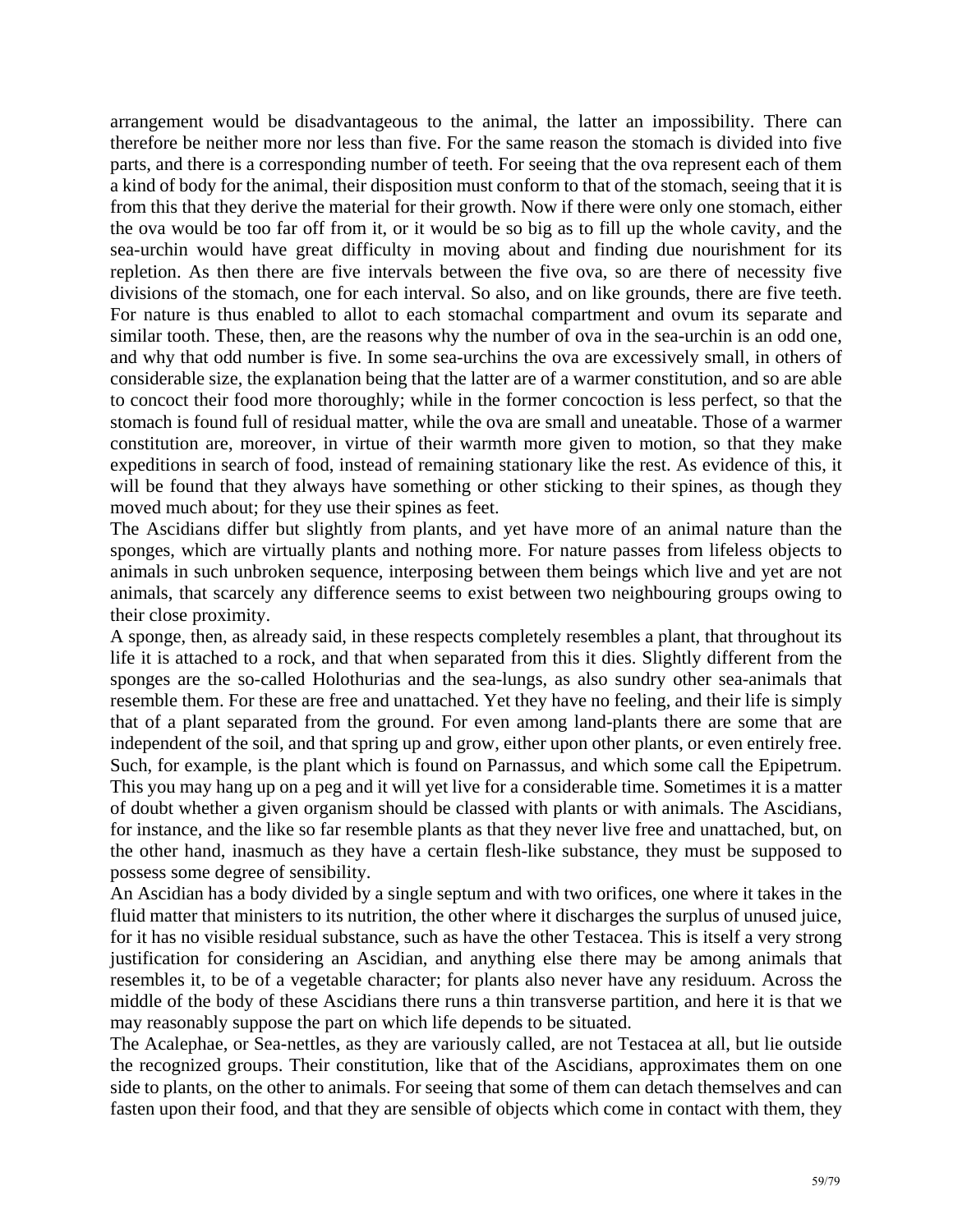must be considered to have an animal nature. The like conclusion follows from their using the asperity of their bodies as a protection against their enemies. But, on the other hand, they are closely allied to plants, firstly by the imperfection of their structure, secondly by their being able to attach themselves to the rocks, which they do with great rapidity, and lastly by their having no visible residuum notwithstanding that they possess a mouth.

Very similar again to the Acalephae are the Starfishes. For these also fasten on their prey, and suck out its juices, and thus destroy a vast number of oysters. At the same time they present a certain resemblance to such of the animals we have described as the Cephalopoda and Crustacea, inasmuch as they are free and unattached. The same may also be said of the Testacea.

Such, then, is the structure of the parts that minister to nutrition and which every animal must possess. But besides these organs it is quite plain that in every animal there must be some part or other which shall be analogous to what in sanguineous animals is the presiding seat of sensation. Whether an animal has or has not blood, it cannot possibly be without this. In the Cephalopoda this part consists of a fluid substance contained in a membrane, through which runs the gullet on its way to the stomach. It is attached to the body rather towards its dorsal surface, and by some is called the mytis. Just such another organ is found also in the Crustacea and there too is known by the same name. This part is at once fluid and corporeal and, as before said, is traversed by the gullet. For had the gullet been placed between the mytis and the dorsal surface of the animal, the hardness of the back would have interfered with its due dilatation in the act of deglutition. On the outer surface of the mytis runs the intestine; and in contact with this latter is placed the ink-bag, so that it may be removed as far as possible from the mouth and its obnoxious fluid be kept at a distance from the nobler and sovereign part. The position of the mytis shows that it corresponds to the heart of sanguineous animals; for it occupies the self-same place. The same is shown by the sweetness of its fluid, which has the character of concocted matter and resembles blood.

In the Testacea the presiding seat of sensation is in a corresponding position, but is less easily made out. It should, however, always be looked for in some midway position; namely, in such Testacea as are stationary, midway between the part by which food is taken in and the channel through which either the excrement or the spermatic fluid is voided, and, in those species which are capable of locomotion, invariably midway between the right and left sides.

In Insects this organ, which is the seat of sensation, lies, as was stated in the first treatise, between the head and the cavity which contains the stomach. In most of them it consists of a single part; but in others, for instance in such as have long bodies and resemble the Juli (Millipedes), it is made up of several parts, so that such insects continue to live after they have been cut in pieces. For the aim of nature is to give to each animal only one such dominant part; and when she is unable to carry out this intention she causes the parts, though potentially many, to work together actually as one. This is much more clearly marked in some insects than in others.

The parts concerned in nutrition are not alike in all insects, but show considerable diversity. Thus some have what is called a sting in the mouth, which is a kind of compound instrument that combines in itself the character of a tongue and of lips. In others that have no such instrument in convoluted intestine, so that the larger and more voracious insects may be enabled to take in a more front there is a part inside the mouth that answers the same sensory purposes. Immediately after the mouth comes the intestine, which is never wanting in any insect. This runs in a straight line and without further complication to the vent; occasionally, however, it has a spiral coil. There are, moreover, some insects in which a stomach succeeds to the mouth, and is itself succeeded by a abundant supply of food. More curious than any are the Cicadae. For here the mouth and the tongue are united so as to form a single part, through which, as through a root, the insect sucks up the fluids on which it lives. Insects are always small eaters, not so much because of their diminutive size as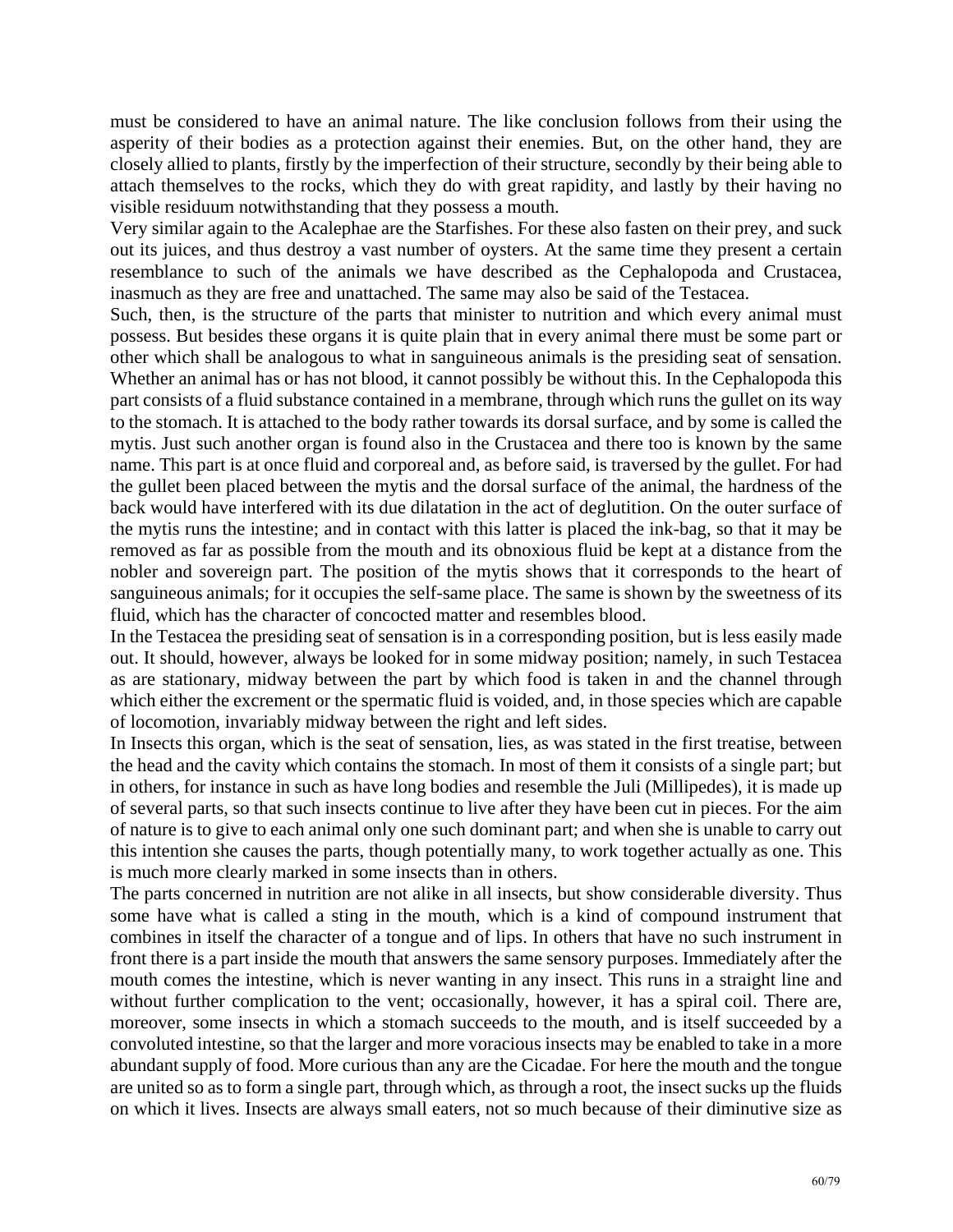because of their cold temperament. For it is heat which requires sustenance; just as it is heat which speedily concocts it. But cold requires no sustenance. In no insects is this so conspicuous as in these Cicadae. For they find enough to live on in the moisture which is deposited from the air. So also do the Ephemera that are found about the Black sea. But while these latter only live for a single day, the Cicadae subsist on such food for several days, though still not many.

We have now done with the internal parts of animals, and must therefore return to the consideration of the external parts which have not yet been described. It will be better to change our order of exposition and begin with the animals we have just been describing, so that proceeding from these, which require less discussion, our account may have more time to spend on the perfect kinds of animals, those namely that have blood.

6

being to compensate their natural slowness and frigidity, and give greater activity to their motions. We will begin with Insects. These animals, though they present no great multiplicity of parts, are not without diversities when compared with each other. They are all manyfooted; the object of this Accordingly we find that those which, as the (Millipedes), have long bodies, and are therefore the most liable to refrigeration, have also the greatest number of feet. Again, the body in these animals is insected – the reason for this being that they have not got one vital centre but many – and the number of their feet corresponds to that of the insections.

reduced to two, as is the case with flies. Insects with heavy bodies and of stationary habits, though account they are provided with this protecting shield. The feather of an insect has neither barbs nor Should the feet fall short of this, their deficiency is compensated by the power of flight. Of such flying insects some live a wandering life, and are forced to make long expeditions in search of food. These have a body of light weight, and four feathers, two on either side, to support it. Such are bees and the insects akin to them. When, however, such insects are of very small bulk, their feathers are not polypterous in the same way as bees, yet have sheaths to their feathers to maintain their efficiency. Such are the Melolonthae and the like. For their stationary habits expose their feathers to much greater risks than are run by those of insects that are more constantly in flight, and on this shaft. For, though it is called a feather, it is no feather at all, but merely a skin-like membrane that, owing to its dryness, necessarily becomes detached from the surface of the body, as the fleshy substance grows cold.

the portions of the plant live on and attain the perfect form of the whole, so that from one single These animals then have their bodies insected, not only for the reasons already assigned, but also to enable them to curl round in such a manner as may protect them from injury; for such insects as have long bodies can roll themselves up, which would be impossible were it not for the insections; and those that cannot do this can yet draw their segments up into the insected spaces, and so increase the hardness of their bodies. This can be felt quite plainly by putting the finger on one of the insects, for instance, known as Canthari. The touch frightens the insect, and it remains motionless, while its body becomes hard. The division of the body into segments is also a necessary result of there being several supreme organs in place of one; and this again is a part of the essential constitution of insects, and is a character which approximates them to plants. For as plants, though cut into pieces, can still live, so also can insects. There is, however, this difference between the two cases, that the portions of the divided insect live only for a limited time, whereas plant you may obtain two or more.

Some insects are also provided with another means of protection against their enemies, namely a sting. In some this is in front, connected with the tongue, in others behind at the posterior end. For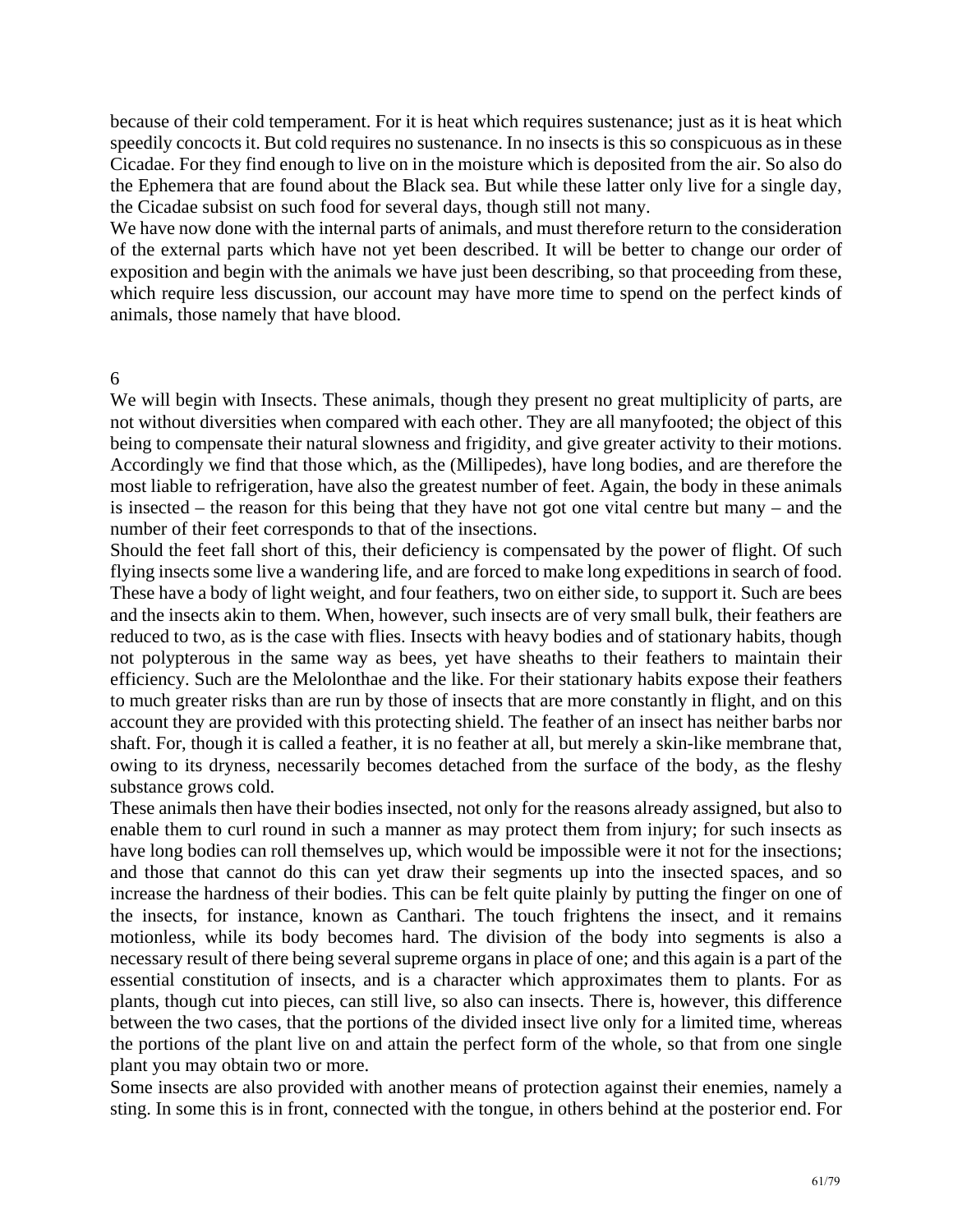just as the organ of smell in elephants answers several uses, serving alike as a weapon and for purposes of nutrition, so does also the sting, when placed in connexion with the tongue, as in some their sting external and of delicate make it would soon get spoiled; and if, on the other hand, it were insects, answer more than one end. For it is the instrument through which they derive their sensations of food, as well as that with which they suck it up and bring it to the mouth. Such of these insects as have no anterior sting are provided with teeth, which serve in some of them for biting the food, and in others for its prehension and conveyance to the mouth. Such are their uses, for instance, in ants and all the various kinds of bees. As for the insects that have a sting behind, this weapon is given them because they are of a fierce disposition. In some of them the sting is lodged inside the body, in bees, for example, and wasps. For these insects are made for flight, and were of thicker build, as in scorpions, its weight would be an incumbrance. As for scorpions that live on the ground and have a tail, their sting must be set upon this, as otherwise it would be of no use as a weapon. Dipterous insects never have a posterior sting. For the very reason of their being dipterous is that they are small and weak, and therefore require no more than two feathers to support their light weight; and the same reason which reduces their feathers to two causes their sting to be in front; for their strength is not sufficient to allow them to strike efficiently with the hinder part of the body. Polypterous insects, on the other hand, are of greater bulk – indeed it is this which causes them to have so many feathers; and their greater size makes them stronger in their hinder parts. The sting of such insects is therefore placed behind. Now it is better, when possible, that one and the same instrument shall not be made to serve several dissimilar uses; but that there shall be one organ to serve as a weapon, which can then be very sharp, and a distinct one to serve as a tongue, which can then be of spongy texture and fit to absorb nutriment. Whenever, therefore, nature is able to provide two separate instruments for two separate uses, without the one hampering the other, she does so, instead of acting like a coppersmith who for cheapness makes a spit and lampholder in one. It is only when this is impossible that she uses one organ for several functions.

foreign matter that may lodge on the insect's eyes and obstruct its sight, which already is not very locusts for instance, and in the various kinds of fleas. For these first bend and then extend the legs, and, by doing so, are necessarily shot up from the ground. It is only the. hind legs of locusts, and not the front ones, that resemble the steering oars of a ship. For this requires that the joint shall be deflected inwards, and such is never the case with the anterior limbs. The whole number of legs, The anterior legs are in some cases longer than the others, that they may serve to wipe away any distinct owing to the eyes being made of a hard substance. Flies and bees and the like may be constantly seen thus dressing themselves with crossed forelegs. Of the other legs, the hinder are bigger than the middle pair, both to aid in running and also that the insect, when it takes flight, may spring more easily from the ground. This difference is still more marked in such insects as leap, in including those used in leaping, is six in all these insects.

7

than such as remain quiet; for their activities are many, and the more diversified the movements the In the Testacea the body consists of but few parts, the reason being that these animals live a stationary life. For such animals as move much about must of necessity have more numerous parts greater the number of organs required to effect them. Some species of Testacea are absolutely motionless, and others not quite but nearly so. Nature, however, has provided them with a protection in the hardness of the shell with which she has invested their body. This shell, as already has been said, may have one valve, or two valves, or be turbinate. In the latter case it may be either spiral, as in whelks, or merely globular, as in sea-urchins. When it has two valves, these may be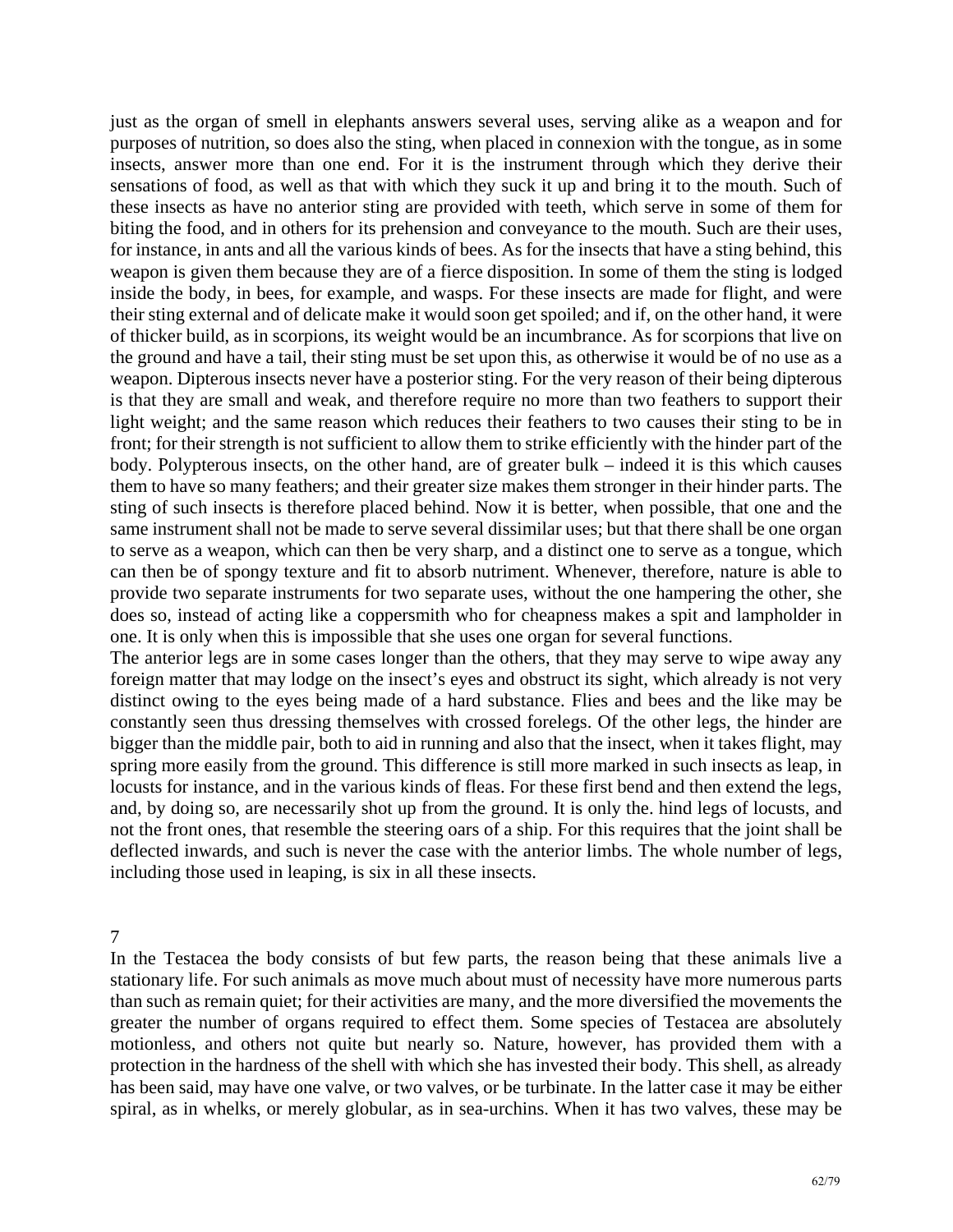gaping, as in scallops and mussels, where the valves are united together on one side only, so as to open and shut on the other; or they may be united together on both sides, as in the Solens (razor-fishes). In all cases alike the Testacea have, like plants, the head downwards. The reason for this is, that they take in their nourishment from below, just as do plants with their roots. Thus the under parts come in them to be above, and the upper parts to be below. The body is enclosed in a membrane, and through this the animal filters fluid free from salt and absorbs its nutriment. In all there is a head; but none of the parts, excepting this recipient of food, has any distinctive name.

## 8

carrying it to the mouth. The distinction between the Carabi and the Carcini (Crabs) consists in the All the Crustacea can crawl as well as swim, and accordingly they are provided with numerous feet. There are four main genera, viz. the Carabi, as they are called, the Astaci, the Carides, and the Carcini. In each of these genera, again, there are numerous species, which differ from each other not only as regards shape, but also very considerably as regards size. For, while in some species the individuals are large, in others they are excessively minute. The Carcinoid and Caraboid Crustacea resemble each other in possessing claws. These claws are not for locomotion, but to serve in place of hands for seizing and holding objects; and they are therefore bent in the opposite direction to the feet, being so twisted as to turn their convexity towards the body, while their feet turn towards it their concavity. For in this position the claws are best suited for laying hold of the food and former having a tail while the latter have none. For the Carabi swim about and a tail is therefore of use to them, serving for their propulsion like the blade of an oar. But it would be of no use to the Crabs; for these animals live habitually close to the shore, and creep into holes and corners. In such of them as live out at sea, the feet are much less adapted for locomotion than in the rest, because they are little given to moving about but depend for protection on their shell-like covering. The Maiae and the crabs known as Heracleotic are examples of this; the legs in the former being very thin, in the latter very short.

The very minute crabs that are found among the small fry at the bottom of the net have their hindermost feet flattened out into the semblance of fins or oar-blades, so as to help the animal in swimming.

The Carides are distinguished from the Carcinoid species by the presence of a tail; and from the Caraboids by the absence of claws. This is explained by their large number of feet, on which has been expended the material for the growth of claws. Their feet again are numerous to suit their mode of progression, which is mainly by swimming.

Of the parts on the ventral surface, those near the head are in some of these animals formed like gills, for the admission and discharge of water; while the parts lower down differ in the two sexes. For in the female Carabi these are more laminar than in the males, and in the female crabs the flap is furnished with hairier appendages. This gives ampler space for the disposal of the ova, which the females retain in these parts instead of letting them go free, as do fishes and all other oviparous animals. In the Carabi and in the Crabs the right claw is invariably the larger and the stronger. For it is natural to every animal in active operations to use the parts on its right side in preference to those on its left; and nature, in distributing the organs, invariably assigns each, either exclusively or in a more perfect condition, to such animals as can use it. So it is with tusks, and teeth, and horns, and spurs, and all such defensive and offensive weapons.

In the Lobsters alone it is a matter of chance which claw is the larger, and this in either sex. Claws they must have, because they belong to a genus in which this is a constant character; but they have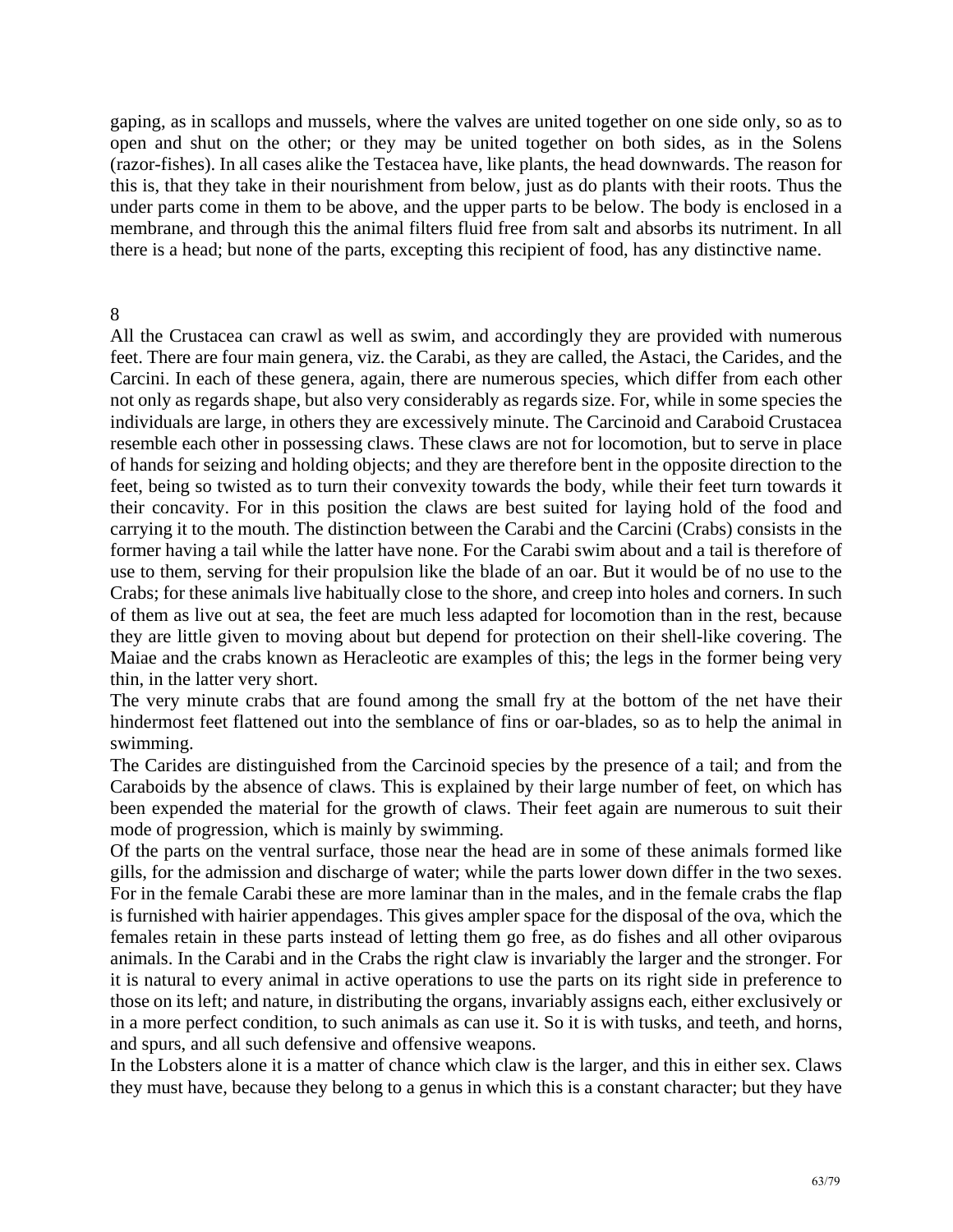them in this indeterminate way, owing to imperfect formation and to their not using them for their natural purpose, but for locomotion.

For a detailed account of the several parts of these animals, of their position and their differences, those parts being also included which distinguish the sexes, reference must be made to the treatises on Anatomy and to the Researches concerning Animals.

## 9

ways; either before and behind or along the sides, the latter being the plan in such of them, for instance, as are bloodless and have numerous feet. But in the Cephalopoda there is a peculiar arrangement, different from either of these. For their feet are all placed at what may be called the fore end. The reason for this is that the hind part of their body has been drawn up close to the fore We come now to the Cephalopoda. Their internal organs have already been described with those of other animals. Externally there is the trunk of the body, not distinctly defined, and in front of this the head surrounded by feet, which form a circle about the mouth and teeth, and are set between these and the eyes. Now in all other animals the feet, if there are any, are disposed in one of two part, as is also the case in the turbinated Testacea. For the Testacea, while in some points they resemble the Crustacea, in others resemble the Cephalopoda. Their earthy matter is on the outside, and their fleshy substance within. So far they are like the Crustacea. But the general plan of their body is that of the Cephalopoda; and, though this is true in a certain degree of all the Testacea, it is more especially true of those turbinated species that have a spiral shell. Of this general plan, common to the two, we will speak presently. But let us first consider the case of quadrupeds and of man, where the arrangement is that of a straight line. Let A at the upper end of such a line be supposed to represent the mouth, then B the gullet, and C the stomach, and the intestine to run from this C to the excremental vent where D is inscribed. Such is the plan in sanguineous animals; and round this straight line as an axis are disposed the head and so-called trunk; the remaining parts, such as the anterior and posterior limbs, having been superadded by nature, merely to minister to these and for locomotion.

turbinated Testacea have in common an arrangement which stands in contrast with this. For here the two extremities are brought together by a curve, as if one were to bend the straight line marked E until D came close to Such, then, is the disposition of the internal parts; and round these, in the Cephalopoda, is placed the sac (in the Poulps alone called a head), and, in the Testacea, the In the Crustacea also and in Insects there is a tendency to a similar arrangement of the internal parts in a straight line; the distinction between these groups and the sanguineous animals depending on differences of the external organs which minister to locomotion. But the Cephalopoda and the turbinate shell which corresponds to the sac. There is, in fact, only this difference between them, that the investing substance of the Cephalopoda is soft while the shell of the Testacea is hard, nature having surrounded their fleshy part with this hard coating as a protection because of their limited power of locomotion. In both classes, owing to this arrangement of the internal organs, the excrement is voided near the mouth; at a point below this orifice in the Cephalopoda, and in the Turbinata on one side of it.

Such, then, is the explanation of the position of the feet in the Cephalopoda, and of the contrast they present to other animals in this matter. The arrangement, however, in the Sepias and the Calamaries is not precisely the same as in the Poulps, owing to the former having no other mode of progression than by swimming, while the latter not only swim but crawl. For in the former six of the feet are above the teeth and small, the outer one on either side being the biggest; while the remaining two, which make up the total weight, are below the mouth and are the biggest of all, just as the hind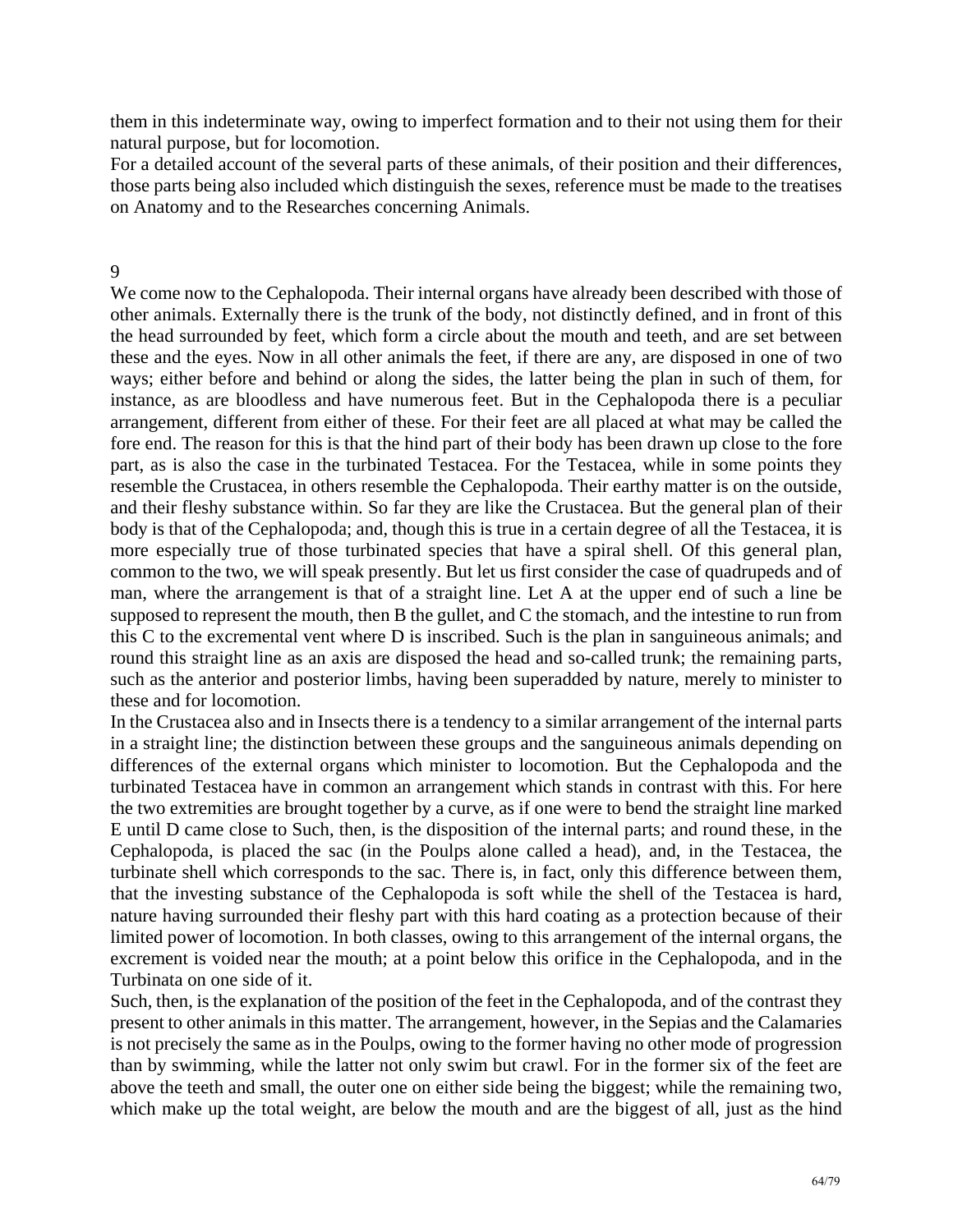limbs in quadrupeds are stronger than the fore limbs. For it is these that have to support the weight, and to take the main part in locomotion. And the outer two of the upper six are bigger than the pair which intervene between them and the uppermost of all, because they have to assist the lowermost pair in their office. In the Poulps, on the other hand, the four central feet are the biggest. Again, though the number of feet is the same in all the Cephalopoda, namely eight, their length varies in the one case nature has used the materials subtracted from the body to give length to the feet, while progression, being small while the bulk of the body is considerable. These short feet would not interlacing of their fibres, and they act by pulling upon pieces of flesh and yielding substances. For from without, than either twining tentacles, as in some species, or proboscises as in others, they are different kinds, being short in the Sepias and the Calamaries, but greater in the Poulps. For in these latter the trunk of the body is of small bulk, while in the former it is of considerable size; and so in in the other she has acted in precisely the opposite way, and has given to the growth of the body what she has first taken from the feet. The Poulps, then, owing to the length of their feet, can not only swim but crawl, whereas in the other genera the feet are useless for the latter mode of enable their possessors to cling to the rocks and keep themselves from being torn off by the waves when these run high in times of storm; neither would they serve to lay hold of objects at all remote and bring them in; but, to supply these defects, the animal is furnished with two long proboscises, by which it can moor itself and ride at anchor like a ship in rough weather. These same processes serve also to catch prey at a distance and to bring it to the mouth. They are so used by both the Sepias and the Calamaries. In the Poulps the feet are themselves able to perform these offices, and there are consequently no proboscises. Proboscises and twining tentacles, with acetabula set upon them, act in the same way and have the same structure as those plaited instruments which were used by physicians of old to reduce dislocations of the fingers. Like these they are made by the the plaited fibres encircle an object in a slackened condition, and when they are put on the stretch they grasp and cling tightly to whatever it may be that is in contact with their inner surface. Since, then, the Cephalopoda have no other instruments with which to convey anything to themselves provided with these to serve as hands for offence and defence and other necessary uses.

there is but a single row. The length and the slimness which is part of the nature of this kind of poulp explain the exception. For a narrow space cannot possibly admit of more than a single row. This exceptional character, then, belongs to them, not because it is the most advantageous arrangement, but because it is the necessary consequence of their essential specific constitution. The acetabula are set in double line in all the Cephalopoda excepting in one kind of poulp, where

In all these animals there is a fin, encircling the sac. In the Poulps and the Sepias this fin is unbroken and continuous, as is also the case in the larger calamaries known as Teuthi. But in the smaller kind, called Teuthides, the fin is not only broader than in the Sepias and the Poulps, where it is very narrow, but, moreover, does not encircle the entire sac, but only begins in the middle of the side. The use of this fin is to enable the animal to swim, and also to direct its course. It acts, that is, like the rump-feathers in birds, or the tail-fin in fishes. In none is it so small or so indistinct as in the Poulps. For in these the body is of small bulk and can be steered by the feet sufficiently well without other assistance.

The Insects, the Crustacea, the Testacea, and the Cephalopoda, have now been dealt with in turn; and their parts have been described, whether internal or external.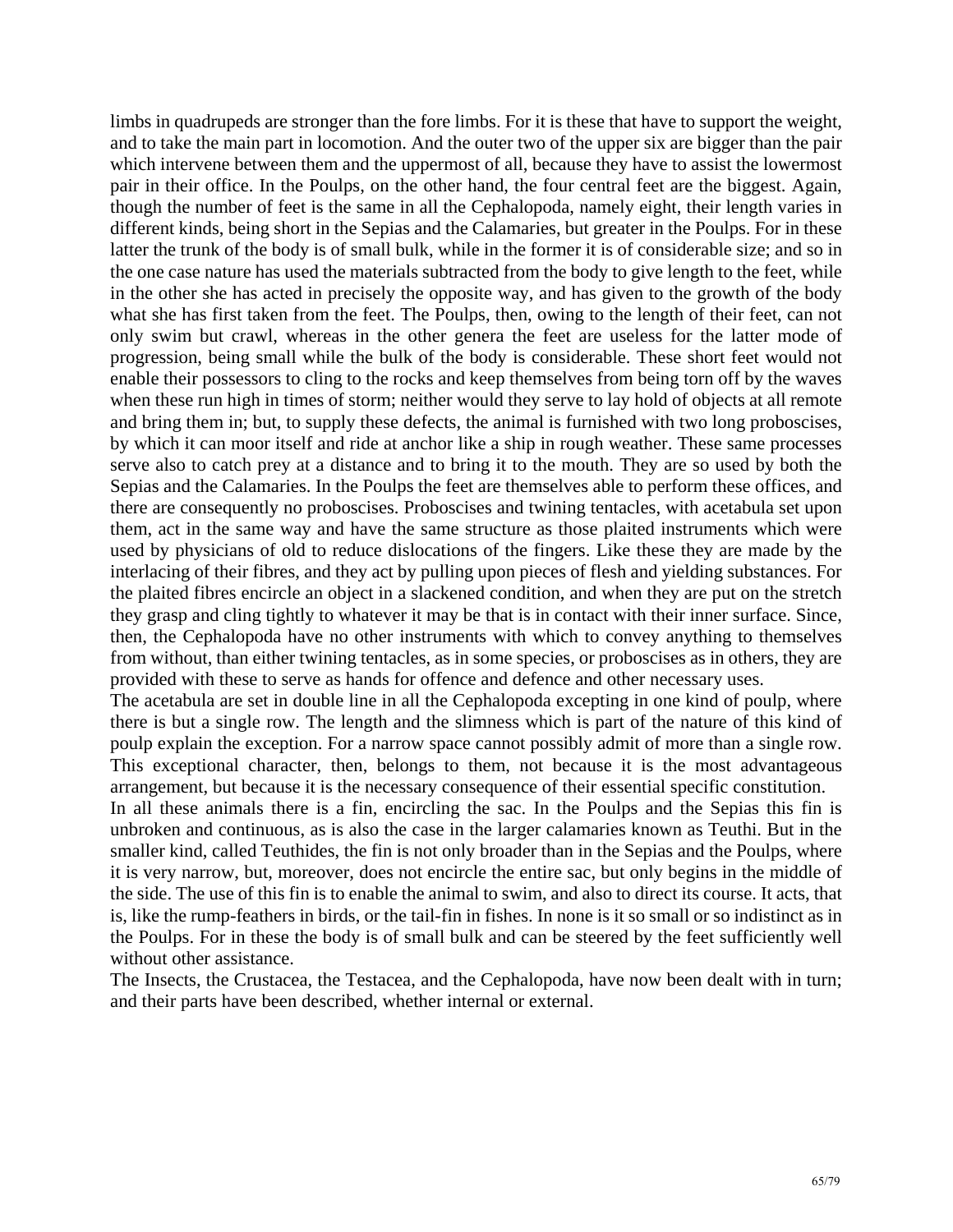We must now go back to the animals that have blood, and consider such of their parts, already enumerated, as were before passed over. We will take the viviparous animals first, and, we have done with these, will pass on to the oviparous, and treat of them in like manner.

The parts that border on the head, and on what is known as the neck and throat, have already been below, as in fact it is, then the mouth could not possibly be placed there also. For this would have taken into consideration. All animals that have blood have a head; whereas in some bloodless animals, such as crabs, the part which represents a head is not clearly defined. As to the neck, it is present in all the Vivipara, but only in some of the Ovipara; for while those that have a lung also have a neck, those that do not inhale the outer air have none. The head exists mainly for the sake of the brain. For every animal that has blood must of necessity have a brain; and must, moreover, for reasons already given, have it placed in an opposite region to the heart. But the head has also been chosen by nature as the part in which to set some of the senses; because its blood is mixed in such suitable proportions as to ensure their tranquillity and precision, while at the same time it can supply the brain with such warmth as it requires. There is yet a third constituent superadded to the head, namely the part which ministers to the ingestion of food. This has been placed here by nature, because such a situation accords best with the general configuration of the body. For the stomach could not possibly be placed above the heart, seeing that this is the sovereign organ; and if placed necessitated a great increase in the length of the body; and the stomach, moreover, would have been removed too far from the source of motion and of concoction.

The head, then, exists for the sake of these three parts; while the neck, again, exists for the sake of the windpipe. For it acts as a defence to this and to the oesophagus, encircling them and keeping them from injury. In all other animals this neck is flexible and contains several vertebrae; but in wolves and lions it contains only a single bone. For the object of nature was to give these animals an organ which should be serviceable in the way of strength, rather than one that should be useful for any of the other purposes to which necks are subservient.

Continuous with the head and neck is the trunk with the anterior limbs. In man the forelegs and forefeet are replaced by arms and by what we call hands. For of all animals man alone stands erect, in accordance with his godlike nature and essence. For it is the function of the god-like to think and to be wise; and no easy task were this under the burden of a heavy body, pressing down from above and obstructing by its weight the motions of the intellect and of the general sense. When, moreover, the weight and corporeal substance become excessive, the body must of necessity incline towards the ground. In such cases therefore nature, in order to give support to the body, has replaced the arms and hands by forefeet, and has thus converted the animal into a quadruped. For, as every animal that walks must of necessity have the two hinder feet, such an animal becomes a quadruped, its body inclining downwards in front from the weight which its soul cannot sustain. For all animals, man alone excepted, are dwarf-like in form. For the dwarf-like is that in which the upper part is large, while that which bears the weight and is used in progression is small. This upper part is what we call the trunk, which reaches from the mouth to the vent. In man it is duly proportionate to the part below, and diminishes much in its comparative size as the man attains to full growth. But in his infancy the contrary obtains, and the upper parts are large, while the lower part is small; so that the infant can only crawl, and is unable to walk; nay, at first cannot even crawl, but remains without motion. For all children are dwarfs in shape, but cease to be so as they become men, from the growth of their lower part; whereas in quadrupeds the reverse occurs, their lower parts being largest in youth, and advance of years bringing increased growth above, that is in the trunk, which extends from the rump to the head. Thus it is that colts are scarcely, if at all, below full-grown horses in height; and that while still young they can touch their heads with the hind legs, though this

#### 10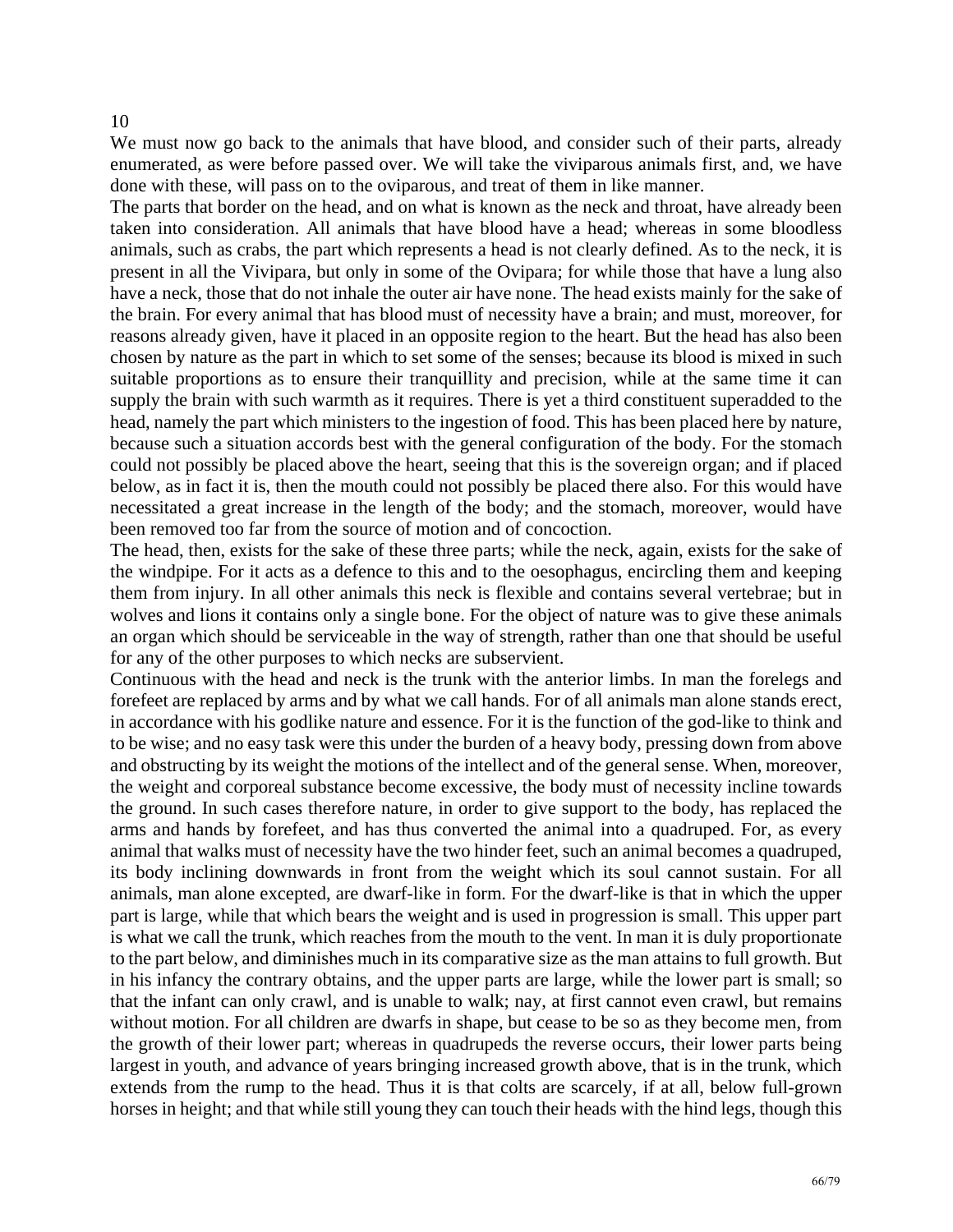is no longer possible when they are older. Such, then, is the form of animals that have either a solid or a cloven hoof. But such as are polydactylous and without horns, though they too are of dwarf-like shape, are so in a less degree; and therefore the greater growth of the lower parts as compared with the upper is also small, being proportionate to this smaller deficiency.

Dwarf-like again is the race of birds and fishes; and so in fact, as already has been said, is every stated, is that their psychical principle is corporeal, and much impeded in its motions. Let now a animal that has blood. This is the reason why no other animal is so intelligent as man. For even among men themselves if we compare children with adults, or such adults as are of dwarf-like shape with such as are not, we find that, whatever other superiority the former may possess, they are at any rate deficient as compared with the latter in intelligence. The explanation, as already further decrease occur in the elevating heat, and a further increase in the earthy matter, and the animals become smaller in bulk, and their feet more numerous, until at a later stage they become apodous, and extended full length on the ground. Then, by further small successions of change, they come to have their principal organ below; and at last their cephalic part becomes motionless and destitute of sensation. Thus the animal becomes a plant, that has its upper parts downwards and its lower parts above. For in plants the roots are the equivalents of mouth and head, while the seed has an opposite significance, for it is produced above it the extremities of the twigs.

The reasons have now been stated why some animals have many feet, some only two, and others animals stands erect. Standing thus erect, man has no need of legs in front, and in their stead has been endowed by nature with arms and hands. Now it is the opinion of Anaxagoras that the possession of these hands is the cause of man being of all animals the most intelligent. But it is more rational to suppose that his endowment with hands is the consequence rather than the cause of matter as any prudent man would do. For it is a better plan to take a person who is already a none; why, also, some living things are plants and others animals; and, lastly, why man alone of all his superior intelligence. For the hands are instruments or organs, and the invariable plan of nature in distributing the organs is to give each to such animal as can make use of it; nature acting in this flute-player and give him a flute, than to take one who possesses a flute and teach him the art of flute-playing. For nature adds that which is less to that which is greater and more important, and not that which is more valuable and greater to that which is less. Seeing then that such is the better course, and seeing also that of what is possible nature invariably brings about the best, we must conclude that man does not owe his superior intelligence to his hands, but his hands to his superior intelligence. For the most intelligent of animals is the one who would put the most organs to use; and the hand is not to be looked on as one organ but as many; for it is, as it were, an instrument for further instruments. This instrument, therefore, – the hand – of all instruments the most variously serviceable, has been given by nature to man, the animal of all animals the most capable of acquiring the most varied handicrafts.

such single weapon as they may chance to possess. But to man numerous modes of defence are contrived for it. For it is split into several divisions, and these are capable of divergence. Such Much in error, then, are they who say that the construction of man is not only faulty, but inferior to that of all other animals; seeing that he is, as they point out, bare-footed, naked, and without weapon of which to avail himself. For other animals have each but one mode of defence, and this they can never change; so that they must perform all the offices of life and even, so to speak, sleep with sandals on, never laying aside whatever serves as a protection to their bodies, nor changing open, and these, moreover, he may change at will; as also he may adopt such weapon as he pleases, and at such times as suit him. For the hand is talon, hoof, and horn, at will. So too it is spear, and sword, and whatsoever other weapon or instrument you please; for all these can it be from its power of grasping and holding them all. In harmony with this varied office is the form which nature has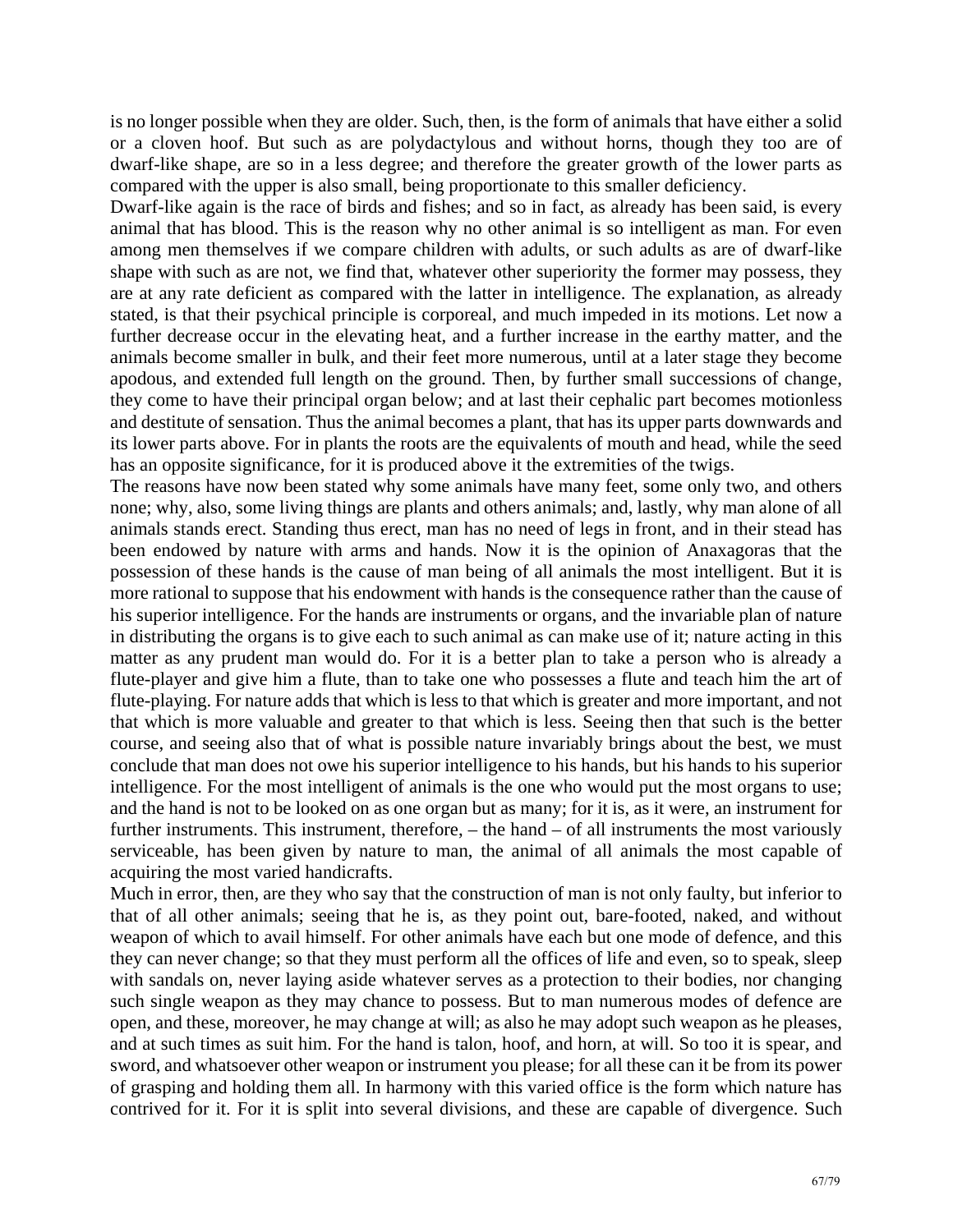capacity of divergence does not prevent their again converging so as to form a single compact body, whereas had the hand been an undivided mass, divergence would have been impossible. The divisions also may be used singly or two together and in various combinations. The joints, moreover, of the fingers are well constructed for prehension and for pressure. One of these also, and this not long like the rest but short and thick, is placed laterally. For were it not so placed all prehension would be as impossible, as were there no hand at all. For the pressure of this digit is applied from below upwards, while the rest act from above downwards; an arrangement which is essential, if the grasp is to be firm and hold like a tight clamp. As for the shortness of this digit, the object is to increase its strength, so that it may be able, though but one, to counterbalance its more numerous opponents. Moreover, were it long it would be of no use. This is the explanation of its being sometimes called the great digit, in spite of its small size; for without it all the rest would be practically useless. The finger which stands at the other end of the row is small, while the central one of all is long, like a centre oar in a ship. This is rightly so; for it is mainly by the central part of the encircling grasp that a tool must be held when put to use.

No less skilfully contrived are the nails. For, while in man these serve simply as coverings to protect the tips of the fingers, in other animals they are also used for active purposes; and their form in each case is suited to their office.

The arms in man and the fore limbs in quadrupeds bend in contrary directions, this difference having reference to the ingestion of food and to the other offices which belong to these parts. For quadrupeds must of necessity bend their anterior limbs inwards that they may serve in locomotion, for they use them as feet. Not but what even among quadrupeds there is at any rate a tendency for such as are polydactylous to use their forefeet not only for locomotion but as hands. And they are in fact so used, as any one may see. For these animals seize hold of objects, and also repel assailants with their anterior limbs; whereas quadrupeds with solid hoofs use their hind legs for this latter purpose. For their fore limbs are not analogous to the arms and hands of man.

forefoot, though there are only four on each hind one. For the fifth digit of the foot corresponds to It is this hand-like office of the anterior limbs which explains why in some of the polydactylous quadrupeds, such as wolves, lions, dogs, and leopards, there are actually five digits on each the fifth digit of the hand, and like it is called the big one. It is true that in the smaller polydactylous quadrupeds the hind feet also have each five toes. But this is because these animals are creepers; and the increased number of nails serves to give them a tighter grip, and so enables them to creep up steep places with greater facility, or even to run head downwards.

In man between the arms, and in other animals between the forelegs, lies what is called the breast. This in man is broad, as one might expect; for as the arms are set laterally on the body, they offer no impediment to such expansion in this part. But in quadrupeds the breast is narrow, owing to the legs having to be extended in a forward direction in progression and locomotion.

stated; while in the female, nature, in accordance with what we say is her frequent practice, makes Owing to this narrowness the mammae of quadrupeds are never placed on the breast. But in the human body there is ample space in this part; moreover, the heart and neighbouring organs require protection, and for these reasons this part is fleshy and the mammae are placed upon it separately, side by side, being themselves of a fleshy substance in the male and therefore of use in the way just them minister to an additional function, employing them as a store-place of nutriment for the offspring. The human mammae are two in number, in accordance with the division of the body into two halves, a right and a left. They are somewhat firmer than they would otherwise be, because the ribs in this region are joined together; while they form two separate masses, because their presence is in no wise burdensome. In other animals than man, it is impossible for the mammae to be placed on the breast between the forelegs, for they would interfere with locomotion; they are therefore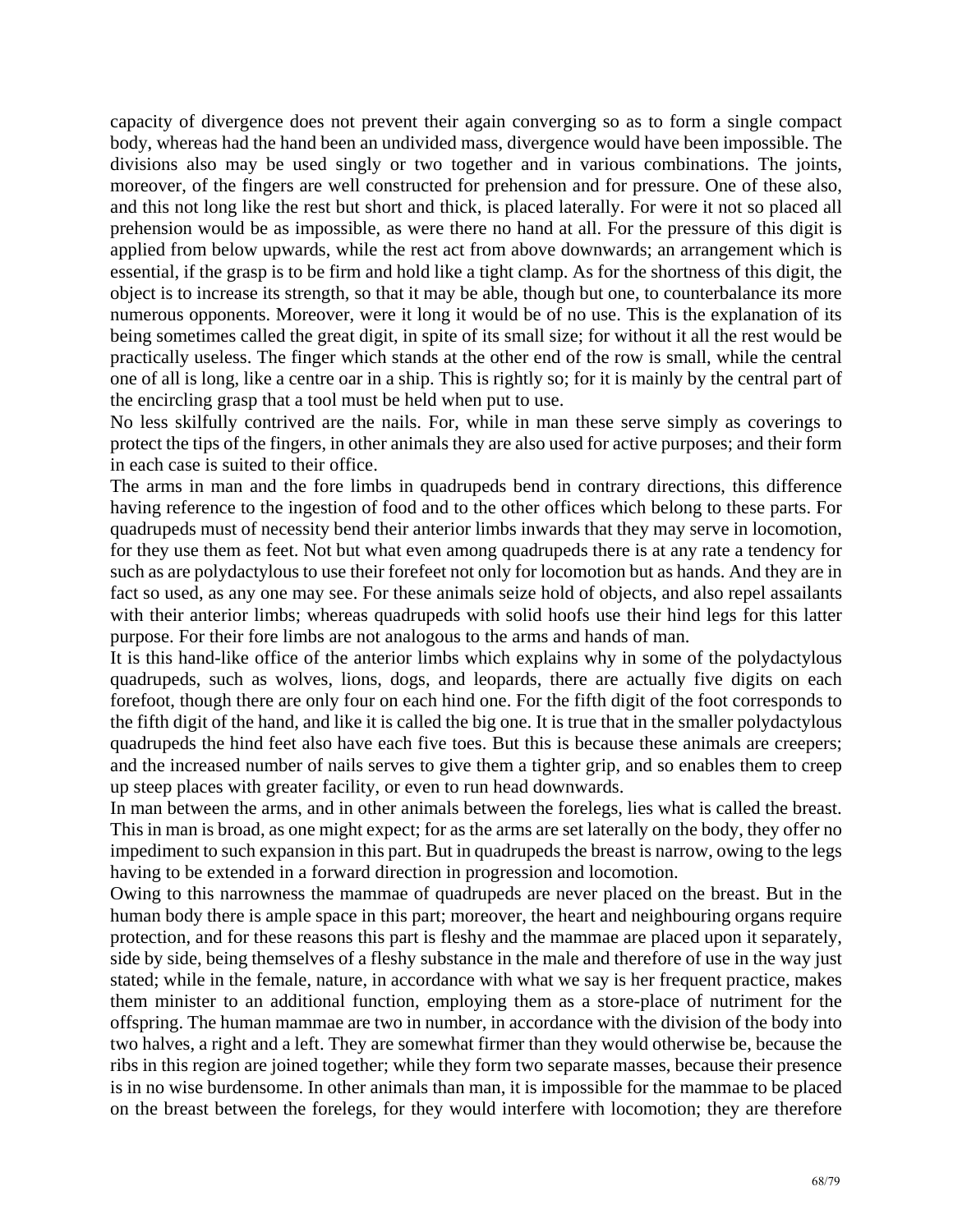disposed of otherwise, and in a variety of ways. Thus in such animals as produce but few at a birth, whether horned quadrupeds or those with solid hoofs, the mammae are placed in the region of the thighs, and are two in number, while in such as produce litters, or such as are polydactylous, the dugs are either numerous and placed laterally on the belly, as in swine and dogs, or are only two in number, being set, however, in the centre of the abdomen, as is the case in the lion. The explanation of this latter condition is not that the lion produces few at a birth, for sometimes it has more than two cubs at a time, but is to be found in the fact that this animal has no plentiful supply of milk. For, being a flesheater, it gets food at but rare intervals, and such nourishment as it obtains is all expended on the growth of its body.

In the elephant also there are but two mammae, which are placed under the axillae of the fore limbs. The mammae are not more than two, because this animal has only a single young one at a birth; and they are not placed in the region of the thighs, because they never occupy that position in any polydactylous animal such as this. Lastly, they are placed above, close to the axillae, because this is the position of the foremost dugs in all animals whose dugs are numerous, and the dugs so placed give the most milk. Evidence of this is furnished by the sow. For she always presents these foremost dugs to the first-born of her litter. A single young one is of course a first-born, and so such animals as only produce a single young one must have these anterior dugs to present to it; that is they must have the dugs which are under the axillae. This, then, is the reason why the elephant has but two mammae, and why they are so placed. But, in such animals as have litters of young, the dugs are disposed about the belly; the reason being that more dugs are required by those that will have more young to nourish. Now it is impossible that these dugs should be set transversely in rows of more than two, one, that is, for each side of the body, the right and the left; they must therefore be placed lengthways, and the only place where there is sufficient length for this is the region between the front and hind legs. As to the animals that are not polydactylous but produce few at a birth, or have horns, their dugs are placed in the region of the thighs. The horse, the ass, the camel are examples; all of which bear but a single young one at a time, and of which the two former have solid hoofs, while in the last the hoof is cloven. As still further examples may be mentioned the deer, the ox, the goat, and all other similar animals.

The explanation is that in these animals growth takes place in an upward direction; so that there must be an abundant collection of residual matter and of blood in the lower region, that is to say in the neighbourhood of the orifices for efflux, and here therefore nature has placed the mammae. For the place in which the nutriment is set in motion must also be the place whence nutriment can be derived by them. In man there are mammae in the male as well as in the female; but some of the males of other animals are without them. Such, for instance, is the case with horses, some stallions being destitute of these parts, while others that resemble their dams have them. Thus much then concerning the mammae.

which has already been given; namely that there may be no impediment to the swelling which Next after the breast comes the region of the belly, which is left unenclosed by the ribs for a reason necessarily occurs in the food as it gets heated, nor to the expansion of the womb in pregnancy.

and also of the fluid residue. In all sanguineous animals with some few exceptions, and in all At the extreme end of what is called the trunk are the parts concerned in the evacuation of the solid Vivipara without any exception at all, the same part which serves for the evacuation of the fluid residue is also made by nature to serve in sexual congress, and this alike in male and female. For the semen is a kind of fluid and residual matter. The proof of this will be given hereafter, but for the present let it taken for granted. (The like holds good of the menstrual fluid in women, and of the part where they emit semen. This also, however, is a matter of which a more accurate account will be given hereafter. For the present let it be simply stated as a fact, that the catamenia of the female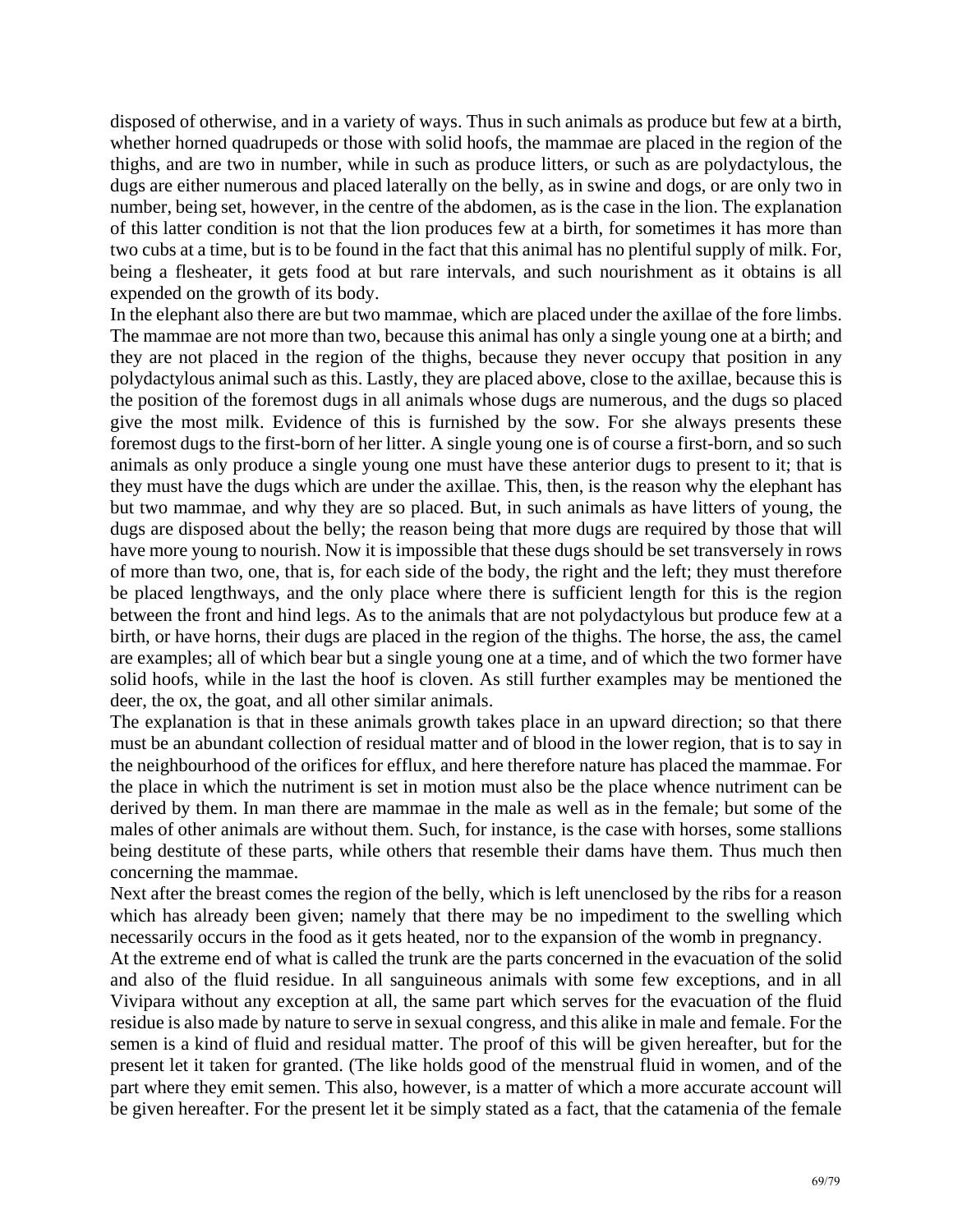like the semen of the male are residual matter. Both of them, moreover, being fluid, it is only natural that the parts which serve for voidance of the urine should give issue to residues which differences in the body generally. For all animals are not of an equally sinewy nature. This organ, be an incumbrance. The organ therefore has been formed of such constituents as will admit of resemble it in character.) Of the internal structure of these parts, and of the differences which exist between the parts concerned with semen and the parts concerned with conception, a clear account is given in the book of Researches concerning Animals and in the treatises on Anatomy. Moreover, I shall have to speak of them again when I come to deal with Generation. As regards, however, the external shape of these parts, it is plain enough that they are adapted to their operations, as indeed of necessity they must be. There are, however, differences in the male organ corresponding to again, is the only one that, independently of any morbid change, admits of augmentation and of diminution of bulk. The former condition is of service in copulation, while the other is required for the advantage of the body at large. For, were the organ constantly in the former condition, it would either state. For it is partly sinewy, partly cartilaginous, and thus is enabled either to contract or to become extended, and is capable of admitting air.

All female quadrupeds void their urine backwards, because the position of the parts which this implies is useful to them in the act of copulation. This is the case with only some few males, such as the lynx, the lion, the camel, and the hare. No quadruped with a solid hoof is retromingent.

why man has buttocks and fleshy legs; and the presence of these fleshy parts explains why he has The posterior portion of the body and the parts about the legs are peculiar in man as compared with quadrupeds. Nearly all these latter have a tail, and this whether they are viviparous or oviparous. For, even if the tail be of no great size, yet they have a kind of scut, as at any rate a small representative of it. But man is tail-less. He has, however, buttocks, which exist in none of the quadrupeds. His legs also are fleshy (as too are his thighs and feet); while the legs in all other animals that have any, whether viviparous or not, are fleshless, being made of sinew and bone and spinous substance. For all these differences there is, so to say, one common explanation, and this is that of all animals man alone stands erect. It was to facilitate the maintenance of this position that Nature made his upper parts light, taking away some of their corporeal substance, and using it to increase the weight of lithe parts below, so that the buttocks, the thighs, and the calves of the legs were all made fleshy. The character which she thus gave to the buttocks renders them at the same time useful in resting the body. For standing causes no fatigue to quadrupeds, and even the long continuance of this posture produces in them no weariness; for they are supported the whole time by four props, which is much as though they were lying down. But to man it is no task to remain for any length of time on his feet, his body demanding rest in a sitting position. This, then, is the reason no tail. For the nutriment which would otherwise go to the tail is used up in the production of these parts, while at the same time the existence of buttocks does away with the necessity of a tail. But in quadrupeds and other animals the reverse obtains. For they are of dwarf-like form, so that all the pressure of their weight and corporeal substance is on their upper part, and is withdrawn from the parts below. On this account they are without buttocks and have hard legs. In order, however, to cover and protect that part which serves for the evacuation of excrement, nature has given them a tail of some kind or other, subtracting for the purpose some of the nutriment which would otherwise go to the legs. Intermediate in shape between man and quadrupeds is the ape, belonging therefore to neither or to both, and having on this account neither tail nor buttocks; no tail in its character of biped, no buttocks in its character of quadruped. There is great diversity of so-called tails; and this organ like others is sometimes used by nature for by-purposes, being made to serve not only as a covering and protection to the fundament, but also for other uses and advantages of its possessor.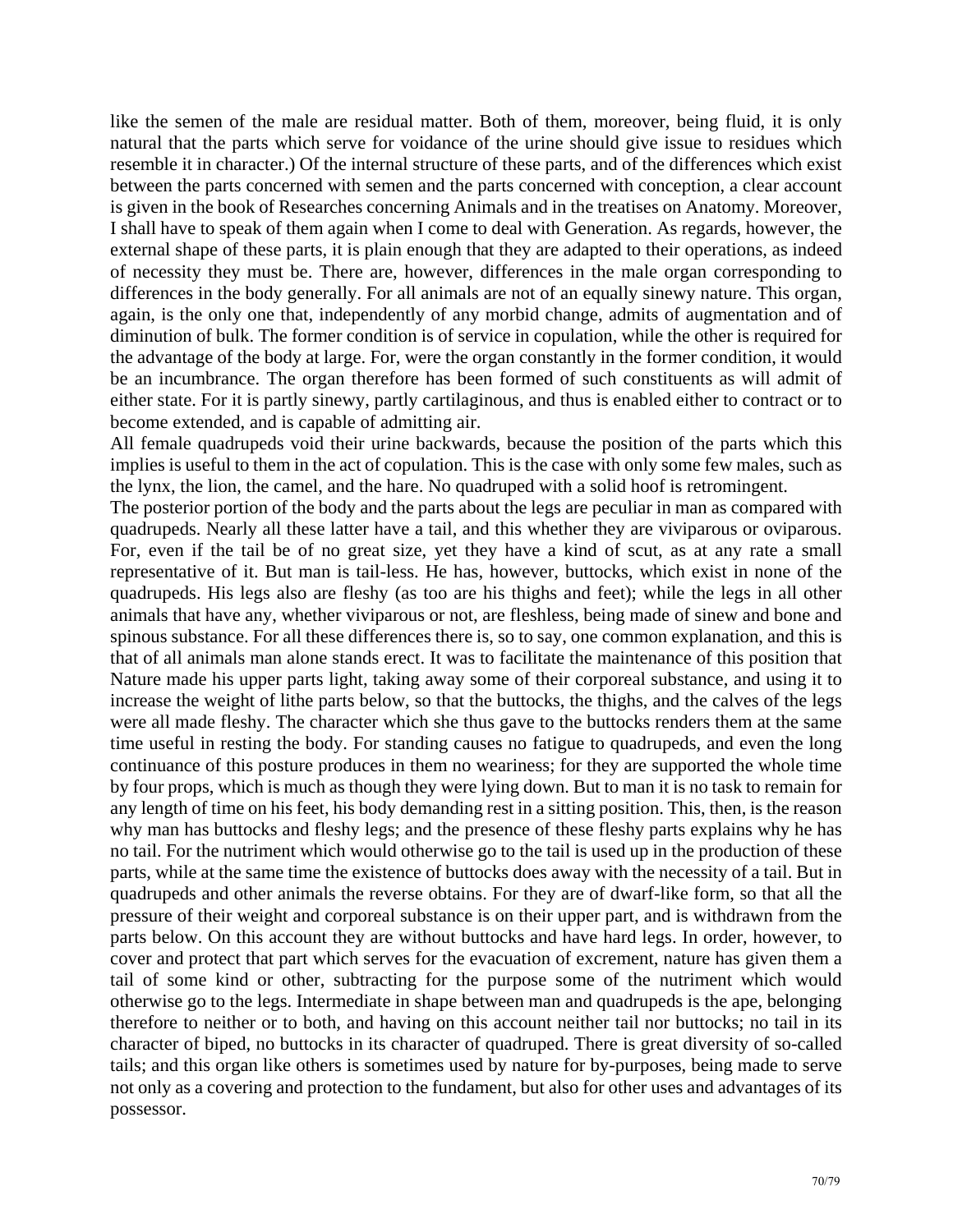There are differences in the feet of quadrupeds. For in some of these animals there is a solid hoof, and in others a hoof cloven into two, and again in others a foot divided into many parts.

The hoof is solid when the body is large and the earthy matter present in great abundance; in which case the earth, instead of forming teeth and horns, is separated in the character of a nail, and being very abundant forms one continuous nail, that is a hoof, in place of several. This consumption of the earthy matter on the hoof explains why these animals, as a rule, have no huckle-bones; a second ready flexion, whereas firmness and extensibility are what are wanted in the hind limbs. Moreover, legs admits of there being a huckle-bone; and the presence of the huckle-bone prevents them from reason being that the presence of such a bone in the joint of the hind leg somewhat impedes its free motion. For extension and flexion can be made more rapidly in parts that have but one angle than in parts that have several. But the presence of a huckle-bone, as a connecting bolt, is the introduction as it were of a new limb-segment between the two ordinary ones. Such an addition adds to the weight of the foot, but renders the act of progression more secure. Thus it is that in such animals as have a hucklebone, it is only in the posterior and not in the anterior limbs that this bone is found. For the anterior limbs, moving as they do in advance of the others, require to be light and capable of a huckle-bone adds weight to the blow of a limb, and so renders it a suitable weapon of defence; and these animals all use their hind legs to protect themselves, kicking out with their heels against anything which annoys them. In the cloven-hoofed quadrupeds the lighter character of the hind having a solid hoof, the bony substance remaining in the joint, and therefore being deficient in the foot. As to the polydactylous quadrupeds, none of them have huckle-bones. For if they had they would not be polydactylous, but the divisions of the foot would only extend to that amount of its breadth which was covered by the huckle-bone. Thus it is that most of the animals that have huckle-bones are cloven-hoofed.

Of all animals man has the largest foot in proportion to the size of the body. This is only what might be expected. For seeing that he is the only animal that stands erect, the two feet which are intended to bear all the weight of the body must be both long and broad. Equally intelligible is it that the proportion between the size of the fingers and that of the whole hand should be inverted in the case of the toes and feet. For the function of the hands is to take hold of objects and retain them by pressure; so that the fingers require to be long. For it is by its flexed portion that the hand grasps an object. But the function of the feet is to enable us to stand securely, and for this the undivided part of the foot requires to be of larger size than the toes. However, it is better for the extremity to be divided than to be undivided. For in an undivided foot disease of any one part would extend to the whole organ; whereas, if the foot be divided into separate digits, there is not an equal liability to such an occurrence. The digits, again, by being short would be less liable to injury. For these reasons the feet in man are many-toed, while the separate digits are of no great length. The toes, finally, are furnished with nails for the same reason as are the fingers, namely because such projecting parts are weak and therefore require special protection.

11

and, having dealt with all their main kinds, we may pass on to such sanguineous animals as are Animal Progression. Irrespective of this absence of feet, serpents resemble the oviparous We have now done with such sanguineous animals as live on land and bring forth their young alive; oviparous. Of these some have four feet, while others have none. The latter form a single genus, namely the Serpents; and why these are apodous has been already explained in the dissertation on quadrupeds in their conformation.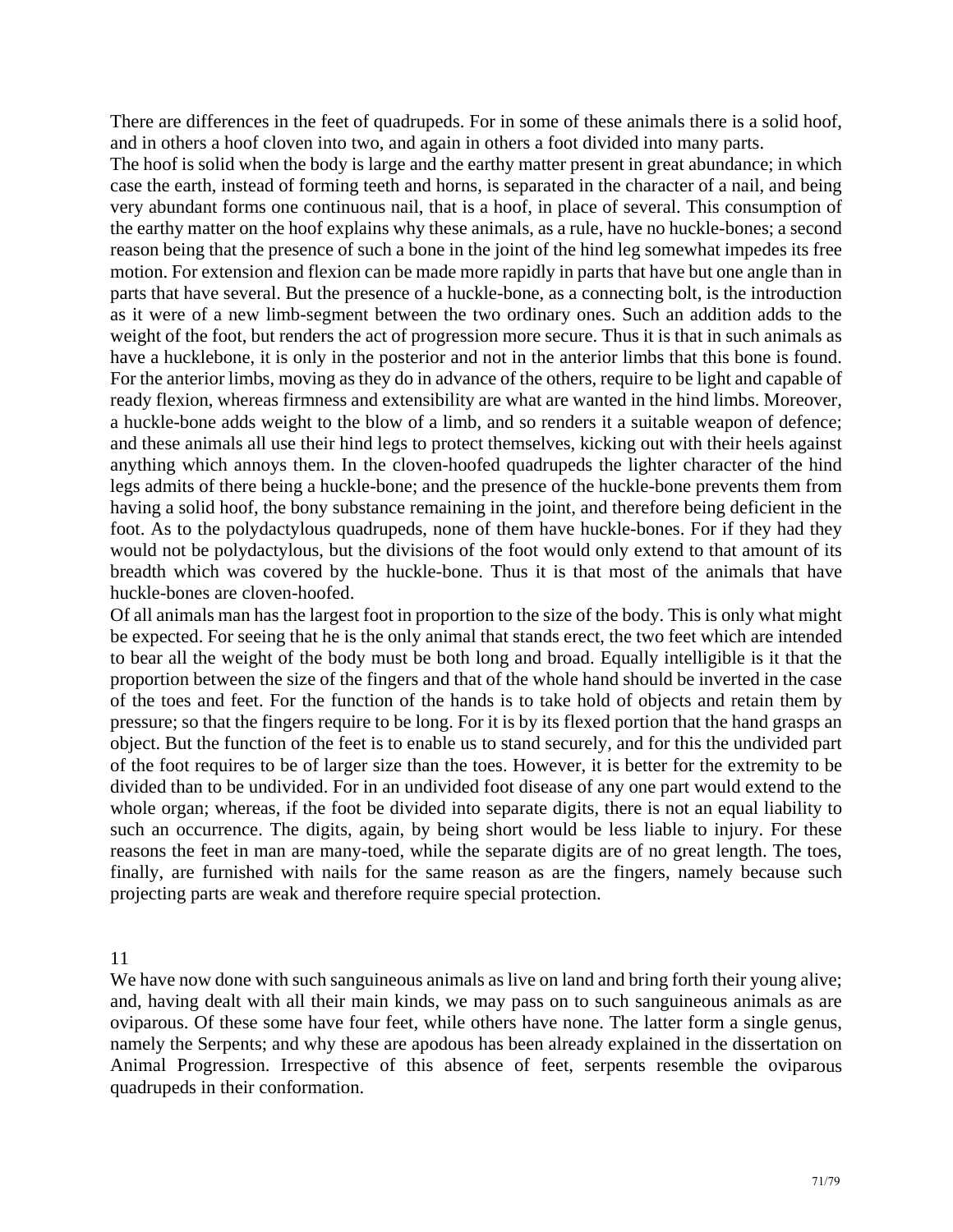In all these animals there is a head with its component parts; its presence being determined by the same causes as obtain in the case of other sanguineous animals; and in all, with the single exception of the river crocodile, there is a tongue inside the mouth. In this one exception there would seem to be no actual tongue, but merely a space left vacant for it. The reason is that a crocodile is in a way a land-animal and a water-animal combined. In its character of land-animal it has a space for a tongue; but in its character of water-animal it is without the tongue itself. For in some fishes, as has already been mentioned, there is no appearance whatsoever of a tongue, unless the mouth be stretched open very widely indeed; while in others it is indistinctly separated from the rest of the mouth. The reason for this is that a tongue would be of but little service to such animals, seeing that they are unable to chew their food or to taste it before swallowing, the pleasurable sensations they derive from it being limited to the act of deglutition. For it is in their passage down the gullet that solid edibles cause enjoyment, while it is by the tongue that the savour of fluids is perceived. Thus it is during deglutition that the oiliness, the heat, and other such qualities of food are recognized; and, in fact, the satisfaction from most solid edibles and dainties is derived almost entirely from the dilatation of the oesophagus during deglutition. This sensation, then, belongs even to animals that have no tongue, but while other animals have in addition the sensations of taste, tongueless animals have, we may say, no other satisfaction than it. What has now been said explains why intemperance as regards drinks and savoury fluids does not go hand in hand with intemperance as regards eating and solid relishes.

In some oviparous quadrupeds, namely in lizards, the tongue is bifid, as also it is in serpents, and its terminal divisions are of hair-like fineness, as has already been described. (Seals also have a forked tongue.) This it is which accounts for all these animals being so fond of dainty food. The teeth in the four-footed Ovipara are of the sharp interfitting kind, like the teeth of fishes. The organs of all the senses are present and resemble those of other animals. Thus there are nostrils for smell, eves for vision, and ears for hearing. The latter organs, however, do not project from the sides of the head, but consist simply of the duct, as also is the case in birds. This is due in both cases to the hardness of the integument; birds having their bodies covered with feathers, and these oviparous is manifest in tortoises and river crocodiles, and also in the large serpents. For here the plates quadrupeds with horny plates. These plates are equivalent to scales, but of a harder character. This become stronger than the bones, being seemingly of the same substance as these.

These animals have no upper eyelid, but close the eye with the lower lid In this they resemble birds, and the reason is the same as was assigned in their case. Among birds there are some that can not only thus close the eye, but can also blink by means of a membrane which comes from its corner. But none of the oviparous quadrupeds blink; for their eyes are harder than those of birds. The reason for this is that keen vision and far-sightedness are of very considerable service to birds, flying as they do in the air, whereas they would be of comparatively small use to the oviparous quadrupeds, seeing that they are all of troglodytic habits.

Of the two separate portions which constitute the head, namely the upper part and the lower jaw, the latter in man and in the viviparous quadrupeds moves not only upwards and downwards, but also from side to side; while in fishes, and birds and oviparous quadrupeds, the only movement is up and down. The reason is that this latter movement is the one required in biting and dividing food, while the lateral movement serve to reduce substances to a pulp. To such animals, therefore, as have grinder-teeth this lateral motion is of service; but to those animals that have no grinders it would be quite useless, and they are therefore invariably without it. For nature never makes anything that is superfluous. While in all other animals it is the lower jaw that is movable, in the river crocodile it is exceptionally the upper. This is because the feet in this creature are so excessively small as to be useless for seizing and holding prey; on which account nature has given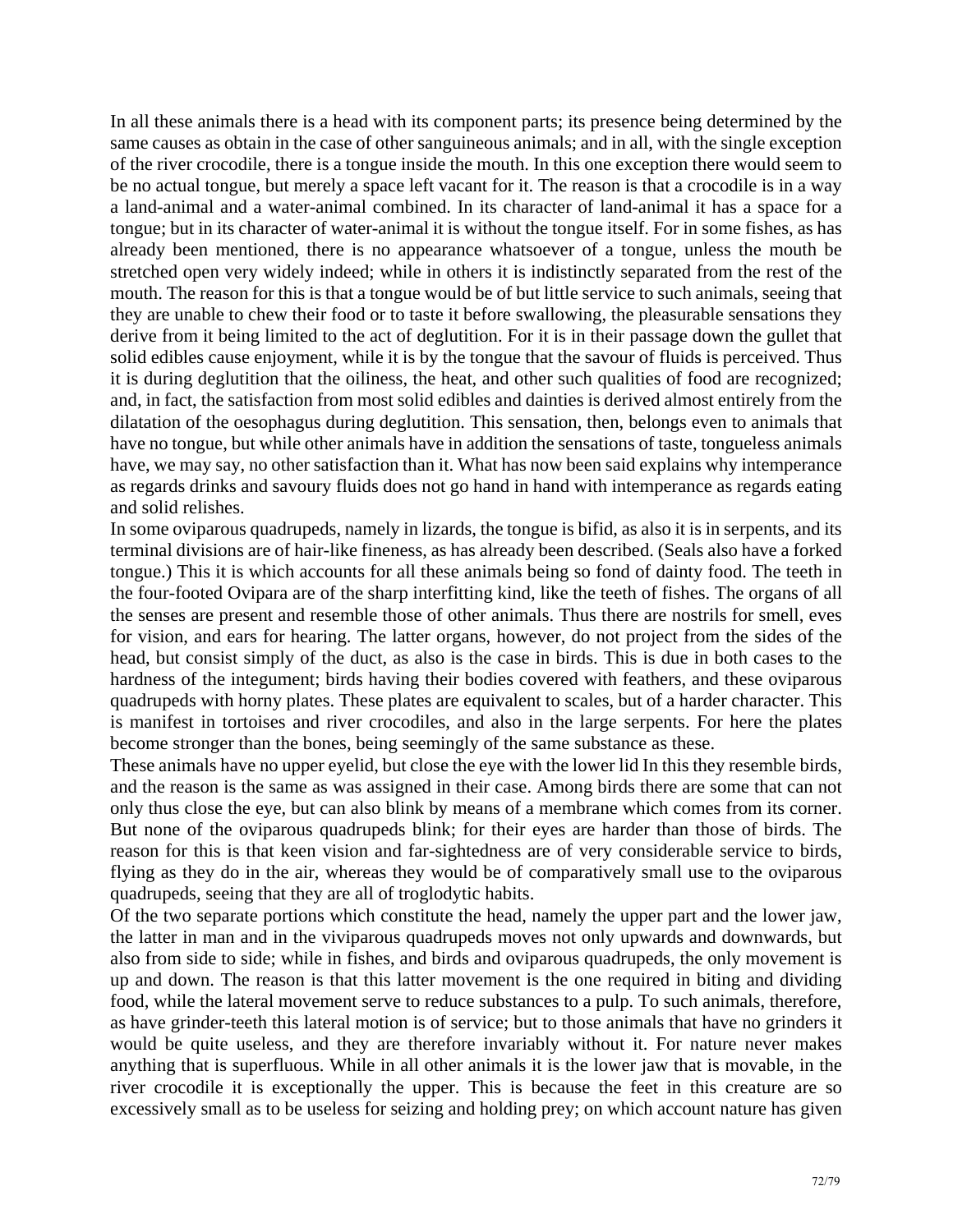it a mouth that can serve for these purposes in their stead. For that direction of motion which will give the greater force to a blow will be the more serviceable one in holding or in seizing prey; and a blow from above is always more forcible than one from below. Seeing, then, that both the prehension and the mastication of food are offices of the mouth, and that the former of these two is the more essential in an animal that has neither hands nor suitably formed feet, these crocodiles will derive greater benefit from a motion of the upper jaw downwards than from a motion of the lower jaw upwards. The same considerations explain why crabs also move the upper division of each claw and not the lower. For their claws are substitutes for hands, and so require to be suitable for the prehension of food, and not for its comminution; for such comminution and biting is the office of teeth. In crabs, then, and in such other animals as are able to seize their food in a leisurely manner, inasmuch as their mouth is not called on to perform its office while they are still in the water, the two functions are assigned to different parts, prehension to the hands or feet, biting and comminution of food to the mouth. But in crocodiles the mouth has been so framed by nature as to serve both purposes, the jaws being made to move in the manner just described.

Another part present in these animals is a neck, this being the necessary consequence of their having a lung. For the windpipe by which the air is admitted to the lung is of some length. If, however, the definition of a neck be correct, which calls it the portion between the head and the shoulders, a serpent can scarcely be said with the same right as the rest of these animals to have a neck, but only to have something analogous to that part of the body. It is a peculiarity of serpents, as compared with other animals allied to them, that they are able to turn their head backwards and protecting the hinder parts; and merely to lift the head, without the power of turning it round, without stirring the rest of the body. The reason of this is that a serpent, like an insect, has a body that admits of being curled up, its vertebrae being cartilaginous and easily bent. The faculty in question belongs then to serpents simply as a necessary consequence of this character of their vertebrae; but at the same time it has a final cause, for it enables them to guard against attacks from behind. For their body, owing to its length and the absence of feet, is ill-suited for turning round would be of no use whatsoever.

The animals with which we are dealing have, moreover, a part which corresponds to the breast; but neither here nor elsewhere in their body have they any mammae, as neither has any bird or fish. This is a consequence of their having no milk; for a mamma is a receptacle for milk and, as it were, a vessel to contain it. This absence of milk is not peculiar to these animals, but is common to all such as are not internally viviparous. For all such produce eggs, and the nutriment which in Vivipara has the character of milk is in them engendered in the egg. Of all this, however, a clearer account will be given in the treatise on Generation. As to the mode in which the legs bend, a general account, in which all animals are considered, has already been given in the dissertation on Progression. These animals also have a tail, larger in some of them, smaller in others, and the reason for this has been stated in general terms in an earlier passage.

Of all oviparous animals that live on land there is none so lean as the Chamaeleon. For there is none that has so little blood. The explanation of this is to be found in the psychical temperament of the creature. For it is of a timid nature, as the frequent changes it undergoes in its outward aspect testify. But fear is a refrigeration, and results from deficiency of natural heat and scantiness of blood. We have now done with such sanguineous animals as are quadrupedous and also such as are apodous, and have stated with sufficient completeness what external parts they possess, and for what reason they have them.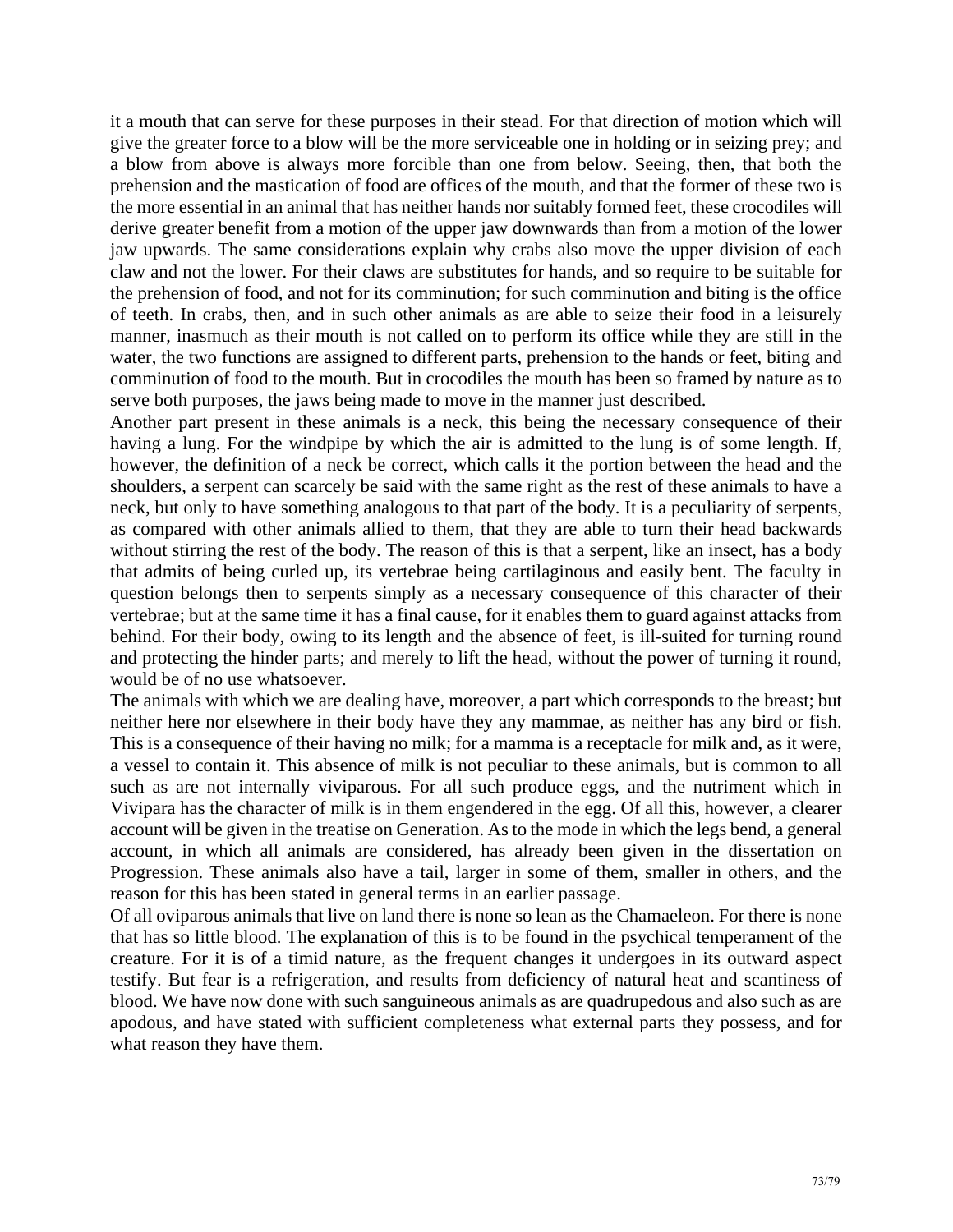## 12

The differences of birds compared one with another are differences of magnitude, and of the greater or smaller development of parts. Thus some have long legs, others short legs; some have a broad tongue, others a narrow tongue; and so on with the other parts. There are few of their parts that differ save in size, taking birds by themselves. But when birds are compared with other animals the parts present differences of form also. For in some animals these are hairy, in others scaly, and in others have scale-like plates, while birds are feathered.

Birds, then, are feathered, and this is a character common to them all and peculiar to them. Their feathers, too, are split and distinct in kind from the undivided feathers of insects; for the bird's feather is barbed, these are not; the bird's feather has a shaft, these have none. A second strange peculiarity which distinguishes birds from all other animals is their beak. For as in elephants the nostril serves in place of hands, and as in some insects the tongue serves in place of mouth, so in birds there is a beak, which, being bony, serves in place of teeth and lips. Their organs of sense have already been considered.

rule, being pretty nearly determined by that of the legs. For long-legged birds have a long neck, All birds have a neck extending from the body; and the purpose of this neck is the same as in such other animals as have one. This neck in some birds is long, in others short; its length, as a general short-legged birds a short one, to which rule, however, the web-footed birds form an exception. For to a bird perched up on long legs a short neck would be of no use whatsoever in collecting food from the ground; and equally useless would be a long neck, if the legs were short. Such birds, again, as are carnivorous would find length in this part interfere greatly with their habits of life. For a long neck is weak, and it is on their superior strength that carnivorous birds depend for their subsistence. No bird, therefore, that has talons ever has an elongated neck. In web-footed birds, however, and in those other birds belonging to the same class, whose toes though actually separate have flat marginal lobes, the neck is elongated, so as to be suitable for collecting food from the water; while the legs are short, so as to serve in swimming. The beaks of birds, as their feet, vary with their modes of life. For in some the beak is straight, in others crooked; straight, in those who use it merely for eating; crooked, in those that live on raw flesh. For a crooked beak is an advantage in fighting; and these birds must, of course, get their food from the bodies of other animals, and in most cases by violence. In such birds, again, as live in marshes and are herbivorous the beak is broad and flat, this form being best suited for digging and cropping, and for pulling up plants. In some of these marsh birds, however, the beak is elongated, as too is the neck, the reason for this being that the bird get its food from some depth below the surface. For most birds of this kind, and most of those whose feet are webbed, either in their entirety or each part separately, live by preying on some of the smaller animals that are to be found in water, and use these parts for their capture, the neck acting as a fishing-rod, and the beak representing the line and hook.

The upper and under sides of the body, that is of what in quadrupeds is called the trunk, present in birds one unbroken surface, and they have no arms or forelegs attached to it, but in their stead wings, which are a distinctive peculiarity of these animals; and, as these wings are substitutes for arms, their terminal segments lie on the back in the place of a shoulder-blade.

like the legs of a quadruped. The wings are bent like the forelegs of a quadruped, having their The legs are two in number, as in man; not however, as in man, bent outwards, but bent inwards convexity turned outwards. That the feet should be two in number is a matter of necessity. For a bird is essentially a sanguineous animal, and at the same time essentially a winged animal; and no sanguineous animal has more than four points for motion In birds, then, as in those other sanguineous animals that live and move upon the ground, the limbs attached to the trunk are four in number. But, while in all the rest these four limbs consist of a pair of arms and a pair of legs, or of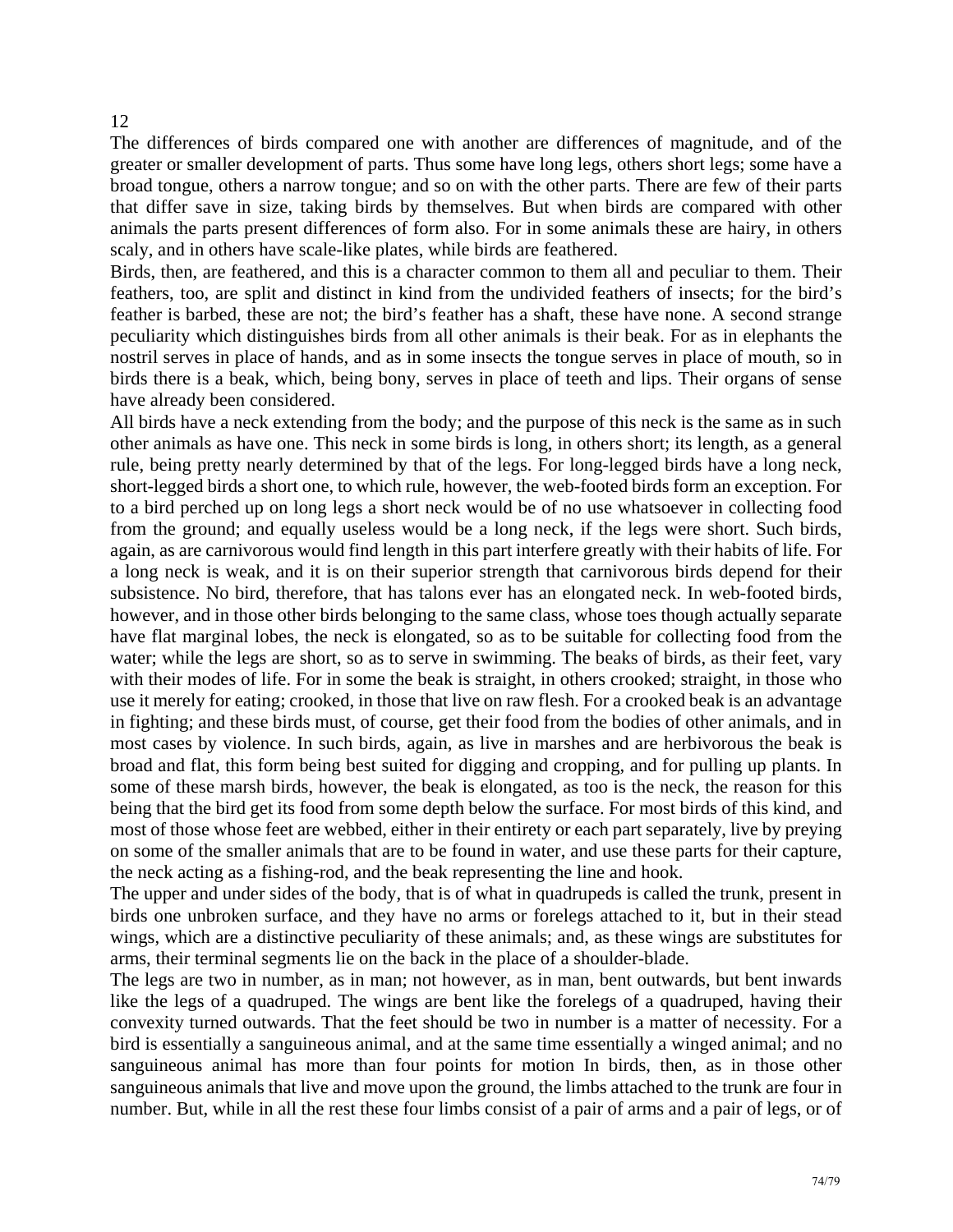four legs as in quadrupeds, in birds the arms or forelegs are replaced by a pair of wings, and this is their distinctive character. For it is of the essence of a bird that it shall be able to fly; and it is by the extension of wings that this is made possible. Of all arrangements, then, the only possible, and so the necessary, one is that birds shall have two feet; for this with the wings will give them four points for motion. The breast in all birds is sharp-edged, and fleshy. The sharp edge is to minister to flight, for broad surfaces move with considerable difficulty, owing to the large quantity of air which they have to displace; while the fleshy character acts as a protection, for the breast, owing to its form, would be weak, were it not amply covered.

Below the breast lies the belly, extending, as in quadrupeds and in man, to the vent and to the place where the legs are jointed to the trunk.

Such, then, are the parts which lie between the wings and the legs. Birds like all other animals, whether produced viviparously or from eggs, have an umbilicus during their development, but, when the bird has attained to fuller growth, no signs of this remain visible. The cause of this is plainly to be seen during the process of development; for in birds the umbilical cord unites with the intestine, and is not a portion of the vascular system, as is the case in viviparous animals.

flight a necessity, and it is on this account that their feathers are so abundant and their wings so not made for flight the contrary obtains, and the body is bulky and so of heavy weight. In some of these heavy-bodied birds the legs are furnished with what are called spurs, which replace the wings as a means of defence. Spurs and talons never co-exist in the same bird. For nature never makes anything superfluous; and if a bird can fly, and has talons, it has no use for spurs; for these are Some birds, again, are well adapted for flight, their wings being large and strong. Such, for instance, are those that have talons and live on flesh. For their mode of life renders the power of large. Besides these, however, there are also other genera of birds that can fly well; all those, namely, that depend on speed for security, or that are of migratory habits. On the other hand, some kinds of birds have heavy bodies and are not constructed for flight. These are birds that are frugivorous and live on the ground, or that are able to swim and get their living in watery places. In those that have talons the body, without the wings, is small; for the nutriment is consumed in the production of these wings, and of the weapons and defensive appliances; whereas in birds that are weapons for fighting on the ground, and on this account are an appanage of certain heavy-bodied birds. These latter, again, would find the possession of talons not only useless but actually injurious; for the claws would stick into the ground and interfere with progression. This is the reason why all birds with talons walk so badly, and why they never settle upon rocks. For the character of their claws is ill-suited for either action.

All this is the necessary consequence of the process of development. For the earthy matter in the between the toes. Thus it is simply a matter of necessity, that such birds as swim shall either be body issuing from it is converted into parts that are useful as weapons. That which flows upwards gives hardness or size to the beak; and, should any flow downwards, it either forms spurs upon the legs or gives size and strength to the claws upon the feet. But it does not at one and the same time produce both these results, one in the legs, the other in the claws; for such a dispersion of this residual matter would destroy all its efficiency. In other birds this earthy residue furnishes the legs with the material for their elongation; or sometimes, in place of this, fills up the interspaces actually web-footed, or shall have a kind of broad blade-like margin running along the whole length of each distinct toe. The forms, then, of these feet are simply the necessary results of the causes that have been mentioned. Yet at the same time they are intended for the animal's advantage. For they are in harmony with the mode of life of these birds, who, living on the water, where their wings are useless, require that their feet shall be such as to serve in swimming. For these feet are so developed as to resemble the oars of a boat, or the fins of a fish; and the destruction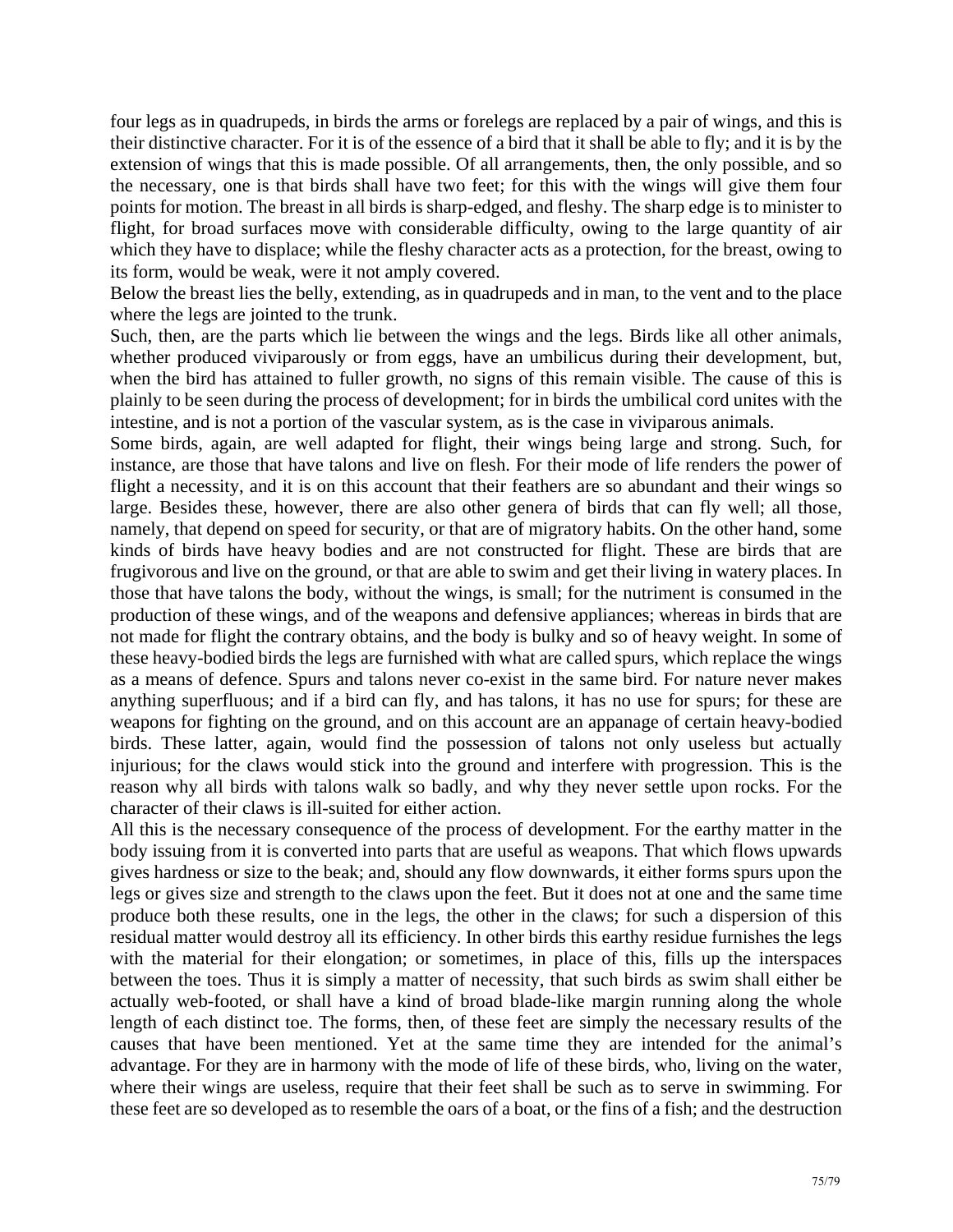of the foot-web has the same effect as the destruction of the fins; that is to say, it puts an end to all power of swimming.

In some birds the legs are very long, the cause of this being that they inhabit marshes. I say the cause, because nature makes the organs for the function, and not the function for the organs. It is, then, because these birds are not meant for swimming that their feet are without webs, and it is because they live on ground that gives way under the foot that their legs and toes are elongated, and that these latter in most of them have an extra number of joints. Again, though all birds have the same material composition, they are not all made for flight; and in these, therefore, the nutriment that should go to their tail-feathers is spent on the legs and used to increase their size. This is the reason why these birds when they fly make use of their legs as a tail, stretching them out behind, and so rendering them serviceable, whereas in any other position they would be simply an impediment.

In other birds, where the legs are short, these are held close against the belly during flight. In some cases this is merely to keep the feet out of the way, but in birds that have talons the position has a further purpose, being the one best suited for rapine. Birds that have a long and a thick neck keep it stretched out during flight; but those whose neck though long is slender fly with it coiled up. For in this position it is protected, and less likely to get broken, should the bird fly against any obstacle.

but a short way from the fundament, and then immediately came the leg, as is the case in man and In all birds there is an ischium, but so placed and of such length that it would scarcely be taken for an ischium, but rather for a second thigh-bone; for it extends as far as to the middle of the belly. The reason for this is that the bird is a biped, and yet is unable to stand erect. For if its ischium extended in quadrupeds, the bird would be unable to stand up at all. For while man stands erect, and while quadrupeds have their heavy bodies propped up in front by the forelegs, birds can neither stand erect owing to their dwarf-like shape, nor have anterior legs to prop them up, these legs being replaced by wings. As a remedy for this Nature has given them a long ischium, and brought it to the centre of the body, fixing it firmly; and she has placed the legs under this central point, that the weight on either side may be equally balanced, and standing or progression rendered possible. Such then is the reason why a bird, though it is a biped, does not stand erect. Why its legs are destitute of flesh has also already been stated; for the reasons are the same as in the case of quadrupeds.

with the exception of the wryneck. Here only two of the toes are in front, the other two behind; and birds. All birds have testicles; but they are inside the body. The reason for this will be given in the In all birds alike, whether web-footed or not, the number of toes in each foot is four. For the Libyan ostrich may be disregarded for the present, and its cloven hoof and other discrepancies of structure as compared with the tribe of birds will be considered further on. Of these four toes three are in front, while the fourth points backward, serving, as a heel, to give steadiness. In the long-legged birds this fourth toe is much shorter than the others, as is the case with the Crex, but the number of their toes is not increased. The arrangement of the toes is such as has been described in all birds the reason for this is that the body of the wryneck is not inclined forward so much as that of other treatise On the Generation of Animals.

13

Thus then are fashioned the parts of birds. But in fishes a still further stunting has occurred in the external parts. For here, for reasons already given, there are neither legs nor hands nor wings, the whole body from head to tail presenting one unbroken surface. This tail differs in different fishes, in some approximating in character to the fins, while in others, namely in some of the flat kinds, it is spinous and elongated, because the material which should have gone to the tail has been diverted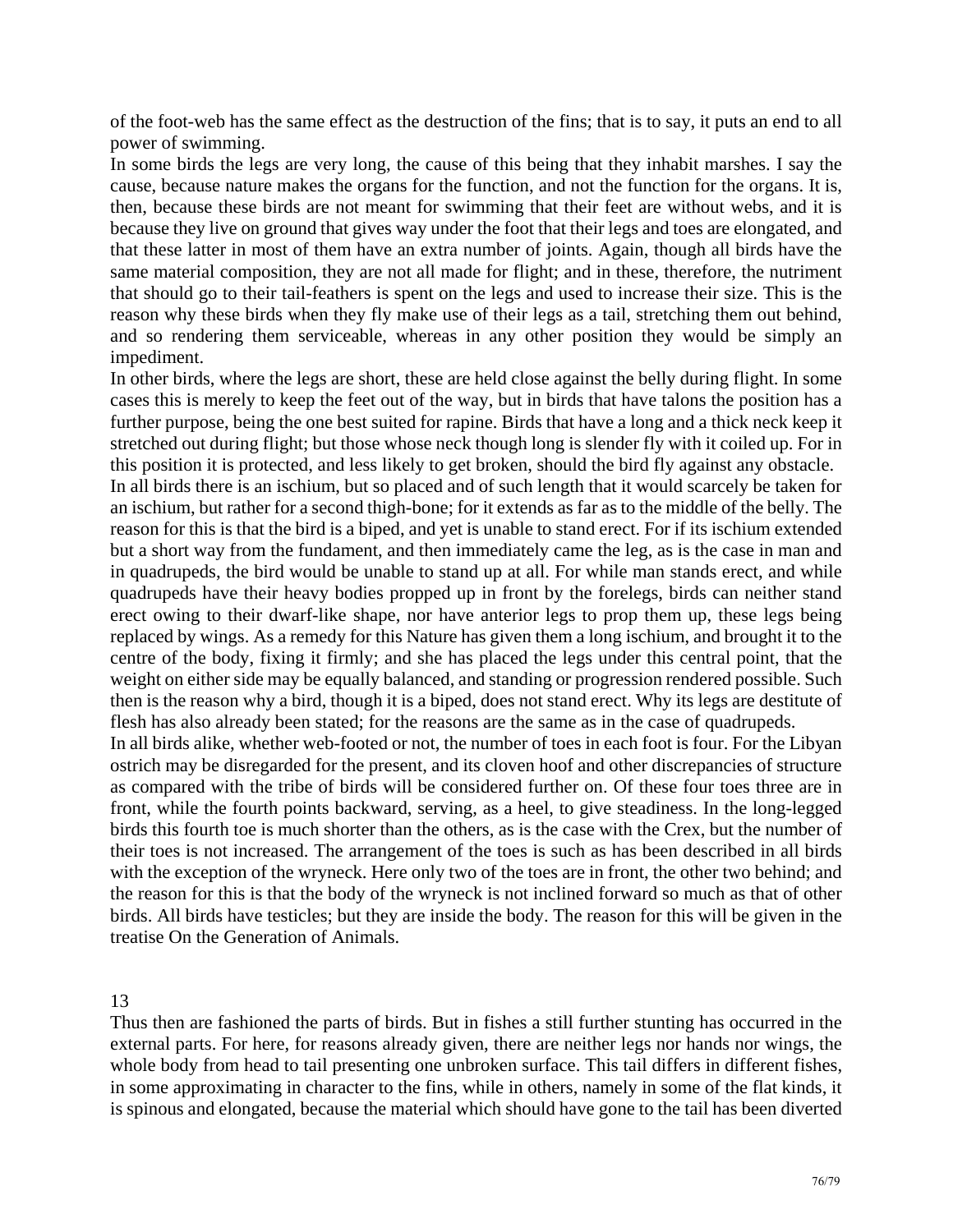thence and used to increase the breadth of the body. Such, for instance, is the case with the Torpedos, the Trygons, and whatever other Selachia there may be of like nature. In such fishes, then, the tail is spinous and long; while in some others it is short and fleshy, for the same reason which makes it spinous and long in the Torpedo. For to be short and fleshy comes to the same thing as to be long and less amply furnished with flesh.

What has occurred in the Fishing-frog is the reverse of what has occurred in the other instances just given. For here the anterior and broad part of the body is not of a fleshy character, and so all the fleshy substance which has been thence diverted has been placed by nature in the tail and hinder portion of the body.

In fishes there are no limbs attached to the body. For in accordance with their essential constitution they are swimming animals; and nature never makes anything superfluous or void of use. Now inasmuch as fishes are made swimming they have fins, and as they are not made for walking they are without feet; for feet are attached to the body that they may be of use in progression on land. Moreover, fishes cannot have feet, or any other similar limbs, as well as four fins; for they are essentially sanguineous animals. The Cordylus, though it has gills, has feet, for it has no fins but merely has its tail flattened out and loose in texture.

Fishes, unless, like the Batos and the Trygon, they are broad and flat, have four fins, two on the upper and two on the under side of the body; and no fish ever has more than these. For, if it had, it would be a bloodless animal.

would be close to each other, in which case motion would scarcely be possible, or they would be at placed at the head, because in this region there is no elongation, which might serve in the absence The upper pair of fins is present in nearly all fishes, but not so the under pair; for these are wanting in some of those fishes that have long thick bodies, such as the eel, the conger, and a certain kind of Cestreus that is found in the lake at Siphae. When the body is still more elongated, and resembles that of a serpent rather than that of a fish, as is the case in the Smuraena, there are absolutely no fins at all; and locomotion is effected by the flexures of the body, the water being put to the same use by these fishes as is the ground by serpents. For serpents swim in water exactly in the same way as they glide on the ground. The reason for these serpent-like fishes being without fins is the same as that which causes serpents to be without feet; and what this is has been already stated in the dissertations on the Progression and the Motion of Animals. The reason was this. If the points of motion were four, motion would be effected under difficulties; for either the two pairs of fins a very considerable distance apart, in which case the long interval between them would be just as great an evil. On the other hand, to have more than four such motor points would convert the fishes into bloodless animals. A similar explanation applies to the case of those fishes that have only two fins. For here again the body is of great length and like that of a serpent, and its undulations do the office of the two missing fins. It is owing to this that such fishes can even crawl on dry ground, and can live there for a considerable time; and do not begin to gasp until they have been for a considerable time out of the water, while others, whose nature is akin to that of land-animals, do not even do as much as that. In such fishes as have but two fins it is the upper pair (pectorals) that is present, excepting when the flat broad shape of the body prevents this. The fins in such cases are of fins as a means of locomotion; whereas in the direction of the tail there is a considerable lengthening out in fishes of this conformation. As for the Bati and the like, they use the marginal part of their flattened bodies in place of fins for swimming.

further back and the under pair (ventrals) are placed close to the head, while to compensate for this advancement they are reduced in size so as to be smaller than the upper ones. In the Torpedo the In the Torpedo and the Fishing-frog the breadth of the anterior part of the body is not so great as to render locomotion by fins impossible, but in consequence of it the upper pair (pectorals) are placed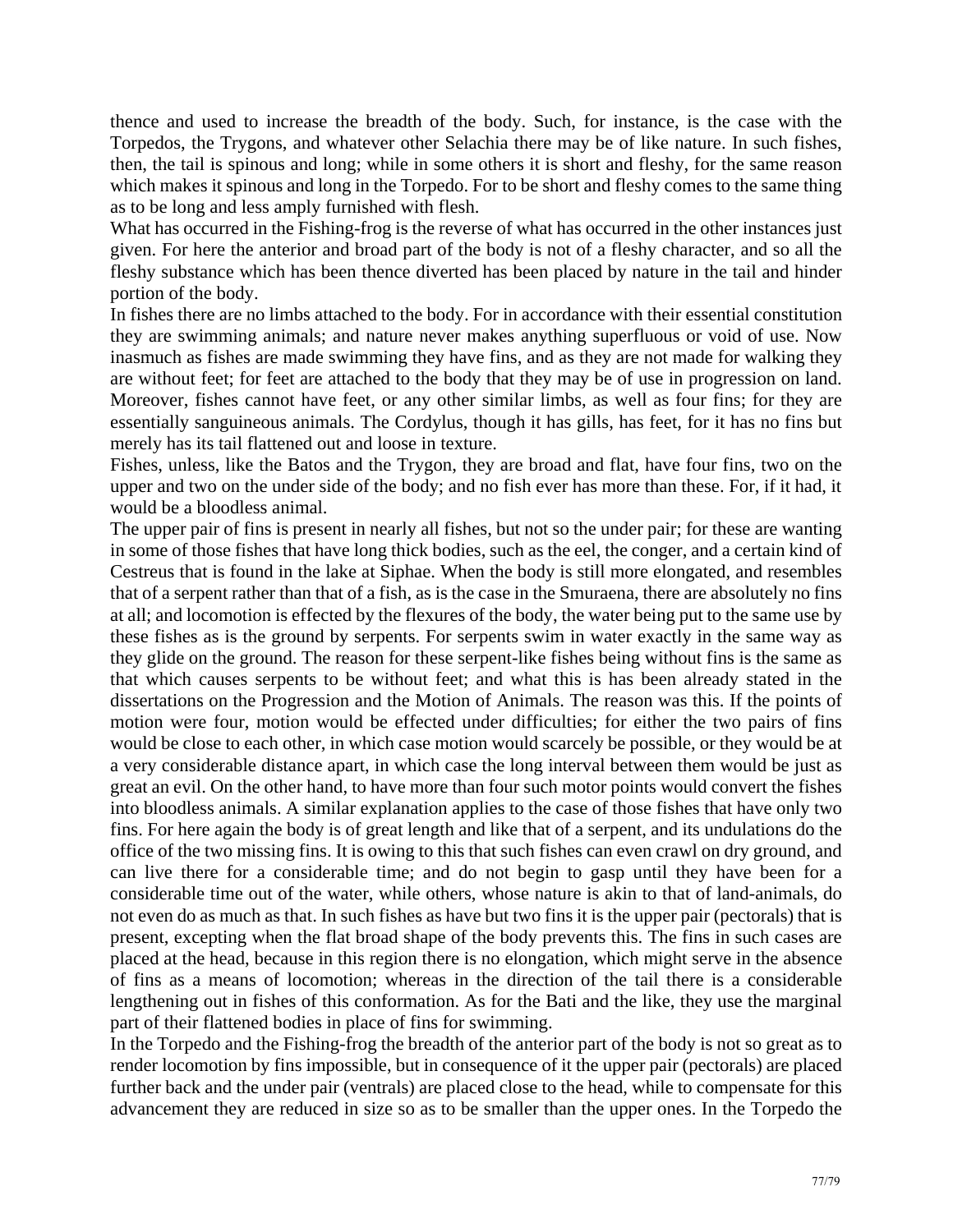two upper fins (pectorals) are placed on the tail, and the fish uses the broad expansion of its body to supply their place, each lateral half of its circumference serving the office of a fin.

The head, with its several parts, as also the organs of sense, have already come under consideration. There is one peculiarity which distinguishes fishes from all other sanguineous animals, namely, the possession of gills. Why they have these organs has been set forth in the treatise on Respiration. These gills are in most fishes covered by opercula, but in the Selachia, owing to the skeleton being cartilaginous, there are no such coverings. For an operculum requires fish-spine for its formation, and in other fishes the skeleton is made of this substance, whereas in the Selachia it is invariably formed of cartilage. Again, while the motions of spinous fishes are rapid, those of the Selachia are sluggish, inasmuch as they have neither fish-spine nor sinew; but an operculum requires rapidity of motion, seeing that the office of the gills is to minister as it were to expiration. For this reason in Selachia the branchial orifices themselves effect their own closure, and thus there is no need for an operculum to ensure its taking place with due rapidity. In some fishes the gills are numerous, in others few in number; in some again they are double, in others single. The last gill in most cases is single. For a detailed account of all this, reference must be made to the treatises on Anatomy, and to the book of Researches concerning Animals.

It is the abundance or the deficiency of the cardiac heat which determines the numerical abundance or deficiency of the gills. For, the greater an animal's heat, the more rapid and the more forcible does it require the branchial movement to be; and numerous and double gills act with more force and rapidity than such as are few and single. Thus, too, it is that some fishes that have but few gills, and those of comparatively small efficacy, can live out of water for a considerable time; for in them there is no great demand for refrigeration. Such, for example, are the eel and all other fishes of serpent-like form.

Fishes also present diversities as regards the mouth. For in some this is placed in front, at the very extremity of the body, while in others, as the dolphin and the Selachia, it is placed on the under surface; so that these fishes turn on the back in order to take their food. The purpose of Nature in this was apparently not merely to provide a means of salvation for other animals, by allowing them opportunity of escape during the time lost in the act of turning – for all the fishes with this kind of mouth prey on living animals – but also to prevent these fishes from giving way too much to their gluttonous ravening after food. For had they been able to seize their prey more easily than they do, they would soon have perished from over-repletion. An additional reason is that the projecting extremity of the head in these fishes is round and small, and therefore cannot admit of a wide opening.

small tapering snout; the former being the case in carnivorous fishes, such as those with sharp Again, even when the mouth is not placed on the under surface, there are differences in the extent to which it can open. For in some cases it can gape widely, while in others it is set at the point of a interfitting teeth, whose strength lies in their mouth, while the latter is its form in all such as are not carnivorous.

therefore easily becomes detached from the surface of the body). In others it is rough, as for The skin is in some fishes covered with scales (the scale of a fish is a thin and shiny film, and instance in the Rhine, the Batos, and the like. Fewest of all are those whose skin is smooth. The Selachia have no scales, but a rough skin. This is explained by their cartilaginous skeleton. For the earthy material which has been thence diverted is expended by nature upon the skin.

two-footed or four-footed, inasmuch as they have no urinary bladder and form no fluid excretion. No fish has testicles either externally or internally; as indeed have no apodous animals, among which of course are included the serpents. One and the same orifice serves both for the excrement and for the generative secretions, as is the case also in all other oviparous animals, whether